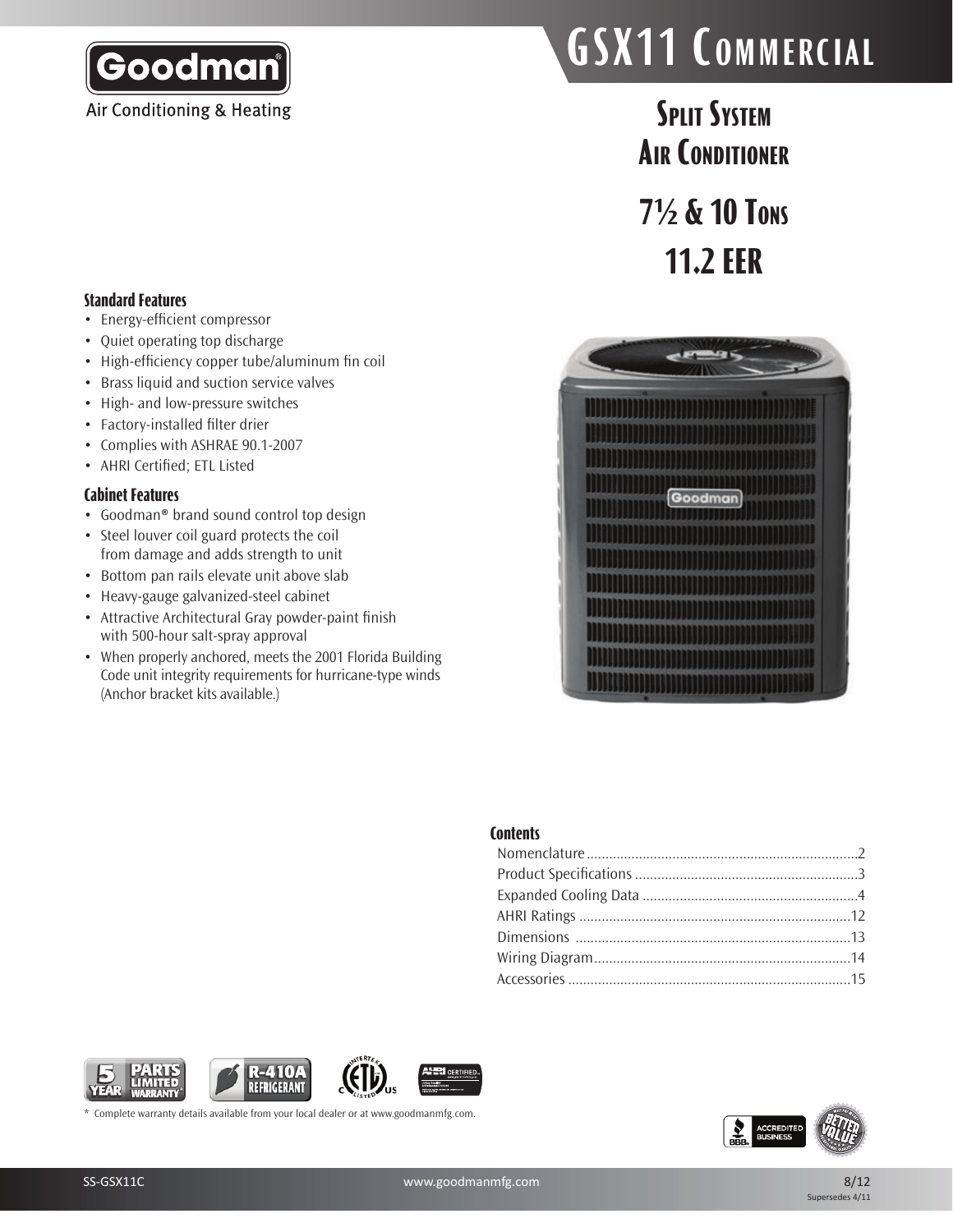#### **Nomenclature**



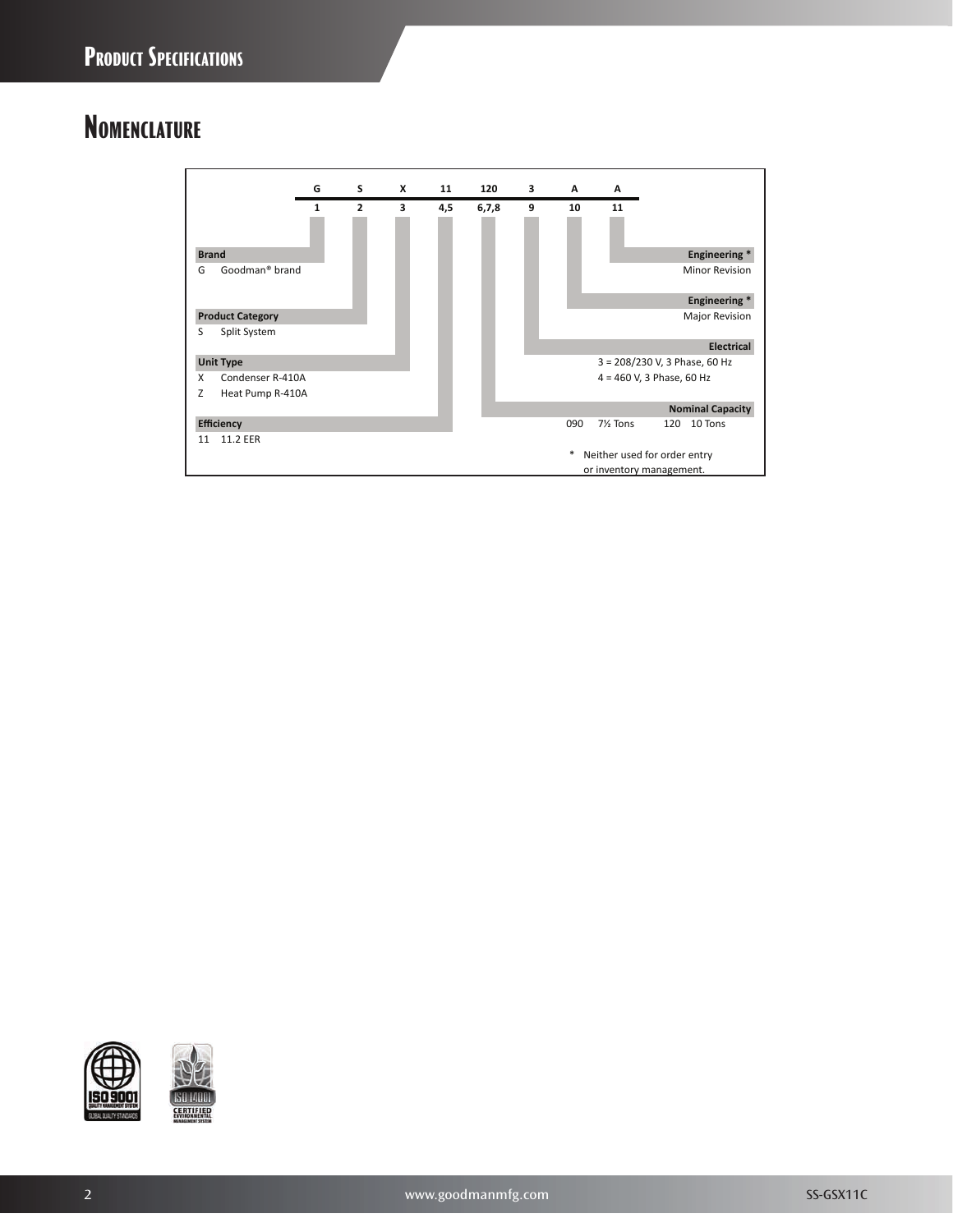#### **PRODUCT SPECIFICATIONS**

|                                          | <b>GSX11</b><br>0903AA      | <b>GSX11</b><br>0904AA             | <b>GSX11</b><br>1203AA      | <b>GSX11</b><br>1204AA      |
|------------------------------------------|-----------------------------|------------------------------------|-----------------------------|-----------------------------|
| <b>COOLING CAPACITIES</b>                |                             |                                    |                             |                             |
| Nominal Cooling (BTU/h) <sup>1</sup>     | 88,000                      | 90,000                             | 114,000                     | 112,000                     |
| EER                                      | 11.2                        | 11.2                               | 11.2                        | 11.2                        |
| <b>Decibels</b>                          | 84                          | 84                                 | 84                          | 84                          |
| <b>COMPRESSOR</b>                        |                             |                                    |                             |                             |
| <b>RLA</b>                               | 25.0                        | 12.2                               | 30.1                        | 16.7                        |
| LRA                                      | 164                         | 100                                | 225                         | 114                         |
| <b>CONDENSER FAN MOTOR</b>               |                             |                                    |                             |                             |
| Horsepower                               | $\mathbf{1}$                | $\mathbf{1}$                       | $\mathbf{1}$                | $\mathbf{1}$                |
| <b>FLA</b>                               | 5.6                         | 3.5                                | 5.6                         | 3.5                         |
| <b>REFRIGERATION SYSTEM</b>              |                             |                                    |                             |                             |
| Liquid Valve Connection Size ("O.D.)     | $\frac{5}{8}$ <sup>11</sup> | $\frac{5}{8}$ <sup>11</sup>        | $\frac{5}{8}$ <sup>11</sup> | $\frac{5}{8}$ <sup>11</sup> |
| Suction Valve Connection Size ("O.D.)    | $1\frac{3}{8}$ "            | $1\frac{3}{8}$ "                   | $1\frac{3}{8}$ "            | $1\frac{3}{8}$ "            |
| Valve Type                               | Sweat                       | Sweat                              | Sweat                       | Sweat                       |
| Refrigerant Charge                       | 35                          | 35                                 | 35                          | 35                          |
| <b>ELECTRICAL DATA</b>                   |                             |                                    |                             |                             |
| <b>AC Volts</b>                          | 208/230                     | 460                                | 208/230                     | 460                         |
| Hz / Phase                               | 60 Hz/3                     | 60 Hz/3                            | 60 Hz/3                     | $60$ Hz/3                   |
| Minimum Circuit Ampacity <sup>2</sup>    | 36.9                        | 18.8                               | 43.2                        | 24.4                        |
| Max. Overcurrent Protection <sup>3</sup> | 60                          | 30                                 | 70                          | 40                          |
| Min / Max Volts                          | 197/253                     | 414/506                            | 197/253                     | 414/506                     |
| <b>Electrical Conduit Size</b>           | 1/ <sub>2</sub> " or 3/4"   | $\frac{1}{2}$ " or $\frac{3}{4}$ " | 1/ <sub>2</sub> " or 3/4"   | 1/ <sub>2</sub> " or 3/4"   |
| <b>SHIP WEIGHT (LBS)</b>                 | 315                         | 315                                | 315                         | 315                         |

<sup>1</sup> Tested and rated in accordance with ARI Standard 208/230

<sup>2</sup> Wire size should be determined in accordance with National Electrical Codes; extensive wire runs will require larger wire sizes

<sup>3</sup> Must use time-delay fuses or HACR-type circuit breakers of the same size as noted.

#### **Notes**

• Always check the rating plate for electrical data on the unit being installed.

• Installer will need to supply <sup>74</sup>" to 1<sup>14"</sup> adapters for suction line connections.

• Installation of these units requires the specified TXV Kit to be installed on the indoor coil. THE SPECIFIED TXV IS DETERMINED BY THE OUTDOOR UNIT NOT THE INDOOR COIL.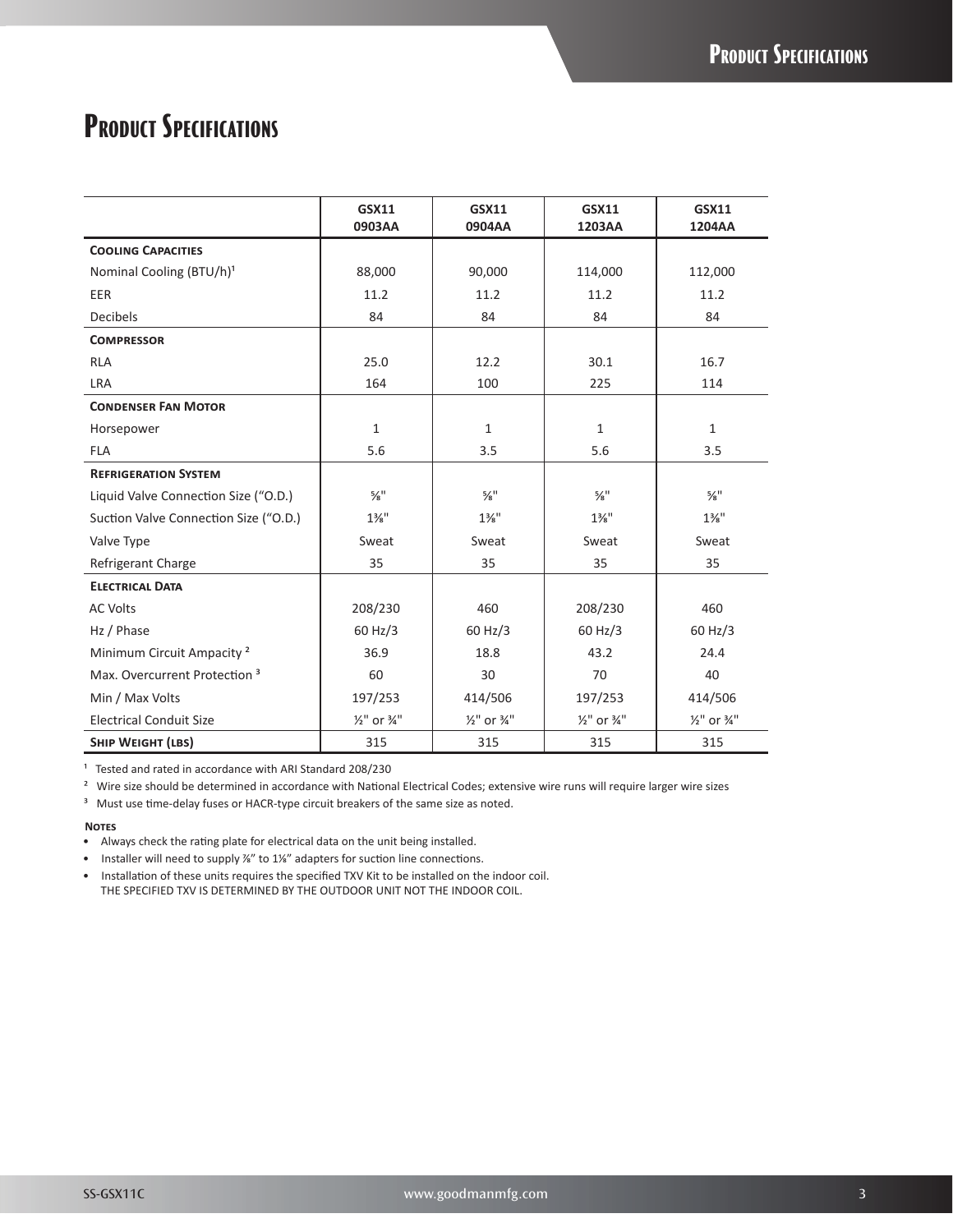### **Expanded Cooling Data — GSX110903 / (2)CA\*F3642\*6C\*+TXV**

|    |      |                                                                 |                         |                         |                            |                                                             |                                                                                                                                                                                                                                                                                                                                                      |                                                                                                                                                       |  |                                                                                                                                                                                                                                                                                                                                                           |                                                                                                                                                                                                                                | <b>OUTDOOR AMBIENT TEMPERATURE</b> |                                                                                                                                                                                                                                                                                                                                                                                           |                                                                                                                      |                                                                                                                                                                                                                                                                                                                          |                                                                        |                                                                                                                                                                                                                                                                                                      |                                                                                                                                                                                                                                                                                                                       |                                                                                                                                                                                                                                                                                                                     |                                                                                                                                                                                                                                                                                                                     |                                                                                                                                                                                                                                                                                                                       |                                                                                                                                                                                                                                                                                                                                                           |  |
|----|------|-----------------------------------------------------------------|-------------------------|-------------------------|----------------------------|-------------------------------------------------------------|------------------------------------------------------------------------------------------------------------------------------------------------------------------------------------------------------------------------------------------------------------------------------------------------------------------------------------------------------|-------------------------------------------------------------------------------------------------------------------------------------------------------|--|-----------------------------------------------------------------------------------------------------------------------------------------------------------------------------------------------------------------------------------------------------------------------------------------------------------------------------------------------------------|--------------------------------------------------------------------------------------------------------------------------------------------------------------------------------------------------------------------------------|------------------------------------|-------------------------------------------------------------------------------------------------------------------------------------------------------------------------------------------------------------------------------------------------------------------------------------------------------------------------------------------------------------------------------------------|----------------------------------------------------------------------------------------------------------------------|--------------------------------------------------------------------------------------------------------------------------------------------------------------------------------------------------------------------------------------------------------------------------------------------------------------------------|------------------------------------------------------------------------|------------------------------------------------------------------------------------------------------------------------------------------------------------------------------------------------------------------------------------------------------------------------------------------------------|-----------------------------------------------------------------------------------------------------------------------------------------------------------------------------------------------------------------------------------------------------------------------------------------------------------------------|---------------------------------------------------------------------------------------------------------------------------------------------------------------------------------------------------------------------------------------------------------------------------------------------------------------------|---------------------------------------------------------------------------------------------------------------------------------------------------------------------------------------------------------------------------------------------------------------------------------------------------------------------|-----------------------------------------------------------------------------------------------------------------------------------------------------------------------------------------------------------------------------------------------------------------------------------------------------------------------|-----------------------------------------------------------------------------------------------------------------------------------------------------------------------------------------------------------------------------------------------------------------------------------------------------------------------------------------------------------|--|
|    |      |                                                                 |                         |                         | 65°F                       |                                                             |                                                                                                                                                                                                                                                                                                                                                      | 75°F                                                                                                                                                  |  |                                                                                                                                                                                                                                                                                                                                                           |                                                                                                                                                                                                                                |                                    |                                                                                                                                                                                                                                                                                                                                                                                           |                                                                                                                      |                                                                                                                                                                                                                                                                                                                          |                                                                        |                                                                                                                                                                                                                                                                                                      | 105°F                                                                                                                                                                                                                                                                                                                 |                                                                                                                                                                                                                                                                                                                     |                                                                                                                                                                                                                                                                                                                     | 115°F                                                                                                                                                                                                                                                                                                                 |                                                                                                                                                                                                                                                                                                                                                           |  |
|    |      |                                                                 |                         |                         |                            |                                                             |                                                                                                                                                                                                                                                                                                                                                      |                                                                                                                                                       |  |                                                                                                                                                                                                                                                                                                                                                           | <b>NTER</b>                                                                                                                                                                                                                    |                                    | ℥                                                                                                                                                                                                                                                                                                                                                                                         |                                                                                                                      |                                                                                                                                                                                                                                                                                                                          |                                                                        |                                                                                                                                                                                                                                                                                                      |                                                                                                                                                                                                                                                                                                                       |                                                                                                                                                                                                                                                                                                                     |                                                                                                                                                                                                                                                                                                                     |                                                                                                                                                                                                                                                                                                                       |                                                                                                                                                                                                                                                                                                                                                           |  |
| Вq |      | AIRFLOW                                                         | 59                      | ය]                      | 5                          |                                                             |                                                                                                                                                                                                                                                                                                                                                      |                                                                                                                                                       |  |                                                                                                                                                                                                                                                                                                                                                           |                                                                                                                                                                                                                                |                                    |                                                                                                                                                                                                                                                                                                                                                                                           |                                                                                                                      |                                                                                                                                                                                                                                                                                                                          |                                                                        |                                                                                                                                                                                                                                                                                                      |                                                                                                                                                                                                                                                                                                                       |                                                                                                                                                                                                                                                                                                                     |                                                                                                                                                                                                                                                                                                                     |                                                                                                                                                                                                                                                                                                                       |                                                                                                                                                                                                                                                                                                                                                           |  |
|    |      | MBh                                                             | 77.3                    | 80.1                    | 87.8                       |                                                             | $\frac{1}{2}$<br>$\frac{1}{2}$<br>$\frac{1}{2}$<br>$\frac{1}{2}$<br>$\frac{1}{2}$<br>$\frac{1}{2}$<br>$\frac{1}{2}$<br>$\frac{1}{2}$<br>$\frac{1}{2}$<br>$\frac{1}{2}$<br>$\frac{1}{2}$<br>$\frac{1}{2}$<br>$\frac{1}{2}$<br>$\frac{1}{2}$<br>$\frac{1}{2}$<br>$\frac{1}{2}$<br>$\frac{1}{2}$<br>$\frac{1}{2}$<br>$\frac{1}{2}$<br>$\frac{1}{2}$<br> | $\frac{3}{2}$<br>$\frac{2}{2}$<br>$\frac{5}{2}$<br>$\frac{5}{2}$<br>$\frac{5}{2}$<br>$\frac{5}{2}$<br>$\frac{5}{2}$<br>$\frac{5}{2}$<br>$\frac{1}{2}$ |  | $\frac{3}{2}$ $\frac{1}{2}$ $\frac{1}{2}$ $\frac{3}{2}$ $\frac{3}{2}$ $\frac{4}{2}$ $\frac{5}{2}$ $\frac{1}{2}$ $\frac{3}{2}$ $\frac{3}{2}$ $\frac{1}{2}$ $\frac{3}{2}$ $\frac{5}{2}$ $\frac{1}{2}$ $\frac{3}{2}$ $\frac{3}{2}$ $\frac{1}{2}$ $\frac{3}{2}$ $\frac{3}{2}$ $\frac{3}{2}$ $\frac{1}{2}$ $\frac{3}{2}$ $\frac{3}{2}$ $\frac{3}{2}$ $\frac{3$ |                                                                                                                                                                                                                                |                                    |                                                                                                                                                                                                                                                                                                                                                                                           |                                                                                                                      | $74.5$ $99.5$ $23.3$ $29.5$                                                                                                                                                                                                                                                                                              | 81.6                                                                   | $B$ $\left[ 8.3 \right]$ $B$ $3.3 \right)$ $B$ $1$ $1$ $1$ $2.5$ $1.2 \right)$ $B$ $2.8$ $B$ $1$ $1.2$ $B$ $1.2$ $B$ $1.2$ $B$ $1.2$ $B$ $1.2$ $B$ $1.2$ $B$ $1.2$ $B$ $1.2$ $B$ $1.2$ $B$ $1.2$ $B$ $1.2$ $B$ $1.2$ $B$ $1.2$ $B$ $1.2$ $B$ $1.2$ $B$ $1.2$ $B$ $1.2$ $B$ $1.2$ $B$ $1.2$ $B$ $1.2$ | $38.3373$ $32.583$ $32.583$ $33.583$ $33.583$ $33.583$ $33.583$ $33.583$ $33.583$ $33.583$ $33.583$ $33.583$ $33.583$ $33.583$ $33.583$ $33.583$ $33.583$ $33.583$ $33.583$ $33.583$ $33.583$ $33.583$ $33.583$ $33.583$ $33.$                                                                                        | $\frac{6}{2}$ $\frac{1}{2}$ $\frac{1}{2}$ $\frac{3}{2}$ $\frac{4}{3}$ $\frac{4}{4}$ $\frac{3}{2}$ $\frac{4}{3}$ $\frac{1}{6}$ $\frac{3}{4}$ $\frac{4}{3}$ $\frac{1}{6}$ $\frac{1}{3}$ $\frac{3}{4}$ $\frac{4}{3}$ $\frac{4}{3}$ $\frac{4}{3}$ $\frac{4}{3}$ $\frac{4}{3}$ $\frac{4}{3}$ $\frac{4}{3}$ $\frac{4}{3}$ |                                                                                                                                                                                                                                                                                                                     | $\frac{6}{6562}$ $\frac{1}{2}$ $\frac{4}{350}$ $\frac{2}{350}$ $\frac{2}{350}$                                                                                                                                                                                                                                        |                                                                                                                                                                                                                                                                                                                                                           |  |
|    |      | 5                                                               | 0.65                    | 0.54                    | 0.38                       |                                                             |                                                                                                                                                                                                                                                                                                                                                      |                                                                                                                                                       |  |                                                                                                                                                                                                                                                                                                                                                           |                                                                                                                                                                                                                                |                                    |                                                                                                                                                                                                                                                                                                                                                                                           |                                                                                                                      |                                                                                                                                                                                                                                                                                                                          |                                                                        |                                                                                                                                                                                                                                                                                                      |                                                                                                                                                                                                                                                                                                                       |                                                                                                                                                                                                                                                                                                                     |                                                                                                                                                                                                                                                                                                                     |                                                                                                                                                                                                                                                                                                                       |                                                                                                                                                                                                                                                                                                                                                           |  |
|    | 2625 | $\lesssim$<br>$\overline{\mathcal{L}}$                          | 6.62<br>$^{26}$         | 6.75<br>$\overline{1}$  | 6.94<br>$\overline{12}$    |                                                             |                                                                                                                                                                                                                                                                                                                                                      |                                                                                                                                                       |  |                                                                                                                                                                                                                                                                                                                                                           |                                                                                                                                                                                                                                |                                    |                                                                                                                                                                                                                                                                                                                                                                                           |                                                                                                                      |                                                                                                                                                                                                                                                                                                                          | $\frac{2}{3} \times \frac{2}{3} \times \frac{1}{3} \times \frac{1}{2}$ |                                                                                                                                                                                                                                                                                                      |                                                                                                                                                                                                                                                                                                                       |                                                                                                                                                                                                                                                                                                                     |                                                                                                                                                                                                                                                                                                                     |                                                                                                                                                                                                                                                                                                                       | $\begin{bmatrix} 1 & 8 & 2 \\ 8 & 2 & 1 \\ 2 & 3 & 1 \\ 3 & 4 & 5 \end{bmatrix}$                                                                                                                                                                                                                                                                          |  |
|    |      | Amps                                                            | 18.0                    | 18.3                    | 18.9                       |                                                             |                                                                                                                                                                                                                                                                                                                                                      |                                                                                                                                                       |  |                                                                                                                                                                                                                                                                                                                                                           |                                                                                                                                                                                                                                |                                    |                                                                                                                                                                                                                                                                                                                                                                                           |                                                                                                                      |                                                                                                                                                                                                                                                                                                                          |                                                                        |                                                                                                                                                                                                                                                                                                      |                                                                                                                                                                                                                                                                                                                       |                                                                                                                                                                                                                                                                                                                     |                                                                                                                                                                                                                                                                                                                     |                                                                                                                                                                                                                                                                                                                       |                                                                                                                                                                                                                                                                                                                                                           |  |
|    |      | HI PR                                                           | 216                     | 233                     | 246                        |                                                             |                                                                                                                                                                                                                                                                                                                                                      |                                                                                                                                                       |  |                                                                                                                                                                                                                                                                                                                                                           |                                                                                                                                                                                                                                |                                    |                                                                                                                                                                                                                                                                                                                                                                                           |                                                                                                                      |                                                                                                                                                                                                                                                                                                                          |                                                                        |                                                                                                                                                                                                                                                                                                      |                                                                                                                                                                                                                                                                                                                       |                                                                                                                                                                                                                                                                                                                     |                                                                                                                                                                                                                                                                                                                     |                                                                                                                                                                                                                                                                                                                       |                                                                                                                                                                                                                                                                                                                                                           |  |
|    |      | LO PR                                                           | 100                     | 106                     | 116                        |                                                             |                                                                                                                                                                                                                                                                                                                                                      |                                                                                                                                                       |  |                                                                                                                                                                                                                                                                                                                                                           |                                                                                                                                                                                                                                |                                    |                                                                                                                                                                                                                                                                                                                                                                                           |                                                                                                                      |                                                                                                                                                                                                                                                                                                                          |                                                                        |                                                                                                                                                                                                                                                                                                      |                                                                                                                                                                                                                                                                                                                       |                                                                                                                                                                                                                                                                                                                     |                                                                                                                                                                                                                                                                                                                     |                                                                                                                                                                                                                                                                                                                       |                                                                                                                                                                                                                                                                                                                                                           |  |
|    |      | ns<br>이 지                                                       | 83.7                    | 86.8<br>0.56            | 95.1                       |                                                             |                                                                                                                                                                                                                                                                                                                                                      |                                                                                                                                                       |  |                                                                                                                                                                                                                                                                                                                                                           |                                                                                                                                                                                                                                |                                    |                                                                                                                                                                                                                                                                                                                                                                                           |                                                                                                                      | $\sqrt{8}$ $\frac{2}{3}$ $\frac{1}{3}$ $\frac{1}{3}$ $\frac{1}{3}$ $\frac{3}{3}$ $\frac{3}{4}$ $\frac{1}{2}$ $\frac{1}{3}$ $\frac{3}{4}$ $\frac{1}{3}$ $\frac{1}{3}$ $\frac{1}{3}$ $\frac{1}{3}$ $\frac{1}{2}$ $\frac{1}{2}$ $\frac{1}{2}$ $\frac{1}{2}$ $\frac{1}{2}$ $\frac{1}{2}$ $\frac{1}{2}$ $\frac{1}{2}$ $\frac$ |                                                                        |                                                                                                                                                                                                                                                                                                      |                                                                                                                                                                                                                                                                                                                       |                                                                                                                                                                                                                                                                                                                     |                                                                                                                                                                                                                                                                                                                     | $\begin{bmatrix} 1.0 & 0.64 \\ 0.64 & 0.8 \\ 0.8 & 0.9 \\ 0.9 & 0.9 \\ 0.9 & 0.9 \\ 0.9 & 0.9 \\ 0.0 & 0.9 \\ 0.0 & 0.9 \\ 0.0 & 0.9 \\ 0.0 & 0.9 \\ 0.0 & 0.9 \\ 0.0 & 0.9 \\ 0.0 & 0.9 \\ 0.0 & 0.9 \\ 0.0 & 0.9 \\ 0.0 & 0.9 \\ 0.0 & 0.9 \\ 0.0 & 0.9 \\ 0.0 & 0.9 \\ 0.0 & 0.9 \\ 0.0 & 0.9 \\ 0$                |                                                                                                                                                                                                                                                                                                                                                           |  |
|    |      |                                                                 | 0.67                    |                         | 0.39                       |                                                             |                                                                                                                                                                                                                                                                                                                                                      |                                                                                                                                                       |  |                                                                                                                                                                                                                                                                                                                                                           |                                                                                                                                                                                                                                |                                    |                                                                                                                                                                                                                                                                                                                                                                                           |                                                                                                                      |                                                                                                                                                                                                                                                                                                                          |                                                                        |                                                                                                                                                                                                                                                                                                      |                                                                                                                                                                                                                                                                                                                       |                                                                                                                                                                                                                                                                                                                     |                                                                                                                                                                                                                                                                                                                     |                                                                                                                                                                                                                                                                                                                       |                                                                                                                                                                                                                                                                                                                                                           |  |
|    |      |                                                                 | $\overline{\mathbb{L}}$ | 15                      | $\Xi$                      |                                                             |                                                                                                                                                                                                                                                                                                                                                      |                                                                                                                                                       |  |                                                                                                                                                                                                                                                                                                                                                           |                                                                                                                                                                                                                                |                                    |                                                                                                                                                                                                                                                                                                                                                                                           |                                                                                                                      |                                                                                                                                                                                                                                                                                                                          |                                                                        |                                                                                                                                                                                                                                                                                                      |                                                                                                                                                                                                                                                                                                                       |                                                                                                                                                                                                                                                                                                                     |                                                                                                                                                                                                                                                                                                                     |                                                                                                                                                                                                                                                                                                                       |                                                                                                                                                                                                                                                                                                                                                           |  |
| 20 | 3021 | $\overline{\mathsf{k}\mathsf{W}}$                               | 6.77                    | 6.90                    |                            |                                                             |                                                                                                                                                                                                                                                                                                                                                      |                                                                                                                                                       |  |                                                                                                                                                                                                                                                                                                                                                           |                                                                                                                                                                                                                                |                                    |                                                                                                                                                                                                                                                                                                                                                                                           |                                                                                                                      |                                                                                                                                                                                                                                                                                                                          |                                                                        |                                                                                                                                                                                                                                                                                                      |                                                                                                                                                                                                                                                                                                                       |                                                                                                                                                                                                                                                                                                                     |                                                                                                                                                                                                                                                                                                                     |                                                                                                                                                                                                                                                                                                                       |                                                                                                                                                                                                                                                                                                                                                           |  |
|    |      | Amps                                                            | 18.4                    | 18.8                    | 7.09<br>19.3               |                                                             |                                                                                                                                                                                                                                                                                                                                                      |                                                                                                                                                       |  |                                                                                                                                                                                                                                                                                                                                                           |                                                                                                                                                                                                                                |                                    |                                                                                                                                                                                                                                                                                                                                                                                           |                                                                                                                      |                                                                                                                                                                                                                                                                                                                          |                                                                        |                                                                                                                                                                                                                                                                                                      |                                                                                                                                                                                                                                                                                                                       |                                                                                                                                                                                                                                                                                                                     |                                                                                                                                                                                                                                                                                                                     |                                                                                                                                                                                                                                                                                                                       |                                                                                                                                                                                                                                                                                                                                                           |  |
|    |      | HI PR<br>LO PR                                                  | 223                     | 240                     | 253                        |                                                             |                                                                                                                                                                                                                                                                                                                                                      |                                                                                                                                                       |  |                                                                                                                                                                                                                                                                                                                                                           |                                                                                                                                                                                                                                |                                    |                                                                                                                                                                                                                                                                                                                                                                                           |                                                                                                                      |                                                                                                                                                                                                                                                                                                                          |                                                                        |                                                                                                                                                                                                                                                                                                      |                                                                                                                                                                                                                                                                                                                       |                                                                                                                                                                                                                                                                                                                     |                                                                                                                                                                                                                                                                                                                     |                                                                                                                                                                                                                                                                                                                       |                                                                                                                                                                                                                                                                                                                                                           |  |
|    |      |                                                                 | 103                     | 110                     | 120                        |                                                             |                                                                                                                                                                                                                                                                                                                                                      |                                                                                                                                                       |  |                                                                                                                                                                                                                                                                                                                                                           |                                                                                                                                                                                                                                |                                    |                                                                                                                                                                                                                                                                                                                                                                                           |                                                                                                                      |                                                                                                                                                                                                                                                                                                                          |                                                                        |                                                                                                                                                                                                                                                                                                      |                                                                                                                                                                                                                                                                                                                       |                                                                                                                                                                                                                                                                                                                     |                                                                                                                                                                                                                                                                                                                     |                                                                                                                                                                                                                                                                                                                       |                                                                                                                                                                                                                                                                                                                                                           |  |
|    |      | $\frac{27}{140}$                                                | 85.0<br>0.70            | 88.1                    | 96.5                       |                                                             |                                                                                                                                                                                                                                                                                                                                                      |                                                                                                                                                       |  |                                                                                                                                                                                                                                                                                                                                                           |                                                                                                                                                                                                                                |                                    |                                                                                                                                                                                                                                                                                                                                                                                           |                                                                                                                      |                                                                                                                                                                                                                                                                                                                          | 89.8<br>0.45                                                           |                                                                                                                                                                                                                                                                                                      |                                                                                                                                                                                                                                                                                                                       |                                                                                                                                                                                                                                                                                                                     |                                                                                                                                                                                                                                                                                                                     | $72.1$<br>0.67                                                                                                                                                                                                                                                                                                        |                                                                                                                                                                                                                                                                                                                                                           |  |
|    |      |                                                                 |                         | 0.59                    | 0.41                       |                                                             |                                                                                                                                                                                                                                                                                                                                                      |                                                                                                                                                       |  |                                                                                                                                                                                                                                                                                                                                                           |                                                                                                                                                                                                                                |                                    |                                                                                                                                                                                                                                                                                                                                                                                           |                                                                                                                      |                                                                                                                                                                                                                                                                                                                          |                                                                        |                                                                                                                                                                                                                                                                                                      |                                                                                                                                                                                                                                                                                                                       |                                                                                                                                                                                                                                                                                                                     |                                                                                                                                                                                                                                                                                                                     |                                                                                                                                                                                                                                                                                                                       |                                                                                                                                                                                                                                                                                                                                                           |  |
|    |      | $\overline{\Delta}$                                             | $\frac{16}{1}$          | $\overline{1}$          | $11$                       |                                                             |                                                                                                                                                                                                                                                                                                                                                      |                                                                                                                                                       |  |                                                                                                                                                                                                                                                                                                                                                           |                                                                                                                                                                                                                                |                                    |                                                                                                                                                                                                                                                                                                                                                                                           |                                                                                                                      |                                                                                                                                                                                                                                                                                                                          | $\Xi$                                                                  |                                                                                                                                                                                                                                                                                                      |                                                                                                                                                                                                                                                                                                                       |                                                                                                                                                                                                                                                                                                                     |                                                                                                                                                                                                                                                                                                                     |                                                                                                                                                                                                                                                                                                                       |                                                                                                                                                                                                                                                                                                                                                           |  |
|    | 3375 | $\leq$                                                          | 6.80                    | 6.93                    | 7.13                       |                                                             |                                                                                                                                                                                                                                                                                                                                                      |                                                                                                                                                       |  |                                                                                                                                                                                                                                                                                                                                                           |                                                                                                                                                                                                                                | $13.074$<br>$23.33$<br>$33.32$     |                                                                                                                                                                                                                                                                                                                                                                                           |                                                                                                                      |                                                                                                                                                                                                                                                                                                                          | 8.46<br>23.8<br>371<br>139                                             |                                                                                                                                                                                                                                                                                                      |                                                                                                                                                                                                                                                                                                                       |                                                                                                                                                                                                                                                                                                                     |                                                                                                                                                                                                                                                                                                                     | $13.808$<br>$0.808$<br>$0.438$                                                                                                                                                                                                                                                                                        | 288641                                                                                                                                                                                                                                                                                                                                                    |  |
|    |      | Amps                                                            | 18.5                    | 18.9                    |                            |                                                             |                                                                                                                                                                                                                                                                                                                                                      |                                                                                                                                                       |  |                                                                                                                                                                                                                                                                                                                                                           |                                                                                                                                                                                                                                |                                    |                                                                                                                                                                                                                                                                                                                                                                                           |                                                                                                                      |                                                                                                                                                                                                                                                                                                                          |                                                                        |                                                                                                                                                                                                                                                                                                      |                                                                                                                                                                                                                                                                                                                       |                                                                                                                                                                                                                                                                                                                     |                                                                                                                                                                                                                                                                                                                     |                                                                                                                                                                                                                                                                                                                       |                                                                                                                                                                                                                                                                                                                                                           |  |
|    |      |                                                                 | 224                     | 242                     | 19.4<br>25<br>12<br>12     |                                                             |                                                                                                                                                                                                                                                                                                                                                      |                                                                                                                                                       |  |                                                                                                                                                                                                                                                                                                                                                           |                                                                                                                                                                                                                                |                                    |                                                                                                                                                                                                                                                                                                                                                                                           |                                                                                                                      |                                                                                                                                                                                                                                                                                                                          |                                                                        |                                                                                                                                                                                                                                                                                                      |                                                                                                                                                                                                                                                                                                                       |                                                                                                                                                                                                                                                                                                                     |                                                                                                                                                                                                                                                                                                                     |                                                                                                                                                                                                                                                                                                                       |                                                                                                                                                                                                                                                                                                                                                           |  |
|    |      | HIPR<br>LOPR                                                    | 104                     | 11                      |                            |                                                             |                                                                                                                                                                                                                                                                                                                                                      |                                                                                                                                                       |  |                                                                                                                                                                                                                                                                                                                                                           |                                                                                                                                                                                                                                |                                    |                                                                                                                                                                                                                                                                                                                                                                                           |                                                                                                                      |                                                                                                                                                                                                                                                                                                                          |                                                                        |                                                                                                                                                                                                                                                                                                      |                                                                                                                                                                                                                                                                                                                       | 417<br>146                                                                                                                                                                                                                                                                                                          |                                                                                                                                                                                                                                                                                                                     |                                                                                                                                                                                                                                                                                                                       |                                                                                                                                                                                                                                                                                                                                                           |  |
|    |      |                                                                 |                         |                         |                            |                                                             |                                                                                                                                                                                                                                                                                                                                                      |                                                                                                                                                       |  |                                                                                                                                                                                                                                                                                                                                                           |                                                                                                                                                                                                                                |                                    |                                                                                                                                                                                                                                                                                                                                                                                           |                                                                                                                      |                                                                                                                                                                                                                                                                                                                          |                                                                        |                                                                                                                                                                                                                                                                                                      |                                                                                                                                                                                                                                                                                                                       |                                                                                                                                                                                                                                                                                                                     |                                                                                                                                                                                                                                                                                                                     |                                                                                                                                                                                                                                                                                                                       |                                                                                                                                                                                                                                                                                                                                                           |  |
|    |      | 다 강<br>이                                                        | 78.6<br>0.74            | 80.9                    | 87.6                       | 94.0                                                        |                                                                                                                                                                                                                                                                                                                                                      |                                                                                                                                                       |  |                                                                                                                                                                                                                                                                                                                                                           |                                                                                                                                                                                                                                |                                    |                                                                                                                                                                                                                                                                                                                                                                                           |                                                                                                                      |                                                                                                                                                                                                                                                                                                                          |                                                                        |                                                                                                                                                                                                                                                                                                      |                                                                                                                                                                                                                                                                                                                       |                                                                                                                                                                                                                                                                                                                     |                                                                                                                                                                                                                                                                                                                     |                                                                                                                                                                                                                                                                                                                       | 71.7                                                                                                                                                                                                                                                                                                                                                      |  |
|    |      |                                                                 |                         |                         |                            |                                                             |                                                                                                                                                                                                                                                                                                                                                      |                                                                                                                                                       |  |                                                                                                                                                                                                                                                                                                                                                           |                                                                                                                                                                                                                                |                                    |                                                                                                                                                                                                                                                                                                                                                                                           |                                                                                                                      |                                                                                                                                                                                                                                                                                                                          |                                                                        |                                                                                                                                                                                                                                                                                                      |                                                                                                                                                                                                                                                                                                                       |                                                                                                                                                                                                                                                                                                                     |                                                                                                                                                                                                                                                                                                                     |                                                                                                                                                                                                                                                                                                                       |                                                                                                                                                                                                                                                                                                                                                           |  |
|    |      |                                                                 | 20                      | $\overline{a}$          | 15                         | $\Xi$                                                       |                                                                                                                                                                                                                                                                                                                                                      |                                                                                                                                                       |  |                                                                                                                                                                                                                                                                                                                                                           |                                                                                                                                                                                                                                |                                    |                                                                                                                                                                                                                                                                                                                                                                                           |                                                                                                                      |                                                                                                                                                                                                                                                                                                                          |                                                                        |                                                                                                                                                                                                                                                                                                      |                                                                                                                                                                                                                                                                                                                       |                                                                                                                                                                                                                                                                                                                     |                                                                                                                                                                                                                                                                                                                     |                                                                                                                                                                                                                                                                                                                       |                                                                                                                                                                                                                                                                                                                                                           |  |
|    | 2625 | $\lesssim$                                                      | 6.67<br>18.1            | 6.80                    |                            |                                                             |                                                                                                                                                                                                                                                                                                                                                      |                                                                                                                                                       |  |                                                                                                                                                                                                                                                                                                                                                           |                                                                                                                                                                                                                                |                                    |                                                                                                                                                                                                                                                                                                                                                                                           |                                                                                                                      |                                                                                                                                                                                                                                                                                                                          |                                                                        |                                                                                                                                                                                                                                                                                                      |                                                                                                                                                                                                                                                                                                                       |                                                                                                                                                                                                                                                                                                                     |                                                                                                                                                                                                                                                                                                                     |                                                                                                                                                                                                                                                                                                                       |                                                                                                                                                                                                                                                                                                                                                           |  |
|    |      | Amps                                                            |                         | $18.5$<br>$235$         | 6.99<br>19.0<br>248<br>117 | 7.19<br>19.6<br>25<br>21                                    |                                                                                                                                                                                                                                                                                                                                                      |                                                                                                                                                       |  |                                                                                                                                                                                                                                                                                                                                                           |                                                                                                                                                                                                                                |                                    |                                                                                                                                                                                                                                                                                                                                                                                           |                                                                                                                      |                                                                                                                                                                                                                                                                                                                          |                                                                        |                                                                                                                                                                                                                                                                                                      |                                                                                                                                                                                                                                                                                                                       |                                                                                                                                                                                                                                                                                                                     |                                                                                                                                                                                                                                                                                                                     |                                                                                                                                                                                                                                                                                                                       |                                                                                                                                                                                                                                                                                                                                                           |  |
|    |      | HI PR                                                           | 218                     |                         |                            |                                                             |                                                                                                                                                                                                                                                                                                                                                      |                                                                                                                                                       |  |                                                                                                                                                                                                                                                                                                                                                           |                                                                                                                                                                                                                                |                                    |                                                                                                                                                                                                                                                                                                                                                                                           |                                                                                                                      |                                                                                                                                                                                                                                                                                                                          |                                                                        |                                                                                                                                                                                                                                                                                                      |                                                                                                                                                                                                                                                                                                                       |                                                                                                                                                                                                                                                                                                                     |                                                                                                                                                                                                                                                                                                                     |                                                                                                                                                                                                                                                                                                                       |                                                                                                                                                                                                                                                                                                                                                           |  |
|    |      | LO PR                                                           | 101                     | 108                     |                            |                                                             |                                                                                                                                                                                                                                                                                                                                                      |                                                                                                                                                       |  |                                                                                                                                                                                                                                                                                                                                                           |                                                                                                                                                                                                                                |                                    |                                                                                                                                                                                                                                                                                                                                                                                           |                                                                                                                      |                                                                                                                                                                                                                                                                                                                          |                                                                        |                                                                                                                                                                                                                                                                                                      |                                                                                                                                                                                                                                                                                                                       |                                                                                                                                                                                                                                                                                                                     |                                                                                                                                                                                                                                                                                                                     |                                                                                                                                                                                                                                                                                                                       |                                                                                                                                                                                                                                                                                                                                                           |  |
|    |      | MBh                                                             | 85.1<br>0.76            | 87.7                    | 94.9                       | $\frac{101.8}{0.33}$                                        |                                                                                                                                                                                                                                                                                                                                                      |                                                                                                                                                       |  |                                                                                                                                                                                                                                                                                                                                                           |                                                                                                                                                                                                                                |                                    |                                                                                                                                                                                                                                                                                                                                                                                           |                                                                                                                      |                                                                                                                                                                                                                                                                                                                          |                                                                        |                                                                                                                                                                                                                                                                                                      |                                                                                                                                                                                                                                                                                                                       |                                                                                                                                                                                                                                                                                                                     |                                                                                                                                                                                                                                                                                                                     |                                                                                                                                                                                                                                                                                                                       |                                                                                                                                                                                                                                                                                                                                                           |  |
|    |      | $\frac{1}{\sqrt{2}}$                                            |                         | 0.68                    | 0.52                       |                                                             |                                                                                                                                                                                                                                                                                                                                                      |                                                                                                                                                       |  |                                                                                                                                                                                                                                                                                                                                                           |                                                                                                                                                                                                                                |                                    |                                                                                                                                                                                                                                                                                                                                                                                           |                                                                                                                      |                                                                                                                                                                                                                                                                                                                          |                                                                        |                                                                                                                                                                                                                                                                                                      |                                                                                                                                                                                                                                                                                                                       |                                                                                                                                                                                                                                                                                                                     |                                                                                                                                                                                                                                                                                                                     |                                                                                                                                                                                                                                                                                                                       |                                                                                                                                                                                                                                                                                                                                                           |  |
|    |      |                                                                 | 20                      | $\frac{8}{10}$          | 15                         |                                                             |                                                                                                                                                                                                                                                                                                                                                      |                                                                                                                                                       |  |                                                                                                                                                                                                                                                                                                                                                           |                                                                                                                                                                                                                                |                                    |                                                                                                                                                                                                                                                                                                                                                                                           |                                                                                                                      |                                                                                                                                                                                                                                                                                                                          |                                                                        |                                                                                                                                                                                                                                                                                                      |                                                                                                                                                                                                                                                                                                                       |                                                                                                                                                                                                                                                                                                                     |                                                                                                                                                                                                                                                                                                                     |                                                                                                                                                                                                                                                                                                                       |                                                                                                                                                                                                                                                                                                                                                           |  |
| 75 | 3021 | $\kappa$                                                        | 6.82<br>18.5<br>225     | 6.95<br>18.9<br>242     |                            |                                                             |                                                                                                                                                                                                                                                                                                                                                      |                                                                                                                                                       |  |                                                                                                                                                                                                                                                                                                                                                           |                                                                                                                                                                                                                                |                                    |                                                                                                                                                                                                                                                                                                                                                                                           |                                                                                                                      |                                                                                                                                                                                                                                                                                                                          |                                                                        |                                                                                                                                                                                                                                                                                                      |                                                                                                                                                                                                                                                                                                                       |                                                                                                                                                                                                                                                                                                                     |                                                                                                                                                                                                                                                                                                                     |                                                                                                                                                                                                                                                                                                                       |                                                                                                                                                                                                                                                                                                                                                           |  |
|    |      | Amps                                                            |                         |                         |                            |                                                             |                                                                                                                                                                                                                                                                                                                                                      |                                                                                                                                                       |  |                                                                                                                                                                                                                                                                                                                                                           |                                                                                                                                                                                                                                |                                    |                                                                                                                                                                                                                                                                                                                                                                                           |                                                                                                                      |                                                                                                                                                                                                                                                                                                                          |                                                                        |                                                                                                                                                                                                                                                                                                      |                                                                                                                                                                                                                                                                                                                       |                                                                                                                                                                                                                                                                                                                     |                                                                                                                                                                                                                                                                                                                     |                                                                                                                                                                                                                                                                                                                       |                                                                                                                                                                                                                                                                                                                                                           |  |
|    |      | HI PR<br>LO PR                                                  | 104                     | 111                     | 7.14<br>19.5<br>256<br>121 | $\begin{array}{c} 10 \\ 7.35 \\ 20.1 \\ 267 \\ \end{array}$ |                                                                                                                                                                                                                                                                                                                                                      |                                                                                                                                                       |  |                                                                                                                                                                                                                                                                                                                                                           |                                                                                                                                                                                                                                |                                    |                                                                                                                                                                                                                                                                                                                                                                                           |                                                                                                                      |                                                                                                                                                                                                                                                                                                                          |                                                                        |                                                                                                                                                                                                                                                                                                      |                                                                                                                                                                                                                                                                                                                       |                                                                                                                                                                                                                                                                                                                     |                                                                                                                                                                                                                                                                                                                     |                                                                                                                                                                                                                                                                                                                       |                                                                                                                                                                                                                                                                                                                                                           |  |
|    |      | MBh                                                             |                         | 89.0                    | 96.3                       |                                                             |                                                                                                                                                                                                                                                                                                                                                      |                                                                                                                                                       |  | $\begin{array}{c} 3.85 \\ 4.87 \\ 5.87 \\ 6.98 \\ 7.89 \\ 7.81 \\ 7.83 \\ 8.91 \\ 7.83 \\ 7.83 \\ 7.83 \\ 7.83 \\ 7.83 \\ 7.83 \\ 7.83 \\ 7.83 \\ 7.83 \\ 7.83 \\ 7.83 \\ 7.83 \\ 7.83 \\ 7.83 \\ 7.83 \\ 7.83 \\ 7.83 \\ 7.83 \\ 7.83 \\ 7.83 \\ 7.83 \\ 7.83 \\ 7.83 \\ 7.83 \\ 7.83 \\ 7.83 \\ 7.83 \\ 7.$                                             | $7.7998$ $7.898$ $7.398$ $7.398$ $7.898$ $7.898$ $7.898$ $7.898$ $7.898$ $7.898$ $7.898$ $7.898$ $7.898$ $7.898$ $7.898$ $7.898$ $7.898$ $7.898$ $7.898$ $7.898$ $7.898$ $7.898$ $7.898$ $7.898$ $7.898$ $7.898$ $7.898$ $7.8$ |                                    | $8.37 \frac{1}{3} \frac{3}{2} \frac{1}{2} \frac{1}{2} \frac{3}{2} \frac{1}{2} \frac{1}{2} \frac{1}{2} \frac{1}{2} \frac{1}{2} \frac{1}{2} \frac{1}{2} \frac{1}{2} \frac{1}{2} \frac{1}{2} \frac{1}{2} \frac{1}{2} \frac{1}{2} \frac{1}{2} \frac{1}{2} \frac{1}{2} \frac{1}{2} \frac{1}{2} \frac{1}{2} \frac{1}{2} \frac{1}{2} \frac{1}{2} \frac{1}{2} \frac{1}{2} \frac{1}{2} \frac{1}{2$ | <u>is a signal distribution di sensita sua di sensita sua di sensita di sensita signali sensita sua di sensita s</u> |                                                                                                                                                                                                                                                                                                                          |                                                                        |                                                                                                                                                                                                                                                                                                      | $7.5$ 9 $\frac{3}{2}$ $\frac{3}{2}$ $\frac{3}{2}$ $\frac{3}{2}$ $\frac{3}{2}$ $\frac{3}{2}$ $\frac{3}{2}$ $\frac{3}{2}$ $\frac{3}{2}$ $\frac{3}{2}$ $\frac{3}{2}$ $\frac{3}{2}$ $\frac{3}{2}$ $\frac{3}{2}$ $\frac{3}{2}$ $\frac{3}{2}$ $\frac{3}{2}$ $\frac{3}{2}$ $\frac{3}{2}$ $\frac{3}{2}$ $\frac{3}{2}$ $\frac$ | $7.5$ 5 5 $\frac{3}{2}$ 6 $\frac{4}{2}$ 6 $\frac{3}{2}$ 6 $\frac{3}{2}$ 6 $\frac{3}{2}$ 6 $\frac{3}{2}$ 6 $\frac{3}{2}$ 6 $\frac{3}{2}$ 6 $\frac{3}{2}$ 6 $\frac{3}{2}$ 6 $\frac{3}{2}$ 6 $\frac{3}{2}$ 6 $\frac{3}{2}$ 6 $\frac{3}{2}$ 6 $\frac{3}{2}$ 6 $\frac{3}{2}$ 6 $\frac{3}{2}$ 7 7 7                       | $\frac{3}{6}$ $\frac{3}{6}$ $\frac{3}{6}$ $\frac{4}{3}$ $\frac{4}{3}$ $\frac{4}{3}$ $\frac{4}{3}$ $\frac{5}{6}$ $\frac{8}{6}$ $\frac{5}{6}$ $\frac{3}{6}$ $\frac{5}{6}$ $\frac{3}{6}$ $\frac{5}{6}$ $\frac{3}{6}$ $\frac{5}{6}$ $\frac{3}{6}$ $\frac{5}{6}$ $\frac{5}{6}$ $\frac{5}{6}$ $\frac{5}{6}$ $\frac{5}{6}$ | $60.58$ $\frac{2}{3}$ $\frac{2}{3}$ $\frac{2}{3}$ $\frac{1}{3}$ $\frac{1}{3}$ $\frac{2}{3}$ $\frac{2}{3}$ $\frac{2}{3}$ $\frac{2}{3}$ $\frac{2}{3}$ $\frac{2}{3}$ $\frac{2}{3}$ $\frac{2}{3}$ $\frac{2}{3}$ $\frac{2}{3}$ $\frac{2}{3}$ $\frac{2}{3}$ $\frac{2}{3}$ $\frac{2}{3}$ $\frac{2}{3}$ $\frac{2}{3}$ $\frac$ | $\frac{16}{16} \frac{17}{16} \frac{17}{16} \frac{17}{16} \frac{17}{16} \frac{17}{16} \frac{17}{16} \frac{17}{16} \frac{17}{16} \frac{17}{16} \frac{17}{16} \frac{17}{16} \frac{17}{16} \frac{17}{16} \frac{17}{16} \frac{17}{16} \frac{17}{16} \frac{17}{16} \frac{17}{16} \frac{17}{16} \frac{17}{16} \frac{17}{16} \frac{17}{16} \frac{17}{16} \frac{1$ |  |
|    |      | 5/7                                                             | 86.4<br>0.80            | 0.71                    | 0.54                       | 103.4<br>0.35                                               |                                                                                                                                                                                                                                                                                                                                                      |                                                                                                                                                       |  |                                                                                                                                                                                                                                                                                                                                                           |                                                                                                                                                                                                                                |                                    |                                                                                                                                                                                                                                                                                                                                                                                           |                                                                                                                      |                                                                                                                                                                                                                                                                                                                          |                                                                        |                                                                                                                                                                                                                                                                                                      |                                                                                                                                                                                                                                                                                                                       |                                                                                                                                                                                                                                                                                                                     |                                                                                                                                                                                                                                                                                                                     |                                                                                                                                                                                                                                                                                                                       |                                                                                                                                                                                                                                                                                                                                                           |  |
|    |      | $\Delta\mathsf{T}$                                              |                         | $\overline{\mathbb{L}}$ | $\overline{1}$             |                                                             |                                                                                                                                                                                                                                                                                                                                                      |                                                                                                                                                       |  |                                                                                                                                                                                                                                                                                                                                                           |                                                                                                                                                                                                                                |                                    |                                                                                                                                                                                                                                                                                                                                                                                           |                                                                                                                      |                                                                                                                                                                                                                                                                                                                          |                                                                        |                                                                                                                                                                                                                                                                                                      |                                                                                                                                                                                                                                                                                                                       |                                                                                                                                                                                                                                                                                                                     |                                                                                                                                                                                                                                                                                                                     |                                                                                                                                                                                                                                                                                                                       |                                                                                                                                                                                                                                                                                                                                                           |  |
|    | 3375 | $\lesssim$                                                      | $19$<br>$6.85$          | 6.98                    | 7.18                       | $\frac{10}{7.39}$                                           |                                                                                                                                                                                                                                                                                                                                                      |                                                                                                                                                       |  |                                                                                                                                                                                                                                                                                                                                                           |                                                                                                                                                                                                                                |                                    |                                                                                                                                                                                                                                                                                                                                                                                           |                                                                                                                      |                                                                                                                                                                                                                                                                                                                          |                                                                        |                                                                                                                                                                                                                                                                                                      |                                                                                                                                                                                                                                                                                                                       |                                                                                                                                                                                                                                                                                                                     |                                                                                                                                                                                                                                                                                                                     |                                                                                                                                                                                                                                                                                                                       |                                                                                                                                                                                                                                                                                                                                                           |  |
|    |      | Amps<br>HI PR                                                   | 18.6                    | 19.0                    | 19.6                       | 20.2                                                        |                                                                                                                                                                                                                                                                                                                                                      |                                                                                                                                                       |  |                                                                                                                                                                                                                                                                                                                                                           |                                                                                                                                                                                                                                |                                    |                                                                                                                                                                                                                                                                                                                                                                                           |                                                                                                                      |                                                                                                                                                                                                                                                                                                                          |                                                                        |                                                                                                                                                                                                                                                                                                      |                                                                                                                                                                                                                                                                                                                       |                                                                                                                                                                                                                                                                                                                     |                                                                                                                                                                                                                                                                                                                     |                                                                                                                                                                                                                                                                                                                       |                                                                                                                                                                                                                                                                                                                                                           |  |
|    |      |                                                                 | 227                     | 244                     | 258<br>122                 | 269<br>130                                                  |                                                                                                                                                                                                                                                                                                                                                      |                                                                                                                                                       |  |                                                                                                                                                                                                                                                                                                                                                           |                                                                                                                                                                                                                                |                                    |                                                                                                                                                                                                                                                                                                                                                                                           |                                                                                                                      |                                                                                                                                                                                                                                                                                                                          |                                                                        |                                                                                                                                                                                                                                                                                                      |                                                                                                                                                                                                                                                                                                                       |                                                                                                                                                                                                                                                                                                                     |                                                                                                                                                                                                                                                                                                                     |                                                                                                                                                                                                                                                                                                                       |                                                                                                                                                                                                                                                                                                                                                           |  |
|    |      | LO PR                                                           | 105                     | 112                     |                            |                                                             |                                                                                                                                                                                                                                                                                                                                                      |                                                                                                                                                       |  |                                                                                                                                                                                                                                                                                                                                                           |                                                                                                                                                                                                                                |                                    |                                                                                                                                                                                                                                                                                                                                                                                           |                                                                                                                      |                                                                                                                                                                                                                                                                                                                          |                                                                        |                                                                                                                                                                                                                                                                                                      |                                                                                                                                                                                                                                                                                                                       |                                                                                                                                                                                                                                                                                                                     |                                                                                                                                                                                                                                                                                                                     |                                                                                                                                                                                                                                                                                                                       |                                                                                                                                                                                                                                                                                                                                                           |  |
|    |      | IDB: Entering Indoor Dry Bulb Temperature                       |                         |                         |                            |                                                             |                                                                                                                                                                                                                                                                                                                                                      |                                                                                                                                                       |  |                                                                                                                                                                                                                                                                                                                                                           |                                                                                                                                                                                                                                |                                    |                                                                                                                                                                                                                                                                                                                                                                                           | CA (TVA)                                                                                                             | conditions                                                                                                                                                                                                                                                                                                               |                                                                        |                                                                                                                                                                                                                                                                                                      |                                                                                                                                                                                                                                                                                                                       |                                                                                                                                                                                                                                                                                                                     |                                                                                                                                                                                                                                                                                                                     |                                                                                                                                                                                                                                                                                                                       |                                                                                                                                                                                                                                                                                                                                                           |  |
|    |      | High and low pressures are measured at the liquid and suction s |                         |                         |                            |                                                             |                                                                                                                                                                                                                                                                                                                                                      | service valves                                                                                                                                        |  |                                                                                                                                                                                                                                                                                                                                                           |                                                                                                                                                                                                                                |                                    |                                                                                                                                                                                                                                                                                                                                                                                           |                                                                                                                      |                                                                                                                                                                                                                                                                                                                          |                                                                        |                                                                                                                                                                                                                                                                                                      |                                                                                                                                                                                                                                                                                                                       |                                                                                                                                                                                                                                                                                                                     |                                                                                                                                                                                                                                                                                                                     |                                                                                                                                                                                                                                                                                                                       |                                                                                                                                                                                                                                                                                                                                                           |  |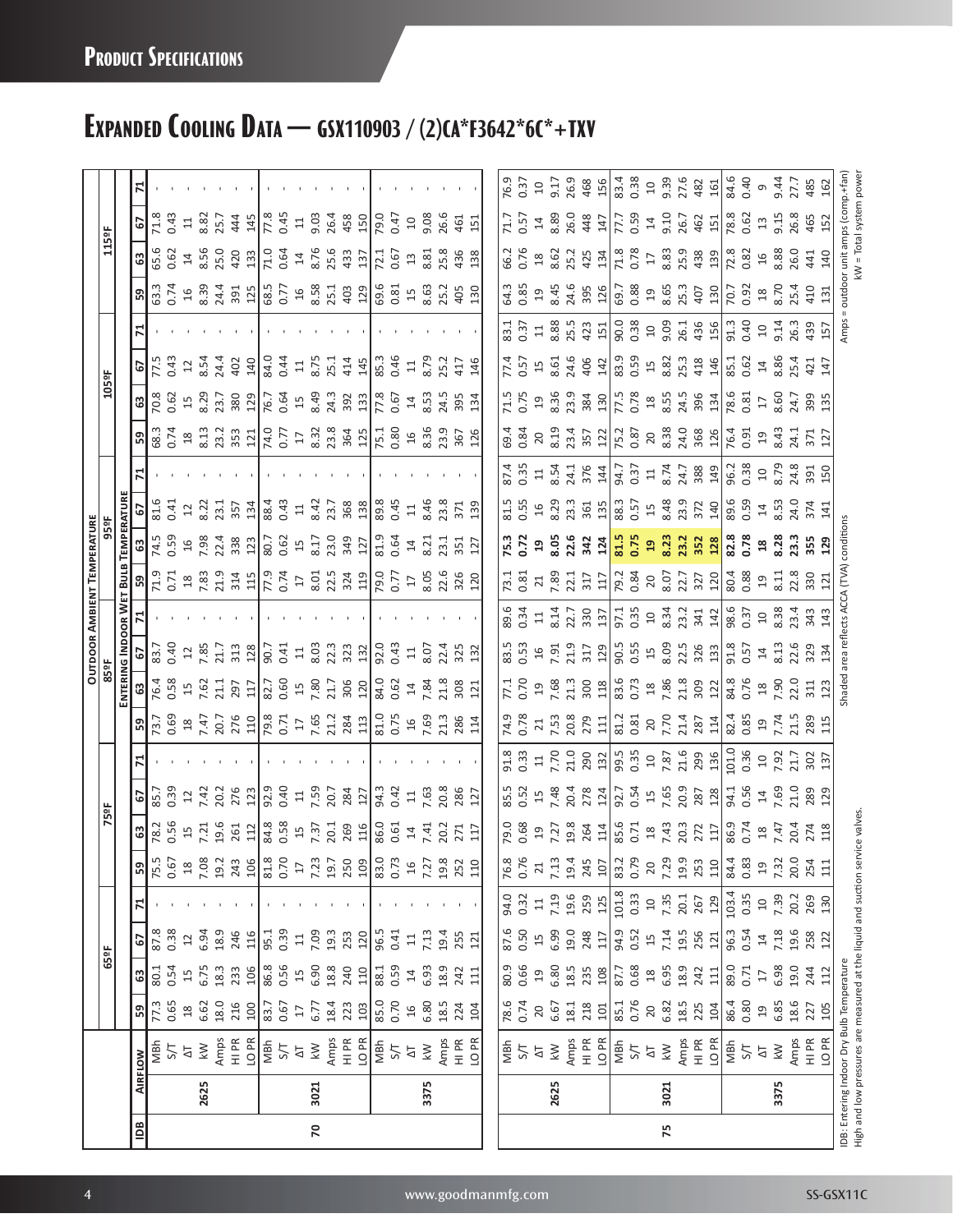|     |      |                                                                  |              |                | 65°F                    |                                                            |                   |                                                                                                                                                                                                                                                                                                                      |                                                                                                                                                                                                                                                                                                                                  |                                                                                                                                                                                                                                                                                                                                    |                                                                                                                                                                                                                                                                                                                                                                                                                                                           |                                                                                                                                                                                                                               |                                                                                                                                                                                                                                                                                                                                                                                         |  |                                                                                                                                                                                                                                                                                                                                                                                |                                                                                                                                                                                                                                                                                                                       |                                                                                                                                                                                                                                                                         |                                                                                                                                                                                                                                                                                           |                                                                                                                                                                                                                        |                                                                                                                                                                                                                                                                                                                      |                                                                                                                                                                                                                                                                                                                                                           |
|-----|------|------------------------------------------------------------------|--------------|----------------|-------------------------|------------------------------------------------------------|-------------------|----------------------------------------------------------------------------------------------------------------------------------------------------------------------------------------------------------------------------------------------------------------------------------------------------------------------|----------------------------------------------------------------------------------------------------------------------------------------------------------------------------------------------------------------------------------------------------------------------------------------------------------------------------------|------------------------------------------------------------------------------------------------------------------------------------------------------------------------------------------------------------------------------------------------------------------------------------------------------------------------------------|-----------------------------------------------------------------------------------------------------------------------------------------------------------------------------------------------------------------------------------------------------------------------------------------------------------------------------------------------------------------------------------------------------------------------------------------------------------|-------------------------------------------------------------------------------------------------------------------------------------------------------------------------------------------------------------------------------|-----------------------------------------------------------------------------------------------------------------------------------------------------------------------------------------------------------------------------------------------------------------------------------------------------------------------------------------------------------------------------------------|--|--------------------------------------------------------------------------------------------------------------------------------------------------------------------------------------------------------------------------------------------------------------------------------------------------------------------------------------------------------------------------------|-----------------------------------------------------------------------------------------------------------------------------------------------------------------------------------------------------------------------------------------------------------------------------------------------------------------------|-------------------------------------------------------------------------------------------------------------------------------------------------------------------------------------------------------------------------------------------------------------------------|-------------------------------------------------------------------------------------------------------------------------------------------------------------------------------------------------------------------------------------------------------------------------------------------|------------------------------------------------------------------------------------------------------------------------------------------------------------------------------------------------------------------------|----------------------------------------------------------------------------------------------------------------------------------------------------------------------------------------------------------------------------------------------------------------------------------------------------------------------|-----------------------------------------------------------------------------------------------------------------------------------------------------------------------------------------------------------------------------------------------------------------------------------------------------------------------------------------------------------|
|     |      |                                                                  |              |                |                         |                                                            |                   |                                                                                                                                                                                                                                                                                                                      |                                                                                                                                                                                                                                                                                                                                  |                                                                                                                                                                                                                                                                                                                                    |                                                                                                                                                                                                                                                                                                                                                                                                                                                           |                                                                                                                                                                                                                               |                                                                                                                                                                                                                                                                                                                                                                                         |  |                                                                                                                                                                                                                                                                                                                                                                                |                                                                                                                                                                                                                                                                                                                       |                                                                                                                                                                                                                                                                         |                                                                                                                                                                                                                                                                                           |                                                                                                                                                                                                                        |                                                                                                                                                                                                                                                                                                                      |                                                                                                                                                                                                                                                                                                                                                           |
| 1DB |      | <b>AIRFLOW</b>                                                   | 59           |                |                         |                                                            |                   |                                                                                                                                                                                                                                                                                                                      |                                                                                                                                                                                                                                                                                                                                  |                                                                                                                                                                                                                                                                                                                                    |                                                                                                                                                                                                                                                                                                                                                                                                                                                           |                                                                                                                                                                                                                               |                                                                                                                                                                                                                                                                                                                                                                                         |  |                                                                                                                                                                                                                                                                                                                                                                                |                                                                                                                                                                                                                                                                                                                       |                                                                                                                                                                                                                                                                         |                                                                                                                                                                                                                                                                                           |                                                                                                                                                                                                                        |                                                                                                                                                                                                                                                                                                                      |                                                                                                                                                                                                                                                                                                                                                           |
|     |      | MBh                                                              | 80.0         | 81.7           | 87.3                    |                                                            | 78.               | $3\frac{1}{2}$ $\frac{8}{2}$ $\frac{8}{2}$ $\frac{1}{2}$ $\frac{1}{2}$ $\frac{1}{2}$ $\frac{1}{2}$ $\frac{1}{2}$ $\frac{1}{2}$ $\frac{1}{2}$ $\frac{1}{2}$ $\frac{1}{2}$ $\frac{1}{2}$ $\frac{1}{2}$ $\frac{1}{2}$ $\frac{1}{2}$ $\frac{1}{2}$ $\frac{1}{2}$ $\frac{1}{2}$ $\frac{1}{2}$ $\frac{1}{2}$ $\frac{1}{2}$ | $\frac{6}{36}$ $\frac{13}{36}$ $\frac{36}{36}$ $\frac{53}{36}$ $\frac{23}{36}$ $\frac{13}{36}$ $\frac{36}{36}$ $\frac{21}{36}$ $\frac{23}{36}$ $\frac{21}{36}$ $\frac{23}{36}$ $\frac{21}{36}$ $\frac{23}{36}$ $\frac{21}{36}$ $\frac{23}{36}$ $\frac{21}{36}$ $\frac{23}{36}$ $\frac{21}{36}$ $\frac{23$                        | $\mathbf{B}$ $\mathbf{R}$ $\mathbf{S}$ $\mathbf{S}$ $\mathbf{S}$ $\mathbf{S}$ $\mathbf{S}$ $\mathbf{S}$ $\mathbf{S}$ $\mathbf{S}$ $\mathbf{S}$ $\mathbf{S}$ $\mathbf{S}$ $\mathbf{S}$ $\mathbf{S}$ $\mathbf{S}$ $\mathbf{S}$ $\mathbf{S}$ $\mathbf{S}$ $\mathbf{S}$ $\mathbf{S}$ $\mathbf{S}$ $\mathbf{S}$ $\mathbf{S}$ $\mathbf{$ |                                                                                                                                                                                                                                                                                                                                                                                                                                                           |                                                                                                                                                                                                                               |                                                                                                                                                                                                                                                                                                                                                                                         |  | $B[5]$ $\overline{S}$ $\overline{S}$ $\overline{S}$ $\overline{S}$ $\overline{S}$ $\overline{S}$ $\overline{S}$ $\overline{S}$ $\overline{S}$ $\overline{S}$ $\overline{S}$ $\overline{S}$ $\overline{S}$ $\overline{S}$ $\overline{S}$ $\overline{S}$ $\overline{S}$ $\overline{S}$ $\overline{S}$ $\overline{S}$ $\overline{S}$ $\overline{S}$ $\overline{S}$ $\overline{S}$ | $3/2$ $\frac{3}{2}$ $\frac{3}{2}$ $\frac{3}{2}$ $\frac{3}{2}$ $\frac{3}{2}$ $\frac{3}{2}$ $\frac{3}{2}$ $\frac{3}{2}$ $\frac{3}{2}$ $\frac{3}{2}$ $\frac{3}{2}$ $\frac{3}{2}$ $\frac{3}{2}$ $\frac{3}{2}$ $\frac{3}{2}$ $\frac{3}{2}$ $\frac{3}{2}$ $\frac{3}{2}$ $\frac{3}{2}$ $\frac{3}{2}$ $\frac{3}{2}$ $\frac{3$ | $5\frac{1}{2}$ $\frac{1}{2}$ $\frac{2}{5}$ $\frac{9}{2}$ $\frac{83}{2}$ $\frac{33}{2}$ $\frac{43}{2}$ $\frac{1}{2}$ $\frac{83}{2}$ $\frac{1}{2}$ $\frac{33}{2}$ $\frac{43}{2}$ $\frac{33}{2}$ $\frac{5}{2}$ $\frac{63}{2}$ $\frac{33}{2}$ $\frac{33}{2}$ $\frac{43}{2}$ | $7\frac{1}{3}$ $\frac{1}{3}$ $\frac{3}{5}$ $\frac{3}{5}$ $\frac{5}{12}$ $\frac{5}{3}$ $\frac{1}{2}$ $\frac{3}{2}$ $\frac{4}{3}$ $\frac{5}{2}$ $\frac{2}{3}$ $\frac{4}{3}$ $\frac{5}{4}$ $\frac{5}{2}$ $\frac{3}{4}$ $\frac{4}{5}$ $\frac{3}{2}$ $\frac{4}{3}$ $\frac{3}{4}$ $\frac{4}{5}$ | <mark>ង</mark> ៤ និង ១ និង ១ និង ៥ និង ១ និង ៥ និង ៥ និង ៥ និង ៤ និង ៤ និង ៤ និង ៤ និង ៤ និង ៤ និង ៤ និង ៤ និង                                                                                                         | $5\frac{1}{2}$ $\frac{1}{2}$ $\frac{2}{3}$ $\frac{3}{2}$ $\frac{3}{2}$ $\frac{3}{2}$ $\frac{3}{2}$ $\frac{3}{2}$ $\frac{3}{2}$ $\frac{3}{2}$ $\frac{3}{2}$ $\frac{3}{2}$ $\frac{3}{2}$ $\frac{3}{2}$ $\frac{3}{2}$ $\frac{3}{2}$ $\frac{3}{2}$ $\frac{3}{2}$ $\frac{3}{2}$ $\frac{3}{2}$ $\frac{3}{2}$ $\frac{3}{2}$ | $\frac{1}{2}$ $\frac{1}{2}$ $\frac{3}{2}$ $\frac{3}{2}$ $\frac{4}{2}$ $\frac{5}{2}$ $\frac{1}{2}$ $\frac{3}{2}$ $\frac{1}{2}$ $\frac{3}{2}$ $\frac{3}{2}$ $\frac{5}{2}$ $\frac{3}{2}$ $\frac{5}{2}$ $\frac{3}{2}$ $\frac{5}{2}$ $\frac{3}{2}$ $\frac{5}{2}$ $\frac{3}{2}$ $\frac{5}{2}$ $\frac{3}{2}$ $\frac{5}{2}$ $\frac{3}{2}$ $\frac{5}{2}$ $\frac{3$ |
|     |      | 5/7                                                              | 0.81         | 0.76           | 0.62                    | 0.46                                                       | $\ddot{\circ}$    |                                                                                                                                                                                                                                                                                                                      |                                                                                                                                                                                                                                                                                                                                  |                                                                                                                                                                                                                                                                                                                                    |                                                                                                                                                                                                                                                                                                                                                                                                                                                           |                                                                                                                                                                                                                               |                                                                                                                                                                                                                                                                                                                                                                                         |  |                                                                                                                                                                                                                                                                                                                                                                                |                                                                                                                                                                                                                                                                                                                       |                                                                                                                                                                                                                                                                         |                                                                                                                                                                                                                                                                                           |                                                                                                                                                                                                                        |                                                                                                                                                                                                                                                                                                                      |                                                                                                                                                                                                                                                                                                                                                           |
|     |      | $\overline{\Delta}$                                              | 23           | $\overline{2}$ | $\overline{a}$          | $\overline{\mathfrak{u}}$                                  | 23                |                                                                                                                                                                                                                                                                                                                      |                                                                                                                                                                                                                                                                                                                                  |                                                                                                                                                                                                                                                                                                                                    |                                                                                                                                                                                                                                                                                                                                                                                                                                                           |                                                                                                                                                                                                                               |                                                                                                                                                                                                                                                                                                                                                                                         |  |                                                                                                                                                                                                                                                                                                                                                                                |                                                                                                                                                                                                                                                                                                                       |                                                                                                                                                                                                                                                                         |                                                                                                                                                                                                                                                                                           |                                                                                                                                                                                                                        |                                                                                                                                                                                                                                                                                                                      |                                                                                                                                                                                                                                                                                                                                                           |
|     | 2625 | $\leq$                                                           | 6.72         | 6.85           | 7.04                    | 7.24                                                       | 7.18              |                                                                                                                                                                                                                                                                                                                      |                                                                                                                                                                                                                                                                                                                                  |                                                                                                                                                                                                                                                                                                                                    |                                                                                                                                                                                                                                                                                                                                                                                                                                                           |                                                                                                                                                                                                                               |                                                                                                                                                                                                                                                                                                                                                                                         |  |                                                                                                                                                                                                                                                                                                                                                                                |                                                                                                                                                                                                                                                                                                                       |                                                                                                                                                                                                                                                                         |                                                                                                                                                                                                                                                                                           |                                                                                                                                                                                                                        |                                                                                                                                                                                                                                                                                                                      |                                                                                                                                                                                                                                                                                                                                                           |
|     |      |                                                                  | 18.2         | 18.6           | 19.2                    | 19.8                                                       | 19.5              |                                                                                                                                                                                                                                                                                                                      |                                                                                                                                                                                                                                                                                                                                  |                                                                                                                                                                                                                                                                                                                                    |                                                                                                                                                                                                                                                                                                                                                                                                                                                           |                                                                                                                                                                                                                               |                                                                                                                                                                                                                                                                                                                                                                                         |  |                                                                                                                                                                                                                                                                                                                                                                                |                                                                                                                                                                                                                                                                                                                       |                                                                                                                                                                                                                                                                         |                                                                                                                                                                                                                                                                                           |                                                                                                                                                                                                                        |                                                                                                                                                                                                                                                                                                                      |                                                                                                                                                                                                                                                                                                                                                           |
|     |      | Amps<br>HI PR                                                    | 221          | 237            | 251                     | 261                                                        | 248               |                                                                                                                                                                                                                                                                                                                      |                                                                                                                                                                                                                                                                                                                                  |                                                                                                                                                                                                                                                                                                                                    |                                                                                                                                                                                                                                                                                                                                                                                                                                                           |                                                                                                                                                                                                                               |                                                                                                                                                                                                                                                                                                                                                                                         |  |                                                                                                                                                                                                                                                                                                                                                                                |                                                                                                                                                                                                                                                                                                                       |                                                                                                                                                                                                                                                                         |                                                                                                                                                                                                                                                                                           |                                                                                                                                                                                                                        |                                                                                                                                                                                                                                                                                                                      |                                                                                                                                                                                                                                                                                                                                                           |
|     |      | LO <sub>PR</sub>                                                 | 102          | 109            | 119                     | 126                                                        | 108               |                                                                                                                                                                                                                                                                                                                      |                                                                                                                                                                                                                                                                                                                                  |                                                                                                                                                                                                                                                                                                                                    |                                                                                                                                                                                                                                                                                                                                                                                                                                                           |                                                                                                                                                                                                                               |                                                                                                                                                                                                                                                                                                                                                                                         |  |                                                                                                                                                                                                                                                                                                                                                                                |                                                                                                                                                                                                                                                                                                                       |                                                                                                                                                                                                                                                                         |                                                                                                                                                                                                                                                                                           |                                                                                                                                                                                                                        |                                                                                                                                                                                                                                                                                                                      |                                                                                                                                                                                                                                                                                                                                                           |
|     |      | MBh                                                              | 86.7         | 88.5           | 94.6                    | 101.1                                                      | 84.               |                                                                                                                                                                                                                                                                                                                      |                                                                                                                                                                                                                                                                                                                                  |                                                                                                                                                                                                                                                                                                                                    |                                                                                                                                                                                                                                                                                                                                                                                                                                                           |                                                                                                                                                                                                                               |                                                                                                                                                                                                                                                                                                                                                                                         |  |                                                                                                                                                                                                                                                                                                                                                                                |                                                                                                                                                                                                                                                                                                                       |                                                                                                                                                                                                                                                                         |                                                                                                                                                                                                                                                                                           |                                                                                                                                                                                                                        |                                                                                                                                                                                                                                                                                                                      |                                                                                                                                                                                                                                                                                                                                                           |
|     |      | 5 <sup>7</sup>                                                   | 0.84         | 0.79           | 0.64                    | 0.48                                                       | $\overline{0.8}$  |                                                                                                                                                                                                                                                                                                                      |                                                                                                                                                                                                                                                                                                                                  |                                                                                                                                                                                                                                                                                                                                    |                                                                                                                                                                                                                                                                                                                                                                                                                                                           |                                                                                                                                                                                                                               |                                                                                                                                                                                                                                                                                                                                                                                         |  |                                                                                                                                                                                                                                                                                                                                                                                |                                                                                                                                                                                                                                                                                                                       |                                                                                                                                                                                                                                                                         |                                                                                                                                                                                                                                                                                           |                                                                                                                                                                                                                        |                                                                                                                                                                                                                                                                                                                      |                                                                                                                                                                                                                                                                                                                                                           |
|     |      | $\overline{\Delta}$                                              | 22           | $21$           | $\frac{\infty}{2}$      |                                                            | $\overline{2}$    |                                                                                                                                                                                                                                                                                                                      |                                                                                                                                                                                                                                                                                                                                  |                                                                                                                                                                                                                                                                                                                                    |                                                                                                                                                                                                                                                                                                                                                                                                                                                           |                                                                                                                                                                                                                               |                                                                                                                                                                                                                                                                                                                                                                                         |  |                                                                                                                                                                                                                                                                                                                                                                                |                                                                                                                                                                                                                                                                                                                       |                                                                                                                                                                                                                                                                         |                                                                                                                                                                                                                                                                                           |                                                                                                                                                                                                                        |                                                                                                                                                                                                                                                                                                                      |                                                                                                                                                                                                                                                                                                                                                           |
| 80  | 3021 | $\overline{\mathsf{k}}$                                          | 6.87         | 7.00           | 7.20                    | $15$<br>7.41                                               | $7.\overline{3}$  |                                                                                                                                                                                                                                                                                                                      |                                                                                                                                                                                                                                                                                                                                  |                                                                                                                                                                                                                                                                                                                                    |                                                                                                                                                                                                                                                                                                                                                                                                                                                           |                                                                                                                                                                                                                               |                                                                                                                                                                                                                                                                                                                                                                                         |  |                                                                                                                                                                                                                                                                                                                                                                                |                                                                                                                                                                                                                                                                                                                       |                                                                                                                                                                                                                                                                         |                                                                                                                                                                                                                                                                                           |                                                                                                                                                                                                                        |                                                                                                                                                                                                                                                                                                                      |                                                                                                                                                                                                                                                                                                                                                           |
|     |      |                                                                  | 18.7         | 19.1           | 19.6                    | 20.3                                                       | 20.               |                                                                                                                                                                                                                                                                                                                      |                                                                                                                                                                                                                                                                                                                                  |                                                                                                                                                                                                                                                                                                                                    |                                                                                                                                                                                                                                                                                                                                                                                                                                                           |                                                                                                                                                                                                                               |                                                                                                                                                                                                                                                                                                                                                                                         |  |                                                                                                                                                                                                                                                                                                                                                                                |                                                                                                                                                                                                                                                                                                                       |                                                                                                                                                                                                                                                                         |                                                                                                                                                                                                                                                                                           |                                                                                                                                                                                                                        |                                                                                                                                                                                                                                                                                                                      |                                                                                                                                                                                                                                                                                                                                                           |
|     |      | Amps<br>HI PR                                                    | 227          | 245            | 258                     | 270                                                        | <b>25</b>         |                                                                                                                                                                                                                                                                                                                      |                                                                                                                                                                                                                                                                                                                                  |                                                                                                                                                                                                                                                                                                                                    |                                                                                                                                                                                                                                                                                                                                                                                                                                                           |                                                                                                                                                                                                                               |                                                                                                                                                                                                                                                                                                                                                                                         |  |                                                                                                                                                                                                                                                                                                                                                                                |                                                                                                                                                                                                                                                                                                                       |                                                                                                                                                                                                                                                                         |                                                                                                                                                                                                                                                                                           |                                                                                                                                                                                                                        |                                                                                                                                                                                                                                                                                                                      |                                                                                                                                                                                                                                                                                                                                                           |
|     |      | LO <sub>PR</sub>                                                 | 105          | 112            | 122                     | 130                                                        | $\Xi$             |                                                                                                                                                                                                                                                                                                                      |                                                                                                                                                                                                                                                                                                                                  |                                                                                                                                                                                                                                                                                                                                    |                                                                                                                                                                                                                                                                                                                                                                                                                                                           |                                                                                                                                                                                                                               |                                                                                                                                                                                                                                                                                                                                                                                         |  |                                                                                                                                                                                                                                                                                                                                                                                |                                                                                                                                                                                                                                                                                                                       |                                                                                                                                                                                                                                                                         |                                                                                                                                                                                                                                                                                           |                                                                                                                                                                                                                        |                                                                                                                                                                                                                                                                                                                      |                                                                                                                                                                                                                                                                                                                                                           |
|     |      | $\frac{25}{15}$                                                  | 88.0<br>0.88 | 89.9<br>0.82   |                         |                                                            | 85.               |                                                                                                                                                                                                                                                                                                                      |                                                                                                                                                                                                                                                                                                                                  |                                                                                                                                                                                                                                                                                                                                    |                                                                                                                                                                                                                                                                                                                                                                                                                                                           |                                                                                                                                                                                                                               |                                                                                                                                                                                                                                                                                                                                                                                         |  |                                                                                                                                                                                                                                                                                                                                                                                |                                                                                                                                                                                                                                                                                                                       |                                                                                                                                                                                                                                                                         |                                                                                                                                                                                                                                                                                           |                                                                                                                                                                                                                        |                                                                                                                                                                                                                                                                                                                      |                                                                                                                                                                                                                                                                                                                                                           |
|     |      |                                                                  |              |                | 96.0<br>0.67            | 102.6<br>0.50                                              | $\overline{0.9}$  |                                                                                                                                                                                                                                                                                                                      |                                                                                                                                                                                                                                                                                                                                  |                                                                                                                                                                                                                                                                                                                                    |                                                                                                                                                                                                                                                                                                                                                                                                                                                           |                                                                                                                                                                                                                               |                                                                                                                                                                                                                                                                                                                                                                                         |  |                                                                                                                                                                                                                                                                                                                                                                                |                                                                                                                                                                                                                                                                                                                       |                                                                                                                                                                                                                                                                         |                                                                                                                                                                                                                                                                                           |                                                                                                                                                                                                                        |                                                                                                                                                                                                                                                                                                                      |                                                                                                                                                                                                                                                                                                                                                           |
|     |      | $\overline{\Delta}$                                              | 21           | $20\,$         | $\overline{\mathbb{L}}$ | $\overline{a}$                                             | $\overline{21}$   |                                                                                                                                                                                                                                                                                                                      |                                                                                                                                                                                                                                                                                                                                  |                                                                                                                                                                                                                                                                                                                                    |                                                                                                                                                                                                                                                                                                                                                                                                                                                           |                                                                                                                                                                                                                               |                                                                                                                                                                                                                                                                                                                                                                                         |  |                                                                                                                                                                                                                                                                                                                                                                                |                                                                                                                                                                                                                                                                                                                       |                                                                                                                                                                                                                                                                         |                                                                                                                                                                                                                                                                                           |                                                                                                                                                                                                                        |                                                                                                                                                                                                                                                                                                                      |                                                                                                                                                                                                                                                                                                                                                           |
|     | 3375 | $\leq$                                                           | 6.90         | 7.03           | 7.23                    | 7.44                                                       | 7.38              |                                                                                                                                                                                                                                                                                                                      |                                                                                                                                                                                                                                                                                                                                  |                                                                                                                                                                                                                                                                                                                                    |                                                                                                                                                                                                                                                                                                                                                                                                                                                           |                                                                                                                                                                                                                               |                                                                                                                                                                                                                                                                                                                                                                                         |  |                                                                                                                                                                                                                                                                                                                                                                                |                                                                                                                                                                                                                                                                                                                       |                                                                                                                                                                                                                                                                         |                                                                                                                                                                                                                                                                                           |                                                                                                                                                                                                                        |                                                                                                                                                                                                                                                                                                                      |                                                                                                                                                                                                                                                                                                                                                           |
|     |      | Amps                                                             | 18.8         | 19.2           | 19.7                    | 20.4                                                       | 20.               |                                                                                                                                                                                                                                                                                                                      |                                                                                                                                                                                                                                                                                                                                  |                                                                                                                                                                                                                                                                                                                                    |                                                                                                                                                                                                                                                                                                                                                                                                                                                           |                                                                                                                                                                                                                               |                                                                                                                                                                                                                                                                                                                                                                                         |  |                                                                                                                                                                                                                                                                                                                                                                                |                                                                                                                                                                                                                                                                                                                       |                                                                                                                                                                                                                                                                         |                                                                                                                                                                                                                                                                                           |                                                                                                                                                                                                                        |                                                                                                                                                                                                                                                                                                                      |                                                                                                                                                                                                                                                                                                                                                           |
|     |      | HI PR                                                            | 229          | 246            | 260                     | 271                                                        | 257               |                                                                                                                                                                                                                                                                                                                      |                                                                                                                                                                                                                                                                                                                                  |                                                                                                                                                                                                                                                                                                                                    |                                                                                                                                                                                                                                                                                                                                                                                                                                                           |                                                                                                                                                                                                                               |                                                                                                                                                                                                                                                                                                                                                                                         |  |                                                                                                                                                                                                                                                                                                                                                                                |                                                                                                                                                                                                                                                                                                                       |                                                                                                                                                                                                                                                                         |                                                                                                                                                                                                                                                                                           |                                                                                                                                                                                                                        |                                                                                                                                                                                                                                                                                                                      |                                                                                                                                                                                                                                                                                                                                                           |
|     |      | LO <sub>PR</sub>                                                 | 106          | 13             | 123                     | 131                                                        | 112               |                                                                                                                                                                                                                                                                                                                      |                                                                                                                                                                                                                                                                                                                                  |                                                                                                                                                                                                                                                                                                                                    |                                                                                                                                                                                                                                                                                                                                                                                                                                                           |                                                                                                                                                                                                                               |                                                                                                                                                                                                                                                                                                                                                                                         |  |                                                                                                                                                                                                                                                                                                                                                                                |                                                                                                                                                                                                                                                                                                                       |                                                                                                                                                                                                                                                                         |                                                                                                                                                                                                                                                                                           |                                                                                                                                                                                                                        |                                                                                                                                                                                                                                                                                                                      |                                                                                                                                                                                                                                                                                                                                                           |
|     |      |                                                                  |              |                |                         |                                                            |                   |                                                                                                                                                                                                                                                                                                                      |                                                                                                                                                                                                                                                                                                                                  |                                                                                                                                                                                                                                                                                                                                    |                                                                                                                                                                                                                                                                                                                                                                                                                                                           |                                                                                                                                                                                                                               |                                                                                                                                                                                                                                                                                                                                                                                         |  |                                                                                                                                                                                                                                                                                                                                                                                |                                                                                                                                                                                                                                                                                                                       |                                                                                                                                                                                                                                                                         |                                                                                                                                                                                                                                                                                           |                                                                                                                                                                                                                        |                                                                                                                                                                                                                                                                                                                      |                                                                                                                                                                                                                                                                                                                                                           |
|     |      |                                                                  | 81.4         | 83.0           | 86.9                    | 92.7                                                       | 79.i              |                                                                                                                                                                                                                                                                                                                      |                                                                                                                                                                                                                                                                                                                                  |                                                                                                                                                                                                                                                                                                                                    |                                                                                                                                                                                                                                                                                                                                                                                                                                                           |                                                                                                                                                                                                                               |                                                                                                                                                                                                                                                                                                                                                                                         |  |                                                                                                                                                                                                                                                                                                                                                                                |                                                                                                                                                                                                                                                                                                                       |                                                                                                                                                                                                                                                                         |                                                                                                                                                                                                                                                                                           |                                                                                                                                                                                                                        |                                                                                                                                                                                                                                                                                                                      |                                                                                                                                                                                                                                                                                                                                                           |
|     |      | NBM<br>S/T                                                       | 0.85         | 0.82           | 0.74                    | 0.60                                                       | $\overline{0}$ .  |                                                                                                                                                                                                                                                                                                                      |                                                                                                                                                                                                                                                                                                                                  |                                                                                                                                                                                                                                                                                                                                    |                                                                                                                                                                                                                                                                                                                                                                                                                                                           |                                                                                                                                                                                                                               |                                                                                                                                                                                                                                                                                                                                                                                         |  |                                                                                                                                                                                                                                                                                                                                                                                |                                                                                                                                                                                                                                                                                                                       |                                                                                                                                                                                                                                                                         |                                                                                                                                                                                                                                                                                           |                                                                                                                                                                                                                        |                                                                                                                                                                                                                                                                                                                      |                                                                                                                                                                                                                                                                                                                                                           |
|     |      | $\overline{\Delta}$                                              | 24           | 24             | 22                      | $\overline{c}$                                             | $\overline{24}$   |                                                                                                                                                                                                                                                                                                                      |                                                                                                                                                                                                                                                                                                                                  |                                                                                                                                                                                                                                                                                                                                    |                                                                                                                                                                                                                                                                                                                                                                                                                                                           |                                                                                                                                                                                                                               |                                                                                                                                                                                                                                                                                                                                                                                         |  |                                                                                                                                                                                                                                                                                                                                                                                |                                                                                                                                                                                                                                                                                                                       |                                                                                                                                                                                                                                                                         |                                                                                                                                                                                                                                                                                           |                                                                                                                                                                                                                        |                                                                                                                                                                                                                                                                                                                      |                                                                                                                                                                                                                                                                                                                                                           |
|     | 2625 | $\leq$                                                           | 6.77         | 6.89           | 7.09                    | 7.29                                                       | 7.2               |                                                                                                                                                                                                                                                                                                                      |                                                                                                                                                                                                                                                                                                                                  |                                                                                                                                                                                                                                                                                                                                    |                                                                                                                                                                                                                                                                                                                                                                                                                                                           |                                                                                                                                                                                                                               |                                                                                                                                                                                                                                                                                                                                                                                         |  |                                                                                                                                                                                                                                                                                                                                                                                |                                                                                                                                                                                                                                                                                                                       |                                                                                                                                                                                                                                                                         |                                                                                                                                                                                                                                                                                           |                                                                                                                                                                                                                        |                                                                                                                                                                                                                                                                                                                      |                                                                                                                                                                                                                                                                                                                                                           |
|     |      | Amps                                                             | 18.4         | 18.8           | 19.3                    | 19.9                                                       | $\overline{19}$ . |                                                                                                                                                                                                                                                                                                                      |                                                                                                                                                                                                                                                                                                                                  |                                                                                                                                                                                                                                                                                                                                    |                                                                                                                                                                                                                                                                                                                                                                                                                                                           |                                                                                                                                                                                                                               |                                                                                                                                                                                                                                                                                                                                                                                         |  |                                                                                                                                                                                                                                                                                                                                                                                |                                                                                                                                                                                                                                                                                                                       |                                                                                                                                                                                                                                                                         |                                                                                                                                                                                                                                                                                           |                                                                                                                                                                                                                        |                                                                                                                                                                                                                                                                                                                      |                                                                                                                                                                                                                                                                                                                                                           |
|     |      | HI PR                                                            | 223          | 240            | 253                     | 264                                                        | 250               |                                                                                                                                                                                                                                                                                                                      |                                                                                                                                                                                                                                                                                                                                  |                                                                                                                                                                                                                                                                                                                                    |                                                                                                                                                                                                                                                                                                                                                                                                                                                           |                                                                                                                                                                                                                               |                                                                                                                                                                                                                                                                                                                                                                                         |  |                                                                                                                                                                                                                                                                                                                                                                                |                                                                                                                                                                                                                                                                                                                       |                                                                                                                                                                                                                                                                         |                                                                                                                                                                                                                                                                                           |                                                                                                                                                                                                                        |                                                                                                                                                                                                                                                                                                                      |                                                                                                                                                                                                                                                                                                                                                           |
|     |      | LO <sub>PR</sub>                                                 | 103          | 110            | 120                     | 128                                                        | 105               |                                                                                                                                                                                                                                                                                                                      |                                                                                                                                                                                                                                                                                                                                  |                                                                                                                                                                                                                                                                                                                                    |                                                                                                                                                                                                                                                                                                                                                                                                                                                           |                                                                                                                                                                                                                               |                                                                                                                                                                                                                                                                                                                                                                                         |  |                                                                                                                                                                                                                                                                                                                                                                                |                                                                                                                                                                                                                                                                                                                       |                                                                                                                                                                                                                                                                         |                                                                                                                                                                                                                                                                                           |                                                                                                                                                                                                                        |                                                                                                                                                                                                                                                                                                                      |                                                                                                                                                                                                                                                                                                                                                           |
|     |      | $\frac{25}{148}$                                                 | 88.2<br>0.88 | 89.9           | 94.1<br>0.77            |                                                            | 86.               |                                                                                                                                                                                                                                                                                                                      |                                                                                                                                                                                                                                                                                                                                  |                                                                                                                                                                                                                                                                                                                                    |                                                                                                                                                                                                                                                                                                                                                                                                                                                           |                                                                                                                                                                                                                               |                                                                                                                                                                                                                                                                                                                                                                                         |  |                                                                                                                                                                                                                                                                                                                                                                                |                                                                                                                                                                                                                                                                                                                       |                                                                                                                                                                                                                                                                         |                                                                                                                                                                                                                                                                                           |                                                                                                                                                                                                                        |                                                                                                                                                                                                                                                                                                                      |                                                                                                                                                                                                                                                                                                                                                           |
|     |      |                                                                  |              | 0.85           |                         | $\begin{array}{c} 100.4 \\ 0.62 \\ 19 \end{array}$         | 0.9               |                                                                                                                                                                                                                                                                                                                      |                                                                                                                                                                                                                                                                                                                                  |                                                                                                                                                                                                                                                                                                                                    |                                                                                                                                                                                                                                                                                                                                                                                                                                                           |                                                                                                                                                                                                                               |                                                                                                                                                                                                                                                                                                                                                                                         |  |                                                                                                                                                                                                                                                                                                                                                                                |                                                                                                                                                                                                                                                                                                                       |                                                                                                                                                                                                                                                                         |                                                                                                                                                                                                                                                                                           |                                                                                                                                                                                                                        |                                                                                                                                                                                                                                                                                                                      |                                                                                                                                                                                                                                                                                                                                                           |
|     |      | $\overline{\mathcal{L}}$                                         | 24           | 23             | 22                      |                                                            | $\overline{24}$   |                                                                                                                                                                                                                                                                                                                      |                                                                                                                                                                                                                                                                                                                                  |                                                                                                                                                                                                                                                                                                                                    |                                                                                                                                                                                                                                                                                                                                                                                                                                                           |                                                                                                                                                                                                                               |                                                                                                                                                                                                                                                                                                                                                                                         |  |                                                                                                                                                                                                                                                                                                                                                                                |                                                                                                                                                                                                                                                                                                                       |                                                                                                                                                                                                                                                                         |                                                                                                                                                                                                                                                                                           |                                                                                                                                                                                                                        |                                                                                                                                                                                                                                                                                                                      |                                                                                                                                                                                                                                                                                                                                                           |
| 85  | 3021 | $\overline{\mathsf{k}}$                                          | 6.91         | 7.05           | 7.25                    | 7.46                                                       | 7.4(              |                                                                                                                                                                                                                                                                                                                      |                                                                                                                                                                                                                                                                                                                                  |                                                                                                                                                                                                                                                                                                                                    |                                                                                                                                                                                                                                                                                                                                                                                                                                                           |                                                                                                                                                                                                                               |                                                                                                                                                                                                                                                                                                                                                                                         |  |                                                                                                                                                                                                                                                                                                                                                                                |                                                                                                                                                                                                                                                                                                                       |                                                                                                                                                                                                                                                                         |                                                                                                                                                                                                                                                                                           |                                                                                                                                                                                                                        |                                                                                                                                                                                                                                                                                                                      |                                                                                                                                                                                                                                                                                                                                                           |
|     |      | Amps<br>HI PR                                                    | 18.8<br>230  | 19.2<br>247    | 19.8                    | 20.4<br>272                                                | 20.<br>258        |                                                                                                                                                                                                                                                                                                                      |                                                                                                                                                                                                                                                                                                                                  |                                                                                                                                                                                                                                                                                                                                    |                                                                                                                                                                                                                                                                                                                                                                                                                                                           |                                                                                                                                                                                                                               |                                                                                                                                                                                                                                                                                                                                                                                         |  |                                                                                                                                                                                                                                                                                                                                                                                |                                                                                                                                                                                                                                                                                                                       |                                                                                                                                                                                                                                                                         |                                                                                                                                                                                                                                                                                           |                                                                                                                                                                                                                        |                                                                                                                                                                                                                                                                                                                      |                                                                                                                                                                                                                                                                                                                                                           |
|     |      | LO PR                                                            | 106          | 113            | 261<br>123              | 131                                                        | $\Xi$             |                                                                                                                                                                                                                                                                                                                      | $\frac{3}{8}$ , $\frac{5}{8}$ , $\frac{3}{8}$ , $\frac{5}{12}$ , $\frac{3}{8}$ , $\frac{1}{2}$ , $\frac{1}{2}$ , $\frac{5}{8}$ , $\frac{2}{8}$ , $\frac{1}{2}$ , $\frac{1}{2}$ , $\frac{5}{8}$ , $\frac{2}{8}$ , $\frac{1}{2}$ , $\frac{1}{2}$ , $\frac{5}{8}$ , $\frac{3}{8}$ , $\frac{1}{2}$ , $\frac{1}{2}$ , $\frac{3}{8}$ , |                                                                                                                                                                                                                                                                                                                                    | $\frac{3}{22}\times\frac{3}{22}\times\frac{3}{22}\times\frac{3}{22}\times\frac{3}{22}\times\frac{3}{22}\times\frac{3}{22}\times\frac{3}{22}\times\frac{3}{22}\times\frac{3}{22}\times\frac{3}{22}\times\frac{3}{22}\times\frac{3}{22}\times\frac{3}{22}\times\frac{3}{22}\times\frac{3}{22}\times\frac{3}{22}\times\frac{3}{22}\times\frac{3}{22}\times\frac{3}{22}\times\frac{3}{22}\times\frac{3}{22}\times\frac{3}{22}\times\frac{3}{22}\times\frac{3$ | sa de 2012 de 2013 de 2014 de 2014 de 2014 de 2014 de 2014 de 2014 de 2014 de 2014 de 2014 de 2014 de 2014 de<br>1915 de 2015 de 2015 de 2014 de 2015 de 2014 de 2014 de 2014 de 2014 de 2014 de 2014 de 2014 de 2014 de 2014 | $\overline{R}$<br>$\overline{S}$ $\overline{S}$ $\overline{S}$ $\overline{S}$ $\overline{S}$ $\overline{S}$ $\overline{S}$ $\overline{S}$ $\overline{S}$ $\overline{S}$ $\overline{S}$ $\overline{S}$ $\overline{S}$ $\overline{S}$ $\overline{S}$ $\overline{S}$ $\overline{S}$ $\overline{S}$ $\overline{S}$ $\overline{S}$ $\overline{S}$ $\overline{S}$ $\overline{S}$ $\overline{$ |  |                                                                                                                                                                                                                                                                                                                                                                                | no 3 x 3 x 3 mln 5 m 3 x 3 x 4 mlg 5 x 5 x 5 x 5 x 7 4 m                                                                                                                                                                                                                                                              |                                                                                                                                                                                                                                                                         |                                                                                                                                                                                                                                                                                           | ៤០ និង និង មី មី មី ដូច មី ដូច មី ដូច មី ដូច មី ដូច មី ដូច មី ដូច មី ដូច មី ដូច មី ដូច មី ដូច មី ដូច<br>ក្នុង ដូច មី ដូច មី ដូច មី ដូច មី ដូច មី ដូច មី ដូច មី ដូច មី ដូច មី ដូច មី ដូច មី ដូច មី ដូច មី ដូច មី ដូច មី | ri 83 5 3 4 5 6 7 5 8 5 7 7 8 5 7 7 8 7 8 9 8 7 7 8 7 8 7 9 7 8 9 7 7 8 7 9 7 8 9 7 8 7 7 8 9 7 8 7 9 7 8 7 7                                                                                                                                                                                                        |                                                                                                                                                                                                                                                                                                                                                           |
|     |      | MBh                                                              |              |                |                         |                                                            | 87.               |                                                                                                                                                                                                                                                                                                                      |                                                                                                                                                                                                                                                                                                                                  |                                                                                                                                                                                                                                                                                                                                    |                                                                                                                                                                                                                                                                                                                                                                                                                                                           |                                                                                                                                                                                                                               |                                                                                                                                                                                                                                                                                                                                                                                         |  |                                                                                                                                                                                                                                                                                                                                                                                |                                                                                                                                                                                                                                                                                                                       |                                                                                                                                                                                                                                                                         |                                                                                                                                                                                                                                                                                           |                                                                                                                                                                                                                        |                                                                                                                                                                                                                                                                                                                      |                                                                                                                                                                                                                                                                                                                                                           |
|     |      | 5/7                                                              | 89.5<br>0.92 | 91.2<br>0.89   | 95.5<br>0.80            |                                                            | 0.9               |                                                                                                                                                                                                                                                                                                                      |                                                                                                                                                                                                                                                                                                                                  |                                                                                                                                                                                                                                                                                                                                    |                                                                                                                                                                                                                                                                                                                                                                                                                                                           |                                                                                                                                                                                                                               |                                                                                                                                                                                                                                                                                                                                                                                         |  |                                                                                                                                                                                                                                                                                                                                                                                |                                                                                                                                                                                                                                                                                                                       |                                                                                                                                                                                                                                                                         |                                                                                                                                                                                                                                                                                           |                                                                                                                                                                                                                        |                                                                                                                                                                                                                                                                                                                      |                                                                                                                                                                                                                                                                                                                                                           |
|     |      | $\Delta\mathsf{T}$                                               | 22           | 22             | $\overline{21}$         | $\begin{array}{c} 101.9 \\ 0.65 \\ 18 \\ 7.50 \end{array}$ | 23                |                                                                                                                                                                                                                                                                                                                      |                                                                                                                                                                                                                                                                                                                                  |                                                                                                                                                                                                                                                                                                                                    |                                                                                                                                                                                                                                                                                                                                                                                                                                                           |                                                                                                                                                                                                                               |                                                                                                                                                                                                                                                                                                                                                                                         |  |                                                                                                                                                                                                                                                                                                                                                                                |                                                                                                                                                                                                                                                                                                                       |                                                                                                                                                                                                                                                                         |                                                                                                                                                                                                                                                                                           |                                                                                                                                                                                                                        |                                                                                                                                                                                                                                                                                                                      |                                                                                                                                                                                                                                                                                                                                                           |
|     | 3375 | $\leq$                                                           | 6.95         | 7.08           | 7.29                    |                                                            | 7.4               |                                                                                                                                                                                                                                                                                                                      |                                                                                                                                                                                                                                                                                                                                  |                                                                                                                                                                                                                                                                                                                                    |                                                                                                                                                                                                                                                                                                                                                                                                                                                           |                                                                                                                                                                                                                               |                                                                                                                                                                                                                                                                                                                                                                                         |  |                                                                                                                                                                                                                                                                                                                                                                                |                                                                                                                                                                                                                                                                                                                       |                                                                                                                                                                                                                                                                         |                                                                                                                                                                                                                                                                                           |                                                                                                                                                                                                                        |                                                                                                                                                                                                                                                                                                                      |                                                                                                                                                                                                                                                                                                                                                           |
|     |      | Amps                                                             | 18.9         | 19.3           | 19.9                    | 20.6                                                       | 20.               |                                                                                                                                                                                                                                                                                                                      |                                                                                                                                                                                                                                                                                                                                  |                                                                                                                                                                                                                                                                                                                                    |                                                                                                                                                                                                                                                                                                                                                                                                                                                           |                                                                                                                                                                                                                               |                                                                                                                                                                                                                                                                                                                                                                                         |  |                                                                                                                                                                                                                                                                                                                                                                                |                                                                                                                                                                                                                                                                                                                       |                                                                                                                                                                                                                                                                         |                                                                                                                                                                                                                                                                                           |                                                                                                                                                                                                                        |                                                                                                                                                                                                                                                                                                                      |                                                                                                                                                                                                                                                                                                                                                           |
|     |      | HI PR                                                            | 231          | 249            | 263<br>124              | 274<br>132                                                 | 26 H              |                                                                                                                                                                                                                                                                                                                      |                                                                                                                                                                                                                                                                                                                                  |                                                                                                                                                                                                                                                                                                                                    |                                                                                                                                                                                                                                                                                                                                                                                                                                                           |                                                                                                                                                                                                                               |                                                                                                                                                                                                                                                                                                                                                                                         |  |                                                                                                                                                                                                                                                                                                                                                                                |                                                                                                                                                                                                                                                                                                                       |                                                                                                                                                                                                                                                                         |                                                                                                                                                                                                                                                                                           |                                                                                                                                                                                                                        |                                                                                                                                                                                                                                                                                                                      |                                                                                                                                                                                                                                                                                                                                                           |
|     |      | LO PR                                                            | 107          | 114            |                         |                                                            |                   |                                                                                                                                                                                                                                                                                                                      |                                                                                                                                                                                                                                                                                                                                  |                                                                                                                                                                                                                                                                                                                                    |                                                                                                                                                                                                                                                                                                                                                                                                                                                           |                                                                                                                                                                                                                               |                                                                                                                                                                                                                                                                                                                                                                                         |  |                                                                                                                                                                                                                                                                                                                                                                                |                                                                                                                                                                                                                                                                                                                       |                                                                                                                                                                                                                                                                         |                                                                                                                                                                                                                                                                                           |                                                                                                                                                                                                                        |                                                                                                                                                                                                                                                                                                                      |                                                                                                                                                                                                                                                                                                                                                           |
|     |      | DB: Entering Indoor Dry Bulb Temperature                         |              |                |                         |                                                            |                   |                                                                                                                                                                                                                                                                                                                      |                                                                                                                                                                                                                                                                                                                                  |                                                                                                                                                                                                                                                                                                                                    |                                                                                                                                                                                                                                                                                                                                                                                                                                                           |                                                                                                                                                                                                                               |                                                                                                                                                                                                                                                                                                                                                                                         |  |                                                                                                                                                                                                                                                                                                                                                                                |                                                                                                                                                                                                                                                                                                                       |                                                                                                                                                                                                                                                                         |                                                                                                                                                                                                                                                                                           |                                                                                                                                                                                                                        |                                                                                                                                                                                                                                                                                                                      |                                                                                                                                                                                                                                                                                                                                                           |
|     |      | High and low pressures are measured at the liquid and suction se |              |                |                         |                                                            |                   | e valve                                                                                                                                                                                                                                                                                                              |                                                                                                                                                                                                                                                                                                                                  |                                                                                                                                                                                                                                                                                                                                    |                                                                                                                                                                                                                                                                                                                                                                                                                                                           |                                                                                                                                                                                                                               |                                                                                                                                                                                                                                                                                                                                                                                         |  |                                                                                                                                                                                                                                                                                                                                                                                |                                                                                                                                                                                                                                                                                                                       |                                                                                                                                                                                                                                                                         |                                                                                                                                                                                                                                                                                           |                                                                                                                                                                                                                        |                                                                                                                                                                                                                                                                                                                      |                                                                                                                                                                                                                                                                                                                                                           |

**Expanded Cooling Data — GSX110903 / (2)CA\*F3642\*6C\*+TXV (cont.)**

#### **Product Specifications Product Specifications**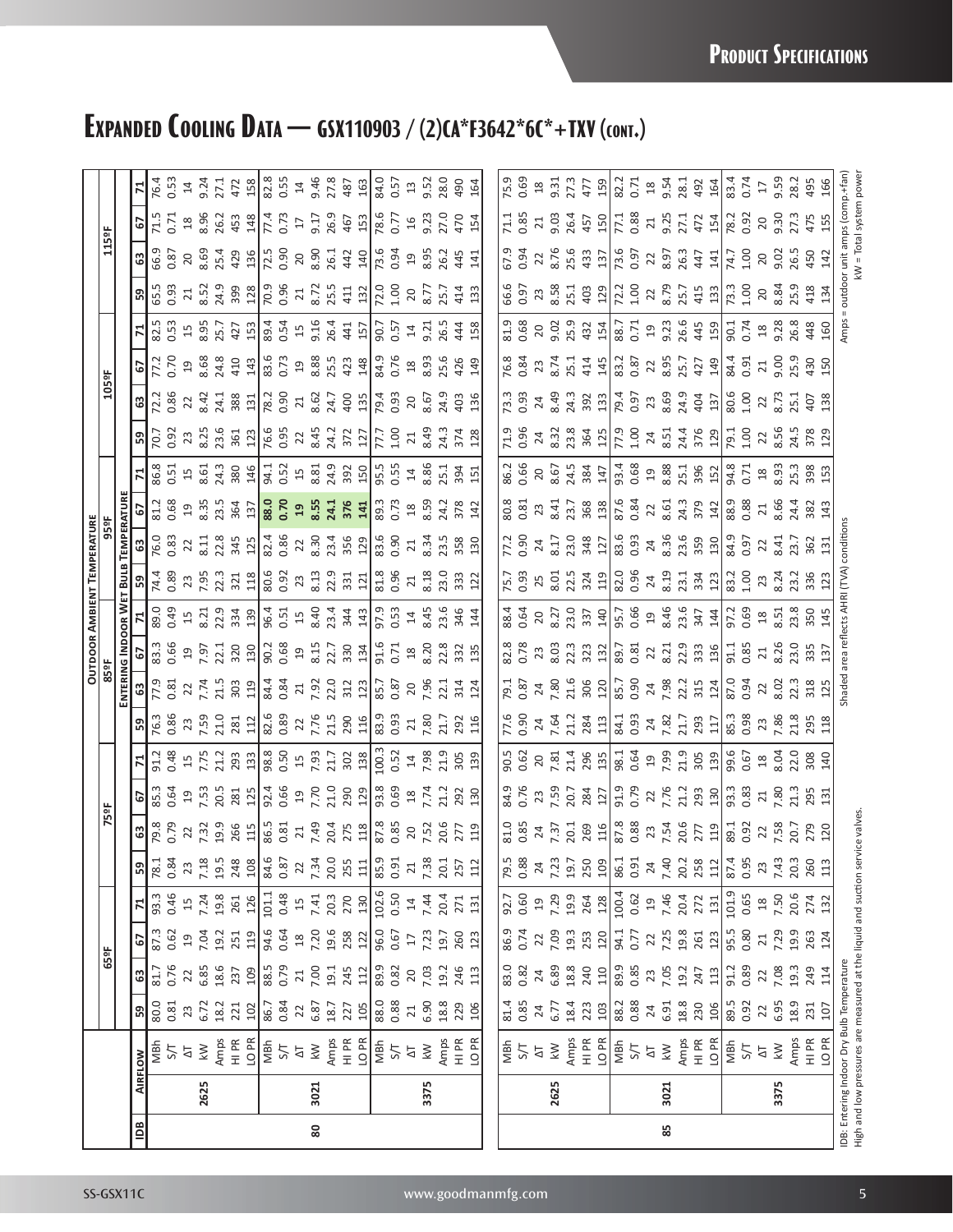### **Expanded Cooling Data — GSX110904 / (2)CA\*F3743\*6A\*+TXV**

|    |      |                                                                                                            |                         |                       |                         |                      |                                                                                                                                                                                                                                                                                                                                      |                |                                                                                                                                                                                                                                                                                                                                    |                                                                                                                                                                                                                                                                                                                                      |                                                                                                                                                                                                                                                                                                                                                                                                                                                    | <b>OUTDOOR AMBIENT TEMPERATURI</b> |                                                                                                                                                                                                                                       |   |                                                                                                                                                                                                                                                                                                                                                                            |                                                                                                                                                                                                                                                                                                               |                                                                                                                |                                                                                                                                                                                                                                                                                                                                                           |                                                                                                                                                                                                                                                                                                                        |                                                                                                                                                                                                                                                                                                                                                                                                     |                                                                                                                                                                                                                                                                                                               |                                                                                                                                                                                                                                                                                                                                                           |  |
|----|------|------------------------------------------------------------------------------------------------------------|-------------------------|-----------------------|-------------------------|----------------------|--------------------------------------------------------------------------------------------------------------------------------------------------------------------------------------------------------------------------------------------------------------------------------------------------------------------------------------|----------------|------------------------------------------------------------------------------------------------------------------------------------------------------------------------------------------------------------------------------------------------------------------------------------------------------------------------------------|--------------------------------------------------------------------------------------------------------------------------------------------------------------------------------------------------------------------------------------------------------------------------------------------------------------------------------------|----------------------------------------------------------------------------------------------------------------------------------------------------------------------------------------------------------------------------------------------------------------------------------------------------------------------------------------------------------------------------------------------------------------------------------------------------|------------------------------------|---------------------------------------------------------------------------------------------------------------------------------------------------------------------------------------------------------------------------------------|---|----------------------------------------------------------------------------------------------------------------------------------------------------------------------------------------------------------------------------------------------------------------------------------------------------------------------------------------------------------------------------|---------------------------------------------------------------------------------------------------------------------------------------------------------------------------------------------------------------------------------------------------------------------------------------------------------------|----------------------------------------------------------------------------------------------------------------|-----------------------------------------------------------------------------------------------------------------------------------------------------------------------------------------------------------------------------------------------------------------------------------------------------------------------------------------------------------|------------------------------------------------------------------------------------------------------------------------------------------------------------------------------------------------------------------------------------------------------------------------------------------------------------------------|-----------------------------------------------------------------------------------------------------------------------------------------------------------------------------------------------------------------------------------------------------------------------------------------------------------------------------------------------------------------------------------------------------|---------------------------------------------------------------------------------------------------------------------------------------------------------------------------------------------------------------------------------------------------------------------------------------------------------------|-----------------------------------------------------------------------------------------------------------------------------------------------------------------------------------------------------------------------------------------------------------------------------------------------------------------------------------------------------------|--|
|    |      |                                                                                                            |                         | 65°F                  |                         |                      |                                                                                                                                                                                                                                                                                                                                      | 75°F           |                                                                                                                                                                                                                                                                                                                                    |                                                                                                                                                                                                                                                                                                                                      |                                                                                                                                                                                                                                                                                                                                                                                                                                                    |                                    |                                                                                                                                                                                                                                       |   |                                                                                                                                                                                                                                                                                                                                                                            |                                                                                                                                                                                                                                                                                                               |                                                                                                                | 105°F                                                                                                                                                                                                                                                                                                                                                     |                                                                                                                                                                                                                                                                                                                        |                                                                                                                                                                                                                                                                                                                                                                                                     | 115°F                                                                                                                                                                                                                                                                                                         |                                                                                                                                                                                                                                                                                                                                                           |  |
|    |      |                                                                                                            |                         |                       |                         |                      |                                                                                                                                                                                                                                                                                                                                      |                |                                                                                                                                                                                                                                                                                                                                    |                                                                                                                                                                                                                                                                                                                                      |                                                                                                                                                                                                                                                                                                                                                                                                                                                    |                                    |                                                                                                                                                                                                                                       | ᆱ | TEMPERATUR                                                                                                                                                                                                                                                                                                                                                                 |                                                                                                                                                                                                                                                                                                               |                                                                                                                |                                                                                                                                                                                                                                                                                                                                                           |                                                                                                                                                                                                                                                                                                                        |                                                                                                                                                                                                                                                                                                                                                                                                     |                                                                                                                                                                                                                                                                                                               |                                                                                                                                                                                                                                                                                                                                                           |  |
| Вq |      | AIRFLOW                                                                                                    | 59                      | ශී                    | 6                       |                      |                                                                                                                                                                                                                                                                                                                                      |                |                                                                                                                                                                                                                                                                                                                                    |                                                                                                                                                                                                                                                                                                                                      |                                                                                                                                                                                                                                                                                                                                                                                                                                                    |                                    |                                                                                                                                                                                                                                       |   |                                                                                                                                                                                                                                                                                                                                                                            |                                                                                                                                                                                                                                                                                                               |                                                                                                                |                                                                                                                                                                                                                                                                                                                                                           |                                                                                                                                                                                                                                                                                                                        |                                                                                                                                                                                                                                                                                                                                                                                                     |                                                                                                                                                                                                                                                                                                               |                                                                                                                                                                                                                                                                                                                                                           |  |
|    |      | MBh                                                                                                        | 79.0                    |                       | 89.7                    |                      |                                                                                                                                                                                                                                                                                                                                      |                | 87.7<br>0.39                                                                                                                                                                                                                                                                                                                       |                                                                                                                                                                                                                                                                                                                                      |                                                                                                                                                                                                                                                                                                                                                                                                                                                    |                                    |                                                                                                                                                                                                                                       |   |                                                                                                                                                                                                                                                                                                                                                                            | 83.                                                                                                                                                                                                                                                                                                           |                                                                                                                |                                                                                                                                                                                                                                                                                                                                                           |                                                                                                                                                                                                                                                                                                                        |                                                                                                                                                                                                                                                                                                                                                                                                     |                                                                                                                                                                                                                                                                                                               |                                                                                                                                                                                                                                                                                                                                                           |  |
|    |      | 5 <sup>1</sup>                                                                                             | 0.65                    | 0.54                  | 0.38                    |                      |                                                                                                                                                                                                                                                                                                                                      |                |                                                                                                                                                                                                                                                                                                                                    |                                                                                                                                                                                                                                                                                                                                      |                                                                                                                                                                                                                                                                                                                                                                                                                                                    |                                    |                                                                                                                                                                                                                                       |   |                                                                                                                                                                                                                                                                                                                                                                            | 0.41                                                                                                                                                                                                                                                                                                          |                                                                                                                |                                                                                                                                                                                                                                                                                                                                                           |                                                                                                                                                                                                                                                                                                                        |                                                                                                                                                                                                                                                                                                                                                                                                     |                                                                                                                                                                                                                                                                                                               |                                                                                                                                                                                                                                                                                                                                                           |  |
|    | 2625 | $\leq$<br>$\overline{\Delta}$                                                                              | 5.46<br>$\frac{8}{10}$  | 5.58<br>$\frac{1}{6}$ | 5.77<br>$\overline{12}$ |                      |                                                                                                                                                                                                                                                                                                                                      |                |                                                                                                                                                                                                                                                                                                                                    |                                                                                                                                                                                                                                                                                                                                      |                                                                                                                                                                                                                                                                                                                                                                                                                                                    |                                    |                                                                                                                                                                                                                                       |   |                                                                                                                                                                                                                                                                                                                                                                            |                                                                                                                                                                                                                                                                                                               |                                                                                                                |                                                                                                                                                                                                                                                                                                                                                           |                                                                                                                                                                                                                                                                                                                        |                                                                                                                                                                                                                                                                                                                                                                                                     |                                                                                                                                                                                                                                                                                                               |                                                                                                                                                                                                                                                                                                                                                           |  |
|    |      | Amps                                                                                                       | 23.7                    | 24.0                  | 24.5                    |                      |                                                                                                                                                                                                                                                                                                                                      |                |                                                                                                                                                                                                                                                                                                                                    |                                                                                                                                                                                                                                                                                                                                      |                                                                                                                                                                                                                                                                                                                                                                                                                                                    |                                    |                                                                                                                                                                                                                                       |   |                                                                                                                                                                                                                                                                                                                                                                            |                                                                                                                                                                                                                                                                                                               |                                                                                                                |                                                                                                                                                                                                                                                                                                                                                           |                                                                                                                                                                                                                                                                                                                        |                                                                                                                                                                                                                                                                                                                                                                                                     |                                                                                                                                                                                                                                                                                                               |                                                                                                                                                                                                                                                                                                                                                           |  |
|    |      | HI PR                                                                                                      | 216                     | 233                   | 246                     |                      |                                                                                                                                                                                                                                                                                                                                      |                |                                                                                                                                                                                                                                                                                                                                    |                                                                                                                                                                                                                                                                                                                                      |                                                                                                                                                                                                                                                                                                                                                                                                                                                    |                                    |                                                                                                                                                                                                                                       |   |                                                                                                                                                                                                                                                                                                                                                                            |                                                                                                                                                                                                                                                                                                               |                                                                                                                |                                                                                                                                                                                                                                                                                                                                                           |                                                                                                                                                                                                                                                                                                                        |                                                                                                                                                                                                                                                                                                                                                                                                     |                                                                                                                                                                                                                                                                                                               |                                                                                                                                                                                                                                                                                                                                                           |  |
|    |      | LO <sub>PR</sub>                                                                                           | 116                     | 123                   | 135                     |                      | $\frac{1}{2}$<br>$\frac{1}{2}$ , $\frac{1}{2}$ , $\frac{1}{2}$ , $\frac{1}{2}$ , $\frac{1}{2}$ , $\frac{1}{2}$ , $\frac{1}{2}$ , $\frac{1}{2}$ , $\frac{1}{2}$ , $\frac{1}{2}$ , $\frac{1}{2}$ , $\frac{1}{2}$ , $\frac{1}{2}$ , $\frac{1}{2}$ , $\frac{1}{2}$ , $\frac{1}{2}$ , $\frac{1}{2}$ , $\frac{1}{2}$ , $\frac{1}{2}$ , $\$ |                | $\begin{array}{c}\n 18.58 \\  19.58 \\  19.53 \\  19.53 \\  19.53 \\  19.53 \\  19.53 \\  19.53 \\  19.53 \\  19.53 \\  19.53 \\  19.53 \\  19.53 \\  19.53 \\  19.53 \\  19.53 \\  19.53 \\  19.53 \\  19.53 \\  19.53 \\  19.53 \\  19.53 \\  19.53 \\  19.53 \\  19.53 \\  19.53 \\  19.53 \\  19.53 \\  19.53 \\  19.53 \\  1$ | $\frac{1}{2}$<br>$\frac{1}{2}$ , $\frac{1}{2}$ , $\frac{1}{2}$ , $\frac{1}{2}$ , $\frac{1}{2}$ , $\frac{1}{2}$ , $\frac{1}{2}$ , $\frac{1}{2}$ , $\frac{1}{2}$ , $\frac{1}{2}$ , $\frac{1}{2}$ , $\frac{1}{2}$ , $\frac{1}{2}$ , $\frac{1}{2}$ , $\frac{1}{2}$ , $\frac{1}{2}$ , $\frac{1}{2}$ , $\frac{1}{2}$ , $\frac{1}{2}$ , $\$ | $\begin{array}{l} 78.36 \end{array} \begin{array}{l} 64.36 \end{array} \begin{array}{l} 64.37 \end{array} \begin{array}{l} 64.37 \end{array} \begin{array}{l} 64.37 \end{array} \begin{array}{l} 64.37 \end{array} \begin{array}{l} 64.37 \end{array} \begin{array}{l} 64.37 \end{array} \begin{array}{l} 64.37 \end{array} \begin{array}{l} 64.37 \end{array} \begin{array}{l} 64.37 \end{array} \begin{array}{l} 64.37 \end{array} \begin{array$ |                                    |                                                                                                                                                                                                                                       |   | $\begin{array}{l} 76.99 \text{ } \begin{array}{l} 62.99 \text{ } \\ 76.99 \text{ } \\ 62.99 \text{ } \\ 76.99 \text{ } \\ 87.99 \text{ } \\ 98.99 \text{ } \\ 109.99 \text{ } \\ 109.99 \text{ } \\ 109.99 \text{ } \\ 109.99 \text{ } \\ 109.99 \text{ } \\ 109.99 \text{ } \\ 109.99 \text{ } \\ 109.99 \text{ } \\ 109.99 \text{ } \\ 109.99 \text{ } \\ 109.99 \text{$ | $\begin{array}{c} 1257 \\ 1500 \\ 1500 \\ 1500 \\ 1500 \\ 1500 \\ 1500 \\ 1500 \\ 1500 \\ 1500 \\ 1500 \\ 1500 \\ 1500 \\ 1500 \\ 1500 \\ 1500 \\ 1500 \\ 1500 \\ 1500 \\ 1500 \\ 1500 \\ 1500 \\ 1500 \\ 1500 \\ 1500 \\ 1500 \\ 1500 \\ 1500 \\ 1500 \\ 1500 \\ 1500 \\ 1500 \\ 1500 \\ 1500 \\ 1500 \\ 15$ |                                                                                                                | $\frac{a}{b}$ $\frac{1}{2}$ $\frac{a}{3}$ $\frac{a}{5}$ $\frac{a}{5}$ $\frac{a}{5}$ $\frac{a}{5}$ $\frac{a}{5}$ $\frac{a}{5}$ $\frac{a}{5}$ $\frac{a}{5}$ $\frac{a}{5}$ $\frac{a}{5}$ $\frac{a}{5}$ $\frac{a}{5}$ $\frac{a}{5}$ $\frac{a}{5}$ $\frac{a}{5}$ $\frac{a}{5}$ $\frac{a}{5}$ $\frac{a}{5}$ $\frac{a}{5}$ $\frac{a}{5}$ $\frac{a}{5}$ $\frac{a$ | $S$ $\frac{1}{2}$ $\frac{1}{2}$ $\frac{1}{2}$ $\frac{1}{2}$ $\frac{1}{2}$ $\frac{1}{2}$ $\frac{1}{2}$ $\frac{1}{2}$ $\frac{1}{2}$ $\frac{1}{2}$ $\frac{1}{2}$ $\frac{1}{2}$ $\frac{1}{2}$ $\frac{1}{2}$ $\frac{1}{2}$ $\frac{1}{2}$ $\frac{1}{2}$ $\frac{1}{2}$ $\frac{1}{2}$ $\frac{1}{2}$ $\frac{1}{2}$ $\frac{1}{2$ | $B$ <sub>1</sub> $G \overline{G}$ $D \overline{G}$ $D \overline{G}$ $D \overline{G}$ $D \overline{G}$ $D \overline{G}$ $D \overline{G}$ $D \overline{G}$ $D \overline{G}$ $D \overline{G}$ $D \overline{G}$ $D \overline{G}$ $D \overline{G}$ $D \overline{G}$ $D \overline{G}$ $D \overline{G}$ $D \overline{G}$ $D \overline{G}$ $D \overline{G}$ $D \overline{G}$ $D \overline{G}$ $D \overline$ | $\frac{3}{2}$ $\frac{1}{2}$ $\frac{1}{2}$ $\frac{3}{2}$ $\frac{3}{2}$ $\frac{3}{2}$ $\frac{4}{2}$ $\frac{5}{2}$ $\frac{4}{2}$ $\frac{1}{2}$ $\frac{6}{2}$ $\frac{5}{2}$ $\frac{3}{2}$ $\frac{3}{2}$ $\frac{3}{2}$ $\frac{6}{2}$                                                                               | $\frac{1}{2}$ $\frac{1}{2}$ $\frac{1}{2}$ $\frac{1}{2}$ $\frac{1}{2}$ $\frac{1}{2}$ $\frac{1}{2}$ $\frac{1}{2}$ $\frac{1}{2}$ $\frac{1}{2}$ $\frac{1}{2}$ $\frac{1}{2}$ $\frac{1}{2}$ $\frac{1}{2}$ $\frac{1}{2}$ $\frac{1}{2}$ $\frac{1}{2}$ $\frac{1}{2}$ $\frac{1}{2}$ $\frac{1}{2}$ $\frac{1}{2}$ $\frac{1}{2}$ $\frac{1}{2}$ $\frac{1}{2}$ $\frac{1$ |  |
|    |      | ns<br>지<br>성                                                                                               | 85.6<br>0.67            | 88.7                  | 97.2                    |                      |                                                                                                                                                                                                                                                                                                                                      |                |                                                                                                                                                                                                                                                                                                                                    |                                                                                                                                                                                                                                                                                                                                      |                                                                                                                                                                                                                                                                                                                                                                                                                                                    |                                    |                                                                                                                                                                                                                                       |   |                                                                                                                                                                                                                                                                                                                                                                            |                                                                                                                                                                                                                                                                                                               |                                                                                                                |                                                                                                                                                                                                                                                                                                                                                           |                                                                                                                                                                                                                                                                                                                        |                                                                                                                                                                                                                                                                                                                                                                                                     |                                                                                                                                                                                                                                                                                                               |                                                                                                                                                                                                                                                                                                                                                           |  |
|    |      |                                                                                                            |                         | 0.56                  | 0.39                    |                      |                                                                                                                                                                                                                                                                                                                                      |                |                                                                                                                                                                                                                                                                                                                                    |                                                                                                                                                                                                                                                                                                                                      |                                                                                                                                                                                                                                                                                                                                                                                                                                                    |                                    |                                                                                                                                                                                                                                       |   |                                                                                                                                                                                                                                                                                                                                                                            |                                                                                                                                                                                                                                                                                                               |                                                                                                                |                                                                                                                                                                                                                                                                                                                                                           |                                                                                                                                                                                                                                                                                                                        |                                                                                                                                                                                                                                                                                                                                                                                                     |                                                                                                                                                                                                                                                                                                               |                                                                                                                                                                                                                                                                                                                                                           |  |
|    |      |                                                                                                            | $\overline{\mathbb{L}}$ | $15$                  | $\Xi$                   |                      |                                                                                                                                                                                                                                                                                                                                      |                |                                                                                                                                                                                                                                                                                                                                    |                                                                                                                                                                                                                                                                                                                                      |                                                                                                                                                                                                                                                                                                                                                                                                                                                    |                                    |                                                                                                                                                                                                                                       |   |                                                                                                                                                                                                                                                                                                                                                                            |                                                                                                                                                                                                                                                                                                               |                                                                                                                |                                                                                                                                                                                                                                                                                                                                                           |                                                                                                                                                                                                                                                                                                                        |                                                                                                                                                                                                                                                                                                                                                                                                     |                                                                                                                                                                                                                                                                                                               |                                                                                                                                                                                                                                                                                                                                                           |  |
| 20 | 3032 | $\lesssim$                                                                                                 |                         | 5.73                  |                         |                      |                                                                                                                                                                                                                                                                                                                                      |                |                                                                                                                                                                                                                                                                                                                                    |                                                                                                                                                                                                                                                                                                                                      |                                                                                                                                                                                                                                                                                                                                                                                                                                                    |                                    |                                                                                                                                                                                                                                       |   |                                                                                                                                                                                                                                                                                                                                                                            |                                                                                                                                                                                                                                                                                                               |                                                                                                                |                                                                                                                                                                                                                                                                                                                                                           |                                                                                                                                                                                                                                                                                                                        |                                                                                                                                                                                                                                                                                                                                                                                                     |                                                                                                                                                                                                                                                                                                               |                                                                                                                                                                                                                                                                                                                                                           |  |
|    |      | Amps                                                                                                       | 5.60<br>24.1            | 24.5                  | 5.93<br>25.0<br>253     |                      |                                                                                                                                                                                                                                                                                                                                      |                |                                                                                                                                                                                                                                                                                                                                    |                                                                                                                                                                                                                                                                                                                                      |                                                                                                                                                                                                                                                                                                                                                                                                                                                    |                                    |                                                                                                                                                                                                                                       |   |                                                                                                                                                                                                                                                                                                                                                                            |                                                                                                                                                                                                                                                                                                               |                                                                                                                |                                                                                                                                                                                                                                                                                                                                                           |                                                                                                                                                                                                                                                                                                                        |                                                                                                                                                                                                                                                                                                                                                                                                     |                                                                                                                                                                                                                                                                                                               |                                                                                                                                                                                                                                                                                                                                                           |  |
|    |      | HI PR<br>LO PR                                                                                             | 223                     | 240                   |                         |                      |                                                                                                                                                                                                                                                                                                                                      |                |                                                                                                                                                                                                                                                                                                                                    |                                                                                                                                                                                                                                                                                                                                      |                                                                                                                                                                                                                                                                                                                                                                                                                                                    |                                    |                                                                                                                                                                                                                                       |   |                                                                                                                                                                                                                                                                                                                                                                            |                                                                                                                                                                                                                                                                                                               |                                                                                                                |                                                                                                                                                                                                                                                                                                                                                           |                                                                                                                                                                                                                                                                                                                        |                                                                                                                                                                                                                                                                                                                                                                                                     |                                                                                                                                                                                                                                                                                                               |                                                                                                                                                                                                                                                                                                                                                           |  |
|    |      |                                                                                                            | 119                     | 127                   | 139                     |                      |                                                                                                                                                                                                                                                                                                                                      |                |                                                                                                                                                                                                                                                                                                                                    |                                                                                                                                                                                                                                                                                                                                      |                                                                                                                                                                                                                                                                                                                                                                                                                                                    |                                    |                                                                                                                                                                                                                                       |   |                                                                                                                                                                                                                                                                                                                                                                            |                                                                                                                                                                                                                                                                                                               |                                                                                                                |                                                                                                                                                                                                                                                                                                                                                           |                                                                                                                                                                                                                                                                                                                        |                                                                                                                                                                                                                                                                                                                                                                                                     |                                                                                                                                                                                                                                                                                                               |                                                                                                                                                                                                                                                                                                                                                           |  |
|    |      | MBh                                                                                                        | 86.9<br>0.70            | 90.1                  | 98.7                    |                      |                                                                                                                                                                                                                                                                                                                                      |                | 96.4<br>0.42<br>6.46<br>286<br>286                                                                                                                                                                                                                                                                                                 |                                                                                                                                                                                                                                                                                                                                      |                                                                                                                                                                                                                                                                                                                                                                                                                                                    |                                    |                                                                                                                                                                                                                                       |   |                                                                                                                                                                                                                                                                                                                                                                            | 91.8<br>0.45                                                                                                                                                                                                                                                                                                  |                                                                                                                |                                                                                                                                                                                                                                                                                                                                                           |                                                                                                                                                                                                                                                                                                                        |                                                                                                                                                                                                                                                                                                                                                                                                     | 73.7<br>0.67                                                                                                                                                                                                                                                                                                  |                                                                                                                                                                                                                                                                                                                                                           |  |
|    |      | 5/7                                                                                                        |                         | 0.59                  | 0.41                    |                      |                                                                                                                                                                                                                                                                                                                                      |                |                                                                                                                                                                                                                                                                                                                                    |                                                                                                                                                                                                                                                                                                                                      |                                                                                                                                                                                                                                                                                                                                                                                                                                                    |                                    |                                                                                                                                                                                                                                       |   |                                                                                                                                                                                                                                                                                                                                                                            |                                                                                                                                                                                                                                                                                                               |                                                                                                                |                                                                                                                                                                                                                                                                                                                                                           |                                                                                                                                                                                                                                                                                                                        |                                                                                                                                                                                                                                                                                                                                                                                                     |                                                                                                                                                                                                                                                                                                               |                                                                                                                                                                                                                                                                                                                                                           |  |
|    |      | $\overline{\Delta}$                                                                                        | $\overline{\Box}$       | $\overline{1}$        | $\Xi$                   |                      |                                                                                                                                                                                                                                                                                                                                      |                |                                                                                                                                                                                                                                                                                                                                    |                                                                                                                                                                                                                                                                                                                                      |                                                                                                                                                                                                                                                                                                                                                                                                                                                    |                                    |                                                                                                                                                                                                                                       |   |                                                                                                                                                                                                                                                                                                                                                                            | $\Xi$                                                                                                                                                                                                                                                                                                         |                                                                                                                |                                                                                                                                                                                                                                                                                                                                                           |                                                                                                                                                                                                                                                                                                                        |                                                                                                                                                                                                                                                                                                                                                                                                     |                                                                                                                                                                                                                                                                                                               |                                                                                                                                                                                                                                                                                                                                                           |  |
|    | 3375 | $\lesssim$                                                                                                 | 5.64                    | 5.77                  | 5.96                    |                      |                                                                                                                                                                                                                                                                                                                                      |                |                                                                                                                                                                                                                                                                                                                                    |                                                                                                                                                                                                                                                                                                                                      |                                                                                                                                                                                                                                                                                                                                                                                                                                                    |                                    |                                                                                                                                                                                                                                       |   |                                                                                                                                                                                                                                                                                                                                                                            | 7.29                                                                                                                                                                                                                                                                                                          |                                                                                                                |                                                                                                                                                                                                                                                                                                                                                           |                                                                                                                                                                                                                                                                                                                        |                                                                                                                                                                                                                                                                                                                                                                                                     |                                                                                                                                                                                                                                                                                                               |                                                                                                                                                                                                                                                                                                                                                           |  |
|    |      | Amps                                                                                                       | 24.2                    | 24.6                  | 25.1                    |                      |                                                                                                                                                                                                                                                                                                                                      |                |                                                                                                                                                                                                                                                                                                                                    |                                                                                                                                                                                                                                                                                                                                      |                                                                                                                                                                                                                                                                                                                                                                                                                                                    | $13.581$<br>$0.3331$               |                                                                                                                                                                                                                                       |   |                                                                                                                                                                                                                                                                                                                                                                            |                                                                                                                                                                                                                                                                                                               |                                                                                                                |                                                                                                                                                                                                                                                                                                                                                           | 87.3<br>0.46<br>7.62 8<br>41                                                                                                                                                                                                                                                                                           |                                                                                                                                                                                                                                                                                                                                                                                                     | $14.480$<br>$7.436$                                                                                                                                                                                                                                                                                           |                                                                                                                                                                                                                                                                                                                                                           |  |
|    |      |                                                                                                            | 224                     | 242                   | 255                     |                      |                                                                                                                                                                                                                                                                                                                                      |                |                                                                                                                                                                                                                                                                                                                                    |                                                                                                                                                                                                                                                                                                                                      |                                                                                                                                                                                                                                                                                                                                                                                                                                                    |                                    |                                                                                                                                                                                                                                       |   |                                                                                                                                                                                                                                                                                                                                                                            | $\frac{29.4}{371}$                                                                                                                                                                                                                                                                                            |                                                                                                                |                                                                                                                                                                                                                                                                                                                                                           |                                                                                                                                                                                                                                                                                                                        |                                                                                                                                                                                                                                                                                                                                                                                                     |                                                                                                                                                                                                                                                                                                               |                                                                                                                                                                                                                                                                                                                                                           |  |
|    |      | HI PR<br>LO PR                                                                                             | 120                     | 128                   | 140                     |                      |                                                                                                                                                                                                                                                                                                                                      |                | 148                                                                                                                                                                                                                                                                                                                                |                                                                                                                                                                                                                                                                                                                                      |                                                                                                                                                                                                                                                                                                                                                                                                                                                    |                                    |                                                                                                                                                                                                                                       |   |                                                                                                                                                                                                                                                                                                                                                                            |                                                                                                                                                                                                                                                                                                               |                                                                                                                |                                                                                                                                                                                                                                                                                                                                                           | 169                                                                                                                                                                                                                                                                                                                    |                                                                                                                                                                                                                                                                                                                                                                                                     |                                                                                                                                                                                                                                                                                                               |                                                                                                                                                                                                                                                                                                                                                           |  |
|    |      |                                                                                                            |                         |                       |                         |                      |                                                                                                                                                                                                                                                                                                                                      |                |                                                                                                                                                                                                                                                                                                                                    |                                                                                                                                                                                                                                                                                                                                      |                                                                                                                                                                                                                                                                                                                                                                                                                                                    |                                    |                                                                                                                                                                                                                                       |   |                                                                                                                                                                                                                                                                                                                                                                            |                                                                                                                                                                                                                                                                                                               |                                                                                                                |                                                                                                                                                                                                                                                                                                                                                           |                                                                                                                                                                                                                                                                                                                        |                                                                                                                                                                                                                                                                                                                                                                                                     |                                                                                                                                                                                                                                                                                                               |                                                                                                                                                                                                                                                                                                                                                           |  |
|    |      |                                                                                                            |                         | 82.7                  | 89.6                    | 96.1                 |                                                                                                                                                                                                                                                                                                                                      |                |                                                                                                                                                                                                                                                                                                                                    |                                                                                                                                                                                                                                                                                                                                      |                                                                                                                                                                                                                                                                                                                                                                                                                                                    |                                    |                                                                                                                                                                                                                                       |   |                                                                                                                                                                                                                                                                                                                                                                            |                                                                                                                                                                                                                                                                                                               |                                                                                                                |                                                                                                                                                                                                                                                                                                                                                           |                                                                                                                                                                                                                                                                                                                        |                                                                                                                                                                                                                                                                                                                                                                                                     | 67.7                                                                                                                                                                                                                                                                                                          | 73.3                                                                                                                                                                                                                                                                                                                                                      |  |
|    |      | TV<br>S/T                                                                                                  | 80.74<br>0.74           |                       |                         | 0.32                 |                                                                                                                                                                                                                                                                                                                                      |                |                                                                                                                                                                                                                                                                                                                                    |                                                                                                                                                                                                                                                                                                                                      |                                                                                                                                                                                                                                                                                                                                                                                                                                                    |                                    |                                                                                                                                                                                                                                       |   |                                                                                                                                                                                                                                                                                                                                                                            |                                                                                                                                                                                                                                                                                                               |                                                                                                                |                                                                                                                                                                                                                                                                                                                                                           |                                                                                                                                                                                                                                                                                                                        |                                                                                                                                                                                                                                                                                                                                                                                                     |                                                                                                                                                                                                                                                                                                               |                                                                                                                                                                                                                                                                                                                                                           |  |
|    |      | $\overline{\Delta}$                                                                                        | $21\,$                  | $\overline{c}$        | 16                      | $\Xi$                |                                                                                                                                                                                                                                                                                                                                      |                |                                                                                                                                                                                                                                                                                                                                    |                                                                                                                                                                                                                                                                                                                                      |                                                                                                                                                                                                                                                                                                                                                                                                                                                    |                                    |                                                                                                                                                                                                                                       |   |                                                                                                                                                                                                                                                                                                                                                                            |                                                                                                                                                                                                                                                                                                               |                                                                                                                |                                                                                                                                                                                                                                                                                                                                                           |                                                                                                                                                                                                                                                                                                                        |                                                                                                                                                                                                                                                                                                                                                                                                     |                                                                                                                                                                                                                                                                                                               |                                                                                                                                                                                                                                                                                                                                                           |  |
|    | 2625 | $\lesssim$                                                                                                 | 5.51                    | 5.63                  | 5.82                    |                      |                                                                                                                                                                                                                                                                                                                                      |                |                                                                                                                                                                                                                                                                                                                                    |                                                                                                                                                                                                                                                                                                                                      |                                                                                                                                                                                                                                                                                                                                                                                                                                                    |                                    |                                                                                                                                                                                                                                       |   |                                                                                                                                                                                                                                                                                                                                                                            |                                                                                                                                                                                                                                                                                                               |                                                                                                                |                                                                                                                                                                                                                                                                                                                                                           |                                                                                                                                                                                                                                                                                                                        |                                                                                                                                                                                                                                                                                                                                                                                                     |                                                                                                                                                                                                                                                                                                               |                                                                                                                                                                                                                                                                                                                                                           |  |
|    |      | Amps<br>HI PR                                                                                              |                         | 24.2                  | 24.7                    | 6.02<br>25.3         |                                                                                                                                                                                                                                                                                                                                      |                |                                                                                                                                                                                                                                                                                                                                    |                                                                                                                                                                                                                                                                                                                                      |                                                                                                                                                                                                                                                                                                                                                                                                                                                    |                                    |                                                                                                                                                                                                                                       |   |                                                                                                                                                                                                                                                                                                                                                                            |                                                                                                                                                                                                                                                                                                               |                                                                                                                |                                                                                                                                                                                                                                                                                                                                                           |                                                                                                                                                                                                                                                                                                                        |                                                                                                                                                                                                                                                                                                                                                                                                     |                                                                                                                                                                                                                                                                                                               |                                                                                                                                                                                                                                                                                                                                                           |  |
|    |      |                                                                                                            | 23.8<br>218<br>117      | 235                   | 248                     | 259                  |                                                                                                                                                                                                                                                                                                                                      |                |                                                                                                                                                                                                                                                                                                                                    |                                                                                                                                                                                                                                                                                                                                      |                                                                                                                                                                                                                                                                                                                                                                                                                                                    |                                    |                                                                                                                                                                                                                                       |   |                                                                                                                                                                                                                                                                                                                                                                            |                                                                                                                                                                                                                                                                                                               |                                                                                                                |                                                                                                                                                                                                                                                                                                                                                           |                                                                                                                                                                                                                                                                                                                        |                                                                                                                                                                                                                                                                                                                                                                                                     |                                                                                                                                                                                                                                                                                                               |                                                                                                                                                                                                                                                                                                                                                           |  |
|    |      | LO <sub>PR</sub>                                                                                           |                         | 125                   | $\frac{136}{1}$         | $\frac{145}{2}$      |                                                                                                                                                                                                                                                                                                                                      |                |                                                                                                                                                                                                                                                                                                                                    |                                                                                                                                                                                                                                                                                                                                      |                                                                                                                                                                                                                                                                                                                                                                                                                                                    |                                    |                                                                                                                                                                                                                                       |   |                                                                                                                                                                                                                                                                                                                                                                            |                                                                                                                                                                                                                                                                                                               |                                                                                                                |                                                                                                                                                                                                                                                                                                                                                           |                                                                                                                                                                                                                                                                                                                        |                                                                                                                                                                                                                                                                                                                                                                                                     |                                                                                                                                                                                                                                                                                                               |                                                                                                                                                                                                                                                                                                                                                           |  |
|    |      | NBh<br>S/T<br>47                                                                                           | 87.1<br>0.76            | 89.7                  | 97.0                    | $\frac{104.1}{0.33}$ |                                                                                                                                                                                                                                                                                                                                      |                |                                                                                                                                                                                                                                                                                                                                    |                                                                                                                                                                                                                                                                                                                                      |                                                                                                                                                                                                                                                                                                                                                                                                                                                    |                                    |                                                                                                                                                                                                                                       |   |                                                                                                                                                                                                                                                                                                                                                                            |                                                                                                                                                                                                                                                                                                               |                                                                                                                |                                                                                                                                                                                                                                                                                                                                                           |                                                                                                                                                                                                                                                                                                                        |                                                                                                                                                                                                                                                                                                                                                                                                     |                                                                                                                                                                                                                                                                                                               |                                                                                                                                                                                                                                                                                                                                                           |  |
|    |      |                                                                                                            |                         | 0.68                  | 0.52                    |                      |                                                                                                                                                                                                                                                                                                                                      |                |                                                                                                                                                                                                                                                                                                                                    |                                                                                                                                                                                                                                                                                                                                      |                                                                                                                                                                                                                                                                                                                                                                                                                                                    |                                    |                                                                                                                                                                                                                                       |   |                                                                                                                                                                                                                                                                                                                                                                            |                                                                                                                                                                                                                                                                                                               |                                                                                                                |                                                                                                                                                                                                                                                                                                                                                           |                                                                                                                                                                                                                                                                                                                        |                                                                                                                                                                                                                                                                                                                                                                                                     |                                                                                                                                                                                                                                                                                                               |                                                                                                                                                                                                                                                                                                                                                           |  |
|    |      |                                                                                                            | $20$                    | $\overline{a}$        | 15                      | $\Xi$                |                                                                                                                                                                                                                                                                                                                                      |                |                                                                                                                                                                                                                                                                                                                                    |                                                                                                                                                                                                                                                                                                                                      |                                                                                                                                                                                                                                                                                                                                                                                                                                                    |                                    |                                                                                                                                                                                                                                       |   |                                                                                                                                                                                                                                                                                                                                                                            |                                                                                                                                                                                                                                                                                                               |                                                                                                                |                                                                                                                                                                                                                                                                                                                                                           |                                                                                                                                                                                                                                                                                                                        |                                                                                                                                                                                                                                                                                                                                                                                                     |                                                                                                                                                                                                                                                                                                               |                                                                                                                                                                                                                                                                                                                                                           |  |
| 75 | 3032 | $\lesssim$                                                                                                 | 5.65<br>24.2            | 5.78                  | 5.98                    | 6.19                 |                                                                                                                                                                                                                                                                                                                                      |                |                                                                                                                                                                                                                                                                                                                                    |                                                                                                                                                                                                                                                                                                                                      |                                                                                                                                                                                                                                                                                                                                                                                                                                                    |                                    |                                                                                                                                                                                                                                       |   |                                                                                                                                                                                                                                                                                                                                                                            |                                                                                                                                                                                                                                                                                                               |                                                                                                                |                                                                                                                                                                                                                                                                                                                                                           |                                                                                                                                                                                                                                                                                                                        |                                                                                                                                                                                                                                                                                                                                                                                                     |                                                                                                                                                                                                                                                                                                               |                                                                                                                                                                                                                                                                                                                                                           |  |
|    |      | Amps                                                                                                       |                         | 24.6                  | 25.2                    | 25.8                 |                                                                                                                                                                                                                                                                                                                                      |                |                                                                                                                                                                                                                                                                                                                                    |                                                                                                                                                                                                                                                                                                                                      |                                                                                                                                                                                                                                                                                                                                                                                                                                                    |                                    |                                                                                                                                                                                                                                       |   |                                                                                                                                                                                                                                                                                                                                                                            |                                                                                                                                                                                                                                                                                                               |                                                                                                                |                                                                                                                                                                                                                                                                                                                                                           |                                                                                                                                                                                                                                                                                                                        |                                                                                                                                                                                                                                                                                                                                                                                                     |                                                                                                                                                                                                                                                                                                               |                                                                                                                                                                                                                                                                                                                                                           |  |
|    |      | LO <sub>PR</sub><br>HI PR                                                                                  | 225<br>121              | 128<br>242            | 140                     | 149<br>267           |                                                                                                                                                                                                                                                                                                                                      |                | 87.5<br>0.52 = 5.63 = 5.63 = 5.63 = 5.63 = 5.63 = 5.63 = 6.76 = 6.76 = 6.76 = 6.76 = 6.76 = 7.87 = 6.76 = 7.87 = 6.76<br>0.76 = 7.97 = 7.97 = 7.97 = 7.97 = 7.97 = 7.98 = 7.98 = 7.98 = 7.98 = 7.98 = 7.98 = 7.98 = 7.98 = 7.98 = 7                                                                                                |                                                                                                                                                                                                                                                                                                                                      |                                                                                                                                                                                                                                                                                                                                                                                                                                                    |                                    |                                                                                                                                                                                                                                       |   |                                                                                                                                                                                                                                                                                                                                                                            |                                                                                                                                                                                                                                                                                                               |                                                                                                                |                                                                                                                                                                                                                                                                                                                                                           |                                                                                                                                                                                                                                                                                                                        |                                                                                                                                                                                                                                                                                                                                                                                                     |                                                                                                                                                                                                                                                                                                               |                                                                                                                                                                                                                                                                                                                                                           |  |
|    |      | MBh                                                                                                        |                         | 91.0                  | 98.5                    |                      |                                                                                                                                                                                                                                                                                                                                      |                |                                                                                                                                                                                                                                                                                                                                    |                                                                                                                                                                                                                                                                                                                                      | $\frac{8}{8}$ $\frac{3}{8}$ $\frac{5}{8}$ $\frac{5}{8}$ $\frac{1}{8}$ $\frac{5}{8}$ $\frac{5}{8}$ $\frac{1}{8}$ $\frac{1}{8}$ $\frac{5}{8}$ $\frac{3}{8}$ $\frac{5}{8}$ $\frac{3}{8}$ $\frac{5}{8}$ $\frac{3}{8}$ $\frac{5}{8}$ $\frac{3}{8}$ $\frac{1}{8}$ $\frac{5}{8}$ $\frac{3}{8}$ $\frac{1}{8}$ $\frac{3}{8}$                                                                                                                                |                                    | $\frac{1}{2}$ 3 3 3 3 3 5 5 $\frac{1}{2}$ 3 3 4 5 5 6 5 6 5 6 7 7 8 9 5 6 7 7 8 9 7 7 8 9 7 7 8 9 7 7 8 9 7 7 8 9 7 8 9 7 8 9 7 8 9 7 8 9 7 8 9 7 8 9 7 8 9 7 8 9 7 8 9 7 8 9 7 8 9 7 8 9 7 8 9 7 8 9 7 8 9 7 8 9 7 8 9 7 8 9 7 8 9 7 |   |                                                                                                                                                                                                                                                                                                                                                                            |                                                                                                                                                                                                                                                                                                               | 80 1 1 2 2 3 2 4 5 6 7 7 8 9 8 7 8 9 9 9 0 1 2 9 9 9 1 8 9 9 1 8 9 9 1 8 9 9 1 8 9 9 1 9 9 9 1 9 9 1 9 9 1 9 9 | rs<br>2010 - 2020 - 2020 - 2020 - 2020 - 2020 - 2020 - 2020 - 2020 - 2020 - 2020 - 2020 - 2020 - 2020 - 2020 - 2020<br>2020 - 2020 - 2020 - 2020 - 2020 - 2020 - 2020 - 2020 - 2020 - 2020 - 2020 - 2020 - 2020 - 2020 - 2020 - 2020                                                                                                                      |                                                                                                                                                                                                                                                                                                                        |                                                                                                                                                                                                                                                                                                                                                                                                     | $\begin{array}{c} 168 \\ 0.78 \\ 0.89 \\ 0.72 \\ 0.84 \\ 0.01 \\ 0.01 \\ 0.01 \\ 0.01 \\ 0.01 \\ 0.01 \\ 0.01 \\ 0.01 \\ 0.01 \\ 0.01 \\ 0.01 \\ 0.01 \\ 0.01 \\ 0.01 \\ 0.01 \\ 0.01 \\ 0.01 \\ 0.01 \\ 0.01 \\ 0.01 \\ 0.01 \\ 0.01 \\ 0.01 \\ 0.01 \\ 0.01 \\ 0.01 \\ 0.01 \\ 0.01 \\ 0.01 \\ 0.01 \\ 0.0$ |                                                                                                                                                                                                                                                                                                                                                           |  |
|    |      | 5/7                                                                                                        | 88.4<br>0.80            | 0.71                  | 0.54                    | 105.7<br>0.35        |                                                                                                                                                                                                                                                                                                                                      |                |                                                                                                                                                                                                                                                                                                                                    |                                                                                                                                                                                                                                                                                                                                      |                                                                                                                                                                                                                                                                                                                                                                                                                                                    |                                    |                                                                                                                                                                                                                                       |   |                                                                                                                                                                                                                                                                                                                                                                            |                                                                                                                                                                                                                                                                                                               |                                                                                                                |                                                                                                                                                                                                                                                                                                                                                           |                                                                                                                                                                                                                                                                                                                        |                                                                                                                                                                                                                                                                                                                                                                                                     |                                                                                                                                                                                                                                                                                                               |                                                                                                                                                                                                                                                                                                                                                           |  |
|    |      | $\overline{\mathcal{L}}$                                                                                   | $\Xi$                   | $18$                  | $\overline{a}$          | $\Xi$                |                                                                                                                                                                                                                                                                                                                                      |                | 96.56<br>0.56<br>0.52<br>0.82<br>20<br>20<br>20                                                                                                                                                                                                                                                                                    |                                                                                                                                                                                                                                                                                                                                      |                                                                                                                                                                                                                                                                                                                                                                                                                                                    |                                    |                                                                                                                                                                                                                                       |   |                                                                                                                                                                                                                                                                                                                                                                            |                                                                                                                                                                                                                                                                                                               |                                                                                                                |                                                                                                                                                                                                                                                                                                                                                           |                                                                                                                                                                                                                                                                                                                        |                                                                                                                                                                                                                                                                                                                                                                                                     |                                                                                                                                                                                                                                                                                                               |                                                                                                                                                                                                                                                                                                                                                           |  |
|    | 3375 | $\leq$                                                                                                     | 5.69                    | 5.82                  | 6.01                    | 6.22                 |                                                                                                                                                                                                                                                                                                                                      |                |                                                                                                                                                                                                                                                                                                                                    |                                                                                                                                                                                                                                                                                                                                      |                                                                                                                                                                                                                                                                                                                                                                                                                                                    |                                    |                                                                                                                                                                                                                                       |   |                                                                                                                                                                                                                                                                                                                                                                            |                                                                                                                                                                                                                                                                                                               |                                                                                                                |                                                                                                                                                                                                                                                                                                                                                           |                                                                                                                                                                                                                                                                                                                        |                                                                                                                                                                                                                                                                                                                                                                                                     |                                                                                                                                                                                                                                                                                                               |                                                                                                                                                                                                                                                                                                                                                           |  |
|    |      | Amps                                                                                                       | 24.3                    | 24.7                  | 25.3                    | 25.9                 |                                                                                                                                                                                                                                                                                                                                      |                |                                                                                                                                                                                                                                                                                                                                    |                                                                                                                                                                                                                                                                                                                                      |                                                                                                                                                                                                                                                                                                                                                                                                                                                    |                                    |                                                                                                                                                                                                                                       |   |                                                                                                                                                                                                                                                                                                                                                                            |                                                                                                                                                                                                                                                                                                               |                                                                                                                |                                                                                                                                                                                                                                                                                                                                                           |                                                                                                                                                                                                                                                                                                                        |                                                                                                                                                                                                                                                                                                                                                                                                     |                                                                                                                                                                                                                                                                                                               |                                                                                                                                                                                                                                                                                                                                                           |  |
|    |      | HI PR                                                                                                      | 227                     | 244<br>129            | 258<br>141              | 269<br>150           |                                                                                                                                                                                                                                                                                                                                      |                |                                                                                                                                                                                                                                                                                                                                    |                                                                                                                                                                                                                                                                                                                                      |                                                                                                                                                                                                                                                                                                                                                                                                                                                    |                                    |                                                                                                                                                                                                                                       |   |                                                                                                                                                                                                                                                                                                                                                                            |                                                                                                                                                                                                                                                                                                               |                                                                                                                |                                                                                                                                                                                                                                                                                                                                                           |                                                                                                                                                                                                                                                                                                                        |                                                                                                                                                                                                                                                                                                                                                                                                     |                                                                                                                                                                                                                                                                                                               |                                                                                                                                                                                                                                                                                                                                                           |  |
|    |      | LO <sub>PR</sub>                                                                                           | 122                     |                       |                         |                      |                                                                                                                                                                                                                                                                                                                                      |                |                                                                                                                                                                                                                                                                                                                                    |                                                                                                                                                                                                                                                                                                                                      |                                                                                                                                                                                                                                                                                                                                                                                                                                                    |                                    |                                                                                                                                                                                                                                       |   |                                                                                                                                                                                                                                                                                                                                                                            |                                                                                                                                                                                                                                                                                                               |                                                                                                                |                                                                                                                                                                                                                                                                                                                                                           |                                                                                                                                                                                                                                                                                                                        |                                                                                                                                                                                                                                                                                                                                                                                                     |                                                                                                                                                                                                                                                                                                               |                                                                                                                                                                                                                                                                                                                                                           |  |
|    |      | High and low pressures are measured at the liquid and suction<br>IDB: Entering Indoor Dry Bulb Temperature |                         |                       |                         |                      |                                                                                                                                                                                                                                                                                                                                      | service valves |                                                                                                                                                                                                                                                                                                                                    |                                                                                                                                                                                                                                                                                                                                      |                                                                                                                                                                                                                                                                                                                                                                                                                                                    |                                    |                                                                                                                                                                                                                                       |   |                                                                                                                                                                                                                                                                                                                                                                            |                                                                                                                                                                                                                                                                                                               |                                                                                                                |                                                                                                                                                                                                                                                                                                                                                           |                                                                                                                                                                                                                                                                                                                        |                                                                                                                                                                                                                                                                                                                                                                                                     | $W = Total system$                                                                                                                                                                                                                                                                                            |                                                                                                                                                                                                                                                                                                                                                           |  |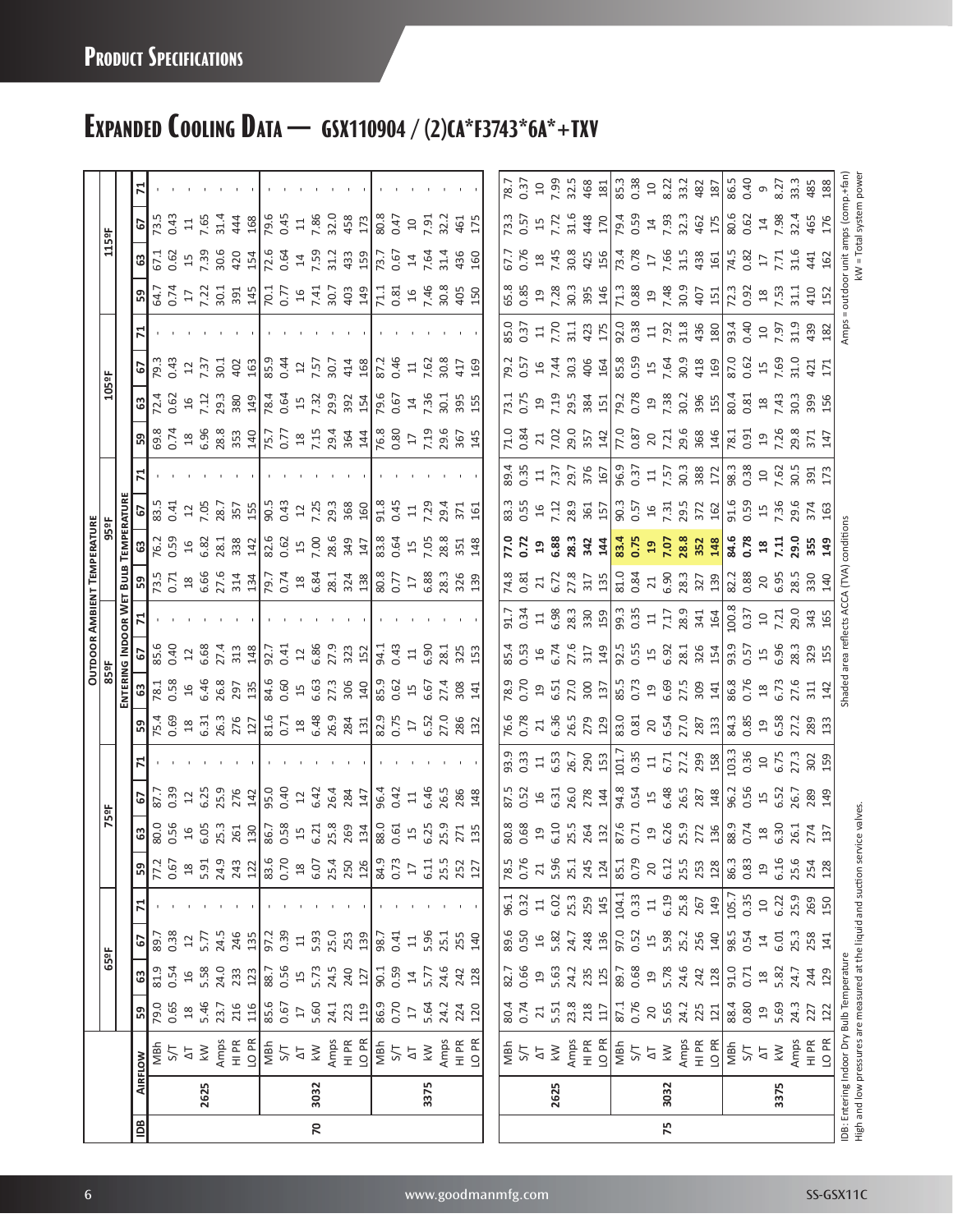|    |      |                                                                  |      |      |                |                |                |                                                                                                                                                                                                                                                                                                               |                                            |                                                                                                                                                                                                                                                                                                           |                                                                                                                                                                                                                                                                                         |                                                                                                                                                                                                                               | OUTDOOR AMBIENT TEMPERATUR                                                                                                                                                                                                                                                                                                                                  |                                                                                                                                                                                                                                                                                                                                                                                        |                                                                                                                                                                                                                                                                                   |                                                                                                                                                                                                                                                                                                                     |                                                                                                                                                                                                                                                                                                                                                 |                                                                                                                                                                                                                                                                                                                     |                                                                                                                                                                                                                                                                                                                                                           |  |                                                                                                                                                                                                                                                                                                                        |                                                                                                                                                                                                                                                                                                                                                   |                                                                                                                                                                                                                                  |
|----|------|------------------------------------------------------------------|------|------|----------------|----------------|----------------|---------------------------------------------------------------------------------------------------------------------------------------------------------------------------------------------------------------------------------------------------------------------------------------------------------------|--------------------------------------------|-----------------------------------------------------------------------------------------------------------------------------------------------------------------------------------------------------------------------------------------------------------------------------------------------------------|-----------------------------------------------------------------------------------------------------------------------------------------------------------------------------------------------------------------------------------------------------------------------------------------|-------------------------------------------------------------------------------------------------------------------------------------------------------------------------------------------------------------------------------|-------------------------------------------------------------------------------------------------------------------------------------------------------------------------------------------------------------------------------------------------------------------------------------------------------------------------------------------------------------|----------------------------------------------------------------------------------------------------------------------------------------------------------------------------------------------------------------------------------------------------------------------------------------------------------------------------------------------------------------------------------------|-----------------------------------------------------------------------------------------------------------------------------------------------------------------------------------------------------------------------------------------------------------------------------------|---------------------------------------------------------------------------------------------------------------------------------------------------------------------------------------------------------------------------------------------------------------------------------------------------------------------|-------------------------------------------------------------------------------------------------------------------------------------------------------------------------------------------------------------------------------------------------------------------------------------------------------------------------------------------------|---------------------------------------------------------------------------------------------------------------------------------------------------------------------------------------------------------------------------------------------------------------------------------------------------------------------|-----------------------------------------------------------------------------------------------------------------------------------------------------------------------------------------------------------------------------------------------------------------------------------------------------------------------------------------------------------|--|------------------------------------------------------------------------------------------------------------------------------------------------------------------------------------------------------------------------------------------------------------------------------------------------------------------------|---------------------------------------------------------------------------------------------------------------------------------------------------------------------------------------------------------------------------------------------------------------------------------------------------------------------------------------------------|----------------------------------------------------------------------------------------------------------------------------------------------------------------------------------------------------------------------------------|
|    |      |                                                                  |      |      | 65°F           |                |                | 75°F                                                                                                                                                                                                                                                                                                          |                                            |                                                                                                                                                                                                                                                                                                           |                                                                                                                                                                                                                                                                                         |                                                                                                                                                                                                                               |                                                                                                                                                                                                                                                                                                                                                             |                                                                                                                                                                                                                                                                                                                                                                                        |                                                                                                                                                                                                                                                                                   |                                                                                                                                                                                                                                                                                                                     |                                                                                                                                                                                                                                                                                                                                                 | 105°F                                                                                                                                                                                                                                                                                                               |                                                                                                                                                                                                                                                                                                                                                           |  | ᇥ                                                                                                                                                                                                                                                                                                                      |                                                                                                                                                                                                                                                                                                                                                   |                                                                                                                                                                                                                                  |
|    |      |                                                                  |      |      |                |                |                |                                                                                                                                                                                                                                                                                                               |                                            |                                                                                                                                                                                                                                                                                                           |                                                                                                                                                                                                                                                                                         |                                                                                                                                                                                                                               |                                                                                                                                                                                                                                                                                                                                                             |                                                                                                                                                                                                                                                                                                                                                                                        |                                                                                                                                                                                                                                                                                   |                                                                                                                                                                                                                                                                                                                     |                                                                                                                                                                                                                                                                                                                                                 |                                                                                                                                                                                                                                                                                                                     |                                                                                                                                                                                                                                                                                                                                                           |  |                                                                                                                                                                                                                                                                                                                        |                                                                                                                                                                                                                                                                                                                                                   |                                                                                                                                                                                                                                  |
| ₿  |      | AIRFLOW                                                          | 59   | ය    | 5              |                | 59             |                                                                                                                                                                                                                                                                                                               |                                            |                                                                                                                                                                                                                                                                                                           |                                                                                                                                                                                                                                                                                         |                                                                                                                                                                                                                               |                                                                                                                                                                                                                                                                                                                                                             |                                                                                                                                                                                                                                                                                                                                                                                        |                                                                                                                                                                                                                                                                                   |                                                                                                                                                                                                                                                                                                                     |                                                                                                                                                                                                                                                                                                                                                 |                                                                                                                                                                                                                                                                                                                     |                                                                                                                                                                                                                                                                                                                                                           |  |                                                                                                                                                                                                                                                                                                                        |                                                                                                                                                                                                                                                                                                                                                   |                                                                                                                                                                                                                                  |
|    |      | MBh                                                              | 81.8 | 83.6 | 89.3           | 95.5           | 79.9           |                                                                                                                                                                                                                                                                                                               | $5.53678787778597777887778877788838383835$ |                                                                                                                                                                                                                                                                                                           | $\frac{a}{b}$ $\frac{b}{c}$ $\frac{c}{d}$ $\frac{c}{d}$ $\frac{c}{d}$ $\frac{c}{d}$ $\frac{c}{d}$ $\frac{c}{d}$ $\frac{c}{d}$ $\frac{c}{d}$ $\frac{c}{d}$ $\frac{c}{d}$ $\frac{c}{d}$ $\frac{c}{d}$ $\frac{c}{d}$ $\frac{c}{d}$ $\frac{c}{d}$ $\frac{c}{d}$ $\frac{c}{d}$ $\frac{c}{d}$ |                                                                                                                                                                                                                               | $B$ $ $ $ $ $\tilde{E}$ $ $ $\tilde{S}$ $ $ $\tilde{S}$ $ $ $\tilde{S}$ $ $ $\tilde{S}$ $ $ $\tilde{S}$ $ $ $\tilde{S}$ $ $ $\tilde{S}$ $ $ $\tilde{S}$ $ $ $\tilde{S}$ $ $ $\tilde{S}$ $ $ $\tilde{S}$ $ $ $\tilde{S}$ $ $ $\tilde{S}$ $ $ $\tilde{S}$ $ $ $\tilde{S}$ $ $ $\tilde{S}$ $ $ $\tilde{S}$ $ $ $\tilde{S}$ $ $ $\til$                          | $\frac{3}{2}$ $\frac{1}{2}$ $\frac{3}{2}$ $\frac{3}{2}$ $\frac{3}{2}$ $\frac{4}{3}$ $\frac{4}{3}$ $\frac{1}{3}$ $\frac{3}{2}$ $\frac{3}{2}$ $\frac{3}{2}$ $\frac{5}{2}$ $\frac{5}{2}$ $\frac{5}{2}$ $\frac{1}{2}$ $\frac{1}{2}$ $\frac{3}{2}$ $\frac{3}{2}$ $\frac{5}{2}$ $\frac{1}{2}$ $\frac{1}{2}$ $\frac{3}{2}$ $\frac{3}{2}$ $\frac{5}{2}$                                        | $\frac{33.38}{33.8}$ $\frac{33.733}{33.8}$ $\frac{33.733}{33.8}$ $\frac{33.733}{33.8}$ $\frac{33.733}{33.8}$ $\frac{33.733}{33.8}$ $\frac{33.733}{33.8}$ $\frac{33.733}{33.8}$ $\frac{33.733}{33.8}$ $\frac{33.733}{33.8}$ $\frac{33.733}{33.8}$ $\frac{33.733}{33.8}$ $\frac{33$ | $\frac{1}{8}$ $\frac{1}{8}$ $\frac{3}{8}$ $\frac{1}{2}$ $\frac{4}{8}$ $\frac{3}{8}$ $\frac{3}{8}$ $\frac{4}{9}$ $\frac{1}{8}$ $\frac{1}{2}$ $\frac{1}{2}$ $\frac{1}{8}$ $\frac{1}{8}$ $\frac{1}{2}$ $\frac{1}{8}$ $\frac{1}{2}$ $\frac{1}{8}$ $\frac{1}{2}$ $\frac{1}{8}$ $\frac{1}{2}$ $\frac{1}{8}$ $\frac{1}{2}$ | $\mathbb{E}[\sum_{i=1}^{n} \sum_{i=1}^{n} \sum_{i=1}^{n} \sum_{i=1}^{n} \sum_{i=1}^{n} \sum_{i=1}^{n} \sum_{i=1}^{n} \sum_{i=1}^{n} \sum_{i=1}^{n} \sum_{i=1}^{n} \sum_{i=1}^{n} \sum_{i=1}^{n} \sum_{i=1}^{n} \sum_{i=1}^{n} \sum_{i=1}^{n} \sum_{i=1}^{n} \sum_{i=1}^{n} \sum_{i=1}^{n} \sum_{i=1}^{n} \sum_{i=1}^{n} \sum_{i=1}^{n} \sum_{i$ | $\frac{1}{2}$ $\frac{1}{2}$ $\frac{1}{2}$ $\frac{1}{2}$ $\frac{1}{2}$ $\frac{1}{2}$ $\frac{1}{2}$ $\frac{1}{2}$ $\frac{1}{2}$ $\frac{1}{2}$ $\frac{1}{2}$ $\frac{1}{2}$ $\frac{1}{2}$ $\frac{1}{2}$ $\frac{1}{2}$ $\frac{1}{2}$ $\frac{1}{2}$ $\frac{1}{2}$ $\frac{1}{2}$ $\frac{1}{2}$ $\frac{1}{2}$ $\frac{1}{2}$ | $\frac{1}{2}$ $\frac{1}{2}$ $\frac{1}{2}$ $\frac{1}{2}$ $\frac{1}{2}$ $\frac{1}{2}$ $\frac{1}{2}$ $\frac{1}{2}$ $\frac{1}{2}$ $\frac{1}{2}$ $\frac{1}{2}$ $\frac{1}{2}$ $\frac{1}{2}$ $\frac{1}{2}$ $\frac{1}{2}$ $\frac{1}{2}$ $\frac{1}{2}$ $\frac{1}{2}$ $\frac{1}{2}$ $\frac{1}{2}$ $\frac{1}{2}$ $\frac{1}{2}$ $\frac{1}{2}$ $\frac{1}{2}$ $\frac{1$ |  | $\frac{68}{4}$                                                                                                                                                                                                                                                                                                         | 입음 문                                                                                                                                                                                                                                                                                                                                              | $\frac{1}{2}$ $\frac{1}{2}$ $\frac{1}{2}$                                                                                                                                                                                        |
|    |      | 5 <sub>1</sub>                                                   | 0.81 | 0.76 | 0.62           | 0.46           | 0.84           |                                                                                                                                                                                                                                                                                                               |                                            |                                                                                                                                                                                                                                                                                                           |                                                                                                                                                                                                                                                                                         |                                                                                                                                                                                                                               |                                                                                                                                                                                                                                                                                                                                                             |                                                                                                                                                                                                                                                                                                                                                                                        |                                                                                                                                                                                                                                                                                   |                                                                                                                                                                                                                                                                                                                     |                                                                                                                                                                                                                                                                                                                                                 |                                                                                                                                                                                                                                                                                                                     |                                                                                                                                                                                                                                                                                                                                                           |  |                                                                                                                                                                                                                                                                                                                        |                                                                                                                                                                                                                                                                                                                                                   |                                                                                                                                                                                                                                  |
|    |      | $\overline{\Delta}$                                              |      | 22   | $\overline{a}$ | 15             | 23             | $\begin{array}{l} 6.95 \\ 6.75 \\ 7.87 \\ 8.95 \\ 7.75 \\ 8.95 \\ 9.75 \\ 9.75 \\ 9.75 \\ 9.75 \\ 9.75 \\ 9.75 \\ 9.75 \\ 9.75 \\ 9.75 \\ 9.75 \\ 9.75 \\ 9.75 \\ 9.75 \\ 9.75 \\ 9.75 \\ 9.75 \\ 9.75 \\ 9.75 \\ 9.75 \\ 9.75 \\ 9.75 \\ 9.75 \\ 9.75 \\ 9.75 \\ 9.75 \\ 9.75 \\ 9.75 \\ 9.75 \\ 9.75 \\ 9.$ |                                            | $\frac{33.8}{33.8}$ $\frac{33.8}{33.8}$ $\frac{33.2}{33.8}$ $\frac{15}{12.8}$ $\frac{55}{12.8}$ $\frac{75}{12.8}$ $\frac{33.8}{12.8}$ $\frac{33.8}{12.8}$ $\frac{33.8}{12.8}$ $\frac{33.8}{12.8}$ $\frac{33.8}{12.8}$ $\frac{33.8}{12.8}$                                                                 |                                                                                                                                                                                                                                                                                         | $2.3$ $3.3$ $3.4$ $4.4$ $3.5$ $3.4$ $3.4$ $3.4$ $3.4$ $3.4$ $3.4$ $3.4$ $3.4$ $3.4$ $3.4$ $3.4$ $3.4$ $3.4$ $3.4$ $3.4$ $3.4$ $3.4$ $3.4$ $3.4$ $3.4$ $3.4$ $3.4$ $3.4$ $3.4$ $3.4$ $3.4$ $3.4$ $3.4$ $3.4$ $3.4$ $3.4$ $3.4$ |                                                                                                                                                                                                                                                                                                                                                             |                                                                                                                                                                                                                                                                                                                                                                                        |                                                                                                                                                                                                                                                                                   |                                                                                                                                                                                                                                                                                                                     |                                                                                                                                                                                                                                                                                                                                                 |                                                                                                                                                                                                                                                                                                                     |                                                                                                                                                                                                                                                                                                                                                           |  | $\begin{array}{c}\n 11.733 \\  12.733 \\  13.733 \\  14.733 \\  15.733 \\  16.733 \\  17.733 \\  18.733 \\  19.733 \\  19.733 \\  19.733 \\  19.733 \\  19.733 \\  19.733 \\  19.733 \\  19.733 \\  19.733 \\  19.733 \\  19.733 \\  19.733 \\  19.733 \\  19.733 \\  19.733 \\  19.733 \\  19.733 \\  19.733 \\  19.$ | $\begin{array}{c} 28 \\ 20 \\ 21 \\ 22 \\ 23 \\ 24 \\ 25 \\ 26 \\ 27 \\ 28 \\ 29 \\ 20 \\ 21 \\ 22 \\ 23 \\ 24 \\ 26 \\ 27 \\ 28 \\ 29 \\ 20 \\ 20 \\ 27 \\ 28 \\ 29 \\ 20 \\ 20 \\ 27 \\ 28 \\ 29 \\ 20 \\ 20 \\ 27 \\ 28 \\ 29 \\ 20 \\ 27 \\ 29 \\ 20 \\ 27 \\ 28 \\ 29 \\ 29 \\ 20 \\ 20 \\ 27 \\ 29 \\ 20 \\ 27 \\ 29 \\ 29 \\ 20 \\ 20 \\ $ |                                                                                                                                                                                                                                  |
|    | 2625 | $\leq$                                                           | 5.55 | 5.68 | 5.87           | 6.08           | 6.01           |                                                                                                                                                                                                                                                                                                               |                                            |                                                                                                                                                                                                                                                                                                           |                                                                                                                                                                                                                                                                                         |                                                                                                                                                                                                                               |                                                                                                                                                                                                                                                                                                                                                             |                                                                                                                                                                                                                                                                                                                                                                                        |                                                                                                                                                                                                                                                                                   |                                                                                                                                                                                                                                                                                                                     |                                                                                                                                                                                                                                                                                                                                                 |                                                                                                                                                                                                                                                                                                                     |                                                                                                                                                                                                                                                                                                                                                           |  |                                                                                                                                                                                                                                                                                                                        |                                                                                                                                                                                                                                                                                                                                                   |                                                                                                                                                                                                                                  |
|    |      | Amps                                                             | 23.9 | 24.3 | 24.8           | 25.5           | 25.2           |                                                                                                                                                                                                                                                                                                               |                                            |                                                                                                                                                                                                                                                                                                           |                                                                                                                                                                                                                                                                                         |                                                                                                                                                                                                                               |                                                                                                                                                                                                                                                                                                                                                             |                                                                                                                                                                                                                                                                                                                                                                                        |                                                                                                                                                                                                                                                                                   |                                                                                                                                                                                                                                                                                                                     |                                                                                                                                                                                                                                                                                                                                                 |                                                                                                                                                                                                                                                                                                                     |                                                                                                                                                                                                                                                                                                                                                           |  |                                                                                                                                                                                                                                                                                                                        |                                                                                                                                                                                                                                                                                                                                                   |                                                                                                                                                                                                                                  |
|    |      | HI PR                                                            | 221  | 237  | 251            | 261            | 248            |                                                                                                                                                                                                                                                                                                               |                                            |                                                                                                                                                                                                                                                                                                           |                                                                                                                                                                                                                                                                                         |                                                                                                                                                                                                                               |                                                                                                                                                                                                                                                                                                                                                             |                                                                                                                                                                                                                                                                                                                                                                                        |                                                                                                                                                                                                                                                                                   |                                                                                                                                                                                                                                                                                                                     |                                                                                                                                                                                                                                                                                                                                                 |                                                                                                                                                                                                                                                                                                                     |                                                                                                                                                                                                                                                                                                                                                           |  |                                                                                                                                                                                                                                                                                                                        |                                                                                                                                                                                                                                                                                                                                                   |                                                                                                                                                                                                                                  |
|    |      | LO <sub>PR</sub>                                                 | 118  | 126  | 137            | 146            | 125            |                                                                                                                                                                                                                                                                                                               |                                            |                                                                                                                                                                                                                                                                                                           |                                                                                                                                                                                                                                                                                         |                                                                                                                                                                                                                               |                                                                                                                                                                                                                                                                                                                                                             |                                                                                                                                                                                                                                                                                                                                                                                        |                                                                                                                                                                                                                                                                                   |                                                                                                                                                                                                                                                                                                                     |                                                                                                                                                                                                                                                                                                                                                 |                                                                                                                                                                                                                                                                                                                     |                                                                                                                                                                                                                                                                                                                                                           |  |                                                                                                                                                                                                                                                                                                                        |                                                                                                                                                                                                                                                                                                                                                   |                                                                                                                                                                                                                                  |
|    |      | MBh<br>S/T                                                       | 88.6 | 90.6 | 96.8           | 103.4          | 86.6           |                                                                                                                                                                                                                                                                                                               |                                            |                                                                                                                                                                                                                                                                                                           |                                                                                                                                                                                                                                                                                         |                                                                                                                                                                                                                               |                                                                                                                                                                                                                                                                                                                                                             |                                                                                                                                                                                                                                                                                                                                                                                        |                                                                                                                                                                                                                                                                                   |                                                                                                                                                                                                                                                                                                                     |                                                                                                                                                                                                                                                                                                                                                 |                                                                                                                                                                                                                                                                                                                     |                                                                                                                                                                                                                                                                                                                                                           |  |                                                                                                                                                                                                                                                                                                                        |                                                                                                                                                                                                                                                                                                                                                   |                                                                                                                                                                                                                                  |
|    |      |                                                                  | 0.84 | 0.79 | 0.64           | 0.48           | 0.87           |                                                                                                                                                                                                                                                                                                               |                                            |                                                                                                                                                                                                                                                                                                           |                                                                                                                                                                                                                                                                                         |                                                                                                                                                                                                                               |                                                                                                                                                                                                                                                                                                                                                             |                                                                                                                                                                                                                                                                                                                                                                                        |                                                                                                                                                                                                                                                                                   |                                                                                                                                                                                                                                                                                                                     |                                                                                                                                                                                                                                                                                                                                                 |                                                                                                                                                                                                                                                                                                                     |                                                                                                                                                                                                                                                                                                                                                           |  |                                                                                                                                                                                                                                                                                                                        |                                                                                                                                                                                                                                                                                                                                                   |                                                                                                                                                                                                                                  |
|    |      | $\overline{\Delta}$                                              | 23   | 22   | $\overline{c}$ | 15             | 23             |                                                                                                                                                                                                                                                                                                               |                                            |                                                                                                                                                                                                                                                                                                           |                                                                                                                                                                                                                                                                                         |                                                                                                                                                                                                                               |                                                                                                                                                                                                                                                                                                                                                             |                                                                                                                                                                                                                                                                                                                                                                                        |                                                                                                                                                                                                                                                                                   |                                                                                                                                                                                                                                                                                                                     |                                                                                                                                                                                                                                                                                                                                                 |                                                                                                                                                                                                                                                                                                                     |                                                                                                                                                                                                                                                                                                                                                           |  |                                                                                                                                                                                                                                                                                                                        |                                                                                                                                                                                                                                                                                                                                                   |                                                                                                                                                                                                                                  |
| 80 | 3032 | $\leq$                                                           | 5.70 | 5.83 | 6.03           | 6.24           | 6.18           |                                                                                                                                                                                                                                                                                                               |                                            |                                                                                                                                                                                                                                                                                                           |                                                                                                                                                                                                                                                                                         |                                                                                                                                                                                                                               |                                                                                                                                                                                                                                                                                                                                                             |                                                                                                                                                                                                                                                                                                                                                                                        |                                                                                                                                                                                                                                                                                   |                                                                                                                                                                                                                                                                                                                     |                                                                                                                                                                                                                                                                                                                                                 |                                                                                                                                                                                                                                                                                                                     |                                                                                                                                                                                                                                                                                                                                                           |  |                                                                                                                                                                                                                                                                                                                        |                                                                                                                                                                                                                                                                                                                                                   |                                                                                                                                                                                                                                  |
|    |      | Amps                                                             | 24.4 | 24.8 | 25.3           | 25.9           | 25.7           |                                                                                                                                                                                                                                                                                                               |                                            |                                                                                                                                                                                                                                                                                                           |                                                                                                                                                                                                                                                                                         |                                                                                                                                                                                                                               |                                                                                                                                                                                                                                                                                                                                                             |                                                                                                                                                                                                                                                                                                                                                                                        |                                                                                                                                                                                                                                                                                   |                                                                                                                                                                                                                                                                                                                     |                                                                                                                                                                                                                                                                                                                                                 |                                                                                                                                                                                                                                                                                                                     |                                                                                                                                                                                                                                                                                                                                                           |  |                                                                                                                                                                                                                                                                                                                        |                                                                                                                                                                                                                                                                                                                                                   |                                                                                                                                                                                                                                  |
|    |      | HI PR                                                            | 227  | 245  | 258            | 270            | 255            |                                                                                                                                                                                                                                                                                                               |                                            |                                                                                                                                                                                                                                                                                                           |                                                                                                                                                                                                                                                                                         |                                                                                                                                                                                                                               |                                                                                                                                                                                                                                                                                                                                                             |                                                                                                                                                                                                                                                                                                                                                                                        |                                                                                                                                                                                                                                                                                   |                                                                                                                                                                                                                                                                                                                     |                                                                                                                                                                                                                                                                                                                                                 |                                                                                                                                                                                                                                                                                                                     |                                                                                                                                                                                                                                                                                                                                                           |  |                                                                                                                                                                                                                                                                                                                        |                                                                                                                                                                                                                                                                                                                                                   |                                                                                                                                                                                                                                  |
|    |      | LO <sub>PR</sub>                                                 | 122  | 130  | 142            | 151            | 129            |                                                                                                                                                                                                                                                                                                               |                                            |                                                                                                                                                                                                                                                                                                           |                                                                                                                                                                                                                                                                                         |                                                                                                                                                                                                                               |                                                                                                                                                                                                                                                                                                                                                             |                                                                                                                                                                                                                                                                                                                                                                                        |                                                                                                                                                                                                                                                                                   |                                                                                                                                                                                                                                                                                                                     |                                                                                                                                                                                                                                                                                                                                                 |                                                                                                                                                                                                                                                                                                                     |                                                                                                                                                                                                                                                                                                                                                           |  |                                                                                                                                                                                                                                                                                                                        |                                                                                                                                                                                                                                                                                                                                                   |                                                                                                                                                                                                                                  |
|    |      | MBh                                                              | 90.0 | 91.9 | 98.2           | 105.0          | 87.9           |                                                                                                                                                                                                                                                                                                               |                                            |                                                                                                                                                                                                                                                                                                           |                                                                                                                                                                                                                                                                                         |                                                                                                                                                                                                                               |                                                                                                                                                                                                                                                                                                                                                             |                                                                                                                                                                                                                                                                                                                                                                                        |                                                                                                                                                                                                                                                                                   |                                                                                                                                                                                                                                                                                                                     |                                                                                                                                                                                                                                                                                                                                                 |                                                                                                                                                                                                                                                                                                                     |                                                                                                                                                                                                                                                                                                                                                           |  |                                                                                                                                                                                                                                                                                                                        |                                                                                                                                                                                                                                                                                                                                                   |                                                                                                                                                                                                                                  |
|    |      | 5/7                                                              | 0.88 | 0.82 | 0.67           | 0.50           | 0.91           |                                                                                                                                                                                                                                                                                                               |                                            |                                                                                                                                                                                                                                                                                                           |                                                                                                                                                                                                                                                                                         |                                                                                                                                                                                                                               |                                                                                                                                                                                                                                                                                                                                                             |                                                                                                                                                                                                                                                                                                                                                                                        |                                                                                                                                                                                                                                                                                   |                                                                                                                                                                                                                                                                                                                     |                                                                                                                                                                                                                                                                                                                                                 |                                                                                                                                                                                                                                                                                                                     |                                                                                                                                                                                                                                                                                                                                                           |  |                                                                                                                                                                                                                                                                                                                        |                                                                                                                                                                                                                                                                                                                                                   |                                                                                                                                                                                                                                  |
|    |      | $\overline{\Delta}$                                              | 21   | 21   | $\frac{8}{16}$ | $\overline{1}$ | 22             |                                                                                                                                                                                                                                                                                                               |                                            |                                                                                                                                                                                                                                                                                                           |                                                                                                                                                                                                                                                                                         |                                                                                                                                                                                                                               |                                                                                                                                                                                                                                                                                                                                                             |                                                                                                                                                                                                                                                                                                                                                                                        |                                                                                                                                                                                                                                                                                   |                                                                                                                                                                                                                                                                                                                     |                                                                                                                                                                                                                                                                                                                                                 |                                                                                                                                                                                                                                                                                                                     |                                                                                                                                                                                                                                                                                                                                                           |  |                                                                                                                                                                                                                                                                                                                        |                                                                                                                                                                                                                                                                                                                                                   |                                                                                                                                                                                                                                  |
|    | 3375 | $\leq$                                                           | 5.74 | 5.87 | 6.07           | 6.28           | 6.21           |                                                                                                                                                                                                                                                                                                               |                                            |                                                                                                                                                                                                                                                                                                           |                                                                                                                                                                                                                                                                                         |                                                                                                                                                                                                                               |                                                                                                                                                                                                                                                                                                                                                             |                                                                                                                                                                                                                                                                                                                                                                                        |                                                                                                                                                                                                                                                                                   |                                                                                                                                                                                                                                                                                                                     |                                                                                                                                                                                                                                                                                                                                                 |                                                                                                                                                                                                                                                                                                                     |                                                                                                                                                                                                                                                                                                                                                           |  |                                                                                                                                                                                                                                                                                                                        |                                                                                                                                                                                                                                                                                                                                                   |                                                                                                                                                                                                                                  |
|    |      | Amps                                                             | 24.5 | 24.9 | 25.4           | 26.1           | 25.8           |                                                                                                                                                                                                                                                                                                               |                                            |                                                                                                                                                                                                                                                                                                           |                                                                                                                                                                                                                                                                                         |                                                                                                                                                                                                                               |                                                                                                                                                                                                                                                                                                                                                             |                                                                                                                                                                                                                                                                                                                                                                                        |                                                                                                                                                                                                                                                                                   |                                                                                                                                                                                                                                                                                                                     |                                                                                                                                                                                                                                                                                                                                                 |                                                                                                                                                                                                                                                                                                                     |                                                                                                                                                                                                                                                                                                                                                           |  |                                                                                                                                                                                                                                                                                                                        |                                                                                                                                                                                                                                                                                                                                                   |                                                                                                                                                                                                                                  |
|    |      | HI PR                                                            | 229  | 246  | 260            | 271            | 257            |                                                                                                                                                                                                                                                                                                               |                                            |                                                                                                                                                                                                                                                                                                           |                                                                                                                                                                                                                                                                                         |                                                                                                                                                                                                                               |                                                                                                                                                                                                                                                                                                                                                             |                                                                                                                                                                                                                                                                                                                                                                                        |                                                                                                                                                                                                                                                                                   |                                                                                                                                                                                                                                                                                                                     |                                                                                                                                                                                                                                                                                                                                                 |                                                                                                                                                                                                                                                                                                                     |                                                                                                                                                                                                                                                                                                                                                           |  |                                                                                                                                                                                                                                                                                                                        |                                                                                                                                                                                                                                                                                                                                                   |                                                                                                                                                                                                                                  |
|    |      | LO <sub>PR</sub>                                                 | 123  | 131  | 143            | 152            | 130            |                                                                                                                                                                                                                                                                                                               |                                            |                                                                                                                                                                                                                                                                                                           |                                                                                                                                                                                                                                                                                         |                                                                                                                                                                                                                               |                                                                                                                                                                                                                                                                                                                                                             |                                                                                                                                                                                                                                                                                                                                                                                        |                                                                                                                                                                                                                                                                                   |                                                                                                                                                                                                                                                                                                                     |                                                                                                                                                                                                                                                                                                                                                 |                                                                                                                                                                                                                                                                                                                     |                                                                                                                                                                                                                                                                                                                                                           |  | 163                                                                                                                                                                                                                                                                                                                    | Jer                                                                                                                                                                                                                                                                                                                                               |                                                                                                                                                                                                                                  |
|    |      |                                                                  |      |      |                |                |                |                                                                                                                                                                                                                                                                                                               |                                            |                                                                                                                                                                                                                                                                                                           |                                                                                                                                                                                                                                                                                         |                                                                                                                                                                                                                               |                                                                                                                                                                                                                                                                                                                                                             |                                                                                                                                                                                                                                                                                                                                                                                        |                                                                                                                                                                                                                                                                                   |                                                                                                                                                                                                                                                                                                                     |                                                                                                                                                                                                                                                                                                                                                 |                                                                                                                                                                                                                                                                                                                     |                                                                                                                                                                                                                                                                                                                                                           |  |                                                                                                                                                                                                                                                                                                                        |                                                                                                                                                                                                                                                                                                                                                   |                                                                                                                                                                                                                                  |
|    |      | MBh                                                              | 83.2 | 84.8 | 88.9           | 94.8           | $\frac{31}{2}$ |                                                                                                                                                                                                                                                                                                               |                                            |                                                                                                                                                                                                                                                                                                           |                                                                                                                                                                                                                                                                                         |                                                                                                                                                                                                                               |                                                                                                                                                                                                                                                                                                                                                             |                                                                                                                                                                                                                                                                                                                                                                                        |                                                                                                                                                                                                                                                                                   |                                                                                                                                                                                                                                                                                                                     | 73.6                                                                                                                                                                                                                                                                                                                                            |                                                                                                                                                                                                                                                                                                                     |                                                                                                                                                                                                                                                                                                                                                           |  |                                                                                                                                                                                                                                                                                                                        |                                                                                                                                                                                                                                                                                                                                                   |                                                                                                                                                                                                                                  |
|    |      | 5/7                                                              | 0.85 | 0.82 | 0.74           | 0.60           | 0.88           |                                                                                                                                                                                                                                                                                                               |                                            |                                                                                                                                                                                                                                                                                                           |                                                                                                                                                                                                                                                                                         |                                                                                                                                                                                                                               |                                                                                                                                                                                                                                                                                                                                                             |                                                                                                                                                                                                                                                                                                                                                                                        |                                                                                                                                                                                                                                                                                   |                                                                                                                                                                                                                                                                                                                     |                                                                                                                                                                                                                                                                                                                                                 |                                                                                                                                                                                                                                                                                                                     |                                                                                                                                                                                                                                                                                                                                                           |  |                                                                                                                                                                                                                                                                                                                        |                                                                                                                                                                                                                                                                                                                                                   |                                                                                                                                                                                                                                  |
|    |      | $\overline{\Delta}$                                              | 25   | 24   | 23             | 20             | 25             |                                                                                                                                                                                                                                                                                                               |                                            |                                                                                                                                                                                                                                                                                                           |                                                                                                                                                                                                                                                                                         |                                                                                                                                                                                                                               |                                                                                                                                                                                                                                                                                                                                                             |                                                                                                                                                                                                                                                                                                                                                                                        |                                                                                                                                                                                                                                                                                   |                                                                                                                                                                                                                                                                                                                     |                                                                                                                                                                                                                                                                                                                                                 |                                                                                                                                                                                                                                                                                                                     |                                                                                                                                                                                                                                                                                                                                                           |  |                                                                                                                                                                                                                                                                                                                        |                                                                                                                                                                                                                                                                                                                                                   |                                                                                                                                                                                                                                  |
|    | 2625 | $\leq$                                                           | 5.60 | 5.73 | 5.92           | 6.13           | 6.07           |                                                                                                                                                                                                                                                                                                               |                                            |                                                                                                                                                                                                                                                                                                           |                                                                                                                                                                                                                                                                                         |                                                                                                                                                                                                                               |                                                                                                                                                                                                                                                                                                                                                             |                                                                                                                                                                                                                                                                                                                                                                                        |                                                                                                                                                                                                                                                                                   |                                                                                                                                                                                                                                                                                                                     |                                                                                                                                                                                                                                                                                                                                                 |                                                                                                                                                                                                                                                                                                                     |                                                                                                                                                                                                                                                                                                                                                           |  |                                                                                                                                                                                                                                                                                                                        |                                                                                                                                                                                                                                                                                                                                                   |                                                                                                                                                                                                                                  |
|    |      | Amps                                                             | 24.1 | 24.5 | 25.0           | 25.6           | 25.4           |                                                                                                                                                                                                                                                                                                               |                                            |                                                                                                                                                                                                                                                                                                           |                                                                                                                                                                                                                                                                                         |                                                                                                                                                                                                                               |                                                                                                                                                                                                                                                                                                                                                             |                                                                                                                                                                                                                                                                                                                                                                                        |                                                                                                                                                                                                                                                                                   |                                                                                                                                                                                                                                                                                                                     |                                                                                                                                                                                                                                                                                                                                                 |                                                                                                                                                                                                                                                                                                                     |                                                                                                                                                                                                                                                                                                                                                           |  |                                                                                                                                                                                                                                                                                                                        |                                                                                                                                                                                                                                                                                                                                                   |                                                                                                                                                                                                                                  |
|    |      | HI PR                                                            | 223  | 240  | 253            | 264            | 250            |                                                                                                                                                                                                                                                                                                               |                                            |                                                                                                                                                                                                                                                                                                           |                                                                                                                                                                                                                                                                                         |                                                                                                                                                                                                                               |                                                                                                                                                                                                                                                                                                                                                             |                                                                                                                                                                                                                                                                                                                                                                                        |                                                                                                                                                                                                                                                                                   |                                                                                                                                                                                                                                                                                                                     |                                                                                                                                                                                                                                                                                                                                                 |                                                                                                                                                                                                                                                                                                                     |                                                                                                                                                                                                                                                                                                                                                           |  |                                                                                                                                                                                                                                                                                                                        |                                                                                                                                                                                                                                                                                                                                                   |                                                                                                                                                                                                                                  |
|    |      | LO <sub>PR</sub>                                                 | 119  | 127  | 139            | 148            | 126            |                                                                                                                                                                                                                                                                                                               |                                            | $\frac{16}{32}$ $\frac{16}{32}$ $\frac{16}{32}$ $\frac{16}{32}$ $\frac{16}{32}$ $\frac{16}{32}$ $\frac{16}{32}$ $\frac{16}{32}$ $\frac{16}{32}$ $\frac{16}{32}$ $\frac{16}{32}$ $\frac{16}{32}$ $\frac{16}{32}$ $\frac{16}{32}$ $\frac{16}{32}$ $\frac{16}{32}$ $\frac{16}{32}$ $\frac{16}{32}$ $\frac{1$ | $8.055$ $8.755$ $8.755$ $8.155$ $8.755$ $8.755$ $8.755$ $8.755$ $8.755$ $8.755$ $8.755$ $8.755$ $8.755$ $8.755$ $8.755$ $8.755$ $8.755$ $8.755$ $8.755$ $8.755$ $8.755$ $8.755$ $8.755$ $8.755$ $8.755$ $8.755$ $8.755$ $8.75$                                                          |                                                                                                                                                                                                                               | $7.3$ 3<br>$\frac{3}{2}$ 3<br>$\frac{3}{2}$ 3<br>$\frac{3}{2}$ 3<br>$\frac{3}{2}$ 3<br>$\frac{3}{2}$ 3<br>$\frac{3}{2}$ 3<br>$\frac{3}{2}$ 5<br>$\frac{3}{2}$ 5<br>$\frac{3}{2}$ 3<br>$\frac{3}{2}$ 3<br>$\frac{3}{2}$ 3<br>$\frac{3}{2}$ 3<br>$\frac{3}{2}$ 3<br>$\frac{3}{2}$ 3<br>$\frac{3}{2}$ 3<br>$\frac{3}{2}$ 3<br>$\frac{3}{2}$ 3<br>$\frac{3}{2}$ | $\frac{3}{2}$<br>$\frac{3}{2}$<br>$\frac{3}{2}$<br>$\frac{3}{2}$<br>$\frac{3}{2}$<br>$\frac{3}{2}$<br>$\frac{3}{2}$<br>$\frac{3}{2}$<br>$\frac{3}{2}$<br>$\frac{3}{2}$<br>$\frac{3}{2}$<br>$\frac{3}{2}$<br>$\frac{3}{2}$<br>$\frac{3}{2}$<br>$\frac{3}{2}$<br>$\frac{3}{2}$<br>$\frac{3}{2}$<br>$\frac{3}{2}$<br>$\frac{3}{2}$<br>$\frac{3}{2}$<br>$\frac{3}{2}$<br>$\frac{3}{2}$<br> |                                                                                                                                                                                                                                                                                   | $\begin{array}{l} 88.66 \\ 89.67 \\ 89.68 \\ 75.89 \\ 83.69 \\ 15.89 \\ 15.89 \\ 15.89 \\ 15.89 \\ 15.89 \\ 15.89 \\ 15.89 \\ 15.89 \\ 15.89 \\ 15.89 \\ 15.89 \\ 15.89 \\ 15.89 \\ 15.89 \\ 15.89 \\ 15.89 \\ 15.89 \\ 15.89 \\ 15.89 \\ 15.89 \\ 15.89 \\ 15.89 \\ 15.89 \\ 15.89 \\ 15.89 \\ 15$                 | $0.56$ $0.53$ $0.54$ $0.52$ $0.54$ $0.52$ $0.54$ $0.52$ $0.52$ $0.52$ $0.52$ $0.52$ $0.52$ $0.52$ $0.52$ $0.52$ $0.52$ $0.52$ $0.52$ $0.52$ $0.52$ $0.52$ $0.52$ $0.52$ $0.52$ $0.52$ $0.52$ $0.52$ $0.52$ $0.52$ $0.52$ $0.5$                                                                                                                  | $0.937, 0.83$<br>$0.837, 0.83$<br>$0.837, 0.83$<br>$0.837, 0.83$<br>$0.837, 0.83$<br>$0.837, 0.83$<br>$0.837, 0.83$<br>$0.837, 0.83$<br>$0.837, 0.83$<br>$0.837, 0.83$<br>$0.837, 0.83$                                                                                                                             | 2010 10:00 10:00 10:00 10:00 10:00 10:00 10:00 10:00 10:00 10:00 10:00 10:00 10:00 10:00 10:00 10:00 10:00 10:<br>2010 10:00 10:00 10:00 10:00 10:00 10:00 10:00 10:00 10:00 10:00 10:00 10:00 10:00 10:00 10:00 10:00 10:00 10:                                                                                                                          |  | 8 0 0 1 2 3 3 4 5 6 7 8 9 7 8 9 7 8 7 8 7 8 9 7 8 9 7 8 9 7 8 9 7 8 9 7 8 9 7 8 9 7 8 9 7 8 9 7 8 9 7 8 9 7 8                                                                                                                                                                                                          |                                                                                                                                                                                                                                                                                                                                                   | re signals de la signal de la signal de la signal de la signal de la signal de la signal de la signal de la si<br>Le signal de la signal de la signal de la signal de la signal de la signal de la signal de la signal de la sig |
|    |      | MBh                                                              | 90.2 | 91.9 | 96.3           | 102.7          | 88.1           |                                                                                                                                                                                                                                                                                                               |                                            |                                                                                                                                                                                                                                                                                                           |                                                                                                                                                                                                                                                                                         |                                                                                                                                                                                                                               |                                                                                                                                                                                                                                                                                                                                                             |                                                                                                                                                                                                                                                                                                                                                                                        |                                                                                                                                                                                                                                                                                   |                                                                                                                                                                                                                                                                                                                     |                                                                                                                                                                                                                                                                                                                                                 |                                                                                                                                                                                                                                                                                                                     |                                                                                                                                                                                                                                                                                                                                                           |  |                                                                                                                                                                                                                                                                                                                        |                                                                                                                                                                                                                                                                                                                                                   |                                                                                                                                                                                                                                  |
|    |      | 5/7                                                              | 0.88 | 0.85 | 0.77           | 0.62           | 0.91           |                                                                                                                                                                                                                                                                                                               |                                            |                                                                                                                                                                                                                                                                                                           |                                                                                                                                                                                                                                                                                         |                                                                                                                                                                                                                               |                                                                                                                                                                                                                                                                                                                                                             |                                                                                                                                                                                                                                                                                                                                                                                        |                                                                                                                                                                                                                                                                                   |                                                                                                                                                                                                                                                                                                                     |                                                                                                                                                                                                                                                                                                                                                 |                                                                                                                                                                                                                                                                                                                     |                                                                                                                                                                                                                                                                                                                                                           |  |                                                                                                                                                                                                                                                                                                                        |                                                                                                                                                                                                                                                                                                                                                   |                                                                                                                                                                                                                                  |
|    |      | $\overline{\mathcal{L}}$                                         | 24   | 24   | $\overline{2}$ | $\Xi$          | 24             |                                                                                                                                                                                                                                                                                                               |                                            |                                                                                                                                                                                                                                                                                                           |                                                                                                                                                                                                                                                                                         |                                                                                                                                                                                                                               |                                                                                                                                                                                                                                                                                                                                                             |                                                                                                                                                                                                                                                                                                                                                                                        |                                                                                                                                                                                                                                                                                   |                                                                                                                                                                                                                                                                                                                     |                                                                                                                                                                                                                                                                                                                                                 |                                                                                                                                                                                                                                                                                                                     |                                                                                                                                                                                                                                                                                                                                                           |  |                                                                                                                                                                                                                                                                                                                        |                                                                                                                                                                                                                                                                                                                                                   |                                                                                                                                                                                                                                  |
| 85 | 3032 | $\leq$                                                           | 5.75 | 5.88 | 6.08           | 6.29           | 6.23           |                                                                                                                                                                                                                                                                                                               |                                            |                                                                                                                                                                                                                                                                                                           |                                                                                                                                                                                                                                                                                         |                                                                                                                                                                                                                               |                                                                                                                                                                                                                                                                                                                                                             |                                                                                                                                                                                                                                                                                                                                                                                        |                                                                                                                                                                                                                                                                                   |                                                                                                                                                                                                                                                                                                                     |                                                                                                                                                                                                                                                                                                                                                 |                                                                                                                                                                                                                                                                                                                     |                                                                                                                                                                                                                                                                                                                                                           |  |                                                                                                                                                                                                                                                                                                                        |                                                                                                                                                                                                                                                                                                                                                   |                                                                                                                                                                                                                                  |
|    |      | Amps                                                             | 24.5 | 24.9 | 25.5           | 26.1           | 25.8           |                                                                                                                                                                                                                                                                                                               |                                            |                                                                                                                                                                                                                                                                                                           |                                                                                                                                                                                                                                                                                         |                                                                                                                                                                                                                               |                                                                                                                                                                                                                                                                                                                                                             |                                                                                                                                                                                                                                                                                                                                                                                        |                                                                                                                                                                                                                                                                                   |                                                                                                                                                                                                                                                                                                                     |                                                                                                                                                                                                                                                                                                                                                 |                                                                                                                                                                                                                                                                                                                     |                                                                                                                                                                                                                                                                                                                                                           |  |                                                                                                                                                                                                                                                                                                                        |                                                                                                                                                                                                                                                                                                                                                   |                                                                                                                                                                                                                                  |
|    |      | HI PR                                                            | 230  | 247  | 261            | 272            | 258            |                                                                                                                                                                                                                                                                                                               |                                            |                                                                                                                                                                                                                                                                                                           |                                                                                                                                                                                                                                                                                         |                                                                                                                                                                                                                               |                                                                                                                                                                                                                                                                                                                                                             |                                                                                                                                                                                                                                                                                                                                                                                        |                                                                                                                                                                                                                                                                                   |                                                                                                                                                                                                                                                                                                                     |                                                                                                                                                                                                                                                                                                                                                 |                                                                                                                                                                                                                                                                                                                     |                                                                                                                                                                                                                                                                                                                                                           |  |                                                                                                                                                                                                                                                                                                                        |                                                                                                                                                                                                                                                                                                                                                   |                                                                                                                                                                                                                                  |
|    |      | LO <sub>PR</sub>                                                 | 123  | 131  | 143            | 152            | 130            |                                                                                                                                                                                                                                                                                                               |                                            |                                                                                                                                                                                                                                                                                                           |                                                                                                                                                                                                                                                                                         |                                                                                                                                                                                                                               |                                                                                                                                                                                                                                                                                                                                                             |                                                                                                                                                                                                                                                                                                                                                                                        |                                                                                                                                                                                                                                                                                   |                                                                                                                                                                                                                                                                                                                     |                                                                                                                                                                                                                                                                                                                                                 |                                                                                                                                                                                                                                                                                                                     |                                                                                                                                                                                                                                                                                                                                                           |  |                                                                                                                                                                                                                                                                                                                        |                                                                                                                                                                                                                                                                                                                                                   |                                                                                                                                                                                                                                  |
|    |      | MBh                                                              | 91.5 | 93.3 | 97.7           | 104.2          | 89.4           |                                                                                                                                                                                                                                                                                                               |                                            |                                                                                                                                                                                                                                                                                                           |                                                                                                                                                                                                                                                                                         |                                                                                                                                                                                                                               |                                                                                                                                                                                                                                                                                                                                                             |                                                                                                                                                                                                                                                                                                                                                                                        |                                                                                                                                                                                                                                                                                   |                                                                                                                                                                                                                                                                                                                     |                                                                                                                                                                                                                                                                                                                                                 |                                                                                                                                                                                                                                                                                                                     |                                                                                                                                                                                                                                                                                                                                                           |  |                                                                                                                                                                                                                                                                                                                        |                                                                                                                                                                                                                                                                                                                                                   |                                                                                                                                                                                                                                  |
|    |      | 5 <sub>7</sub>                                                   | 0.92 | 0.89 | 0.80           | 0.65           | 0.95           |                                                                                                                                                                                                                                                                                                               |                                            |                                                                                                                                                                                                                                                                                                           |                                                                                                                                                                                                                                                                                         |                                                                                                                                                                                                                               |                                                                                                                                                                                                                                                                                                                                                             |                                                                                                                                                                                                                                                                                                                                                                                        |                                                                                                                                                                                                                                                                                   |                                                                                                                                                                                                                                                                                                                     |                                                                                                                                                                                                                                                                                                                                                 |                                                                                                                                                                                                                                                                                                                     |                                                                                                                                                                                                                                                                                                                                                           |  |                                                                                                                                                                                                                                                                                                                        |                                                                                                                                                                                                                                                                                                                                                   |                                                                                                                                                                                                                                  |
|    |      | $\overline{\Delta}$                                              | 23   | 23   | $\overline{z}$ | $^{28}$        | 23             |                                                                                                                                                                                                                                                                                                               |                                            |                                                                                                                                                                                                                                                                                                           |                                                                                                                                                                                                                                                                                         |                                                                                                                                                                                                                               |                                                                                                                                                                                                                                                                                                                                                             |                                                                                                                                                                                                                                                                                                                                                                                        |                                                                                                                                                                                                                                                                                   |                                                                                                                                                                                                                                                                                                                     |                                                                                                                                                                                                                                                                                                                                                 |                                                                                                                                                                                                                                                                                                                     |                                                                                                                                                                                                                                                                                                                                                           |  |                                                                                                                                                                                                                                                                                                                        |                                                                                                                                                                                                                                                                                                                                                   |                                                                                                                                                                                                                                  |
|    | 3375 | $\leq$                                                           | 5.79 | 5.92 | 6.12           | 6.33           | 6.27           |                                                                                                                                                                                                                                                                                                               |                                            |                                                                                                                                                                                                                                                                                                           |                                                                                                                                                                                                                                                                                         |                                                                                                                                                                                                                               |                                                                                                                                                                                                                                                                                                                                                             |                                                                                                                                                                                                                                                                                                                                                                                        |                                                                                                                                                                                                                                                                                   |                                                                                                                                                                                                                                                                                                                     |                                                                                                                                                                                                                                                                                                                                                 |                                                                                                                                                                                                                                                                                                                     |                                                                                                                                                                                                                                                                                                                                                           |  |                                                                                                                                                                                                                                                                                                                        |                                                                                                                                                                                                                                                                                                                                                   |                                                                                                                                                                                                                                  |
|    |      | Amps                                                             | 24.6 | 25.0 | 25.6           | 26.2           | 26.C           |                                                                                                                                                                                                                                                                                                               |                                            |                                                                                                                                                                                                                                                                                                           |                                                                                                                                                                                                                                                                                         |                                                                                                                                                                                                                               |                                                                                                                                                                                                                                                                                                                                                             |                                                                                                                                                                                                                                                                                                                                                                                        |                                                                                                                                                                                                                                                                                   |                                                                                                                                                                                                                                                                                                                     |                                                                                                                                                                                                                                                                                                                                                 |                                                                                                                                                                                                                                                                                                                     |                                                                                                                                                                                                                                                                                                                                                           |  |                                                                                                                                                                                                                                                                                                                        |                                                                                                                                                                                                                                                                                                                                                   |                                                                                                                                                                                                                                  |
|    |      | HI PR                                                            | 231  | 249  | 263            | 274            | 260            |                                                                                                                                                                                                                                                                                                               |                                            |                                                                                                                                                                                                                                                                                                           |                                                                                                                                                                                                                                                                                         |                                                                                                                                                                                                                               |                                                                                                                                                                                                                                                                                                                                                             |                                                                                                                                                                                                                                                                                                                                                                                        |                                                                                                                                                                                                                                                                                   |                                                                                                                                                                                                                                                                                                                     |                                                                                                                                                                                                                                                                                                                                                 |                                                                                                                                                                                                                                                                                                                     | $\frac{15}{430}$                                                                                                                                                                                                                                                                                                                                          |  |                                                                                                                                                                                                                                                                                                                        |                                                                                                                                                                                                                                                                                                                                                   |                                                                                                                                                                                                                                  |
|    |      | LO <sub>PR</sub>                                                 | 124  | 132  | 144            | 153            | 131            |                                                                                                                                                                                                                                                                                                               |                                            |                                                                                                                                                                                                                                                                                                           |                                                                                                                                                                                                                                                                                         |                                                                                                                                                                                                                               |                                                                                                                                                                                                                                                                                                                                                             |                                                                                                                                                                                                                                                                                                                                                                                        |                                                                                                                                                                                                                                                                                   |                                                                                                                                                                                                                                                                                                                     |                                                                                                                                                                                                                                                                                                                                                 |                                                                                                                                                                                                                                                                                                                     |                                                                                                                                                                                                                                                                                                                                                           |  |                                                                                                                                                                                                                                                                                                                        |                                                                                                                                                                                                                                                                                                                                                   |                                                                                                                                                                                                                                  |
|    |      | IDB: Entering Indoor Dry Bulb Temperature                        |      |      |                |                |                |                                                                                                                                                                                                                                                                                                               |                                            |                                                                                                                                                                                                                                                                                                           |                                                                                                                                                                                                                                                                                         |                                                                                                                                                                                                                               |                                                                                                                                                                                                                                                                                                                                                             |                                                                                                                                                                                                                                                                                                                                                                                        |                                                                                                                                                                                                                                                                                   |                                                                                                                                                                                                                                                                                                                     |                                                                                                                                                                                                                                                                                                                                                 |                                                                                                                                                                                                                                                                                                                     |                                                                                                                                                                                                                                                                                                                                                           |  |                                                                                                                                                                                                                                                                                                                        | p.+fan                                                                                                                                                                                                                                                                                                                                            |                                                                                                                                                                                                                                  |
|    |      | High and low pressures are measured at the liquid and suction se |      |      |                |                |                | vice valves                                                                                                                                                                                                                                                                                                   |                                            |                                                                                                                                                                                                                                                                                                           |                                                                                                                                                                                                                                                                                         |                                                                                                                                                                                                                               |                                                                                                                                                                                                                                                                                                                                                             |                                                                                                                                                                                                                                                                                                                                                                                        |                                                                                                                                                                                                                                                                                   |                                                                                                                                                                                                                                                                                                                     |                                                                                                                                                                                                                                                                                                                                                 |                                                                                                                                                                                                                                                                                                                     |                                                                                                                                                                                                                                                                                                                                                           |  |                                                                                                                                                                                                                                                                                                                        |                                                                                                                                                                                                                                                                                                                                                   |                                                                                                                                                                                                                                  |

### **Expanded Cooling Data — GSX110904 / (2)CA\*F3743\*6A\*+TXV (cont.)**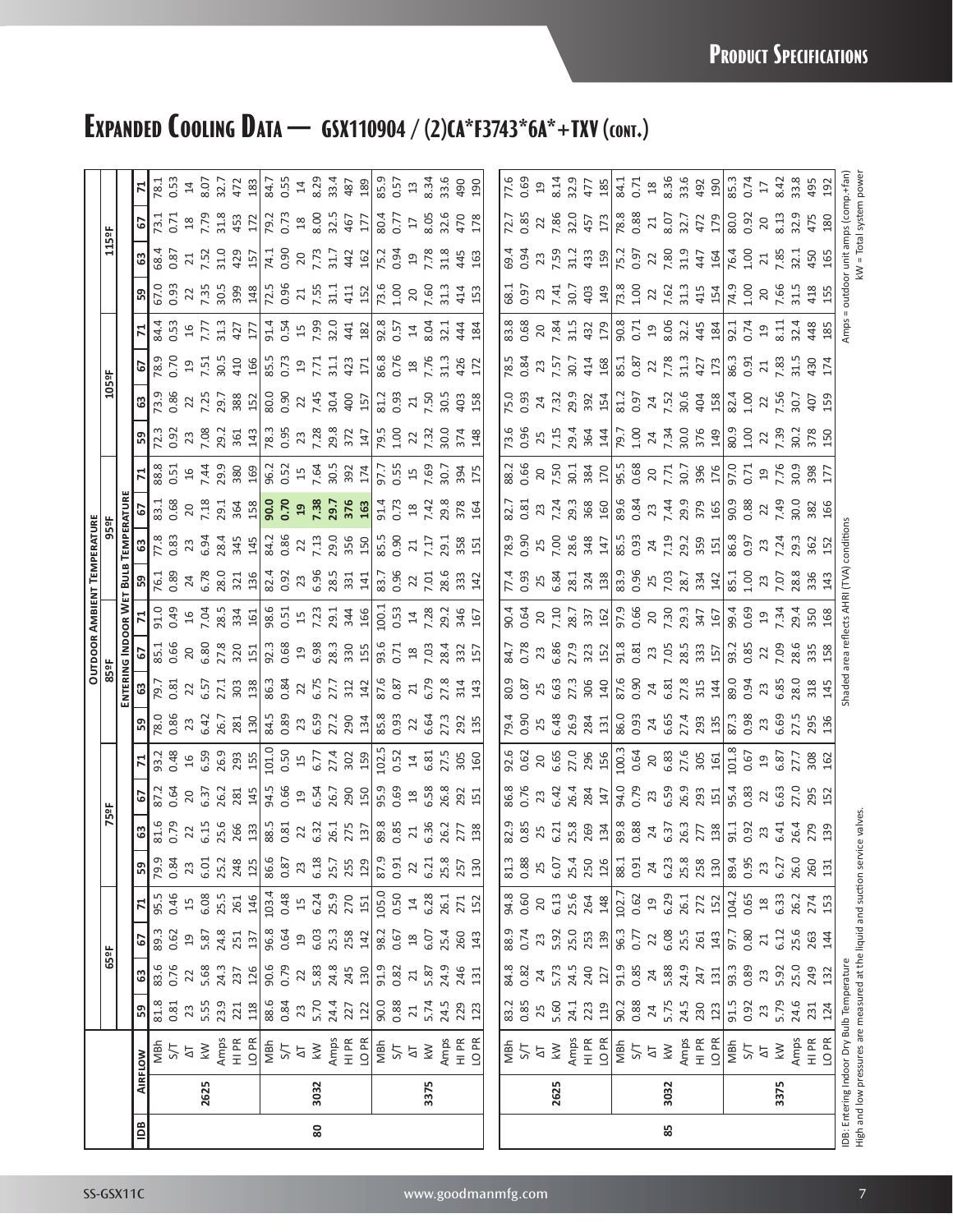### **Expanded Cooling Data — GSX111203 / (2)CA\*F4860\*6D\*+TXV**

|                |      |                                                                                                                            |                                              |                        |                        |                                                     |                                                                                                                                                                                                                                                                                                                                                                                        |                    |                                                                                                                                                                                                                                                                                                                                                      |                                                                                                                                                                                                                                                                                                                                                       |                                                                                                                                                                                                                                                                                                                                                      |                                                                                                                                                                                                                                                                                                                   | <b>OUTDOOR AMBIENT TEMPERATURE</b>                                                                                                                                                                                                                                                                                                                                                                                                                                                |                                                                                                                                                                                                                                                                   |                                                                                                                                                                                                                                                                                                                                        |                                                                                                                                                                                                                                                                                       |                                                           |                                                                                                                                                                                                                                                                                                                                                                             |                                                                                                                                                                                                                                                                                                                                                      |                                                                                                                                                                                                                                                                                                     |                                                                                                                                                                                                                                                                                   |                                                                  |                                                                                                                 |                                                                                            |                    |
|----------------|------|----------------------------------------------------------------------------------------------------------------------------|----------------------------------------------|------------------------|------------------------|-----------------------------------------------------|----------------------------------------------------------------------------------------------------------------------------------------------------------------------------------------------------------------------------------------------------------------------------------------------------------------------------------------------------------------------------------------|--------------------|------------------------------------------------------------------------------------------------------------------------------------------------------------------------------------------------------------------------------------------------------------------------------------------------------------------------------------------------------|-------------------------------------------------------------------------------------------------------------------------------------------------------------------------------------------------------------------------------------------------------------------------------------------------------------------------------------------------------|------------------------------------------------------------------------------------------------------------------------------------------------------------------------------------------------------------------------------------------------------------------------------------------------------------------------------------------------------|-------------------------------------------------------------------------------------------------------------------------------------------------------------------------------------------------------------------------------------------------------------------------------------------------------------------|-----------------------------------------------------------------------------------------------------------------------------------------------------------------------------------------------------------------------------------------------------------------------------------------------------------------------------------------------------------------------------------------------------------------------------------------------------------------------------------|-------------------------------------------------------------------------------------------------------------------------------------------------------------------------------------------------------------------------------------------------------------------|----------------------------------------------------------------------------------------------------------------------------------------------------------------------------------------------------------------------------------------------------------------------------------------------------------------------------------------|---------------------------------------------------------------------------------------------------------------------------------------------------------------------------------------------------------------------------------------------------------------------------------------|-----------------------------------------------------------|-----------------------------------------------------------------------------------------------------------------------------------------------------------------------------------------------------------------------------------------------------------------------------------------------------------------------------------------------------------------------------|------------------------------------------------------------------------------------------------------------------------------------------------------------------------------------------------------------------------------------------------------------------------------------------------------------------------------------------------------|-----------------------------------------------------------------------------------------------------------------------------------------------------------------------------------------------------------------------------------------------------------------------------------------------------|-----------------------------------------------------------------------------------------------------------------------------------------------------------------------------------------------------------------------------------------------------------------------------------|------------------------------------------------------------------|-----------------------------------------------------------------------------------------------------------------|--------------------------------------------------------------------------------------------|--------------------|
|                |      |                                                                                                                            |                                              | 65°F                   |                        |                                                     |                                                                                                                                                                                                                                                                                                                                                                                        | 75°F               |                                                                                                                                                                                                                                                                                                                                                      |                                                                                                                                                                                                                                                                                                                                                       |                                                                                                                                                                                                                                                                                                                                                      |                                                                                                                                                                                                                                                                                                                   |                                                                                                                                                                                                                                                                                                                                                                                                                                                                                   |                                                                                                                                                                                                                                                                   |                                                                                                                                                                                                                                                                                                                                        |                                                                                                                                                                                                                                                                                       |                                                           |                                                                                                                                                                                                                                                                                                                                                                             | 105°F                                                                                                                                                                                                                                                                                                                                                |                                                                                                                                                                                                                                                                                                     |                                                                                                                                                                                                                                                                                   |                                                                  | 115°F                                                                                                           |                                                                                            |                    |
|                |      |                                                                                                                            |                                              |                        |                        |                                                     |                                                                                                                                                                                                                                                                                                                                                                                        |                    |                                                                                                                                                                                                                                                                                                                                                      |                                                                                                                                                                                                                                                                                                                                                       |                                                                                                                                                                                                                                                                                                                                                      |                                                                                                                                                                                                                                                                                                                   |                                                                                                                                                                                                                                                                                                                                                                                                                                                                                   |                                                                                                                                                                                                                                                                   | ᇒ                                                                                                                                                                                                                                                                                                                                      | <b>TEMPERATUR</b>                                                                                                                                                                                                                                                                     |                                                           |                                                                                                                                                                                                                                                                                                                                                                             |                                                                                                                                                                                                                                                                                                                                                      |                                                                                                                                                                                                                                                                                                     |                                                                                                                                                                                                                                                                                   |                                                                  |                                                                                                                 |                                                                                            |                    |
| $\overline{a}$ |      | AIRFLOW                                                                                                                    | 59                                           | ය                      | 5                      | 7                                                   |                                                                                                                                                                                                                                                                                                                                                                                        |                    | 5                                                                                                                                                                                                                                                                                                                                                    |                                                                                                                                                                                                                                                                                                                                                       |                                                                                                                                                                                                                                                                                                                                                      |                                                                                                                                                                                                                                                                                                                   | 67                                                                                                                                                                                                                                                                                                                                                                                                                                                                                |                                                                                                                                                                                                                                                                   |                                                                                                                                                                                                                                                                                                                                        |                                                                                                                                                                                                                                                                                       |                                                           |                                                                                                                                                                                                                                                                                                                                                                             |                                                                                                                                                                                                                                                                                                                                                      |                                                                                                                                                                                                                                                                                                     |                                                                                                                                                                                                                                                                                   |                                                                  |                                                                                                                 | 2                                                                                          |                    |
|                |      | MBh                                                                                                                        | 100.1                                        | 103.8                  | 113.7                  |                                                     |                                                                                                                                                                                                                                                                                                                                                                                        |                    | 111.0                                                                                                                                                                                                                                                                                                                                                |                                                                                                                                                                                                                                                                                                                                                       |                                                                                                                                                                                                                                                                                                                                                      |                                                                                                                                                                                                                                                                                                                   | 108.4                                                                                                                                                                                                                                                                                                                                                                                                                                                                             |                                                                                                                                                                                                                                                                   |                                                                                                                                                                                                                                                                                                                                        | 96.5                                                                                                                                                                                                                                                                                  | 105.                                                      |                                                                                                                                                                                                                                                                                                                                                                             |                                                                                                                                                                                                                                                                                                                                                      |                                                                                                                                                                                                                                                                                                     |                                                                                                                                                                                                                                                                                   |                                                                  |                                                                                                                 | $\frac{1}{93}$                                                                             |                    |
|                |      | 5/7                                                                                                                        | 0.63                                         | 0.52                   | 0.36                   |                                                     |                                                                                                                                                                                                                                                                                                                                                                                        |                    |                                                                                                                                                                                                                                                                                                                                                      |                                                                                                                                                                                                                                                                                                                                                       |                                                                                                                                                                                                                                                                                                                                                      |                                                                                                                                                                                                                                                                                                                   |                                                                                                                                                                                                                                                                                                                                                                                                                                                                                   |                                                                                                                                                                                                                                                                   |                                                                                                                                                                                                                                                                                                                                        |                                                                                                                                                                                                                                                                                       | 0.40                                                      |                                                                                                                                                                                                                                                                                                                                                                             |                                                                                                                                                                                                                                                                                                                                                      |                                                                                                                                                                                                                                                                                                     |                                                                                                                                                                                                                                                                                   |                                                                  |                                                                                                                 | 0.42                                                                                       |                    |
|                | 3063 | $\lesssim$<br>$\Xi$                                                                                                        | 6.80<br>$\overline{a}$                       | 6.96<br>$\mathfrak{a}$ | 7.20<br>$\overline{1}$ |                                                     |                                                                                                                                                                                                                                                                                                                                                                                        |                    |                                                                                                                                                                                                                                                                                                                                                      |                                                                                                                                                                                                                                                                                                                                                       |                                                                                                                                                                                                                                                                                                                                                      |                                                                                                                                                                                                                                                                                                                   |                                                                                                                                                                                                                                                                                                                                                                                                                                                                                   |                                                                                                                                                                                                                                                                   |                                                                                                                                                                                                                                                                                                                                        |                                                                                                                                                                                                                                                                                       | $13$                                                      |                                                                                                                                                                                                                                                                                                                                                                             |                                                                                                                                                                                                                                                                                                                                                      |                                                                                                                                                                                                                                                                                                     |                                                                                                                                                                                                                                                                                   |                                                                  |                                                                                                                 |                                                                                            |                    |
|                |      | Amps                                                                                                                       | 22.2                                         | 22.7                   | 23.4                   |                                                     |                                                                                                                                                                                                                                                                                                                                                                                        |                    |                                                                                                                                                                                                                                                                                                                                                      |                                                                                                                                                                                                                                                                                                                                                       |                                                                                                                                                                                                                                                                                                                                                      |                                                                                                                                                                                                                                                                                                                   |                                                                                                                                                                                                                                                                                                                                                                                                                                                                                   |                                                                                                                                                                                                                                                                   |                                                                                                                                                                                                                                                                                                                                        |                                                                                                                                                                                                                                                                                       |                                                           |                                                                                                                                                                                                                                                                                                                                                                             |                                                                                                                                                                                                                                                                                                                                                      |                                                                                                                                                                                                                                                                                                     |                                                                                                                                                                                                                                                                                   |                                                                  |                                                                                                                 |                                                                                            |                    |
|                |      | $\frac{p}{n}$                                                                                                              | 231                                          | 249                    | 263                    |                                                     |                                                                                                                                                                                                                                                                                                                                                                                        |                    |                                                                                                                                                                                                                                                                                                                                                      |                                                                                                                                                                                                                                                                                                                                                       |                                                                                                                                                                                                                                                                                                                                                      |                                                                                                                                                                                                                                                                                                                   |                                                                                                                                                                                                                                                                                                                                                                                                                                                                                   |                                                                                                                                                                                                                                                                   |                                                                                                                                                                                                                                                                                                                                        |                                                                                                                                                                                                                                                                                       |                                                           |                                                                                                                                                                                                                                                                                                                                                                             |                                                                                                                                                                                                                                                                                                                                                      |                                                                                                                                                                                                                                                                                                     |                                                                                                                                                                                                                                                                                   |                                                                  |                                                                                                                 |                                                                                            |                    |
|                |      | LO PR                                                                                                                      | 95                                           | $101$                  | 110                    |                                                     | $\frac{3}{8}$<br>$\frac{8}{3}$<br>$\frac{8}{3}$<br>$\frac{8}{3}$<br>$\frac{8}{3}$<br>$\frac{8}{3}$<br>$\frac{8}{3}$<br>$\frac{8}{3}$<br>$\frac{8}{3}$<br>$\frac{8}{3}$<br>$\frac{8}{3}$<br>$\frac{8}{3}$<br>$\frac{8}{3}$<br>$\frac{8}{3}$<br>$\frac{8}{3}$<br>$\frac{8}{3}$<br>$\frac{8}{3}$<br>$\frac{8}{3}$<br>$\frac{8}{3}$<br>$\frac{8}{3}$<br>$\frac{8}{3}$<br>$\frac{8}{3}$<br> |                    | $\frac{38}{13}$ $\frac{3}{15}$ $\frac{1}{15}$ $\frac{3}{15}$ $\frac{1}{15}$                                                                                                                                                                                                                                                                          |                                                                                                                                                                                                                                                                                                                                                       | $\frac{1}{3}$<br>$\frac{1}{3}$<br>$\frac{1}{3}$<br>$\frac{1}{3}$<br>$\frac{1}{3}$<br>$\frac{1}{3}$<br>$\frac{1}{3}$<br>$\frac{1}{3}$<br>$\frac{1}{3}$<br>$\frac{1}{3}$<br>$\frac{1}{3}$<br>$\frac{1}{3}$<br>$\frac{1}{3}$<br>$\frac{1}{3}$<br>$\frac{1}{3}$<br>$\frac{1}{3}$<br>$\frac{1}{3}$<br>$\frac{1}{3}$<br>$\frac{1}{3}$<br>$\frac{1}{3}$<br> | $\begin{array}{c} 98.9 \\ 0.56 \\ 17 \\ 8.06 \\ 26.3 \\ 3.3 \\ 3.1 \\ \hline \end{array}$                                                                                                                                                                                                                         | $\frac{39}{3}$ $\frac{3}{3}$ $\frac{5}{3}$ $\frac{7}{3}$ $\frac{8}{3}$ $\frac{51}{3}$                                                                                                                                                                                                                                                                                                                                                                                             |                                                                                                                                                                                                                                                                   | $\begin{array}{l} 3.68 \hskip 1mm 0.99 \hskip 1mm 0.91 \hskip 1mm 0.93 \hskip 1mm 0.95 \hskip 1mm 0.97 \hskip 1mm 0.97 \hskip 1mm 0.97 \hskip 1mm 0.97 \hskip 1mm 0.97 \hskip 1mm 0.97 \hskip 1mm 0.97 \hskip 1mm 0.97 \hskip 1mm 0.97 \hskip 1mm 0.97 \hskip 1mm 0.97 \hskip 1mm 0.97 \hskip 1mm 0.97 \hskip 1mm 0.97 \hskip 1mm 0.9$ | $\frac{17}{2}$ 5<br>$\frac{25}{2}$<br>$\frac{25}{2}$<br>$\frac{25}{2}$<br>$\frac{25}{2}$                                                                                                                                                                                              | $\begin{array}{c} 8.82 \\ 28.9 \\ 382 \\ 127 \end{array}$ |                                                                                                                                                                                                                                                                                                                                                                             | $\frac{1}{3}$ , $\frac{1}{3}$ , $\frac{1}{3}$ , $\frac{1}{3}$ , $\frac{1}{3}$ , $\frac{1}{3}$ , $\frac{1}{3}$ , $\frac{1}{3}$ , $\frac{1}{3}$ , $\frac{1}{3}$ , $\frac{1}{3}$ , $\frac{1}{3}$ , $\frac{1}{3}$ , $\frac{1}{3}$ , $\frac{1}{3}$ , $\frac{1}{3}$ , $\frac{1}{3}$ , $\frac{1}{3}$ , $\frac{1}{3}$ , $\frac{1}{3}$ ,                      |                                                                                                                                                                                                                                                                                                     |                                                                                                                                                                                                                                                                                   | 0.72<br>0.72<br>0.9 0.73<br>0.73<br>0.75<br>0.75<br>0.75<br>0.75 | $\frac{3}{3}$ $\frac{3}{3}$ $\frac{3}{5}$ $\frac{5}{3}$ $\frac{4}{3}$ $\frac{5}{3}$ $\frac{6}{3}$ $\frac{6}{3}$ | $\begin{array}{c} 12 \\ 9.58 \\ 3.24 \\ 4.5 \end{array}$                                   |                    |
|                |      | MBh                                                                                                                        | 108.5                                        | 112.4                  | 123.2                  |                                                     |                                                                                                                                                                                                                                                                                                                                                                                        |                    | 120.3<br>0.39                                                                                                                                                                                                                                                                                                                                        |                                                                                                                                                                                                                                                                                                                                                       |                                                                                                                                                                                                                                                                                                                                                      | $\begin{array}{c c} 1012 \\ 1013 \\ 1023 \\ 1034 \\ 1035 \\ 1045 \\ 1056 \\ 1066 \\ 1083 \\ 1094 \\ 1018 \\ 1018 \\ 1019 \\ 1019 \\ 1019 \\ 1019 \\ 1119 \\ 1119 \\ 1129 \\ 1139 \\ 1219 \\ 1219 \\ 1219 \\ 1229 \\ 1239 \\ 1239 \\ 1239 \\ 1239 \\ 1239 \\ 1239 \\ 1239 \\ 1239 \\ 1239 \\ 1239 \\ 1239 \\ $     | $\begin{array}{c c}\n\hline\n1174 \\ 0.40 \\ 0.38 \\ 8.58 \\ 7.9 \\ 9.4 \\ 19.2 \\ 19.2 \\ 19.2 \\ 0.42 \\ 0.42\n\end{array}$                                                                                                                                                                                                                                                                                                                                                     |                                                                                                                                                                                                                                                                   |                                                                                                                                                                                                                                                                                                                                        |                                                                                                                                                                                                                                                                                       | 114.6                                                     |                                                                                                                                                                                                                                                                                                                                                                             |                                                                                                                                                                                                                                                                                                                                                      | $\begin{array}{c} 108.8 \\ 0.43 \\ 0.43 \\ 9.49 \\ 3.1.5 \\ 4.3 \\ 13 \end{array}$                                                                                                                                                                                                                  |                                                                                                                                                                                                                                                                                   |                                                                  |                                                                                                                 | $\begin{bmatrix} 0.8 \\ 0.43 \\ 0.43 \\ 1.45 \\ 9.85 \\ 3.33 \\ 4.90 \\ 4.2 \end{bmatrix}$ |                    |
|                |      | 5/7                                                                                                                        | 0.65                                         | 0.54                   | 0.38                   |                                                     |                                                                                                                                                                                                                                                                                                                                                                                        |                    |                                                                                                                                                                                                                                                                                                                                                      |                                                                                                                                                                                                                                                                                                                                                       |                                                                                                                                                                                                                                                                                                                                                      |                                                                                                                                                                                                                                                                                                                   |                                                                                                                                                                                                                                                                                                                                                                                                                                                                                   |                                                                                                                                                                                                                                                                   |                                                                                                                                                                                                                                                                                                                                        |                                                                                                                                                                                                                                                                                       | 0.41                                                      |                                                                                                                                                                                                                                                                                                                                                                             |                                                                                                                                                                                                                                                                                                                                                      |                                                                                                                                                                                                                                                                                                     |                                                                                                                                                                                                                                                                                   |                                                                  |                                                                                                                 |                                                                                            |                    |
|                |      | $\overline{\Delta}$                                                                                                        | $\widetilde{\Xi}$                            | $\frac{9}{2}$          | 12                     |                                                     |                                                                                                                                                                                                                                                                                                                                                                                        |                    |                                                                                                                                                                                                                                                                                                                                                      |                                                                                                                                                                                                                                                                                                                                                       |                                                                                                                                                                                                                                                                                                                                                      |                                                                                                                                                                                                                                                                                                                   |                                                                                                                                                                                                                                                                                                                                                                                                                                                                                   |                                                                                                                                                                                                                                                                   |                                                                                                                                                                                                                                                                                                                                        |                                                                                                                                                                                                                                                                                       | $\Xi$                                                     |                                                                                                                                                                                                                                                                                                                                                                             |                                                                                                                                                                                                                                                                                                                                                      |                                                                                                                                                                                                                                                                                                     |                                                                                                                                                                                                                                                                                   |                                                                  |                                                                                                                 |                                                                                            |                    |
| $\mathsf R$    | 3529 | $\overline{\mathsf{k}}$                                                                                                    |                                              | 7.15                   |                        |                                                     |                                                                                                                                                                                                                                                                                                                                                                                        |                    |                                                                                                                                                                                                                                                                                                                                                      |                                                                                                                                                                                                                                                                                                                                                       |                                                                                                                                                                                                                                                                                                                                                      |                                                                                                                                                                                                                                                                                                                   |                                                                                                                                                                                                                                                                                                                                                                                                                                                                                   |                                                                                                                                                                                                                                                                   |                                                                                                                                                                                                                                                                                                                                        |                                                                                                                                                                                                                                                                                       |                                                           |                                                                                                                                                                                                                                                                                                                                                                             |                                                                                                                                                                                                                                                                                                                                                      |                                                                                                                                                                                                                                                                                                     |                                                                                                                                                                                                                                                                                   |                                                                  |                                                                                                                 |                                                                                            |                    |
|                |      | Amps                                                                                                                       | 6.98<br>22.8                                 | 23.3                   | 7.39<br>24.0           |                                                     |                                                                                                                                                                                                                                                                                                                                                                                        |                    | $\begin{array}{c} 12 \\ 8.02 \\ 25.3 \\ 304 \\ 120 \end{array}$                                                                                                                                                                                                                                                                                      |                                                                                                                                                                                                                                                                                                                                                       |                                                                                                                                                                                                                                                                                                                                                      |                                                                                                                                                                                                                                                                                                                   |                                                                                                                                                                                                                                                                                                                                                                                                                                                                                   |                                                                                                                                                                                                                                                                   |                                                                                                                                                                                                                                                                                                                                        | $\begin{array}{c} 104.6 \\ 0.60 \\ 16 \\ 8.76 \\ 28.3 \\ 373 \\ 120 \end{array}$                                                                                                                                                                                                      | 9.07                                                      |                                                                                                                                                                                                                                                                                                                                                                             |                                                                                                                                                                                                                                                                                                                                                      |                                                                                                                                                                                                                                                                                                     |                                                                                                                                                                                                                                                                                   |                                                                  | $0.62$<br>$0.62$<br>$1.5$<br>$0.52$<br>$0.62$<br>$0.52$<br>$0.62$<br>$0.62$                                     |                                                                                            |                    |
|                |      | HI PR<br>LO PR                                                                                                             | 239                                          | 257                    | 271                    |                                                     |                                                                                                                                                                                                                                                                                                                                                                                        |                    |                                                                                                                                                                                                                                                                                                                                                      |                                                                                                                                                                                                                                                                                                                                                       |                                                                                                                                                                                                                                                                                                                                                      |                                                                                                                                                                                                                                                                                                                   |                                                                                                                                                                                                                                                                                                                                                                                                                                                                                   |                                                                                                                                                                                                                                                                   |                                                                                                                                                                                                                                                                                                                                        |                                                                                                                                                                                                                                                                                       | 394<br>131                                                |                                                                                                                                                                                                                                                                                                                                                                             |                                                                                                                                                                                                                                                                                                                                                      |                                                                                                                                                                                                                                                                                                     |                                                                                                                                                                                                                                                                                   |                                                                  |                                                                                                                 |                                                                                            |                    |
|                |      |                                                                                                                            | 98                                           | 104                    | $113$                  |                                                     |                                                                                                                                                                                                                                                                                                                                                                                        |                    |                                                                                                                                                                                                                                                                                                                                                      |                                                                                                                                                                                                                                                                                                                                                       |                                                                                                                                                                                                                                                                                                                                                      |                                                                                                                                                                                                                                                                                                                   |                                                                                                                                                                                                                                                                                                                                                                                                                                                                                   |                                                                                                                                                                                                                                                                   |                                                                                                                                                                                                                                                                                                                                        |                                                                                                                                                                                                                                                                                       |                                                           |                                                                                                                                                                                                                                                                                                                                                                             |                                                                                                                                                                                                                                                                                                                                                      |                                                                                                                                                                                                                                                                                                     |                                                                                                                                                                                                                                                                                   |                                                                  |                                                                                                                 |                                                                                            |                    |
|                |      |                                                                                                                            | $\begin{array}{c} 110.1 \\ 0.68 \end{array}$ | 114.1                  | 125.0                  |                                                     |                                                                                                                                                                                                                                                                                                                                                                                        |                    | $\frac{122.1}{0.41}$                                                                                                                                                                                                                                                                                                                                 |                                                                                                                                                                                                                                                                                                                                                       |                                                                                                                                                                                                                                                                                                                                                      |                                                                                                                                                                                                                                                                                                                   |                                                                                                                                                                                                                                                                                                                                                                                                                                                                                   |                                                                                                                                                                                                                                                                   |                                                                                                                                                                                                                                                                                                                                        | $\frac{1}{106.1}$ and $\frac{2}{100}$ and $\frac{2}{100}$ and $\frac{2}{100}$ and $\frac{2}{100}$ and $\frac{2}{100}$ and $\frac{2}{100}$ and $\frac{2}{100}$ and $\frac{2}{100}$ and $\frac{2}{100}$ and $\frac{2}{100}$ and $\frac{2}{100}$ and $\frac{2}{100}$ and $\frac{2}{100}$ | 116.3<br>0.43                                             |                                                                                                                                                                                                                                                                                                                                                                             |                                                                                                                                                                                                                                                                                                                                                      | $\frac{110.5}{0.45}$                                                                                                                                                                                                                                                                                |                                                                                                                                                                                                                                                                                   | $\frac{83.5}{31.31}$ $\frac{21}{30.78}$ $\frac{83.5}{31.34}$     | 93.4                                                                                                            | $\frac{102.3}{0.45}$                                                                       |                    |
|                |      | $\frac{27}{15}$                                                                                                            |                                              | 0.57                   | 0.39                   |                                                     |                                                                                                                                                                                                                                                                                                                                                                                        |                    |                                                                                                                                                                                                                                                                                                                                                      |                                                                                                                                                                                                                                                                                                                                                       |                                                                                                                                                                                                                                                                                                                                                      |                                                                                                                                                                                                                                                                                                                   |                                                                                                                                                                                                                                                                                                                                                                                                                                                                                   |                                                                                                                                                                                                                                                                   |                                                                                                                                                                                                                                                                                                                                        |                                                                                                                                                                                                                                                                                       |                                                           |                                                                                                                                                                                                                                                                                                                                                                             |                                                                                                                                                                                                                                                                                                                                                      |                                                                                                                                                                                                                                                                                                     |                                                                                                                                                                                                                                                                                   |                                                                  |                                                                                                                 |                                                                                            |                    |
|                |      | $\overline{\Delta}$                                                                                                        | $17$                                         | 15                     | $\overline{1}$         |                                                     |                                                                                                                                                                                                                                                                                                                                                                                        |                    |                                                                                                                                                                                                                                                                                                                                                      |                                                                                                                                                                                                                                                                                                                                                       |                                                                                                                                                                                                                                                                                                                                                      |                                                                                                                                                                                                                                                                                                                   |                                                                                                                                                                                                                                                                                                                                                                                                                                                                                   |                                                                                                                                                                                                                                                                   |                                                                                                                                                                                                                                                                                                                                        |                                                                                                                                                                                                                                                                                       | $\Xi$                                                     |                                                                                                                                                                                                                                                                                                                                                                             |                                                                                                                                                                                                                                                                                                                                                      |                                                                                                                                                                                                                                                                                                     |                                                                                                                                                                                                                                                                                   |                                                                  | $14\,$                                                                                                          |                                                                                            |                    |
|                | 3938 | $\leq$                                                                                                                     | 7.03                                         | 7.19                   | 7.44                   |                                                     |                                                                                                                                                                                                                                                                                                                                                                                        |                    | $\frac{12}{8.07}$                                                                                                                                                                                                                                                                                                                                    |                                                                                                                                                                                                                                                                                                                                                       |                                                                                                                                                                                                                                                                                                                                                      |                                                                                                                                                                                                                                                                                                                   | $\begin{array}{c} 12 \\ 8.63 \\ 2.83 \\ 3.45 \\ \end{array}$                                                                                                                                                                                                                                                                                                                                                                                                                      |                                                                                                                                                                                                                                                                   |                                                                                                                                                                                                                                                                                                                                        |                                                                                                                                                                                                                                                                                       | 9.13                                                      |                                                                                                                                                                                                                                                                                                                                                                             | $15$<br>$9.22$<br>$30.7$                                                                                                                                                                                                                                                                                                                             | $12$ 9.55<br>9.55                                                                                                                                                                                                                                                                                   |                                                                                                                                                                                                                                                                                   |                                                                  | 9.57                                                                                                            | $11\over 9.91$                                                                             |                    |
|                |      | Amps                                                                                                                       | 22.9                                         | 23.4                   | 24.1                   |                                                     |                                                                                                                                                                                                                                                                                                                                                                                        |                    | 25.9                                                                                                                                                                                                                                                                                                                                                 |                                                                                                                                                                                                                                                                                                                                                       |                                                                                                                                                                                                                                                                                                                                                      |                                                                                                                                                                                                                                                                                                                   |                                                                                                                                                                                                                                                                                                                                                                                                                                                                                   |                                                                                                                                                                                                                                                                   |                                                                                                                                                                                                                                                                                                                                        |                                                                                                                                                                                                                                                                                       | 29.9                                                      |                                                                                                                                                                                                                                                                                                                                                                             |                                                                                                                                                                                                                                                                                                                                                      |                                                                                                                                                                                                                                                                                                     |                                                                                                                                                                                                                                                                                   |                                                                  | 32.4                                                                                                            |                                                                                            |                    |
|                |      | HI PR                                                                                                                      | 240<br>98                                    | 259                    | 273                    |                                                     |                                                                                                                                                                                                                                                                                                                                                                                        | 25.2<br>290<br>110 | $\begin{array}{c} 306 \\ 121 \end{array}$                                                                                                                                                                                                                                                                                                            |                                                                                                                                                                                                                                                                                                                                                       |                                                                                                                                                                                                                                                                                                                                                      |                                                                                                                                                                                                                                                                                                                   |                                                                                                                                                                                                                                                                                                                                                                                                                                                                                   |                                                                                                                                                                                                                                                                   |                                                                                                                                                                                                                                                                                                                                        | 29.0<br>376<br>121                                                                                                                                                                                                                                                                    | 397                                                       |                                                                                                                                                                                                                                                                                                                                                                             | 423<br>126                                                                                                                                                                                                                                                                                                                                           | 447<br>138                                                                                                                                                                                                                                                                                          |                                                                                                                                                                                                                                                                                   | 31.7<br>434<br>123                                               | 467<br>131                                                                                                      | 33.5<br>493<br>143                                                                         |                    |
|                |      | LO <sub>PR</sub>                                                                                                           |                                              | 105                    | 114                    |                                                     |                                                                                                                                                                                                                                                                                                                                                                                        |                    |                                                                                                                                                                                                                                                                                                                                                      |                                                                                                                                                                                                                                                                                                                                                       |                                                                                                                                                                                                                                                                                                                                                      |                                                                                                                                                                                                                                                                                                                   |                                                                                                                                                                                                                                                                                                                                                                                                                                                                                   |                                                                                                                                                                                                                                                                   |                                                                                                                                                                                                                                                                                                                                        |                                                                                                                                                                                                                                                                                       | 132                                                       |                                                                                                                                                                                                                                                                                                                                                                             |                                                                                                                                                                                                                                                                                                                                                      |                                                                                                                                                                                                                                                                                                     |                                                                                                                                                                                                                                                                                   |                                                                  |                                                                                                                 |                                                                                            |                    |
|                |      |                                                                                                                            |                                              |                        |                        |                                                     |                                                                                                                                                                                                                                                                                                                                                                                        |                    |                                                                                                                                                                                                                                                                                                                                                      |                                                                                                                                                                                                                                                                                                                                                       |                                                                                                                                                                                                                                                                                                                                                      |                                                                                                                                                                                                                                                                                                                   |                                                                                                                                                                                                                                                                                                                                                                                                                                                                                   |                                                                                                                                                                                                                                                                   |                                                                                                                                                                                                                                                                                                                                        |                                                                                                                                                                                                                                                                                       |                                                           |                                                                                                                                                                                                                                                                                                                                                                             |                                                                                                                                                                                                                                                                                                                                                      |                                                                                                                                                                                                                                                                                                     |                                                                                                                                                                                                                                                                                   |                                                                  |                                                                                                                 |                                                                                            |                    |
|                |      | MBh                                                                                                                        | 101.8                                        | 104.8                  | 113.5                  | 121.8                                               |                                                                                                                                                                                                                                                                                                                                                                                        |                    |                                                                                                                                                                                                                                                                                                                                                      |                                                                                                                                                                                                                                                                                                                                                       | 97.1                                                                                                                                                                                                                                                                                                                                                 |                                                                                                                                                                                                                                                                                                                   |                                                                                                                                                                                                                                                                                                                                                                                                                                                                                   |                                                                                                                                                                                                                                                                   |                                                                                                                                                                                                                                                                                                                                        |                                                                                                                                                                                                                                                                                       |                                                           |                                                                                                                                                                                                                                                                                                                                                                             |                                                                                                                                                                                                                                                                                                                                                      |                                                                                                                                                                                                                                                                                                     |                                                                                                                                                                                                                                                                                   | 83.3<br>0.82                                                     | 85.8<br>0.73                                                                                                    | 92.9                                                                                       | 99.7<br>0.36       |
|                |      | 5/7                                                                                                                        | 0.71                                         | 0.64                   | 0.48                   | 0.31                                                |                                                                                                                                                                                                                                                                                                                                                                                        |                    |                                                                                                                                                                                                                                                                                                                                                      |                                                                                                                                                                                                                                                                                                                                                       |                                                                                                                                                                                                                                                                                                                                                      |                                                                                                                                                                                                                                                                                                                   |                                                                                                                                                                                                                                                                                                                                                                                                                                                                                   |                                                                                                                                                                                                                                                                   |                                                                                                                                                                                                                                                                                                                                        |                                                                                                                                                                                                                                                                                       |                                                           |                                                                                                                                                                                                                                                                                                                                                                             |                                                                                                                                                                                                                                                                                                                                                      |                                                                                                                                                                                                                                                                                                     |                                                                                                                                                                                                                                                                                   |                                                                  |                                                                                                                 |                                                                                            |                    |
|                |      | $\overline{\Delta}$                                                                                                        | 22                                           | $\overline{20}$        | $16$                   | $\Xi$                                               |                                                                                                                                                                                                                                                                                                                                                                                        |                    |                                                                                                                                                                                                                                                                                                                                                      |                                                                                                                                                                                                                                                                                                                                                       |                                                                                                                                                                                                                                                                                                                                                      | 99.9<br>0.68<br>20                                                                                                                                                                                                                                                                                                | $\begin{array}{c} 108.2 \\ 0.51 \\ 17 \end{array}$                                                                                                                                                                                                                                                                                                                                                                                                                                |                                                                                                                                                                                                                                                                   |                                                                                                                                                                                                                                                                                                                                        |                                                                                                                                                                                                                                                                                       |                                                           |                                                                                                                                                                                                                                                                                                                                                                             |                                                                                                                                                                                                                                                                                                                                                      |                                                                                                                                                                                                                                                                                                     |                                                                                                                                                                                                                                                                                   |                                                                  |                                                                                                                 |                                                                                            |                    |
|                | 3063 | $\leq$                                                                                                                     |                                              | 7.02                   |                        |                                                     |                                                                                                                                                                                                                                                                                                                                                                                        |                    |                                                                                                                                                                                                                                                                                                                                                      |                                                                                                                                                                                                                                                                                                                                                       |                                                                                                                                                                                                                                                                                                                                                      |                                                                                                                                                                                                                                                                                                                   |                                                                                                                                                                                                                                                                                                                                                                                                                                                                                   |                                                                                                                                                                                                                                                                   |                                                                                                                                                                                                                                                                                                                                        |                                                                                                                                                                                                                                                                                       |                                                           |                                                                                                                                                                                                                                                                                                                                                                             |                                                                                                                                                                                                                                                                                                                                                      |                                                                                                                                                                                                                                                                                                     |                                                                                                                                                                                                                                                                                   |                                                                  |                                                                                                                 |                                                                                            |                    |
|                |      | Amps                                                                                                                       | 6.86<br>22.4                                 | 22.9                   | 7.26<br>23.6<br>266    | 7.52<br>24.4                                        |                                                                                                                                                                                                                                                                                                                                                                                        |                    | $\begin{array}{c} 110.8 \\ 0.50 \\ 7.88 \\ 7.83 \\ 298 \\ 11 \\ \hline \end{array}$                                                                                                                                                                                                                                                                  |                                                                                                                                                                                                                                                                                                                                                       |                                                                                                                                                                                                                                                                                                                                                      |                                                                                                                                                                                                                                                                                                                   |                                                                                                                                                                                                                                                                                                                                                                                                                                                                                   |                                                                                                                                                                                                                                                                   |                                                                                                                                                                                                                                                                                                                                        |                                                                                                                                                                                                                                                                                       |                                                           |                                                                                                                                                                                                                                                                                                                                                                             |                                                                                                                                                                                                                                                                                                                                                      |                                                                                                                                                                                                                                                                                                     |                                                                                                                                                                                                                                                                                   |                                                                  |                                                                                                                 |                                                                                            |                    |
|                |      | HI PR                                                                                                                      | 234                                          | 252                    |                        | 277                                                 |                                                                                                                                                                                                                                                                                                                                                                                        |                    |                                                                                                                                                                                                                                                                                                                                                      |                                                                                                                                                                                                                                                                                                                                                       |                                                                                                                                                                                                                                                                                                                                                      |                                                                                                                                                                                                                                                                                                                   |                                                                                                                                                                                                                                                                                                                                                                                                                                                                                   |                                                                                                                                                                                                                                                                   |                                                                                                                                                                                                                                                                                                                                        |                                                                                                                                                                                                                                                                                       |                                                           |                                                                                                                                                                                                                                                                                                                                                                             |                                                                                                                                                                                                                                                                                                                                                      |                                                                                                                                                                                                                                                                                                     |                                                                                                                                                                                                                                                                                   |                                                                  |                                                                                                                 |                                                                                            |                    |
|                |      | LO PR                                                                                                                      | 96                                           | 102                    | $11\overline{1}$       | 118                                                 |                                                                                                                                                                                                                                                                                                                                                                                        |                    |                                                                                                                                                                                                                                                                                                                                                      |                                                                                                                                                                                                                                                                                                                                                       |                                                                                                                                                                                                                                                                                                                                                      |                                                                                                                                                                                                                                                                                                                   |                                                                                                                                                                                                                                                                                                                                                                                                                                                                                   |                                                                                                                                                                                                                                                                   |                                                                                                                                                                                                                                                                                                                                        |                                                                                                                                                                                                                                                                                       |                                                           |                                                                                                                                                                                                                                                                                                                                                                             |                                                                                                                                                                                                                                                                                                                                                      |                                                                                                                                                                                                                                                                                                     |                                                                                                                                                                                                                                                                                   |                                                                  |                                                                                                                 |                                                                                            |                    |
|                |      | MBh                                                                                                                        | 110.3                                        | 113.6                  | 122.9                  | 131.9<br>0.32                                       |                                                                                                                                                                                                                                                                                                                                                                                        |                    |                                                                                                                                                                                                                                                                                                                                                      |                                                                                                                                                                                                                                                                                                                                                       |                                                                                                                                                                                                                                                                                                                                                      |                                                                                                                                                                                                                                                                                                                   |                                                                                                                                                                                                                                                                                                                                                                                                                                                                                   |                                                                                                                                                                                                                                                                   |                                                                                                                                                                                                                                                                                                                                        |                                                                                                                                                                                                                                                                                       |                                                           |                                                                                                                                                                                                                                                                                                                                                                             |                                                                                                                                                                                                                                                                                                                                                      |                                                                                                                                                                                                                                                                                                     |                                                                                                                                                                                                                                                                                   |                                                                  |                                                                                                                 |                                                                                            |                    |
|                |      | 5/7                                                                                                                        | 0.74                                         | 0.66                   | 0.50                   |                                                     |                                                                                                                                                                                                                                                                                                                                                                                        |                    |                                                                                                                                                                                                                                                                                                                                                      |                                                                                                                                                                                                                                                                                                                                                       |                                                                                                                                                                                                                                                                                                                                                      |                                                                                                                                                                                                                                                                                                                   |                                                                                                                                                                                                                                                                                                                                                                                                                                                                                   |                                                                                                                                                                                                                                                                   |                                                                                                                                                                                                                                                                                                                                        |                                                                                                                                                                                                                                                                                       |                                                           |                                                                                                                                                                                                                                                                                                                                                                             |                                                                                                                                                                                                                                                                                                                                                      |                                                                                                                                                                                                                                                                                                     |                                                                                                                                                                                                                                                                                   |                                                                  |                                                                                                                 |                                                                                            |                    |
|                |      | $\overline{\Delta}$                                                                                                        | 21                                           | 20                     | 16                     | $\Xi$                                               |                                                                                                                                                                                                                                                                                                                                                                                        |                    |                                                                                                                                                                                                                                                                                                                                                      |                                                                                                                                                                                                                                                                                                                                                       |                                                                                                                                                                                                                                                                                                                                                      |                                                                                                                                                                                                                                                                                                                   |                                                                                                                                                                                                                                                                                                                                                                                                                                                                                   |                                                                                                                                                                                                                                                                   |                                                                                                                                                                                                                                                                                                                                        |                                                                                                                                                                                                                                                                                       |                                                           |                                                                                                                                                                                                                                                                                                                                                                             |                                                                                                                                                                                                                                                                                                                                                      |                                                                                                                                                                                                                                                                                                     |                                                                                                                                                                                                                                                                                   |                                                                  |                                                                                                                 |                                                                                            |                    |
| 75             | 3529 | $\overline{\mathsf{k}}$                                                                                                    | 7.04                                         | 7.21                   | 7.46<br>24.2           | 7.72                                                |                                                                                                                                                                                                                                                                                                                                                                                        |                    |                                                                                                                                                                                                                                                                                                                                                      |                                                                                                                                                                                                                                                                                                                                                       |                                                                                                                                                                                                                                                                                                                                                      |                                                                                                                                                                                                                                                                                                                   |                                                                                                                                                                                                                                                                                                                                                                                                                                                                                   |                                                                                                                                                                                                                                                                   |                                                                                                                                                                                                                                                                                                                                        |                                                                                                                                                                                                                                                                                       |                                                           |                                                                                                                                                                                                                                                                                                                                                                             |                                                                                                                                                                                                                                                                                                                                                      |                                                                                                                                                                                                                                                                                                     |                                                                                                                                                                                                                                                                                   |                                                                  |                                                                                                                 |                                                                                            |                    |
|                |      | Amps                                                                                                                       | 23.0                                         | 23.5                   |                        |                                                     |                                                                                                                                                                                                                                                                                                                                                                                        |                    |                                                                                                                                                                                                                                                                                                                                                      |                                                                                                                                                                                                                                                                                                                                                       |                                                                                                                                                                                                                                                                                                                                                      |                                                                                                                                                                                                                                                                                                                   |                                                                                                                                                                                                                                                                                                                                                                                                                                                                                   |                                                                                                                                                                                                                                                                   |                                                                                                                                                                                                                                                                                                                                        |                                                                                                                                                                                                                                                                                       |                                                           |                                                                                                                                                                                                                                                                                                                                                                             |                                                                                                                                                                                                                                                                                                                                                      |                                                                                                                                                                                                                                                                                                     |                                                                                                                                                                                                                                                                                   |                                                                  |                                                                                                                 |                                                                                            |                    |
|                |      | HI PR                                                                                                                      | 241<br>99                                    | 259                    | 274                    | $\begin{array}{r} 25.0 \\ 286 \\ 133.9 \end{array}$ |                                                                                                                                                                                                                                                                                                                                                                                        |                    | $\begin{array}{c c}\n\hline\n120.1 & 0.52 \\ 0.52 & 8.09 \\ 8.09 & 2.57 \\ \hline\n24.0 & 2.01 \\ \hline\n36.0 & 2.01 \\ \hline\n21.0 & 2.01 \\ \hline\n22.0 & 2.01 \\ \hline\n23.0 & 2.01 \\ \hline\n24.0 & 2.01 \\ \hline\n25.0 & 2.01 \\ \hline\n27.0 & 2.01 \\ \hline\n28.0 & 2.01 \\ \hline\n29.0 & 2.01 \\ \hline\n20.0 & 2.01 \\ \hline\n21.$ | $\begin{array}{cccc}\n1 & 8 & 3 & 2 & 1 \\ 0 & 3 & 2 & 1 & 1 \\ 2 & 3 & 2 & 1 & 1 \\ 3 & 4 & 1 & 1 & 1 \\ 4 & 1 & 1 & 1 & 1 \\ 5 & 1 & 1 & 1 & 1 \\ 6 & 1 & 1 & 1 & 1 \\ 6 & 1 & 1 & 1 & 1 \\ 7 & 1 & 1 & 1 & 1 \\ 8 & 1 & 1 & 1 & 1 \\ 9 & 1 & 1 & 1 & 1 \\ 1 & 1 & 1 & 1 & 1 \\ 1 & 1 & 1 & 1 & 1 \\ 1 & 1 & 1 & 1 & 1 \\ 1 & 1 & 1 & 1 & 1 \\ 1 &$ | $\begin{array}{c c} 22 & 50 & 50 \\ 7 & 50 & 50 & 50 \\ 7 & 80 & 50 & 50 \\ 8 & 10 & 10 & 50 \\ 10 & 10 & 10 & 50 \\ 11 & 11 & 11 & 10 \\ 13 & 13 & 13 & 10 \\ 14 & 15 & 10 & 10 \\ 16 & 10 & 10 & 10 \\ 17 & 10 & 10 & 10 \\ 18 & 10 & 10 & 10 \\ 19 & 10 & 10 & 10 \\ 10 & 10 & 10 & 10 \\ 11 & 11 & 1$                                            | $\begin{array}{l} 8.14 \\ 26.6 \\ 37.1 \\ 21 \\ 26.7 \\ 37.8 \\ 41 \\ 21 \\ 23.0 \\ 57.3 \\ 68.3 \\ 7.3 \\ 7.4 \\ 8.7 \\ 1 \\ 21 \\ 22.4 \\ 23.4 \\ 24.4 \\ 25.4 \\ 27.4 \\ 28.4 \\ 29.4 \\ 21.4 \\ 22.4 \\ 23.4 \\ 24.4 \\ 25.4 \\ 27.4 \\ 28.4 \\ 29.4 \\ 21.4 \\ 21.4 \\ 22.4 \\ 23.4 \\ 24.4 \\ 25.4 \\ 26.4$ |                                                                                                                                                                                                                                                                                                                                                                                                                                                                                   | $\begin{array}{l} 11\,63\\ 13\,35\\ 15\,43\\ 16\,36\\ 17\,45\\ 18\,46\\ 19\,46\\ 10\,43\\ 11\,45\\ 12\,45\\ 13\,46\\ 13\,47\\ 16\,47\\ 17\,48\\ 18\,49\\ 19\,42\\ 10\,43\\ 13\,45\\ 16\,46\\ 19\,47\\ 10\,48\\ 13\,49\\ 14\,48\\ 16\,49\\ 18\,49\\ 19\,49\\ 19\,$ | $\frac{1}{36}$ $\frac{1}{36}$ $\frac{1}{36}$ $\frac{1}{36}$ $\frac{1}{36}$ $\frac{1}{36}$ $\frac{1}{36}$ $\frac{1}{36}$ $\frac{1}{36}$ $\frac{1}{36}$ $\frac{1}{36}$ $\frac{1}{36}$ $\frac{1}{36}$ $\frac{1}{36}$ $\frac{1}{36}$ $\frac{1}{36}$ $\frac{1}{36}$ $\frac{1}{36}$ $\frac{1}{36}$ $\frac{1}{36}$                            | $5.75$ $8.83$ $8.81$ $10.75$ $8.83$ $8.81$ $11.25$ $8.83$ $8.81$ $11.25$ $8.83$ $8.81$ $8.81$ $8.81$ $8.81$ $8.81$ $8.81$ $8.81$ $8.81$ $8.81$ $8.81$ $8.81$ $8.81$ $8.81$ $8.81$ $8.81$ $8.81$ $8.81$ $8.81$ $8.81$ $8.81$                                                           |                                                           | $\begin{array}{cccc}\n\text{13.3}\n\text{3.4}\n\text{5.5}\n\text{6.7}\n\text{7.8}\n\text{7.8}\n\text{8.8}\n\text{8.8}\n\text{9.8}\n\text{1}\n\text{1}\n\text{1}\n\text{2}\n\text{1}\n\text{3}\n\text{3}\n\text{3}\n\text{4}\n\text{3}\n\text{4}\n\text{4}\n\text{5}\n\text{6}\n\text{6}\n\text{7}\n\text{7}\n\text{8}\n\text{7}\n\text{9}\n\text{1}\n\text{1}\n\text{1}\n\$ | $\frac{1}{3}$<br>$\frac{1}{3}$<br>$\frac{1}{3}$<br>$\frac{1}{3}$<br>$\frac{1}{3}$<br>$\frac{1}{3}$<br>$\frac{1}{3}$<br>$\frac{1}{3}$<br>$\frac{1}{3}$<br>$\frac{1}{3}$<br>$\frac{1}{3}$<br>$\frac{1}{3}$<br>$\frac{1}{3}$<br>$\frac{1}{3}$<br>$\frac{1}{3}$<br>$\frac{1}{3}$<br>$\frac{1}{3}$<br>$\frac{1}{3}$<br>$\frac{1}{3}$<br>$\frac{1}{3}$<br> |                                                                                                                                                                                                                                                                                                     | $\begin{array}{ccccccccc}\n12.6 & 12.8 & 12.8 & 12.8 & 12.8 & 12.8 & 12.8 & 12.8 & 12.8 & 12.8 & 12.8 & 12.8 & 12.8 & 12.8 & 12.8 & 12.8 & 12.8 & 12.8 & 12.8 & 12.8 & 12.8 & 12.8 & 12.8 & 12.8 & 12.8 & 12.8 & 12.8 & 12.8 & 12.8 & 12.8 & 12.8 & 12.8 & 12.8 & 12.8 & 12.8 & $ |                                                                  |                                                                                                                 |                                                                                            |                    |
|                |      | LO PR                                                                                                                      |                                              | 105                    | 115                    |                                                     |                                                                                                                                                                                                                                                                                                                                                                                        |                    |                                                                                                                                                                                                                                                                                                                                                      |                                                                                                                                                                                                                                                                                                                                                       |                                                                                                                                                                                                                                                                                                                                                      |                                                                                                                                                                                                                                                                                                                   |                                                                                                                                                                                                                                                                                                                                                                                                                                                                                   |                                                                                                                                                                                                                                                                   |                                                                                                                                                                                                                                                                                                                                        |                                                                                                                                                                                                                                                                                       |                                                           |                                                                                                                                                                                                                                                                                                                                                                             |                                                                                                                                                                                                                                                                                                                                                      |                                                                                                                                                                                                                                                                                                     |                                                                                                                                                                                                                                                                                   |                                                                  |                                                                                                                 |                                                                                            |                    |
|                |      | MBh                                                                                                                        | 111.9                                        | 115.3                  | 124.8                  |                                                     |                                                                                                                                                                                                                                                                                                                                                                                        |                    |                                                                                                                                                                                                                                                                                                                                                      |                                                                                                                                                                                                                                                                                                                                                       |                                                                                                                                                                                                                                                                                                                                                      |                                                                                                                                                                                                                                                                                                                   |                                                                                                                                                                                                                                                                                                                                                                                                                                                                                   |                                                                                                                                                                                                                                                                   |                                                                                                                                                                                                                                                                                                                                        |                                                                                                                                                                                                                                                                                       |                                                           |                                                                                                                                                                                                                                                                                                                                                                             |                                                                                                                                                                                                                                                                                                                                                      |                                                                                                                                                                                                                                                                                                     |                                                                                                                                                                                                                                                                                   | 91.6                                                             |                                                                                                                 |                                                                                            |                    |
|                |      | 5/7                                                                                                                        | 0.77                                         | 0.69                   | 0.52                   | 0.34                                                |                                                                                                                                                                                                                                                                                                                                                                                        |                    | $0.54$<br>15                                                                                                                                                                                                                                                                                                                                         |                                                                                                                                                                                                                                                                                                                                                       |                                                                                                                                                                                                                                                                                                                                                      |                                                                                                                                                                                                                                                                                                                   |                                                                                                                                                                                                                                                                                                                                                                                                                                                                                   |                                                                                                                                                                                                                                                                   |                                                                                                                                                                                                                                                                                                                                        |                                                                                                                                                                                                                                                                                       |                                                           |                                                                                                                                                                                                                                                                                                                                                                             |                                                                                                                                                                                                                                                                                                                                                      |                                                                                                                                                                                                                                                                                                     |                                                                                                                                                                                                                                                                                   | 0.89                                                             |                                                                                                                 |                                                                                            |                    |
|                |      | $\overline{\Delta}$                                                                                                        | 20                                           | $\overline{c}$         | $15$                   | $\Xi$                                               |                                                                                                                                                                                                                                                                                                                                                                                        |                    |                                                                                                                                                                                                                                                                                                                                                      |                                                                                                                                                                                                                                                                                                                                                       |                                                                                                                                                                                                                                                                                                                                                      |                                                                                                                                                                                                                                                                                                                   |                                                                                                                                                                                                                                                                                                                                                                                                                                                                                   |                                                                                                                                                                                                                                                                   |                                                                                                                                                                                                                                                                                                                                        |                                                                                                                                                                                                                                                                                       |                                                           |                                                                                                                                                                                                                                                                                                                                                                             |                                                                                                                                                                                                                                                                                                                                                      |                                                                                                                                                                                                                                                                                                     |                                                                                                                                                                                                                                                                                   | 19                                                               | $\overline{\mathfrak{U}}$                                                                                       |                                                                                            | $\Xi$              |
|                | 3938 | $\leq$                                                                                                                     | 7.09                                         | 7.25                   | 7.50                   | 7.77                                                |                                                                                                                                                                                                                                                                                                                                                                                        |                    |                                                                                                                                                                                                                                                                                                                                                      | $8.44$<br>27.1                                                                                                                                                                                                                                                                                                                                        |                                                                                                                                                                                                                                                                                                                                                      |                                                                                                                                                                                                                                                                                                                   |                                                                                                                                                                                                                                                                                                                                                                                                                                                                                   |                                                                                                                                                                                                                                                                   |                                                                                                                                                                                                                                                                                                                                        | 8.89<br>29.2<br>380                                                                                                                                                                                                                                                                   |                                                           |                                                                                                                                                                                                                                                                                                                                                                             |                                                                                                                                                                                                                                                                                                                                                      |                                                                                                                                                                                                                                                                                                     |                                                                                                                                                                                                                                                                                   | 9.43<br>32.0<br>439                                              | 9.65                                                                                                            |                                                                                            | 10.37              |
|                |      | Amps                                                                                                                       | 23.1                                         | 23.6                   | 24.3                   | 25.2                                                |                                                                                                                                                                                                                                                                                                                                                                                        |                    |                                                                                                                                                                                                                                                                                                                                                      |                                                                                                                                                                                                                                                                                                                                                       |                                                                                                                                                                                                                                                                                                                                                      |                                                                                                                                                                                                                                                                                                                   |                                                                                                                                                                                                                                                                                                                                                                                                                                                                                   |                                                                                                                                                                                                                                                                   |                                                                                                                                                                                                                                                                                                                                        |                                                                                                                                                                                                                                                                                       |                                                           |                                                                                                                                                                                                                                                                                                                                                                             |                                                                                                                                                                                                                                                                                                                                                      |                                                                                                                                                                                                                                                                                                     | 33.1<br>470                                                                                                                                                                                                                                                                       |                                                                  |                                                                                                                 |                                                                                            |                    |
|                |      | HI PR<br>LO PR                                                                                                             | 243<br>99                                    | 261<br>106             | 276<br>115             | 288<br>123                                          | 99.72 22 32 32 32 32 32 33 33 34 35 36 36 37 38 39 30 30 30 30 30 30 30 30 30 31 32 32 32 32 32 32 3                                                                                                                                                                                                                                                                                   | 25.4<br>293<br>112 | 8.15<br>26.2<br>310<br>32                                                                                                                                                                                                                                                                                                                            | $\begin{array}{c} 323 \\ 130 \end{array}$                                                                                                                                                                                                                                                                                                             | 8.23<br>26.8<br>3109                                                                                                                                                                                                                                                                                                                                 | 333                                                                                                                                                                                                                                                                                                               | $\frac{3}{2} \times \frac{1}{2} \times \frac{1}{2} \times \frac{1}{2} \times \frac{1}{2} \times \frac{1}{2} \times \frac{1}{2} \times \frac{1}{2} \times \frac{1}{2} \times \frac{1}{2} \times \frac{1}{2} \times \frac{1}{2} \times \frac{1}{2} \times \frac{1}{2} \times \frac{1}{2} \times \frac{1}{2} \times \frac{1}{2} \times \frac{1}{2} \times \frac{1}{2} \times \frac{1}{2} \times \frac{1}{2} \times \frac{1}{2} \times \frac{1}{2} \times \frac{1}{2} \times \frac{1$ |                                                                                                                                                                                                                                                                   |                                                                                                                                                                                                                                                                                                                                        |                                                                                                                                                                                                                                                                                       | 3.71<br>30.71<br>40.73                                    | 9.54<br>31.2<br>42<br>142                                                                                                                                                                                                                                                                                                                                                   | 9.30<br>31.0<br>427<br>128                                                                                                                                                                                                                                                                                                                           | $\begin{array}{l} 23.53 \\ 25.52 \\ 26.53 \\ 27.54 \\ 28.55 \\ 29.53 \\ 21.54 \\ 22.55 \\ 23.55 \\ 24.55 \\ 25.56 \\ 26.57 \\ 27.57 \\ 28.57 \\ 29.57 \\ 20.57 \\ 24.57 \\ 25.57 \\ 26.57 \\ 27.57 \\ 28.57 \\ 29.57 \\ 29.57 \\ 21.58 \\ 22.59 \\ 23.59 \\ 24.59 \\ 25.59 \\ 26.59 \\ 27.59 \\ 28$ |                                                                                                                                                                                                                                                                                   |                                                                  | 32.7<br>472<br>132                                                                                              | $\begin{array}{c} 14 \\ 10.00 \\ 3.3 \\ 49 \\ 44 \\ \end{array}$                           | 35.0<br>520<br>154 |
|                |      |                                                                                                                            |                                              |                        |                        |                                                     |                                                                                                                                                                                                                                                                                                                                                                                        |                    |                                                                                                                                                                                                                                                                                                                                                      |                                                                                                                                                                                                                                                                                                                                                       |                                                                                                                                                                                                                                                                                                                                                      |                                                                                                                                                                                                                                                                                                                   | ihaded area reflects ACCA (TVA)                                                                                                                                                                                                                                                                                                                                                                                                                                                   |                                                                                                                                                                                                                                                                   |                                                                                                                                                                                                                                                                                                                                        |                                                                                                                                                                                                                                                                                       |                                                           |                                                                                                                                                                                                                                                                                                                                                                             |                                                                                                                                                                                                                                                                                                                                                      |                                                                                                                                                                                                                                                                                                     |                                                                                                                                                                                                                                                                                   |                                                                  |                                                                                                                 |                                                                                            |                    |
|                |      | High and low pressures are measured at the liquid and suction service valves.<br>IDB: Entering Indoor Dry Bulb Temperature |                                              |                        |                        |                                                     |                                                                                                                                                                                                                                                                                                                                                                                        |                    |                                                                                                                                                                                                                                                                                                                                                      |                                                                                                                                                                                                                                                                                                                                                       |                                                                                                                                                                                                                                                                                                                                                      |                                                                                                                                                                                                                                                                                                                   |                                                                                                                                                                                                                                                                                                                                                                                                                                                                                   |                                                                                                                                                                                                                                                                   |                                                                                                                                                                                                                                                                                                                                        | conditions                                                                                                                                                                                                                                                                            |                                                           |                                                                                                                                                                                                                                                                                                                                                                             |                                                                                                                                                                                                                                                                                                                                                      |                                                                                                                                                                                                                                                                                                     |                                                                                                                                                                                                                                                                                   |                                                                  | kW = Total system power<br>outdoor unit amps (comp.+fan                                                         |                                                                                            |                    |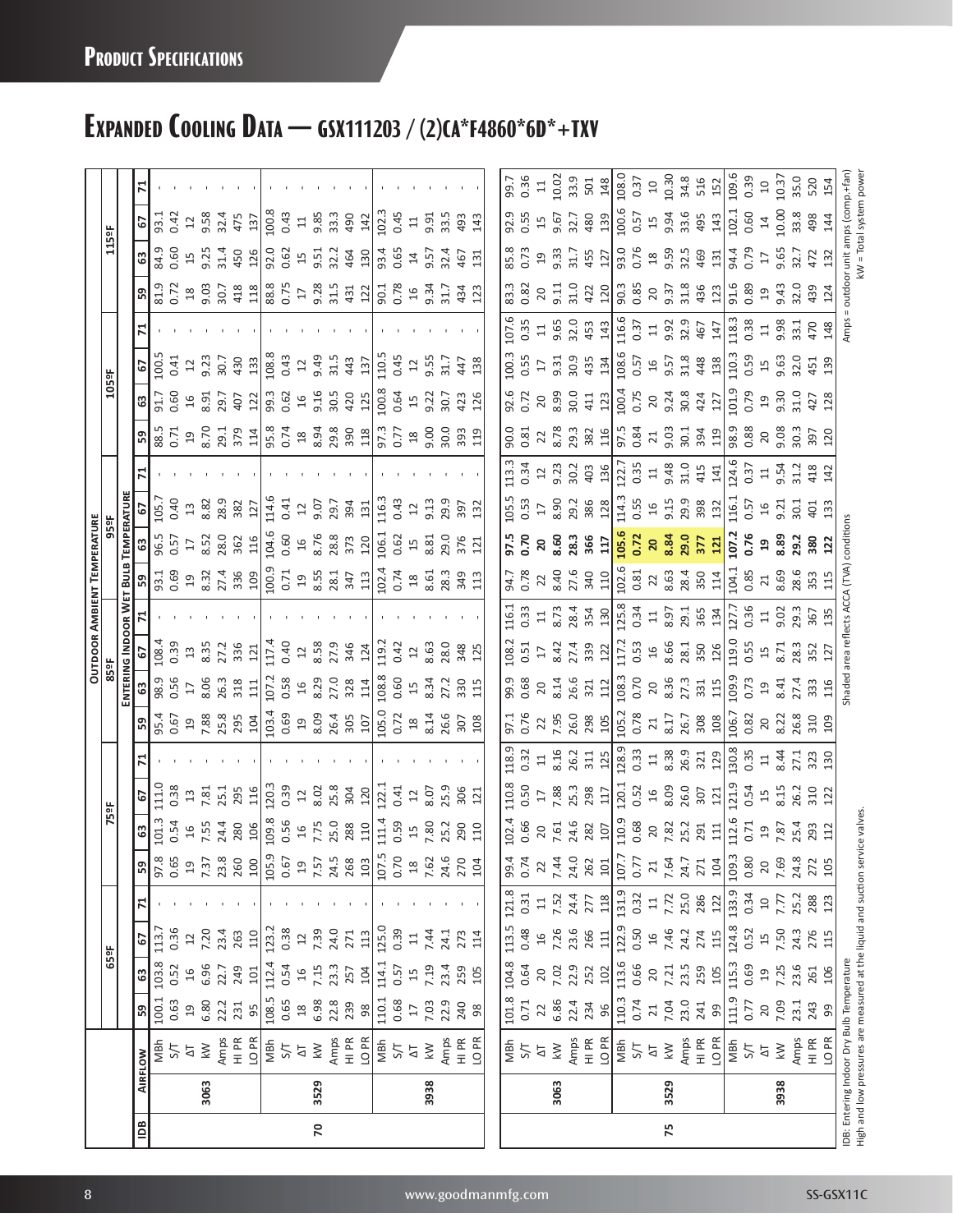|     |      |                                                                  |       |       |                |                |      |                                                                                         |                                                                                                                                                                                                                                                                                                           |                                                                                                                                                                                                                                                                                                                       |                                                                                                                                                                                                                                |                                                                                                                                                                                                                                                                                                       |                                                                                                                                                                                                                                                                                                                                                   |                                                                    | <b>OUTDOOR AMBIENT TEMPERATURE</b>                                                                                                                                                                                                                                                                    |                                                                                                                                                                                                                                                                                                                                |                                                                                                                          |                                                                                                                 |                                                                                                                                                                         |                                                                                                                                                                                                                                                                                |                                                                                                                                                                                                                                                                                                                                                   |                                                                                                                                                                                                                                                                                                               |                                                                                                                       |                                                            |                                                                                                                                                                                                                                                                                                           |                                                                                           |
|-----|------|------------------------------------------------------------------|-------|-------|----------------|----------------|------|-----------------------------------------------------------------------------------------|-----------------------------------------------------------------------------------------------------------------------------------------------------------------------------------------------------------------------------------------------------------------------------------------------------------|-----------------------------------------------------------------------------------------------------------------------------------------------------------------------------------------------------------------------------------------------------------------------------------------------------------------------|--------------------------------------------------------------------------------------------------------------------------------------------------------------------------------------------------------------------------------|-------------------------------------------------------------------------------------------------------------------------------------------------------------------------------------------------------------------------------------------------------------------------------------------------------|---------------------------------------------------------------------------------------------------------------------------------------------------------------------------------------------------------------------------------------------------------------------------------------------------------------------------------------------------|--------------------------------------------------------------------|-------------------------------------------------------------------------------------------------------------------------------------------------------------------------------------------------------------------------------------------------------------------------------------------------------|--------------------------------------------------------------------------------------------------------------------------------------------------------------------------------------------------------------------------------------------------------------------------------------------------------------------------------|--------------------------------------------------------------------------------------------------------------------------|-----------------------------------------------------------------------------------------------------------------|-------------------------------------------------------------------------------------------------------------------------------------------------------------------------|--------------------------------------------------------------------------------------------------------------------------------------------------------------------------------------------------------------------------------------------------------------------------------|---------------------------------------------------------------------------------------------------------------------------------------------------------------------------------------------------------------------------------------------------------------------------------------------------------------------------------------------------|---------------------------------------------------------------------------------------------------------------------------------------------------------------------------------------------------------------------------------------------------------------------------------------------------------------|-----------------------------------------------------------------------------------------------------------------------|------------------------------------------------------------|-----------------------------------------------------------------------------------------------------------------------------------------------------------------------------------------------------------------------------------------------------------------------------------------------------------|-------------------------------------------------------------------------------------------|
|     |      |                                                                  |       | 65°F  |                |                |      |                                                                                         | 75°F                                                                                                                                                                                                                                                                                                      |                                                                                                                                                                                                                                                                                                                       |                                                                                                                                                                                                                                |                                                                                                                                                                                                                                                                                                       |                                                                                                                                                                                                                                                                                                                                                   |                                                                    |                                                                                                                                                                                                                                                                                                       |                                                                                                                                                                                                                                                                                                                                |                                                                                                                          |                                                                                                                 |                                                                                                                                                                         | 105°F                                                                                                                                                                                                                                                                          |                                                                                                                                                                                                                                                                                                                                                   |                                                                                                                                                                                                                                                                                                               |                                                                                                                       | 115°F                                                      |                                                                                                                                                                                                                                                                                                           |                                                                                           |
|     |      |                                                                  |       |       |                |                |      |                                                                                         |                                                                                                                                                                                                                                                                                                           |                                                                                                                                                                                                                                                                                                                       |                                                                                                                                                                                                                                |                                                                                                                                                                                                                                                                                                       |                                                                                                                                                                                                                                                                                                                                                   | INDOOR WET                                                         | 힒                                                                                                                                                                                                                                                                                                     | TEMPERATUR                                                                                                                                                                                                                                                                                                                     |                                                                                                                          |                                                                                                                 |                                                                                                                                                                         |                                                                                                                                                                                                                                                                                |                                                                                                                                                                                                                                                                                                                                                   |                                                                                                                                                                                                                                                                                                               |                                                                                                                       |                                                            |                                                                                                                                                                                                                                                                                                           |                                                                                           |
| ÎОВ |      | AIRFLOW                                                          | 59    | ය     | 5              | $\mathbf{z}$   | 59   |                                                                                         | 67                                                                                                                                                                                                                                                                                                        |                                                                                                                                                                                                                                                                                                                       | 59                                                                                                                                                                                                                             |                                                                                                                                                                                                                                                                                                       |                                                                                                                                                                                                                                                                                                                                                   |                                                                    |                                                                                                                                                                                                                                                                                                       |                                                                                                                                                                                                                                                                                                                                |                                                                                                                          |                                                                                                                 | ၛၟ                                                                                                                                                                      |                                                                                                                                                                                                                                                                                | 5                                                                                                                                                                                                                                                                                                                                                 |                                                                                                                                                                                                                                                                                                               |                                                                                                                       |                                                            |                                                                                                                                                                                                                                                                                                           |                                                                                           |
|     |      | MBh                                                              | 103.6 | 105.9 | 113.1          | 120.9          | 101. | 103.                                                                                    | 110.5                                                                                                                                                                                                                                                                                                     | 118.1                                                                                                                                                                                                                                                                                                                 | 98.8                                                                                                                                                                                                                           | $100$ .                                                                                                                                                                                                                                                                                               | 107.9                                                                                                                                                                                                                                                                                                                                             |                                                                    | $\begin{array}{l} 96.86 \\ 0.87 \\ 8.87 \\ 8.73 \\ 8.73 \\ 8.73 \\ 8.71 \\ 104.8 \\ 144.8 \\ 145.8 \\ 145.8 \\ 151.8 \\ 151.8 \\ 151.8 \\ 151.8 \\ 151.8 \\ 151.8 \\ 151.8 \\ 151.8 \\ 151.8 \\ 151.8 \\ 151.8 \\ 151.8 \\ 151.8 \\ 151.8 \\ 151.8 \\ 151.8 \\ 151.8 \\ 151.8 \\ 151.8 \\ 151.8 \\ 1$ | 98.5<br>0.80 4 8 8.5<br>8.68 5 9 119                                                                                                                                                                                                                                                                                           | 105.                                                                                                                     | 112.5<br>0.49                                                                                                   | 91.6                                                                                                                                                                    | $\begin{array}{c} 93.6 \\ 0.83 \\ 0.9 \\ 0.08 \\ \end{array} \begin{array}{c} 3 \\ 0.3 \\ 3 \\ 0.04 \\ \end{array}$                                                                                                                                                            | $\overline{\frac{100.0}{2}}$                                                                                                                                                                                                                                                                                                                      |                                                                                                                                                                                                                                                                                                               | 84.8<br>0.90                                                                                                          | 86.7                                                       | 99.0                                                                                                                                                                                                                                                                                                      |                                                                                           |
|     |      | 5/T                                                              | 0.78  | 0.73  | 0.60           | 0.45           | 0.81 |                                                                                         | 0.62                                                                                                                                                                                                                                                                                                      | 0.46                                                                                                                                                                                                                                                                                                                  |                                                                                                                                                                                                                                |                                                                                                                                                                                                                                                                                                       |                                                                                                                                                                                                                                                                                                                                                   |                                                                    |                                                                                                                                                                                                                                                                                                       |                                                                                                                                                                                                                                                                                                                                |                                                                                                                          |                                                                                                                 |                                                                                                                                                                         |                                                                                                                                                                                                                                                                                |                                                                                                                                                                                                                                                                                                                                                   |                                                                                                                                                                                                                                                                                                               |                                                                                                                       | 0.84                                                       | 0.51                                                                                                                                                                                                                                                                                                      |                                                                                           |
|     |      | $\overline{\Delta}$                                              | 24    | 23    | 20             | $\frac{1}{2}$  | 25   |                                                                                         |                                                                                                                                                                                                                                                                                                           |                                                                                                                                                                                                                                                                                                                       |                                                                                                                                                                                                                                |                                                                                                                                                                                                                                                                                                       |                                                                                                                                                                                                                                                                                                                                                   |                                                                    |                                                                                                                                                                                                                                                                                                       |                                                                                                                                                                                                                                                                                                                                |                                                                                                                          |                                                                                                                 |                                                                                                                                                                         |                                                                                                                                                                                                                                                                                |                                                                                                                                                                                                                                                                                                                                                   |                                                                                                                                                                                                                                                                                                               | 23<br>9.20<br>31.2                                                                                                    | 22<br>9.42<br>32.0                                         | $15$                                                                                                                                                                                                                                                                                                      |                                                                                           |
|     | 3063 | $\leq$                                                           | 6.92  | 7.08  | 7.33           | 7.58           | 7.50 |                                                                                         |                                                                                                                                                                                                                                                                                                           |                                                                                                                                                                                                                                                                                                                       |                                                                                                                                                                                                                                |                                                                                                                                                                                                                                                                                                       |                                                                                                                                                                                                                                                                                                                                                   |                                                                    |                                                                                                                                                                                                                                                                                                       |                                                                                                                                                                                                                                                                                                                                |                                                                                                                          |                                                                                                                 |                                                                                                                                                                         |                                                                                                                                                                                                                                                                                |                                                                                                                                                                                                                                                                                                                                                   |                                                                                                                                                                                                                                                                                                               |                                                                                                                       |                                                            |                                                                                                                                                                                                                                                                                                           |                                                                                           |
|     |      | Amps                                                             | 22.6  | 23.1  | 23.8           | 24.6           | 24.3 |                                                                                         | $7.95$<br>$7.95$<br>$5.6$<br>$3.01$<br>$119$                                                                                                                                                                                                                                                              | $\begin{array}{c} 16 \\ 8.23 \\ 26.4 \\ 314 \\ \hline \end{array}$                                                                                                                                                                                                                                                    | $\frac{25}{25}$ $\frac{25}{25}$ $\frac{25}{25}$ $\frac{25}{25}$                                                                                                                                                                | $\frac{28}{24}$<br>$\frac{21}{25.3}$<br>$\frac{25}{25.3}$<br>$\frac{11}{25}$                                                                                                                                                                                                                          | $0.63$<br>$2.1$<br>$8.50$<br>$2.43$<br>$3.43$                                                                                                                                                                                                                                                                                                     |                                                                    |                                                                                                                                                                                                                                                                                                       |                                                                                                                                                                                                                                                                                                                                | 0.65<br>21<br>8.99<br>29.4<br>390<br>329                                                                                 | $\begin{array}{c} 16 \\ 9 \cdot 31 \\ 30 \cdot 5 \\ 407 \\ 121 \cdot 9 \\ 121 \cdot 9 \\ \hline \end{array}$    | $\begin{array}{c} 24 \\ 8.86 \\ 29.6 \\ 386 \\ 117 \end{array}$                                                                                                         |                                                                                                                                                                                                                                                                                | $20$<br>$9.40$<br>$4.39$<br>$4.39$                                                                                                                                                                                                                                                                                                                |                                                                                                                                                                                                                                                                                                               |                                                                                                                       |                                                            | 10.11<br>34.2<br>506<br>149                                                                                                                                                                                                                                                                               |                                                                                           |
|     |      | HI PR                                                            | 236   | 254   | 268            | 280            | 265  |                                                                                         |                                                                                                                                                                                                                                                                                                           |                                                                                                                                                                                                                                                                                                                       |                                                                                                                                                                                                                                |                                                                                                                                                                                                                                                                                                       |                                                                                                                                                                                                                                                                                                                                                   |                                                                    |                                                                                                                                                                                                                                                                                                       |                                                                                                                                                                                                                                                                                                                                |                                                                                                                          |                                                                                                                 |                                                                                                                                                                         |                                                                                                                                                                                                                                                                                |                                                                                                                                                                                                                                                                                                                                                   |                                                                                                                                                                                                                                                                                                               | 427                                                                                                                   | 459                                                        |                                                                                                                                                                                                                                                                                                           |                                                                                           |
|     |      | LO <sub>PR</sub>                                                 | 57    | 103   | 112            | 119            | 102  |                                                                                         |                                                                                                                                                                                                                                                                                                           |                                                                                                                                                                                                                                                                                                                       |                                                                                                                                                                                                                                |                                                                                                                                                                                                                                                                                                       | 123                                                                                                                                                                                                                                                                                                                                               |                                                                    |                                                                                                                                                                                                                                                                                                       |                                                                                                                                                                                                                                                                                                                                |                                                                                                                          |                                                                                                                 |                                                                                                                                                                         |                                                                                                                                                                                                                                                                                |                                                                                                                                                                                                                                                                                                                                                   |                                                                                                                                                                                                                                                                                                               | 121                                                                                                                   | 128                                                        |                                                                                                                                                                                                                                                                                                           |                                                                                           |
|     |      | MBh                                                              | 112.3 | 114.7 | 122.6          | 131.0          | 109. |                                                                                         |                                                                                                                                                                                                                                                                                                           |                                                                                                                                                                                                                                                                                                                       |                                                                                                                                                                                                                                |                                                                                                                                                                                                                                                                                                       |                                                                                                                                                                                                                                                                                                                                                   |                                                                    |                                                                                                                                                                                                                                                                                                       |                                                                                                                                                                                                                                                                                                                                |                                                                                                                          |                                                                                                                 | $\frac{1}{99.2}$                                                                                                                                                        |                                                                                                                                                                                                                                                                                |                                                                                                                                                                                                                                                                                                                                                   |                                                                                                                                                                                                                                                                                                               | 91.9                                                                                                                  | 93.9<br>0.87<br>21                                         |                                                                                                                                                                                                                                                                                                           |                                                                                           |
|     |      | 5/7                                                              | 0.81  | 0.76  | 0.62           | 0.46           | 0.84 |                                                                                         |                                                                                                                                                                                                                                                                                                           |                                                                                                                                                                                                                                                                                                                       |                                                                                                                                                                                                                                |                                                                                                                                                                                                                                                                                                       |                                                                                                                                                                                                                                                                                                                                                   |                                                                    |                                                                                                                                                                                                                                                                                                       |                                                                                                                                                                                                                                                                                                                                |                                                                                                                          |                                                                                                                 |                                                                                                                                                                         |                                                                                                                                                                                                                                                                                |                                                                                                                                                                                                                                                                                                                                                   |                                                                                                                                                                                                                                                                                                               |                                                                                                                       |                                                            |                                                                                                                                                                                                                                                                                                           |                                                                                           |
|     |      | $\Xi$                                                            | 24    | 23    | 20             | $16$           | 24   |                                                                                         |                                                                                                                                                                                                                                                                                                           |                                                                                                                                                                                                                                                                                                                       |                                                                                                                                                                                                                                |                                                                                                                                                                                                                                                                                                       |                                                                                                                                                                                                                                                                                                                                                   |                                                                    |                                                                                                                                                                                                                                                                                                       |                                                                                                                                                                                                                                                                                                                                |                                                                                                                          |                                                                                                                 |                                                                                                                                                                         |                                                                                                                                                                                                                                                                                |                                                                                                                                                                                                                                                                                                                                                   |                                                                                                                                                                                                                                                                                                               |                                                                                                                       |                                                            |                                                                                                                                                                                                                                                                                                           |                                                                                           |
| 80  | 3529 | $\leq$                                                           | 7.11  | 7.27  | 7.52           | 7.79           | 7.71 |                                                                                         |                                                                                                                                                                                                                                                                                                           |                                                                                                                                                                                                                                                                                                                       |                                                                                                                                                                                                                                |                                                                                                                                                                                                                                                                                                       |                                                                                                                                                                                                                                                                                                                                                   |                                                                    |                                                                                                                                                                                                                                                                                                       |                                                                                                                                                                                                                                                                                                                                |                                                                                                                          |                                                                                                                 |                                                                                                                                                                         |                                                                                                                                                                                                                                                                                |                                                                                                                                                                                                                                                                                                                                                   |                                                                                                                                                                                                                                                                                                               |                                                                                                                       |                                                            |                                                                                                                                                                                                                                                                                                           |                                                                                           |
|     |      | Amps                                                             | 23.1  | 23.7  | 24.4           | 25.2           | 24.9 |                                                                                         |                                                                                                                                                                                                                                                                                                           |                                                                                                                                                                                                                                                                                                                       |                                                                                                                                                                                                                                |                                                                                                                                                                                                                                                                                                       |                                                                                                                                                                                                                                                                                                                                                   |                                                                    |                                                                                                                                                                                                                                                                                                       |                                                                                                                                                                                                                                                                                                                                |                                                                                                                          |                                                                                                                 |                                                                                                                                                                         |                                                                                                                                                                                                                                                                                |                                                                                                                                                                                                                                                                                                                                                   |                                                                                                                                                                                                                                                                                                               |                                                                                                                       | $\frac{368}{323}$                                          |                                                                                                                                                                                                                                                                                                           |                                                                                           |
|     |      | $\frac{R}{L}$                                                    | 244   | 262   | 277            | 289            | 273  |                                                                                         |                                                                                                                                                                                                                                                                                                           |                                                                                                                                                                                                                                                                                                                       |                                                                                                                                                                                                                                |                                                                                                                                                                                                                                                                                                       |                                                                                                                                                                                                                                                                                                                                                   |                                                                    |                                                                                                                                                                                                                                                                                                       |                                                                                                                                                                                                                                                                                                                                |                                                                                                                          |                                                                                                                 |                                                                                                                                                                         |                                                                                                                                                                                                                                                                                |                                                                                                                                                                                                                                                                                                                                                   |                                                                                                                                                                                                                                                                                                               |                                                                                                                       |                                                            |                                                                                                                                                                                                                                                                                                           |                                                                                           |
|     |      | LO <sub>PR</sub>                                                 | 100   | 106   | 116            | 123            | 105  |                                                                                         |                                                                                                                                                                                                                                                                                                           |                                                                                                                                                                                                                                                                                                                       |                                                                                                                                                                                                                                |                                                                                                                                                                                                                                                                                                       |                                                                                                                                                                                                                                                                                                                                                   |                                                                    |                                                                                                                                                                                                                                                                                                       |                                                                                                                                                                                                                                                                                                                                |                                                                                                                          |                                                                                                                 |                                                                                                                                                                         |                                                                                                                                                                                                                                                                                |                                                                                                                                                                                                                                                                                                                                                   |                                                                                                                                                                                                                                                                                                               |                                                                                                                       |                                                            |                                                                                                                                                                                                                                                                                                           |                                                                                           |
|     |      | MBh                                                              | 113.9 | 116.4 | 124.4          | 133.0          | 111. |                                                                                         | $\begin{array}{ l l } \hline 13.5 & 0.0000 & 0.0000 \\ 0.0000 & 0.0000 & 0.0000 \\ 0.0000 & 0.0000 & 0.0000 \\ 0.0000 & 0.0000 & 0.0000 \\ 0.0000 & 0.0000 & 0.0000 \\ \hline \end{array}$                                                                                                                | $\begin{array}{c c c c c c} \hline \text{0.38} & \text{0.49} & \text{0.50} & \text{0.51} & \text{0.52} \\ \text{0.48} & \text{0.51} & \text{0.53} & \text{0.55} & \text{0.57} & \text{0.58} \\ \text{0.51} & \text{0.52} & \text{0.53} & \text{0.55} & \text{0.57} & \text{0.58} & \text{0.58} \\ \hline \end{array}$ |                                                                                                                                                                                                                                | $\begin{array}{ l l } \hline 1 & 0 & 0 & 0 & 0 \\ \hline 0 & 0 & 0 & 0 & 0 & 0 \\ \hline 1 & 0 & 0 & 0 & 0 & 0 \\ \hline 0 & 0 & 0 & 0 & 0 & 0 \\ \hline 0 & 0 & 0 & 0 & 0 & 0 \\ \hline 0 & 0 & 0 & 0 & 0 & 0 \\ \hline 0 & 0 & 0 & 0 & 0 & 0 \\ \hline 0 & 0 & 0 & 0 & 0 & 0 \\ \hline \end{array}$ | $\begin{array}{c c}\n16.9 & 8.74 & 1.21 \\ 0.66 & 8.74 & 3.53 \\ 8.74 & 8.53 & 1.21 \\ 10.6 & 1.21 & 1.81 \\ 0.6 & 0.9 & 1.21 \\ 0.0 & 0.9 & 1.21\n\end{array}$                                                                                                                                                                                   |                                                                    |                                                                                                                                                                                                                                                                                                       | $\begin{array}{ l } \hline 0.33 \\[-4pt] 0.83 \\[-4pt] 0.83 \\[-4pt] 0.83 \\[-4pt] 0.83 \\[-4pt] 0.83 \\[-4pt] 0.83 \\[-4pt] 0.83 \\[-4pt] 0.83 \\[-4pt] 0.83 \\[-4pt] 0.83 \\[-4pt] 0.83 \\[-4pt] 0.83 \\[-4pt] 0.83 \\[-4pt] 0.83 \\[-4pt] 0.83 \\[-4pt] 0.83 \\[-4pt] 0.83 \\[-4pt] 0.83 \\[-4pt] 0.83 \\[-4pt] 0.83 \\[-4$ | $\begin{array}{c c} 14.0 & 0.68 \\ 0.68 & 0.24 & 0.24 \\ 9.24 & 0.24 & 0.11 \\ 40.2 & 0.71 & 0.71 \\ \hline \end{array}$ | $0.51$<br>$0.51$<br>$0.51$<br>$0.31$<br>$0.53$<br>$0.53$<br>$0.53$<br>$0.53$<br>$0.52$<br>$0.52$                | $0.92$<br>$24$<br>$3.11$<br>$3.98$<br>$3.20$<br>$100.7$<br>$0.96$<br>$0.33$                                                                                             | $\begin{array}{ l l }\n\hline\n1 & 0.86 & 0.31 & 0.31 & 0.31 & 0.31 & 0.31 & 0.31 & 0.31 & 0.31 & 0.31 & 0.31 & 0.31 & 0.31 & 0.31 & 0.31 & 0.31 & 0.31 & 0.31 & 0.31 & 0.31 & 0.31 & 0.31 & 0.31 & 0.31 & 0.31 & 0.31 & 0.31 & 0.31 & 0.31 & 0.31 & 0.31 & 0.31 & 0.31 & 0.3$ | $\begin{array}{c c}\n 0.83 \\  0.78 \\  0.66 \\  0.51 \\  0.72 \\  0.66 \\  0.73 \\  0.73 \\  0.73 \\  0.73 \\  0.73 \\  0.73 \\  0.73 \\  0.73 \\  0.73 \\  0.73 \\  0.73 \\  0.73 \\  0.73 \\  0.73 \\  0.73 \\  0.73 \\  0.73 \\  0.73 \\  0.73 \\  0.73 \\  0.73 \\  0.73 \\  0.73 \\  0.73 \\  0.73 \\  0.73 \\  0.73 \\  0.73 \\  0.73 \\ $ |                                                                                                                                                                                                                                                                                                               | $0.93$ $2.45$ $3.43$ $4.49$ $3.33$ $3.43$ $3.43$ $3.5$ $3.5$                                                          | $\frac{3}{5}$ .<br>$\frac{3}{5}$ .<br>$\frac{3}{5}$ .      |                                                                                                                                                                                                                                                                                                           |                                                                                           |
|     |      | 5/7                                                              | 0.85  | 0.79  | 0.65           | 0.48           | 0.88 |                                                                                         |                                                                                                                                                                                                                                                                                                           |                                                                                                                                                                                                                                                                                                                       |                                                                                                                                                                                                                                |                                                                                                                                                                                                                                                                                                       |                                                                                                                                                                                                                                                                                                                                                   |                                                                    |                                                                                                                                                                                                                                                                                                       |                                                                                                                                                                                                                                                                                                                                |                                                                                                                          |                                                                                                                 |                                                                                                                                                                         |                                                                                                                                                                                                                                                                                |                                                                                                                                                                                                                                                                                                                                                   |                                                                                                                                                                                                                                                                                                               |                                                                                                                       |                                                            |                                                                                                                                                                                                                                                                                                           |                                                                                           |
|     |      | $\overline{\Delta}$                                              | 22    | 22    | $\overline{a}$ | 15             | 23   |                                                                                         |                                                                                                                                                                                                                                                                                                           |                                                                                                                                                                                                                                                                                                                       |                                                                                                                                                                                                                                |                                                                                                                                                                                                                                                                                                       |                                                                                                                                                                                                                                                                                                                                                   |                                                                    |                                                                                                                                                                                                                                                                                                       |                                                                                                                                                                                                                                                                                                                                | $\overline{1}9$                                                                                                          |                                                                                                                 |                                                                                                                                                                         |                                                                                                                                                                                                                                                                                |                                                                                                                                                                                                                                                                                                                                                   |                                                                                                                                                                                                                                                                                                               |                                                                                                                       | 20                                                         |                                                                                                                                                                                                                                                                                                           |                                                                                           |
|     | 3938 | $\leq$                                                           | 7.15  | 7.32  | 7.57           | 7.84           | 7.76 |                                                                                         |                                                                                                                                                                                                                                                                                                           |                                                                                                                                                                                                                                                                                                                       |                                                                                                                                                                                                                                |                                                                                                                                                                                                                                                                                                       |                                                                                                                                                                                                                                                                                                                                                   |                                                                    |                                                                                                                                                                                                                                                                                                       |                                                                                                                                                                                                                                                                                                                                | 9.29                                                                                                                     |                                                                                                                 | 9.17                                                                                                                                                                    | $22$ $9.39$<br>$31.3$                                                                                                                                                                                                                                                          |                                                                                                                                                                                                                                                                                                                                                   |                                                                                                                                                                                                                                                                                                               | 71, 51, 32, 32                                                                                                        | 9.74                                                       |                                                                                                                                                                                                                                                                                                           |                                                                                           |
|     |      | Amps                                                             | 23.3  | 23.8  | 24.5           | 25.4           | 25.C |                                                                                         |                                                                                                                                                                                                                                                                                                           |                                                                                                                                                                                                                                                                                                                       |                                                                                                                                                                                                                                | 27.7                                                                                                                                                                                                                                                                                                  |                                                                                                                                                                                                                                                                                                                                                   | 29.5                                                               |                                                                                                                                                                                                                                                                                                       | 29.5                                                                                                                                                                                                                                                                                                                           | 30.4                                                                                                                     |                                                                                                                 | 30.5                                                                                                                                                                    |                                                                                                                                                                                                                                                                                |                                                                                                                                                                                                                                                                                                                                                   |                                                                                                                                                                                                                                                                                                               |                                                                                                                       | 33.0                                                       |                                                                                                                                                                                                                                                                                                           |                                                                                           |
|     |      | HI PR                                                            | 245   | 264   | 279            | 291            | 275  |                                                                                         |                                                                                                                                                                                                                                                                                                           |                                                                                                                                                                                                                                                                                                                       |                                                                                                                                                                                                                                | 337                                                                                                                                                                                                                                                                                                   | 8.79<br>28.5<br>356<br>128                                                                                                                                                                                                                                                                                                                        |                                                                    | 28.8<br>356                                                                                                                                                                                                                                                                                           |                                                                                                                                                                                                                                                                                                                                | 405                                                                                                                      |                                                                                                                 | 401                                                                                                                                                                     | 431                                                                                                                                                                                                                                                                            | 456                                                                                                                                                                                                                                                                                                                                               | 475                                                                                                                                                                                                                                                                                                           | 443                                                                                                                   | 34.1<br>503<br>477                                         |                                                                                                                                                                                                                                                                                                           |                                                                                           |
|     |      | LO <sub>PR</sub>                                                 | 100   | 107   | 116            | 124            | 106  |                                                                                         |                                                                                                                                                                                                                                                                                                           | 131                                                                                                                                                                                                                                                                                                                   | 110                                                                                                                                                                                                                            | 11                                                                                                                                                                                                                                                                                                    |                                                                                                                                                                                                                                                                                                                                                   | 136                                                                | 116                                                                                                                                                                                                                                                                                                   | 384<br>123                                                                                                                                                                                                                                                                                                                     | 134                                                                                                                      | 143                                                                                                             |                                                                                                                                                                         | 129                                                                                                                                                                                                                                                                            | 141                                                                                                                                                                                                                                                                                                                                               | 150                                                                                                                                                                                                                                                                                                           | 125                                                                                                                   | 146<br>133                                                 |                                                                                                                                                                                                                                                                                                           |                                                                                           |
|     |      |                                                                  |       |       |                |                |      |                                                                                         |                                                                                                                                                                                                                                                                                                           |                                                                                                                                                                                                                                                                                                                       |                                                                                                                                                                                                                                |                                                                                                                                                                                                                                                                                                       |                                                                                                                                                                                                                                                                                                                                                   |                                                                    |                                                                                                                                                                                                                                                                                                       |                                                                                                                                                                                                                                                                                                                                |                                                                                                                          |                                                                                                                 |                                                                                                                                                                         |                                                                                                                                                                                                                                                                                |                                                                                                                                                                                                                                                                                                                                                   |                                                                                                                                                                                                                                                                                                               |                                                                                                                       |                                                            |                                                                                                                                                                                                                                                                                                           |                                                                                           |
|     |      | MBh                                                              | 105.4 | 107.5 | 112.5          | 120.1          | 103. | 105.0                                                                                   | 109.9                                                                                                                                                                                                                                                                                                     | 117.3                                                                                                                                                                                                                                                                                                                 | 100.5                                                                                                                                                                                                                          | 102.5                                                                                                                                                                                                                                                                                                 | 107.3                                                                                                                                                                                                                                                                                                                                             |                                                                    | 98.1                                                                                                                                                                                                                                                                                                  |                                                                                                                                                                                                                                                                                                                                | 104.7                                                                                                                    | 111.7                                                                                                           | 93.2                                                                                                                                                                    | 95.0                                                                                                                                                                                                                                                                           | 99.5                                                                                                                                                                                                                                                                                                                                              |                                                                                                                                                                                                                                                                                                               |                                                                                                                       | 88.0                                                       |                                                                                                                                                                                                                                                                                                           |                                                                                           |
|     |      | 5/7                                                              | 0.82  | 0.79  | 0.71           | 0.58           | 0.85 | 0.82                                                                                    | 0.74                                                                                                                                                                                                                                                                                                      | 0.60                                                                                                                                                                                                                                                                                                                  |                                                                                                                                                                                                                                | 0.84                                                                                                                                                                                                                                                                                                  | 0.76                                                                                                                                                                                                                                                                                                                                              |                                                                    | 0.90                                                                                                                                                                                                                                                                                                  |                                                                                                                                                                                                                                                                                                                                | 0.78                                                                                                                     | 0.63                                                                                                            |                                                                                                                                                                         | 0.90                                                                                                                                                                                                                                                                           | 0.81                                                                                                                                                                                                                                                                                                                                              | 106.1<br>0.66                                                                                                                                                                                                                                                                                                 | 86.3<br>0.94                                                                                                          | 0.91                                                       | 92.1<br>0.82                                                                                                                                                                                                                                                                                              |                                                                                           |
|     |      | $\overline{\omega}$                                              | 26    | 25    | 24             | 21             | 26   |                                                                                         | 24                                                                                                                                                                                                                                                                                                        |                                                                                                                                                                                                                                                                                                                       |                                                                                                                                                                                                                                | 26                                                                                                                                                                                                                                                                                                    |                                                                                                                                                                                                                                                                                                                                                   |                                                                    |                                                                                                                                                                                                                                                                                                       |                                                                                                                                                                                                                                                                                                                                | 25                                                                                                                       |                                                                                                                 |                                                                                                                                                                         | 26                                                                                                                                                                                                                                                                             | 24                                                                                                                                                                                                                                                                                                                                                | 21                                                                                                                                                                                                                                                                                                            | 24                                                                                                                    |                                                            | 23                                                                                                                                                                                                                                                                                                        | 98.3<br>0.66<br>20<br>20<br>34.5                                                          |
|     | 3063 | $\leq$                                                           | 6.98  | 7.14  | 7.39           | 7.65           | 7.57 | 26<br>7.75<br>25.0<br>288                                                               |                                                                                                                                                                                                                                                                                                           |                                                                                                                                                                                                                                                                                                                       |                                                                                                                                                                                                                                |                                                                                                                                                                                                                                                                                                       |                                                                                                                                                                                                                                                                                                                                                   |                                                                    |                                                                                                                                                                                                                                                                                                       |                                                                                                                                                                                                                                                                                                                                |                                                                                                                          |                                                                                                                 |                                                                                                                                                                         |                                                                                                                                                                                                                                                                                |                                                                                                                                                                                                                                                                                                                                                   |                                                                                                                                                                                                                                                                                                               |                                                                                                                       | $24$<br>9.50                                               |                                                                                                                                                                                                                                                                                                           |                                                                                           |
|     |      | Amps                                                             | 22.8  | 23.3  | 24.0           | 24.8           | 24.5 |                                                                                         |                                                                                                                                                                                                                                                                                                           |                                                                                                                                                                                                                                                                                                                       |                                                                                                                                                                                                                                |                                                                                                                                                                                                                                                                                                       |                                                                                                                                                                                                                                                                                                                                                   |                                                                    |                                                                                                                                                                                                                                                                                                       |                                                                                                                                                                                                                                                                                                                                |                                                                                                                          |                                                                                                                 |                                                                                                                                                                         | 9.16<br>30.5                                                                                                                                                                                                                                                                   |                                                                                                                                                                                                                                                                                                                                                   |                                                                                                                                                                                                                                                                                                               | 9.28<br>31.5<br>431                                                                                                   | 32.2                                                       |                                                                                                                                                                                                                                                                                                           |                                                                                           |
|     |      | $\frac{R}{L}$                                                    | 239   | 257   | 271            | 283            | 268  |                                                                                         |                                                                                                                                                                                                                                                                                                           |                                                                                                                                                                                                                                                                                                                       |                                                                                                                                                                                                                                |                                                                                                                                                                                                                                                                                                       |                                                                                                                                                                                                                                                                                                                                                   |                                                                    |                                                                                                                                                                                                                                                                                                       |                                                                                                                                                                                                                                                                                                                                |                                                                                                                          |                                                                                                                 |                                                                                                                                                                         |                                                                                                                                                                                                                                                                                |                                                                                                                                                                                                                                                                                                                                                   |                                                                                                                                                                                                                                                                                                               |                                                                                                                       |                                                            |                                                                                                                                                                                                                                                                                                           | 511                                                                                       |
|     |      | LO <sub>PR</sub>                                                 | 98    | 104   | 113            | 121            | 103  | 110                                                                                     | $\begin{array}{c} 6.02\\ 25.8\\ 21\\ 304\\ 21\\ 11\\ 21\\ 7\\ 7\\ 8\\ 24\\ 7\\ 8\\ 1\\ 2\\ 1\\ 2\\ 3\\ 1\\ 2\\ 3\\ 1\\ 2\\ 1\\ 2\\ 2\\ 3\\ 1\\ 2\\ 1\\ 2\\ 2\\ 3\\ 3\\ 3\\ 4\\ 2\\ 1\\ 2\\ 2\\ 3\\ 3\\ 3\\ 4\\ 2\\ 3\\ 4\\ 3\\ 4\\ 2\\ 4\\ 2\\ 3\\ 3\\ 4\\ 3\\ 4\\ 3\\ 4\\ 3\\ 4\\ 3\\ 4\\ 3\\ 4\\ 3\\ 4$ |                                                                                                                                                                                                                                                                                                                       | $0.876$ $8.83$ $6.83$ $6.83$ $6.83$ $6.83$ $6.83$ $6.83$ $6.83$ $6.83$ $6.83$ $6.83$ $6.83$ $6.83$ $6.83$ $6.83$ $6.83$ $6.83$ $6.83$ $6.83$ $6.83$ $6.83$ $6.83$ $6.83$ $6.83$ $6.83$ $6.83$ $6.83$ $6.83$ $6.83$ $6.83$ $6.$ | $\begin{array}{c} 8.28 \\ 27.0 \\ 328 \\ 111.0 \\ 111.0 \\ 111.0 \\ 111.0 \\ 111.0 \\ 111.0 \\ 111.0 \\ 111.0 \\ 111.0 \\ 112.0 \\ 113.0 \\ 112.0 \\ 113.0 \\ 123.0 \\ 124.0 \\ 125.0 \\ 126.0 \\ 127.0 \\ 128.0 \\ 129.0 \\ 129.0 \\ 129.0 \\ 129.0 \\ 129.0 \\ 129.0 \\ 129.0 \\ 129.0 \\ 129.0 \\$ | $\begin{array}{c}\n 24 \\  8.58 \\  27.9 \\  344 \\  14.3 \\  0.79 \\  24.8 \\  36.6 \\  28.7 \\  29.8 \\  29.0 \\  21.0 \\  23.0 \\  24.0 \\  25.7 \\  24.0 \\  25.0 \\  26.0 \\  27.0 \\  28.0 \\  29.0 \\  29.0 \\  20.0 \\  20.0 \\  24.0 \\  25.0 \\  27.0 \\  28.0 \\  29.0 \\  29.0 \\  29.0 \\  29.0 \\  29.0 \\  29.0 \\  29.0 \\  29.0$ |                                                                    | $\begin{array}{c}\n 26 \\  85 \\  281 \\  241 \\  293 \\  361 \\  203 \\  362 \\  363 \\  375 \\  4\n \end{array}$                                                                                                                                                                                    | $\begin{array}{c c} 0.00000 \\ 0.87 \\ 2.68 \\ 2.88 \\ 2.72 \\ 2.89 \\ 2.89 \\ 2.89 \\ 2.89 \\ 2.89 \\ 2.89 \\ 2.89 \\ 2.89 \\ 2.89 \\ 2.89 \\ 2.89 \\ 2.89 \\ 2.89 \\ 2.89 \\ 2.89 \\ 2.89 \\ 2.89 \\ 2.89 \\ 2.89 \\ 2.89 \\ 2.89 \\ 2.89 \\ 2.89 \\ 2.89 \\ 2.89 \\ 2.89 \\ 2.89 \\ 2.89 \\ 2.89 \\ 2.8$                    | 9.07<br>29.7<br>394                                                                                                      | 9.30<br>30.7<br>413<br>139                                                                                      | $\frac{33}{23}$<br>$\frac{35}{23}$<br>$\frac{35}{23}$<br>$\frac{35}{23}$<br>$\frac{35}{23}$<br>$\frac{35}{23}$<br>$\frac{35}{23}$<br>$\frac{35}{23}$<br>$\frac{35}{23}$ | $\begin{bmatrix} 20 \\ 125 \\ 0.93 \\ 0.93 \\ 0.91 \\ 0.41 \\ 3.43 \\ 4.3 \\ 4.3 \\ 4.29 \\ 129$                                                                                                                                                                               | $9.48$<br>$31.5$<br>$443$<br>$137$                                                                                                                                                                                                                                                                                                                | $\begin{array}{l} 9.83 \\ 3.2.6 \\ 4.62 \\ 4.61 \\ 1.45 \\ 0.68 \\ 0.03 \\ 0.01 \\ 0.03 \\ 0.01 \\ 0.01 \\ 0.01 \\ 0.01 \\ 0.01 \\ 0.01 \\ 0.01 \\ 0.01 \\ 0.01 \\ 0.01 \\ 0.01 \\ 0.01 \\ 0.01 \\ 0.01 \\ 0.01 \\ 0.01 \\ 0.01 \\ 0.01 \\ 0.01 \\ 0.01 \\ 0.01 \\ 0.01 \\ 0.01 \\ 0.01 \\ 0.01 \\ 0.01 \\ 0$ | 122                                                                                                                   | 464                                                        | $\frac{33}{33}$ $\frac{33}{39}$ $\frac{33}{39}$ $\frac{33}{39}$ $\frac{33}{39}$ $\frac{33}{29}$ $\frac{33}{29}$ $\frac{33}{29}$ $\frac{33}{29}$ $\frac{33}{29}$ $\frac{33}{29}$ $\frac{33}{29}$ $\frac{33}{29}$ $\frac{33}{29}$ $\frac{33}{29}$ $\frac{33}{29}$ $\frac{33}{29}$ $\frac{33}{29}$ $\frac{3$ | $\begin{array}{c cc}\n151 \\ 106.5 \\ 0.69 \\ 19.49 \\ 10.49 \\ 15.7 \\ 156\n\end{array}$ |
|     |      | MBh                                                              | 114.2 | 116.4 | 121.9          | 130.1          | 111. |                                                                                         |                                                                                                                                                                                                                                                                                                           |                                                                                                                                                                                                                                                                                                                       |                                                                                                                                                                                                                                |                                                                                                                                                                                                                                                                                                       |                                                                                                                                                                                                                                                                                                                                                   |                                                                    |                                                                                                                                                                                                                                                                                                       |                                                                                                                                                                                                                                                                                                                                |                                                                                                                          |                                                                                                                 |                                                                                                                                                                         |                                                                                                                                                                                                                                                                                |                                                                                                                                                                                                                                                                                                                                                   |                                                                                                                                                                                                                                                                                                               |                                                                                                                       |                                                            |                                                                                                                                                                                                                                                                                                           |                                                                                           |
|     |      | 5/7                                                              | 0.85  | 0.82  | 0.74           | 0.60           | 0.88 |                                                                                         |                                                                                                                                                                                                                                                                                                           |                                                                                                                                                                                                                                                                                                                       |                                                                                                                                                                                                                                |                                                                                                                                                                                                                                                                                                       |                                                                                                                                                                                                                                                                                                                                                   |                                                                    |                                                                                                                                                                                                                                                                                                       |                                                                                                                                                                                                                                                                                                                                |                                                                                                                          |                                                                                                                 |                                                                                                                                                                         |                                                                                                                                                                                                                                                                                |                                                                                                                                                                                                                                                                                                                                                   |                                                                                                                                                                                                                                                                                                               |                                                                                                                       | 95.3<br>0.94<br>9.77                                       |                                                                                                                                                                                                                                                                                                           |                                                                                           |
|     |      | $\overline{\Delta}$                                              | 25    | 25    | 23             | 20             | 26   |                                                                                         |                                                                                                                                                                                                                                                                                                           |                                                                                                                                                                                                                                                                                                                       |                                                                                                                                                                                                                                |                                                                                                                                                                                                                                                                                                       |                                                                                                                                                                                                                                                                                                                                                   |                                                                    |                                                                                                                                                                                                                                                                                                       |                                                                                                                                                                                                                                                                                                                                |                                                                                                                          |                                                                                                                 |                                                                                                                                                                         |                                                                                                                                                                                                                                                                                |                                                                                                                                                                                                                                                                                                                                                   |                                                                                                                                                                                                                                                                                                               |                                                                                                                       |                                                            |                                                                                                                                                                                                                                                                                                           |                                                                                           |
| 85  | 3529 | $\leq$                                                           | 7.17  | 7.34  | 7.59           | 7.86           | 7.78 |                                                                                         |                                                                                                                                                                                                                                                                                                           |                                                                                                                                                                                                                                                                                                                       |                                                                                                                                                                                                                                |                                                                                                                                                                                                                                                                                                       |                                                                                                                                                                                                                                                                                                                                                   |                                                                    |                                                                                                                                                                                                                                                                                                       |                                                                                                                                                                                                                                                                                                                                |                                                                                                                          |                                                                                                                 |                                                                                                                                                                         |                                                                                                                                                                                                                                                                                |                                                                                                                                                                                                                                                                                                                                                   |                                                                                                                                                                                                                                                                                                               |                                                                                                                       |                                                            |                                                                                                                                                                                                                                                                                                           |                                                                                           |
|     |      | Amps                                                             | 23.3  | 23.9  | 24.6           | 25.4           | 25.1 |                                                                                         |                                                                                                                                                                                                                                                                                                           |                                                                                                                                                                                                                                                                                                                       |                                                                                                                                                                                                                                |                                                                                                                                                                                                                                                                                                       |                                                                                                                                                                                                                                                                                                                                                   |                                                                    |                                                                                                                                                                                                                                                                                                       |                                                                                                                                                                                                                                                                                                                                |                                                                                                                          |                                                                                                                 |                                                                                                                                                                         |                                                                                                                                                                                                                                                                                |                                                                                                                                                                                                                                                                                                                                                   |                                                                                                                                                                                                                                                                                                               |                                                                                                                       | 33.1                                                       |                                                                                                                                                                                                                                                                                                           |                                                                                           |
|     |      | HI PR                                                            | 246   | 265   | 279            | 291            | 276  |                                                                                         |                                                                                                                                                                                                                                                                                                           | $\begin{array}{c} 127.1 \\ 0.62 \\ 21 \\ 8.53 \\ 27.4 \\ 327 \\ \hline \end{array}$                                                                                                                                                                                                                                   |                                                                                                                                                                                                                                |                                                                                                                                                                                                                                                                                                       |                                                                                                                                                                                                                                                                                                                                                   |                                                                    |                                                                                                                                                                                                                                                                                                       |                                                                                                                                                                                                                                                                                                                                | $\begin{array}{c} 113.4 \\ 0.81 \\ 2.4 \\ 9.32 \\ 406 \\ 435 \end{array}$                                                |                                                                                                                 |                                                                                                                                                                         |                                                                                                                                                                                                                                                                                | $\begin{array}{c} 107.8 \\ 0.84 \\ 2.75 \\ 9.75 \\ 3.2.7 \\ 4.5 \\ 7.4 \\ \hline \end{array}$                                                                                                                                                                                                                                                     |                                                                                                                                                                                                                                                                                                               | $\begin{array}{c} 1.5 \\ 0.97 \\ 0.97 \\ 0.97 \\ 0.54 \\ 0.04 \\ 0.04 \\ 0.04 \\ 0.04 \\ 0.04 \\ 0.06 \\ \end{array}$ | 478<br>134                                                 |                                                                                                                                                                                                                                                                                                           |                                                                                           |
|     |      | LO <sub>PR</sub>                                                 | 101   | 107   | 117            | 124            | 106  | $\begin{array}{c} 113.7 \\ 0.85 \\ 7.96 \\ 25.7 \\ 297 \\ 111.4 \\ 0.89 \\ \end{array}$ |                                                                                                                                                                                                                                                                                                           |                                                                                                                                                                                                                                                                                                                       |                                                                                                                                                                                                                                |                                                                                                                                                                                                                                                                                                       |                                                                                                                                                                                                                                                                                                                                                   |                                                                    |                                                                                                                                                                                                                                                                                                       |                                                                                                                                                                                                                                                                                                                                |                                                                                                                          | $\begin{array}{c c}\n121.0 & 0.66 \\ 0.66 & 21.66 \\ 0.66 & 31.424 \\ 121.8 & 0.69 \\ 0.69 & 0.72\n\end{array}$ |                                                                                                                                                                         |                                                                                                                                                                                                                                                                                |                                                                                                                                                                                                                                                                                                                                                   |                                                                                                                                                                                                                                                                                                               |                                                                                                                       |                                                            |                                                                                                                                                                                                                                                                                                           |                                                                                           |
|     |      | MBh                                                              | 115.9 | 118.2 | 123.8          | 132.0          | 113. |                                                                                         |                                                                                                                                                                                                                                                                                                           |                                                                                                                                                                                                                                                                                                                       |                                                                                                                                                                                                                                |                                                                                                                                                                                                                                                                                                       |                                                                                                                                                                                                                                                                                                                                                   |                                                                    |                                                                                                                                                                                                                                                                                                       | $\frac{109.9}{0.94}$                                                                                                                                                                                                                                                                                                           |                                                                                                                          |                                                                                                                 |                                                                                                                                                                         | $\frac{104.4}{0.97}$                                                                                                                                                                                                                                                           | 109.4                                                                                                                                                                                                                                                                                                                                             |                                                                                                                                                                                                                                                                                                               |                                                                                                                       | $\begin{array}{c} 1.3 \\ 0.89 \end{array}$<br>96.7<br>0.98 | $\frac{108.1}{0.72}$                                                                                                                                                                                                                                                                                      |                                                                                           |
|     |      | 5/7                                                              | 0.89  | 0.86  | 0.77           | 0.63           | 0.92 |                                                                                         |                                                                                                                                                                                                                                                                                                           |                                                                                                                                                                                                                                                                                                                       |                                                                                                                                                                                                                                | $\frac{1}{12}$ , $\frac{1}{12}$ , $\frac{1}{2}$ , $\frac{1}{4}$ , $\frac{1}{8}$ , $\frac{1}{5}$                                                                                                                                                                                                       |                                                                                                                                                                                                                                                                                                                                                   | $\begin{array}{c} 25.9 \\ 25.9 \\ 0.67 \\ 2.9 \\ 9.19 \end{array}$ | $\frac{107.8}{0.97}$<br>0.97<br>8.84                                                                                                                                                                                                                                                                  |                                                                                                                                                                                                                                                                                                                                | $\frac{15.1}{0.85}$                                                                                                      |                                                                                                                 | $\frac{1}{2}$<br>$\frac{1}{2}$<br>$\frac{3}{4}$<br>$\frac{3}{5}$<br>3.25                                                                                                |                                                                                                                                                                                                                                                                                |                                                                                                                                                                                                                                                                                                                                                   |                                                                                                                                                                                                                                                                                                               | $\frac{9}{94.00}$ 22                                                                                                  |                                                            |                                                                                                                                                                                                                                                                                                           |                                                                                           |
|     |      | $\overline{\mathcal{L}}$                                         | 24    | 24    | 22             | $\mathfrak{g}$ | 24   |                                                                                         |                                                                                                                                                                                                                                                                                                           |                                                                                                                                                                                                                                                                                                                       |                                                                                                                                                                                                                                |                                                                                                                                                                                                                                                                                                       | 23                                                                                                                                                                                                                                                                                                                                                |                                                                    |                                                                                                                                                                                                                                                                                                       | $24$<br>9.06                                                                                                                                                                                                                                                                                                                   |                                                                                                                          |                                                                                                                 |                                                                                                                                                                         | 24                                                                                                                                                                                                                                                                             | $\overline{2}$                                                                                                                                                                                                                                                                                                                                    |                                                                                                                                                                                                                                                                                                               |                                                                                                                       | 22                                                         | $18$<br>$10.56$                                                                                                                                                                                                                                                                                           |                                                                                           |
|     | 3938 | $\leq$                                                           | 7.21  | 7.38  | 7.64           | 7.91           | 7.83 |                                                                                         |                                                                                                                                                                                                                                                                                                           |                                                                                                                                                                                                                                                                                                                       |                                                                                                                                                                                                                                |                                                                                                                                                                                                                                                                                                       | 8.87                                                                                                                                                                                                                                                                                                                                              |                                                                    |                                                                                                                                                                                                                                                                                                       |                                                                                                                                                                                                                                                                                                                                | 9.38                                                                                                                     |                                                                                                                 |                                                                                                                                                                         | 9.47                                                                                                                                                                                                                                                                           | 9.81                                                                                                                                                                                                                                                                                                                                              |                                                                                                                                                                                                                                                                                                               | 9.60                                                                                                                  | 9.83                                                       |                                                                                                                                                                                                                                                                                                           |                                                                                           |
|     |      | Amps                                                             | 23.5  | 24.0  | 24.7           | 25.6           | 25.2 |                                                                                         |                                                                                                                                                                                                                                                                                                           | <br> 29.65<br> 29.52.73<br> 29.73                                                                                                                                                                                                                                                                                     |                                                                                                                                                                                                                                | 27.9                                                                                                                                                                                                                                                                                                  | 28.8<br>359                                                                                                                                                                                                                                                                                                                                       | 29.8<br>375                                                        | 29.1<br>360                                                                                                                                                                                                                                                                                           |                                                                                                                                                                                                                                                                                                                                | 30.7                                                                                                                     | 31.8                                                                                                            | 30.8                                                                                                                                                                    | 31.5                                                                                                                                                                                                                                                                           | 32.5                                                                                                                                                                                                                                                                                                                                              |                                                                                                                                                                                                                                                                                                               | 32.6                                                                                                                  | 33.3                                                       | 35.6                                                                                                                                                                                                                                                                                                      |                                                                                           |
|     |      | HI PR                                                            | 248   | 267   | 281            | 294            | 278  | $74.58$<br>$8.58$<br>$794$<br>$714$                                                     | 23<br>8.29<br>26.6<br>3124                                                                                                                                                                                                                                                                                |                                                                                                                                                                                                                                                                                                                       |                                                                                                                                                                                                                                | 340                                                                                                                                                                                                                                                                                                   |                                                                                                                                                                                                                                                                                                                                                   |                                                                    |                                                                                                                                                                                                                                                                                                       | 29.7<br>387<br>124                                                                                                                                                                                                                                                                                                             | 409                                                                                                                      | 427                                                                                                             | 405                                                                                                                                                                     | 436                                                                                                                                                                                                                                                                            | 460<br>142                                                                                                                                                                                                                                                                                                                                        | 33.7<br>480<br>151                                                                                                                                                                                                                                                                                            | 447                                                                                                                   | 482                                                        | 530<br>$\begin{array}{c} 21 \\ 10.18 \\ 34.4 \\ 508 \\ 147 \end{array}$                                                                                                                                                                                                                                   |                                                                                           |
|     |      | LO <sub>PR</sub>                                                 | 101   | 108   | 118            | 125            | 107  |                                                                                         |                                                                                                                                                                                                                                                                                                           | $\overline{32}$                                                                                                                                                                                                                                                                                                       | $\Xi$                                                                                                                                                                                                                          | 118                                                                                                                                                                                                                                                                                                   |                                                                                                                                                                                                                                                                                                                                                   |                                                                    |                                                                                                                                                                                                                                                                                                       |                                                                                                                                                                                                                                                                                                                                |                                                                                                                          |                                                                                                                 | 122                                                                                                                                                                     | 130                                                                                                                                                                                                                                                                            |                                                                                                                                                                                                                                                                                                                                                   |                                                                                                                                                                                                                                                                                                               |                                                                                                                       |                                                            | 157                                                                                                                                                                                                                                                                                                       |                                                                                           |
|     |      | IDB: Entering Indoor Dry Bulb Temperature                        |       |       |                |                |      |                                                                                         |                                                                                                                                                                                                                                                                                                           |                                                                                                                                                                                                                                                                                                                       |                                                                                                                                                                                                                                | Shaded                                                                                                                                                                                                                                                                                                | area reflects AHRI (TVA)                                                                                                                                                                                                                                                                                                                          |                                                                    |                                                                                                                                                                                                                                                                                                       | conditions                                                                                                                                                                                                                                                                                                                     |                                                                                                                          |                                                                                                                 |                                                                                                                                                                         |                                                                                                                                                                                                                                                                                |                                                                                                                                                                                                                                                                                                                                                   |                                                                                                                                                                                                                                                                                                               | outdoor unit an                                                                                                       |                                                            | nps (comp.+fan                                                                                                                                                                                                                                                                                            |                                                                                           |
|     |      | High and low pressures are measured at the liquid and suction se |       |       |                |                |      |                                                                                         |                                                                                                                                                                                                                                                                                                           |                                                                                                                                                                                                                                                                                                                       |                                                                                                                                                                                                                                |                                                                                                                                                                                                                                                                                                       |                                                                                                                                                                                                                                                                                                                                                   |                                                                    |                                                                                                                                                                                                                                                                                                       |                                                                                                                                                                                                                                                                                                                                |                                                                                                                          |                                                                                                                 |                                                                                                                                                                         |                                                                                                                                                                                                                                                                                |                                                                                                                                                                                                                                                                                                                                                   |                                                                                                                                                                                                                                                                                                               |                                                                                                                       | $W = Total system$                                         |                                                                                                                                                                                                                                                                                                           |                                                                                           |

## **Expanded Cooling Data — GSX111203 / (2)CA\*F4860\*6D\*+TXV (cont.)**

**Product Specifications Product Specifications**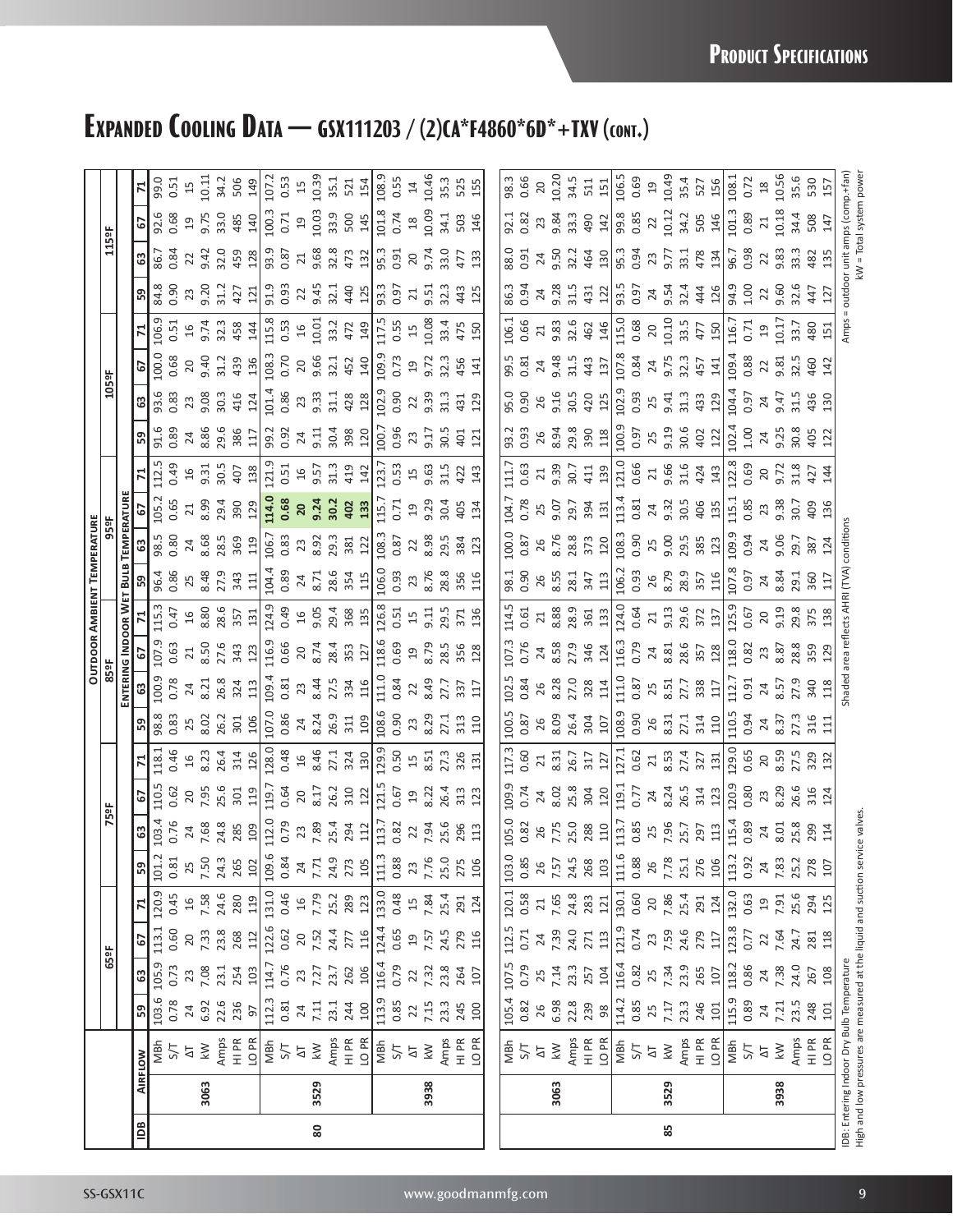### **Expanded Cooling Data — GSX111204 / (2)CA\*F4961\*6A\*+TXV**

|    |      |                                                                                                                           |                |                         |                 |                     |    |                                                                                                                                                                                                                                                                                                                                                     |                                                                                                                                                                                                                                                                                                                                                 |                                                                                                                                                                                                                                                                                                                                                                                                                     |                                                                                                                                                                                                                                                                       |                                                                                                                                                                                                                                                                                                                        | <b>OUTDOOR AMBIENT TEMPERATURE</b>                                                                                                                                                                                                                                                                                   |                                                                                                                                                                                                                                                                                                          |                                    |                                                                                                                                                                                                                                                                                                           |                                                                                                                                                                                                                          |                                                                                                                                                                                                                                                                                                               |                                                                                                                                                                                                                                                                                                                             |    |                                                                                                                                                                                                                                                                                                     |                                                                   |                                                                                                                                                                                                                                |                                                                                                                                                                                                                                                                                                            |
|----|------|---------------------------------------------------------------------------------------------------------------------------|----------------|-------------------------|-----------------|---------------------|----|-----------------------------------------------------------------------------------------------------------------------------------------------------------------------------------------------------------------------------------------------------------------------------------------------------------------------------------------------------|-------------------------------------------------------------------------------------------------------------------------------------------------------------------------------------------------------------------------------------------------------------------------------------------------------------------------------------------------|---------------------------------------------------------------------------------------------------------------------------------------------------------------------------------------------------------------------------------------------------------------------------------------------------------------------------------------------------------------------------------------------------------------------|-----------------------------------------------------------------------------------------------------------------------------------------------------------------------------------------------------------------------------------------------------------------------|------------------------------------------------------------------------------------------------------------------------------------------------------------------------------------------------------------------------------------------------------------------------------------------------------------------------|----------------------------------------------------------------------------------------------------------------------------------------------------------------------------------------------------------------------------------------------------------------------------------------------------------------------|----------------------------------------------------------------------------------------------------------------------------------------------------------------------------------------------------------------------------------------------------------------------------------------------------------|------------------------------------|-----------------------------------------------------------------------------------------------------------------------------------------------------------------------------------------------------------------------------------------------------------------------------------------------------------|--------------------------------------------------------------------------------------------------------------------------------------------------------------------------------------------------------------------------|---------------------------------------------------------------------------------------------------------------------------------------------------------------------------------------------------------------------------------------------------------------------------------------------------------------|-----------------------------------------------------------------------------------------------------------------------------------------------------------------------------------------------------------------------------------------------------------------------------------------------------------------------------|----|-----------------------------------------------------------------------------------------------------------------------------------------------------------------------------------------------------------------------------------------------------------------------------------------------------|-------------------------------------------------------------------|--------------------------------------------------------------------------------------------------------------------------------------------------------------------------------------------------------------------------------|------------------------------------------------------------------------------------------------------------------------------------------------------------------------------------------------------------------------------------------------------------------------------------------------------------|
|    |      |                                                                                                                           |                |                         | 65°F            |                     |    |                                                                                                                                                                                                                                                                                                                                                     | 75°F                                                                                                                                                                                                                                                                                                                                            |                                                                                                                                                                                                                                                                                                                                                                                                                     |                                                                                                                                                                                                                                                                       |                                                                                                                                                                                                                                                                                                                        |                                                                                                                                                                                                                                                                                                                      |                                                                                                                                                                                                                                                                                                          |                                    |                                                                                                                                                                                                                                                                                                           |                                                                                                                                                                                                                          |                                                                                                                                                                                                                                                                                                               | 105°F                                                                                                                                                                                                                                                                                                                       |    |                                                                                                                                                                                                                                                                                                     | 115°F                                                             |                                                                                                                                                                                                                                |                                                                                                                                                                                                                                                                                                            |
|    |      |                                                                                                                           |                |                         |                 |                     |    |                                                                                                                                                                                                                                                                                                                                                     |                                                                                                                                                                                                                                                                                                                                                 |                                                                                                                                                                                                                                                                                                                                                                                                                     |                                                                                                                                                                                                                                                                       |                                                                                                                                                                                                                                                                                                                        |                                                                                                                                                                                                                                                                                                                      |                                                                                                                                                                                                                                                                                                          |                                    |                                                                                                                                                                                                                                                                                                           |                                                                                                                                                                                                                          |                                                                                                                                                                                                                                                                                                               |                                                                                                                                                                                                                                                                                                                             |    |                                                                                                                                                                                                                                                                                                     |                                                                   |                                                                                                                                                                                                                                |                                                                                                                                                                                                                                                                                                            |
| ÎО |      | AIRFLOW                                                                                                                   | S              | යි                      | 5               |                     | 59 |                                                                                                                                                                                                                                                                                                                                                     |                                                                                                                                                                                                                                                                                                                                                 |                                                                                                                                                                                                                                                                                                                                                                                                                     |                                                                                                                                                                                                                                                                       |                                                                                                                                                                                                                                                                                                                        |                                                                                                                                                                                                                                                                                                                      |                                                                                                                                                                                                                                                                                                          |                                    |                                                                                                                                                                                                                                                                                                           |                                                                                                                                                                                                                          |                                                                                                                                                                                                                                                                                                               |                                                                                                                                                                                                                                                                                                                             | 57 |                                                                                                                                                                                                                                                                                                     |                                                                   | 이                                                                                                                                                                                                                              |                                                                                                                                                                                                                                                                                                            |
|    |      | МBh                                                                                                                       | 101.2          | 104.9                   | 115.0           |                     |    |                                                                                                                                                                                                                                                                                                                                                     |                                                                                                                                                                                                                                                                                                                                                 |                                                                                                                                                                                                                                                                                                                                                                                                                     |                                                                                                                                                                                                                                                                       | 109.6                                                                                                                                                                                                                                                                                                                  |                                                                                                                                                                                                                                                                                                                      |                                                                                                                                                                                                                                                                                                          |                                    | 106.9                                                                                                                                                                                                                                                                                                     |                                                                                                                                                                                                                          |                                                                                                                                                                                                                                                                                                               |                                                                                                                                                                                                                                                                                                                             |    |                                                                                                                                                                                                                                                                                                     |                                                                   |                                                                                                                                                                                                                                |                                                                                                                                                                                                                                                                                                            |
|    |      | 5/1                                                                                                                       | 0.63           | 0.53                    | 0.36            |                     |    |                                                                                                                                                                                                                                                                                                                                                     |                                                                                                                                                                                                                                                                                                                                                 |                                                                                                                                                                                                                                                                                                                                                                                                                     |                                                                                                                                                                                                                                                                       |                                                                                                                                                                                                                                                                                                                        |                                                                                                                                                                                                                                                                                                                      |                                                                                                                                                                                                                                                                                                          |                                    | 0.40                                                                                                                                                                                                                                                                                                      |                                                                                                                                                                                                                          |                                                                                                                                                                                                                                                                                                               |                                                                                                                                                                                                                                                                                                                             |    |                                                                                                                                                                                                                                                                                                     |                                                                   |                                                                                                                                                                                                                                |                                                                                                                                                                                                                                                                                                            |
|    |      | $\overline{\mathcal{L}}$                                                                                                  | $\overline{a}$ | $\overline{\mathbb{L}}$ | $13$            |                     |    |                                                                                                                                                                                                                                                                                                                                                     |                                                                                                                                                                                                                                                                                                                                                 |                                                                                                                                                                                                                                                                                                                                                                                                                     |                                                                                                                                                                                                                                                                       |                                                                                                                                                                                                                                                                                                                        |                                                                                                                                                                                                                                                                                                                      |                                                                                                                                                                                                                                                                                                          |                                    |                                                                                                                                                                                                                                                                                                           |                                                                                                                                                                                                                          |                                                                                                                                                                                                                                                                                                               |                                                                                                                                                                                                                                                                                                                             |    |                                                                                                                                                                                                                                                                                                     |                                                                   |                                                                                                                                                                                                                                |                                                                                                                                                                                                                                                                                                            |
|    | 3063 | $\overline{\mathsf{k}}$                                                                                                   | 6.60           | 6.78                    | 7.05            |                     |    |                                                                                                                                                                                                                                                                                                                                                     |                                                                                                                                                                                                                                                                                                                                                 |                                                                                                                                                                                                                                                                                                                                                                                                                     |                                                                                                                                                                                                                                                                       |                                                                                                                                                                                                                                                                                                                        |                                                                                                                                                                                                                                                                                                                      |                                                                                                                                                                                                                                                                                                          |                                    |                                                                                                                                                                                                                                                                                                           |                                                                                                                                                                                                                          |                                                                                                                                                                                                                                                                                                               |                                                                                                                                                                                                                                                                                                                             |    |                                                                                                                                                                                                                                                                                                     |                                                                   |                                                                                                                                                                                                                                |                                                                                                                                                                                                                                                                                                            |
|    |      | Amps                                                                                                                      | 28.1           | 28.6                    | 29.4            |                     |    |                                                                                                                                                                                                                                                                                                                                                     |                                                                                                                                                                                                                                                                                                                                                 |                                                                                                                                                                                                                                                                                                                                                                                                                     |                                                                                                                                                                                                                                                                       |                                                                                                                                                                                                                                                                                                                        |                                                                                                                                                                                                                                                                                                                      |                                                                                                                                                                                                                                                                                                          |                                    | $\begin{array}{c} 13 \\ 8.90 \\ 35.0 \end{array}$                                                                                                                                                                                                                                                         |                                                                                                                                                                                                                          |                                                                                                                                                                                                                                                                                                               |                                                                                                                                                                                                                                                                                                                             |    |                                                                                                                                                                                                                                                                                                     |                                                                   |                                                                                                                                                                                                                                |                                                                                                                                                                                                                                                                                                            |
|    |      | $\frac{\text{d} \Sigma}{\text{d} \Sigma}$                                                                                 | 228            | 245                     | 259             |                     |    | $\begin{bmatrix} 16 & 16 & 16 \\ 10 & 16 & 16 \\ 10 & 16 & 16 \\ 10 & 16 & 16 \\ 10 & 16 & 16 \\ 10 & 16 & 16 \\ 10 & 16 & 16 \\ 11 & 16 & 16 \\ 11 & 11 & 11 \\ 11 & 11 & 16 \\ 11 & 11 & 16 \\ 11 & 11 & 16 \\ 11 & 11 & 16 \\ 11 & 11 & 16 \\ 11 & 11 & 16 \\ 11 & 11 & 16 \\ 11 & 11 & 16 \\ 11 & 11 & 1$                                       | $\begin{array}{c c c c c c} \text{11.33} & \text{12.45} & \text{13.55} & \text{14.55} & \text{15.55} & \text{16.55} & \text{17.55} & \text{17.55} & \text{18.55} & \text{19.55} & \text{19.55} & \text{19.55} & \text{19.55} & \text{19.55} & \text{19.55} & \text{19.55} & \text{19.55} & \text{19.55} & \text{19.55} & \text{19.55} & \text{$ |                                                                                                                                                                                                                                                                                                                                                                                                                     | 96.5<br>0.67 22 32 31 32 31 32 32 33 34 35 36 36 37 38 37 38 37 38 37 38 37 38 37 38 41 46 46 52 36 37 38 38 41                                                                                                                                                       | $\frac{1}{2}$<br>$\frac{1}{2}$ $\frac{1}{3}$ $\frac{1}{3}$ $\frac{1}{3}$ $\frac{1}{4}$ $\frac{1}{5}$ $\frac{1}{5}$ $\frac{1}{5}$ $\frac{1}{5}$ $\frac{1}{5}$ $\frac{1}{5}$ $\frac{1}{5}$ $\frac{1}{5}$ $\frac{1}{5}$ $\frac{1}{5}$ $\frac{1}{5}$ $\frac{1}{5}$ $\frac{1}{5}$ $\frac{1}{5}$ $\frac{1}{5}$ $\frac{1}{5}$ |                                                                                                                                                                                                                                                                                                                      | $3.68$ $2.8$ $3.3$ $3.3$<br>$3.4$ $4$ $1.5$ $2.5$<br>$3.5$ $3.5$ $3.5$ $3.5$<br>$3.5$ $3.5$ $3.5$<br>$3.5$ $3.5$<br>$3.5$<br>$3.5$<br>$3.5$<br>$3.5$<br>$3.5$<br>$3.5$<br>$3.5$<br>$3.5$<br>$3.5$<br>$3.5$<br>$3.5$<br>$3.5$<br>$3.5$<br>$3.5$<br>$3.5$<br>$3.5$<br>$3.5$<br>$3.5$<br>$3.5$<br>$3.5$<br> |                                    | 377                                                                                                                                                                                                                                                                                                       |                                                                                                                                                                                                                          | $\begin{array}{l} 89.5 \\ 80.7 \\ 20.8 \\ 30.7 \\ 40.8 \\ 50.8 \\ 60.8 \\ 70.8 \\ 70.8 \\ 70.8 \\ 70.8 \\ 70.8 \\ 70.8 \\ 70.8 \\ 70.8 \\ 70.8 \\ 70.8 \\ 70.8 \\ 70.8 \\ 70.8 \\ 70.8 \\ 70.8 \\ 70.8 \\ 70.8 \\ 70.8 \\ 70.8 \\ 70.8 \\ 70.8 \\ 70.8 \\ 70.8 \\ 70.8 \\ 70.8 \\ 70.8 \\ 70.8 \\ 70.8 \\ 70$ | $\frac{1}{32}$ , $\frac{1}{32}$ , $\frac{1}{32}$ , $\frac{1}{32}$ , $\frac{1}{32}$ , $\frac{1}{32}$ , $\frac{1}{32}$ , $\frac{1}{32}$ , $\frac{1}{32}$ , $\frac{1}{32}$ , $\frac{1}{32}$ , $\frac{1}{32}$ , $\frac{1}{32}$ , $\frac{1}{32}$ , $\frac{1}{32}$ , $\frac{1}{32}$ , $\frac{1}{32}$ , $\frac{1}{32}$ , $\frac{1$ |    | $8.078$ $8.378$ $8.42$ $8.42$ $8.52$ $8.42$ $8.52$ $8.42$ $8.42$ $8.42$ $8.42$ $8.42$ $8.42$                                                                                                                                                                                                        |                                                                   | $3.327$ $3.588$ $3.847$ $3.327$ $3.327$ $3.327$ $3.327$ $3.327$ $3.327$ $3.327$ $3.327$ $3.327$ $3.327$ $3.327$ $3.327$ $3.327$ $3.327$ $3.327$ $3.327$ $3.327$ $3.327$ $3.327$ $3.327$ $3.327$ $3.327$ $3.327$ $3.327$ $3.32$ |                                                                                                                                                                                                                                                                                                            |
|    |      | LO <sub>PR</sub>                                                                                                          | 99             | 105                     | 115             |                     |    |                                                                                                                                                                                                                                                                                                                                                     |                                                                                                                                                                                                                                                                                                                                                 |                                                                                                                                                                                                                                                                                                                                                                                                                     |                                                                                                                                                                                                                                                                       |                                                                                                                                                                                                                                                                                                                        |                                                                                                                                                                                                                                                                                                                      |                                                                                                                                                                                                                                                                                                          |                                    |                                                                                                                                                                                                                                                                                                           |                                                                                                                                                                                                                          |                                                                                                                                                                                                                                                                                                               |                                                                                                                                                                                                                                                                                                                             |    |                                                                                                                                                                                                                                                                                                     |                                                                   |                                                                                                                                                                                                                                |                                                                                                                                                                                                                                                                                                            |
|    |      | MBh                                                                                                                       | 106.6          | 110.4                   | 121.0           |                     |    |                                                                                                                                                                                                                                                                                                                                                     |                                                                                                                                                                                                                                                                                                                                                 |                                                                                                                                                                                                                                                                                                                                                                                                                     |                                                                                                                                                                                                                                                                       |                                                                                                                                                                                                                                                                                                                        |                                                                                                                                                                                                                                                                                                                      |                                                                                                                                                                                                                                                                                                          |                                    | $\frac{13}{112}$ , $\frac{6}{11}$                                                                                                                                                                                                                                                                         |                                                                                                                                                                                                                          |                                                                                                                                                                                                                                                                                                               |                                                                                                                                                                                                                                                                                                                             |    |                                                                                                                                                                                                                                                                                                     |                                                                   |                                                                                                                                                                                                                                |                                                                                                                                                                                                                                                                                                            |
|    |      | 5/7                                                                                                                       | 0.66           | 0.55                    | 0.38            |                     |    |                                                                                                                                                                                                                                                                                                                                                     |                                                                                                                                                                                                                                                                                                                                                 |                                                                                                                                                                                                                                                                                                                                                                                                                     |                                                                                                                                                                                                                                                                       |                                                                                                                                                                                                                                                                                                                        |                                                                                                                                                                                                                                                                                                                      |                                                                                                                                                                                                                                                                                                          |                                    |                                                                                                                                                                                                                                                                                                           |                                                                                                                                                                                                                          |                                                                                                                                                                                                                                                                                                               |                                                                                                                                                                                                                                                                                                                             |    |                                                                                                                                                                                                                                                                                                     |                                                                   |                                                                                                                                                                                                                                |                                                                                                                                                                                                                                                                                                            |
|    |      | $\overline{\Delta}$                                                                                                       | 19             | $\frac{16}{1}$          | $\frac{1}{2}$   |                     |    |                                                                                                                                                                                                                                                                                                                                                     |                                                                                                                                                                                                                                                                                                                                                 |                                                                                                                                                                                                                                                                                                                                                                                                                     |                                                                                                                                                                                                                                                                       |                                                                                                                                                                                                                                                                                                                        |                                                                                                                                                                                                                                                                                                                      |                                                                                                                                                                                                                                                                                                          |                                    |                                                                                                                                                                                                                                                                                                           |                                                                                                                                                                                                                          |                                                                                                                                                                                                                                                                                                               |                                                                                                                                                                                                                                                                                                                             |    |                                                                                                                                                                                                                                                                                                     |                                                                   |                                                                                                                                                                                                                                |                                                                                                                                                                                                                                                                                                            |
| 20 | 3438 | $\overline{\mathsf{k}}$                                                                                                   | 6.74           | 6.92                    | 7.20            |                     |    |                                                                                                                                                                                                                                                                                                                                                     |                                                                                                                                                                                                                                                                                                                                                 |                                                                                                                                                                                                                                                                                                                                                                                                                     |                                                                                                                                                                                                                                                                       |                                                                                                                                                                                                                                                                                                                        |                                                                                                                                                                                                                                                                                                                      |                                                                                                                                                                                                                                                                                                          |                                    |                                                                                                                                                                                                                                                                                                           |                                                                                                                                                                                                                          |                                                                                                                                                                                                                                                                                                               |                                                                                                                                                                                                                                                                                                                             |    |                                                                                                                                                                                                                                                                                                     |                                                                   |                                                                                                                                                                                                                                |                                                                                                                                                                                                                                                                                                            |
|    |      | Amps                                                                                                                      | 28.5           | 29.0                    | 29.8            |                     |    |                                                                                                                                                                                                                                                                                                                                                     |                                                                                                                                                                                                                                                                                                                                                 |                                                                                                                                                                                                                                                                                                                                                                                                                     |                                                                                                                                                                                                                                                                       |                                                                                                                                                                                                                                                                                                                        |                                                                                                                                                                                                                                                                                                                      |                                                                                                                                                                                                                                                                                                          |                                    |                                                                                                                                                                                                                                                                                                           |                                                                                                                                                                                                                          |                                                                                                                                                                                                                                                                                                               |                                                                                                                                                                                                                                                                                                                             |    |                                                                                                                                                                                                                                                                                                     |                                                                   |                                                                                                                                                                                                                                |                                                                                                                                                                                                                                                                                                            |
|    |      | HI PR                                                                                                                     | 233            | 250                     | 265             |                     |    |                                                                                                                                                                                                                                                                                                                                                     |                                                                                                                                                                                                                                                                                                                                                 |                                                                                                                                                                                                                                                                                                                                                                                                                     |                                                                                                                                                                                                                                                                       |                                                                                                                                                                                                                                                                                                                        |                                                                                                                                                                                                                                                                                                                      |                                                                                                                                                                                                                                                                                                          |                                    |                                                                                                                                                                                                                                                                                                           |                                                                                                                                                                                                                          |                                                                                                                                                                                                                                                                                                               |                                                                                                                                                                                                                                                                                                                             |    |                                                                                                                                                                                                                                                                                                     |                                                                   |                                                                                                                                                                                                                                |                                                                                                                                                                                                                                                                                                            |
|    |      | LO PR                                                                                                                     | 101            | 107                     | 117             |                     |    |                                                                                                                                                                                                                                                                                                                                                     |                                                                                                                                                                                                                                                                                                                                                 |                                                                                                                                                                                                                                                                                                                                                                                                                     |                                                                                                                                                                                                                                                                       |                                                                                                                                                                                                                                                                                                                        |                                                                                                                                                                                                                                                                                                                      |                                                                                                                                                                                                                                                                                                          |                                    |                                                                                                                                                                                                                                                                                                           |                                                                                                                                                                                                                          |                                                                                                                                                                                                                                                                                                               |                                                                                                                                                                                                                                                                                                                             |    |                                                                                                                                                                                                                                                                                                     |                                                                   |                                                                                                                                                                                                                                |                                                                                                                                                                                                                                                                                                            |
|    |      | MBh                                                                                                                       | 109.8          | 113.8                   | 124.6           |                     |    |                                                                                                                                                                                                                                                                                                                                                     |                                                                                                                                                                                                                                                                                                                                                 |                                                                                                                                                                                                                                                                                                                                                                                                                     |                                                                                                                                                                                                                                                                       |                                                                                                                                                                                                                                                                                                                        |                                                                                                                                                                                                                                                                                                                      |                                                                                                                                                                                                                                                                                                          |                                    |                                                                                                                                                                                                                                                                                                           |                                                                                                                                                                                                                          |                                                                                                                                                                                                                                                                                                               |                                                                                                                                                                                                                                                                                                                             |    |                                                                                                                                                                                                                                                                                                     |                                                                   |                                                                                                                                                                                                                                |                                                                                                                                                                                                                                                                                                            |
|    |      | 5/7                                                                                                                       | 0.69           | 0.58                    | 0.40            |                     |    |                                                                                                                                                                                                                                                                                                                                                     |                                                                                                                                                                                                                                                                                                                                                 |                                                                                                                                                                                                                                                                                                                                                                                                                     |                                                                                                                                                                                                                                                                       |                                                                                                                                                                                                                                                                                                                        |                                                                                                                                                                                                                                                                                                                      |                                                                                                                                                                                                                                                                                                          |                                    | $9.08$<br>$35.6$<br>$384$<br>$115.9$<br>$0.44$                                                                                                                                                                                                                                                            |                                                                                                                                                                                                                          |                                                                                                                                                                                                                                                                                                               |                                                                                                                                                                                                                                                                                                                             |    |                                                                                                                                                                                                                                                                                                     |                                                                   |                                                                                                                                                                                                                                |                                                                                                                                                                                                                                                                                                            |
|    |      | $\overline{\Delta}$                                                                                                       | $\frac{8}{18}$ | $\frac{1}{2}$           | $22$            |                     |    |                                                                                                                                                                                                                                                                                                                                                     | $\ensuremath{\mathfrak{Q}}$                                                                                                                                                                                                                                                                                                                     |                                                                                                                                                                                                                                                                                                                                                                                                                     |                                                                                                                                                                                                                                                                       |                                                                                                                                                                                                                                                                                                                        |                                                                                                                                                                                                                                                                                                                      |                                                                                                                                                                                                                                                                                                          |                                    | $\ensuremath{\mathop{\mathsf{2}}}\xspace$                                                                                                                                                                                                                                                                 |                                                                                                                                                                                                                          |                                                                                                                                                                                                                                                                                                               |                                                                                                                                                                                                                                                                                                                             |    |                                                                                                                                                                                                                                                                                                     |                                                                   |                                                                                                                                                                                                                                |                                                                                                                                                                                                                                                                                                            |
|    | 3938 | $\overline{\mathsf{k}}$ W                                                                                                 | 6.80           | 6.99                    | 7.27            |                     |    |                                                                                                                                                                                                                                                                                                                                                     |                                                                                                                                                                                                                                                                                                                                                 |                                                                                                                                                                                                                                                                                                                                                                                                                     |                                                                                                                                                                                                                                                                       |                                                                                                                                                                                                                                                                                                                        |                                                                                                                                                                                                                                                                                                                      |                                                                                                                                                                                                                                                                                                          |                                    |                                                                                                                                                                                                                                                                                                           |                                                                                                                                                                                                                          |                                                                                                                                                                                                                                                                                                               |                                                                                                                                                                                                                                                                                                                             |    |                                                                                                                                                                                                                                                                                                     |                                                                   |                                                                                                                                                                                                                                |                                                                                                                                                                                                                                                                                                            |
|    |      | Amps                                                                                                                      | 28.7           | 29.2                    | 30.0            |                     |    |                                                                                                                                                                                                                                                                                                                                                     | 7.38<br>31.8<br>300                                                                                                                                                                                                                                                                                                                             |                                                                                                                                                                                                                                                                                                                                                                                                                     |                                                                                                                                                                                                                                                                       | $\begin{array}{c} 12 \\ 8.61 \\ 8.41 \\ 130 \end{array}$                                                                                                                                                                                                                                                               |                                                                                                                                                                                                                                                                                                                      |                                                                                                                                                                                                                                                                                                          |                                    | 9.17<br>35.8<br>388<br>337                                                                                                                                                                                                                                                                                |                                                                                                                                                                                                                          |                                                                                                                                                                                                                                                                                                               |                                                                                                                                                                                                                                                                                                                             |    |                                                                                                                                                                                                                                                                                                     |                                                                   | $11$ 0.05<br>10.05<br>39.5<br>48<br>148                                                                                                                                                                                        |                                                                                                                                                                                                                                                                                                            |
|    |      | HI PR                                                                                                                     | 235            | 253                     | 267             |                     |    |                                                                                                                                                                                                                                                                                                                                                     |                                                                                                                                                                                                                                                                                                                                                 |                                                                                                                                                                                                                                                                                                                                                                                                                     |                                                                                                                                                                                                                                                                       |                                                                                                                                                                                                                                                                                                                        |                                                                                                                                                                                                                                                                                                                      |                                                                                                                                                                                                                                                                                                          |                                    |                                                                                                                                                                                                                                                                                                           |                                                                                                                                                                                                                          |                                                                                                                                                                                                                                                                                                               |                                                                                                                                                                                                                                                                                                                             |    |                                                                                                                                                                                                                                                                                                     |                                                                   |                                                                                                                                                                                                                                |                                                                                                                                                                                                                                                                                                            |
|    |      | LO PR                                                                                                                     | 102            | 108                     | 118             |                     |    |                                                                                                                                                                                                                                                                                                                                                     |                                                                                                                                                                                                                                                                                                                                                 |                                                                                                                                                                                                                                                                                                                                                                                                                     |                                                                                                                                                                                                                                                                       |                                                                                                                                                                                                                                                                                                                        |                                                                                                                                                                                                                                                                                                                      |                                                                                                                                                                                                                                                                                                          |                                    |                                                                                                                                                                                                                                                                                                           |                                                                                                                                                                                                                          |                                                                                                                                                                                                                                                                                                               |                                                                                                                                                                                                                                                                                                                             |    |                                                                                                                                                                                                                                                                                                     |                                                                   |                                                                                                                                                                                                                                |                                                                                                                                                                                                                                                                                                            |
|    |      |                                                                                                                           |                |                         |                 |                     |    |                                                                                                                                                                                                                                                                                                                                                     |                                                                                                                                                                                                                                                                                                                                                 |                                                                                                                                                                                                                                                                                                                                                                                                                     |                                                                                                                                                                                                                                                                       |                                                                                                                                                                                                                                                                                                                        |                                                                                                                                                                                                                                                                                                                      |                                                                                                                                                                                                                                                                                                          |                                    |                                                                                                                                                                                                                                                                                                           |                                                                                                                                                                                                                          |                                                                                                                                                                                                                                                                                                               |                                                                                                                                                                                                                                                                                                                             |    |                                                                                                                                                                                                                                                                                                     |                                                                   |                                                                                                                                                                                                                                |                                                                                                                                                                                                                                                                                                            |
|    |      | MBh                                                                                                                       | 102.9          | 106.0                   | 114.7           | 123.1               |    |                                                                                                                                                                                                                                                                                                                                                     |                                                                                                                                                                                                                                                                                                                                                 |                                                                                                                                                                                                                                                                                                                                                                                                                     |                                                                                                                                                                                                                                                                       |                                                                                                                                                                                                                                                                                                                        |                                                                                                                                                                                                                                                                                                                      |                                                                                                                                                                                                                                                                                                          |                                    |                                                                                                                                                                                                                                                                                                           |                                                                                                                                                                                                                          |                                                                                                                                                                                                                                                                                                               |                                                                                                                                                                                                                                                                                                                             |    |                                                                                                                                                                                                                                                                                                     | 86.8                                                              | 93.9                                                                                                                                                                                                                           |                                                                                                                                                                                                                                                                                                            |
|    |      | 5/7                                                                                                                       | 0.72           | 0.64                    | 0.48            | 0.31                |    |                                                                                                                                                                                                                                                                                                                                                     |                                                                                                                                                                                                                                                                                                                                                 |                                                                                                                                                                                                                                                                                                                                                                                                                     | 98.2<br>0.76                                                                                                                                                                                                                                                          |                                                                                                                                                                                                                                                                                                                        |                                                                                                                                                                                                                                                                                                                      |                                                                                                                                                                                                                                                                                                          |                                    |                                                                                                                                                                                                                                                                                                           |                                                                                                                                                                                                                          |                                                                                                                                                                                                                                                                                                               |                                                                                                                                                                                                                                                                                                                             |    | 84.3<br>0.82                                                                                                                                                                                                                                                                                        |                                                                   |                                                                                                                                                                                                                                | 100.8<br>0.36                                                                                                                                                                                                                                                                                              |
|    |      | $\overline{\Delta}$                                                                                                       | 22             | 20                      | $\overline{17}$ | $2 \overline{1}$    |    |                                                                                                                                                                                                                                                                                                                                                     |                                                                                                                                                                                                                                                                                                                                                 | $\begin{array}{c} 120.3 \\ 0.32 \\ 12 \end{array}$                                                                                                                                                                                                                                                                                                                                                                  |                                                                                                                                                                                                                                                                       |                                                                                                                                                                                                                                                                                                                        |                                                                                                                                                                                                                                                                                                                      |                                                                                                                                                                                                                                                                                                          |                                    | $\frac{106.7}{0.53}$                                                                                                                                                                                                                                                                                      |                                                                                                                                                                                                                          |                                                                                                                                                                                                                                                                                                               |                                                                                                                                                                                                                                                                                                                             |    |                                                                                                                                                                                                                                                                                                     | $\overline{a}$                                                    |                                                                                                                                                                                                                                |                                                                                                                                                                                                                                                                                                            |
|    | 3063 | $\overline{\mathsf{k}}$ W                                                                                                 | 6.67           | 6.85                    | 7.12            | 7.41                |    |                                                                                                                                                                                                                                                                                                                                                     |                                                                                                                                                                                                                                                                                                                                                 |                                                                                                                                                                                                                                                                                                                                                                                                                     |                                                                                                                                                                                                                                                                       |                                                                                                                                                                                                                                                                                                                        |                                                                                                                                                                                                                                                                                                                      |                                                                                                                                                                                                                                                                                                          |                                    |                                                                                                                                                                                                                                                                                                           |                                                                                                                                                                                                                          |                                                                                                                                                                                                                                                                                                               |                                                                                                                                                                                                                                                                                                                             |    |                                                                                                                                                                                                                                                                                                     |                                                                   |                                                                                                                                                                                                                                |                                                                                                                                                                                                                                                                                                            |
|    |      | Amps                                                                                                                      | 28.3           | 28.8<br>248             | 29.6            | 30.4                |    |                                                                                                                                                                                                                                                                                                                                                     |                                                                                                                                                                                                                                                                                                                                                 |                                                                                                                                                                                                                                                                                                                                                                                                                     |                                                                                                                                                                                                                                                                       |                                                                                                                                                                                                                                                                                                                        |                                                                                                                                                                                                                                                                                                                      |                                                                                                                                                                                                                                                                                                          |                                    |                                                                                                                                                                                                                                                                                                           |                                                                                                                                                                                                                          |                                                                                                                                                                                                                                                                                                               |                                                                                                                                                                                                                                                                                                                             |    |                                                                                                                                                                                                                                                                                                     |                                                                   |                                                                                                                                                                                                                                |                                                                                                                                                                                                                                                                                                            |
|    |      | HI PR                                                                                                                     | 230            |                         | 262             | 273                 |    |                                                                                                                                                                                                                                                                                                                                                     |                                                                                                                                                                                                                                                                                                                                                 |                                                                                                                                                                                                                                                                                                                                                                                                                     |                                                                                                                                                                                                                                                                       |                                                                                                                                                                                                                                                                                                                        |                                                                                                                                                                                                                                                                                                                      |                                                                                                                                                                                                                                                                                                          |                                    |                                                                                                                                                                                                                                                                                                           |                                                                                                                                                                                                                          |                                                                                                                                                                                                                                                                                                               |                                                                                                                                                                                                                                                                                                                             |    |                                                                                                                                                                                                                                                                                                     |                                                                   |                                                                                                                                                                                                                                |                                                                                                                                                                                                                                                                                                            |
|    |      | LO PR                                                                                                                     | 100            | 106                     | 116             | 124                 |    |                                                                                                                                                                                                                                                                                                                                                     | $\begin{array}{c c c c c} 112.1 & 0.50 & 0.51 & 0.50 & 0.51 & 0.51 & 0.51 & 0.51 & 0.51 & 0.51 & 0.51 & 0.51 & 0.51 & 0.51 & 0.51 & 0.51 & 0.51 & 0.51 & 0.51 & 0.51 & 0.51 & 0.51 & 0.51 & 0.51 & 0.51 & 0.51 & 0.51 & 0.51 & 0.51 & 0.51 & 0.51 & 0.51 & 0.51 & 0.51 &$                                                                       |                                                                                                                                                                                                                                                                                                                                                                                                                     |                                                                                                                                                                                                                                                                       |                                                                                                                                                                                                                                                                                                                        |                                                                                                                                                                                                                                                                                                                      |                                                                                                                                                                                                                                                                                                          |                                    |                                                                                                                                                                                                                                                                                                           |                                                                                                                                                                                                                          |                                                                                                                                                                                                                                                                                                               | $\begin{bmatrix} 17.73 \\ 0.73 \end{bmatrix}$<br>$\begin{bmatrix} 2 & 0 & 0 \\ 0.9 & 0.75 & 0 \\ 0.9 & 0.75 & 0 \\ 0.9 & 0.75 & 0 \\ 0.9 & 0.75 & 0 \\ 0.9 & 0.75 & 0 \\ 0.9 & 0.75 & 0 \\ 0.0 & 0.75 & 0 \\ 0.0 & 0.75 & 0 \\ 0.0 & 0.75 & 0 \\ 0.0 & 0.75 & 0 \\ 0.0 & 0.75 & 0 \\ 0.0 & 0.75 & 0 \\ 0.0 & 0.7$           |    | $\begin{array}{c} 3.716 \\ 3.717 \\ 4.718 \\ 6.830 \\ 7.750 \\ 8.850 \\ 9.47 \\ 1.750 \\ 9.42 \\ 1.750 \\ 1.750 \\ 1.750 \\ 1.750 \\ 1.750 \\ 1.750 \\ 1.750 \\ 1.750 \\ 1.750 \\ 1.750 \\ 1.750 \\ 1.750 \\ 1.750 \\ 1.750 \\ 1.750 \\ 1.750 \\ 1.750 \\ 1.750 \\ 1.750 \\ 1.750 \\ 1.750 \\ 1.75$ |                                                                   |                                                                                                                                                                                                                                | $\begin{array}{c c c c c c} 11 & 0.25 & 0.35 & 0.37 & 0.38 & 0.39 \\ 11 & 4 & 4 & 5 & 5 & 5 & 5 & 5 \\ 11 & 4 & 4 & 5 & 5 & 5 & 5 & 5 \\ 12 & 4 & 5 & 5 & 5 & 5 & 5 & 5 \\ 13 & 5 & 5 & 5 & 5 & 5 & 5 & 5 \\ 14 & 5 & 5 & 5 & 5 & 5 & 5 & 5 \\ 15 & 5 & 5 & 5 & 5 & 5 & 5 & 5 \\ 16 & 5 & 5 & 5 & 5 & 5 &$ |
|    |      | MBh                                                                                                                       | 108.4          | 111.6                   | 120.8           | 129.6               |    |                                                                                                                                                                                                                                                                                                                                                     |                                                                                                                                                                                                                                                                                                                                                 |                                                                                                                                                                                                                                                                                                                                                                                                                     |                                                                                                                                                                                                                                                                       |                                                                                                                                                                                                                                                                                                                        |                                                                                                                                                                                                                                                                                                                      |                                                                                                                                                                                                                                                                                                          |                                    |                                                                                                                                                                                                                                                                                                           |                                                                                                                                                                                                                          |                                                                                                                                                                                                                                                                                                               |                                                                                                                                                                                                                                                                                                                             |    |                                                                                                                                                                                                                                                                                                     |                                                                   |                                                                                                                                                                                                                                |                                                                                                                                                                                                                                                                                                            |
|    |      | 5/7                                                                                                                       | 0.75           | 0.67                    | 0.51            | 0.33                |    |                                                                                                                                                                                                                                                                                                                                                     |                                                                                                                                                                                                                                                                                                                                                 |                                                                                                                                                                                                                                                                                                                                                                                                                     |                                                                                                                                                                                                                                                                       |                                                                                                                                                                                                                                                                                                                        |                                                                                                                                                                                                                                                                                                                      |                                                                                                                                                                                                                                                                                                          |                                    |                                                                                                                                                                                                                                                                                                           |                                                                                                                                                                                                                          |                                                                                                                                                                                                                                                                                                               |                                                                                                                                                                                                                                                                                                                             |    |                                                                                                                                                                                                                                                                                                     |                                                                   |                                                                                                                                                                                                                                |                                                                                                                                                                                                                                                                                                            |
|    |      | $\overline{\Delta}$                                                                                                       | 22             | 20                      | 16              | $\Xi$               |    |                                                                                                                                                                                                                                                                                                                                                     |                                                                                                                                                                                                                                                                                                                                                 |                                                                                                                                                                                                                                                                                                                                                                                                                     |                                                                                                                                                                                                                                                                       |                                                                                                                                                                                                                                                                                                                        |                                                                                                                                                                                                                                                                                                                      |                                                                                                                                                                                                                                                                                                          |                                    |                                                                                                                                                                                                                                                                                                           |                                                                                                                                                                                                                          |                                                                                                                                                                                                                                                                                                               |                                                                                                                                                                                                                                                                                                                             |    |                                                                                                                                                                                                                                                                                                     |                                                                   |                                                                                                                                                                                                                                |                                                                                                                                                                                                                                                                                                            |
| 75 | 3438 | $\overline{\mathsf{k}}$                                                                                                   | 6.80           | 6.99                    | 7.27            | 7.57<br>30.8<br>279 |    |                                                                                                                                                                                                                                                                                                                                                     |                                                                                                                                                                                                                                                                                                                                                 |                                                                                                                                                                                                                                                                                                                                                                                                                     |                                                                                                                                                                                                                                                                       |                                                                                                                                                                                                                                                                                                                        |                                                                                                                                                                                                                                                                                                                      |                                                                                                                                                                                                                                                                                                          |                                    |                                                                                                                                                                                                                                                                                                           |                                                                                                                                                                                                                          |                                                                                                                                                                                                                                                                                                               |                                                                                                                                                                                                                                                                                                                             |    |                                                                                                                                                                                                                                                                                                     |                                                                   |                                                                                                                                                                                                                                |                                                                                                                                                                                                                                                                                                            |
|    |      | Amps                                                                                                                      | 28.7           | 29.2                    | 30.0            |                     |    |                                                                                                                                                                                                                                                                                                                                                     |                                                                                                                                                                                                                                                                                                                                                 |                                                                                                                                                                                                                                                                                                                                                                                                                     |                                                                                                                                                                                                                                                                       |                                                                                                                                                                                                                                                                                                                        |                                                                                                                                                                                                                                                                                                                      |                                                                                                                                                                                                                                                                                                          |                                    |                                                                                                                                                                                                                                                                                                           |                                                                                                                                                                                                                          |                                                                                                                                                                                                                                                                                                               |                                                                                                                                                                                                                                                                                                                             |    |                                                                                                                                                                                                                                                                                                     |                                                                   |                                                                                                                                                                                                                                |                                                                                                                                                                                                                                                                                                            |
|    |      | HI PR                                                                                                                     | 235            | 253                     | 267             |                     |    |                                                                                                                                                                                                                                                                                                                                                     |                                                                                                                                                                                                                                                                                                                                                 |                                                                                                                                                                                                                                                                                                                                                                                                                     |                                                                                                                                                                                                                                                                       |                                                                                                                                                                                                                                                                                                                        |                                                                                                                                                                                                                                                                                                                      |                                                                                                                                                                                                                                                                                                          |                                    |                                                                                                                                                                                                                                                                                                           |                                                                                                                                                                                                                          |                                                                                                                                                                                                                                                                                                               |                                                                                                                                                                                                                                                                                                                             |    |                                                                                                                                                                                                                                                                                                     |                                                                   |                                                                                                                                                                                                                                |                                                                                                                                                                                                                                                                                                            |
|    |      | LO PR                                                                                                                     | 102            | 108                     | 118             | 126                 |    |                                                                                                                                                                                                                                                                                                                                                     |                                                                                                                                                                                                                                                                                                                                                 |                                                                                                                                                                                                                                                                                                                                                                                                                     |                                                                                                                                                                                                                                                                       |                                                                                                                                                                                                                                                                                                                        |                                                                                                                                                                                                                                                                                                                      |                                                                                                                                                                                                                                                                                                          |                                    |                                                                                                                                                                                                                                                                                                           |                                                                                                                                                                                                                          |                                                                                                                                                                                                                                                                                                               |                                                                                                                                                                                                                                                                                                                             |    |                                                                                                                                                                                                                                                                                                     |                                                                   |                                                                                                                                                                                                                                |                                                                                                                                                                                                                                                                                                            |
|    |      | MBh                                                                                                                       | 111.6          | 114.9                   | 124.4           | 133.5               |    |                                                                                                                                                                                                                                                                                                                                                     |                                                                                                                                                                                                                                                                                                                                                 |                                                                                                                                                                                                                                                                                                                                                                                                                     |                                                                                                                                                                                                                                                                       |                                                                                                                                                                                                                                                                                                                        |                                                                                                                                                                                                                                                                                                                      |                                                                                                                                                                                                                                                                                                          |                                    |                                                                                                                                                                                                                                                                                                           |                                                                                                                                                                                                                          |                                                                                                                                                                                                                                                                                                               |                                                                                                                                                                                                                                                                                                                             |    |                                                                                                                                                                                                                                                                                                     |                                                                   |                                                                                                                                                                                                                                |                                                                                                                                                                                                                                                                                                            |
|    |      | 5/7                                                                                                                       | 0.78           | 0.70                    | 0.53            | 0.34                |    |                                                                                                                                                                                                                                                                                                                                                     |                                                                                                                                                                                                                                                                                                                                                 |                                                                                                                                                                                                                                                                                                                                                                                                                     |                                                                                                                                                                                                                                                                       |                                                                                                                                                                                                                                                                                                                        |                                                                                                                                                                                                                                                                                                                      |                                                                                                                                                                                                                                                                                                          |                                    |                                                                                                                                                                                                                                                                                                           |                                                                                                                                                                                                                          |                                                                                                                                                                                                                                                                                                               |                                                                                                                                                                                                                                                                                                                             |    |                                                                                                                                                                                                                                                                                                     |                                                                   |                                                                                                                                                                                                                                |                                                                                                                                                                                                                                                                                                            |
|    |      | $\overline{\Delta}$                                                                                                       | 20             | 19                      | 15              | $\Xi$               |    |                                                                                                                                                                                                                                                                                                                                                     |                                                                                                                                                                                                                                                                                                                                                 |                                                                                                                                                                                                                                                                                                                                                                                                                     |                                                                                                                                                                                                                                                                       |                                                                                                                                                                                                                                                                                                                        |                                                                                                                                                                                                                                                                                                                      |                                                                                                                                                                                                                                                                                                          |                                    |                                                                                                                                                                                                                                                                                                           |                                                                                                                                                                                                                          |                                                                                                                                                                                                                                                                                                               |                                                                                                                                                                                                                                                                                                                             |    |                                                                                                                                                                                                                                                                                                     |                                                                   |                                                                                                                                                                                                                                | $\begin{array}{c} 10 \\ 10.57 \end{array}$                                                                                                                                                                                                                                                                 |
|    | 3938 | $\overline{\mathsf{k}}$ W                                                                                                 | 6.87           | 7.06                    | 7.34            | 7.64                |    |                                                                                                                                                                                                                                                                                                                                                     |                                                                                                                                                                                                                                                                                                                                                 |                                                                                                                                                                                                                                                                                                                                                                                                                     |                                                                                                                                                                                                                                                                       |                                                                                                                                                                                                                                                                                                                        |                                                                                                                                                                                                                                                                                                                      |                                                                                                                                                                                                                                                                                                          | 106.9<br>0.77<br>19<br>35.2<br>371 |                                                                                                                                                                                                                                                                                                           |                                                                                                                                                                                                                          |                                                                                                                                                                                                                                                                                                               |                                                                                                                                                                                                                                                                                                                             |    |                                                                                                                                                                                                                                                                                                     |                                                                   |                                                                                                                                                                                                                                |                                                                                                                                                                                                                                                                                                            |
|    |      | Amps                                                                                                                      | 28.9           | 29.4                    | 30.2            | 31.0                |    |                                                                                                                                                                                                                                                                                                                                                     |                                                                                                                                                                                                                                                                                                                                                 |                                                                                                                                                                                                                                                                                                                                                                                                                     |                                                                                                                                                                                                                                                                       |                                                                                                                                                                                                                                                                                                                        |                                                                                                                                                                                                                                                                                                                      |                                                                                                                                                                                                                                                                                                          |                                    |                                                                                                                                                                                                                                                                                                           |                                                                                                                                                                                                                          |                                                                                                                                                                                                                                                                                                               |                                                                                                                                                                                                                                                                                                                             |    |                                                                                                                                                                                                                                                                                                     |                                                                   |                                                                                                                                                                                                                                |                                                                                                                                                                                                                                                                                                            |
|    |      | LO PR<br>HI PR                                                                                                            | 237<br>103     | 256<br>110              | 270<br>120      | <b>281</b><br>127   |    | $103.5$ $\frac{1}{2}$<br>$\frac{1}{2}$<br>$\frac{1}{2}$<br>$\frac{1}{2}$<br>$\frac{1}{2}$<br>$\frac{1}{2}$<br>$\frac{1}{2}$<br>$\frac{1}{2}$<br>$\frac{1}{2}$<br>$\frac{1}{2}$<br>$\frac{1}{2}$<br>$\frac{1}{2}$<br>$\frac{1}{2}$<br>$\frac{1}{2}$<br>$\frac{1}{2}$<br>$\frac{1}{2}$<br>$\frac{1}{2}$<br>$\frac{1}{2}$<br>$\frac{1}{2}$<br>$\frac{$ |                                                                                                                                                                                                                                                                                                                                                 | $\frac{37}{32} \cdot \frac{38}{38} \approx \frac{13}{32} \cdot \frac{13}{32} \cdot \frac{13}{32} \cdot \frac{13}{32} \cdot \frac{13}{32} \cdot \frac{13}{32} \cdot \frac{13}{32} \cdot \frac{13}{32} \cdot \frac{13}{32} \cdot \frac{13}{32} \cdot \frac{13}{32} \cdot \frac{13}{32} \cdot \frac{13}{32} \cdot \frac{13}{32} \cdot \frac{13}{32} \cdot \frac{13}{32} \cdot \frac{13}{32} \cdot \frac{13}{32} \cdot$ | $\begin{array}{c} 23.833 & 23.83 & 23.83 & 23.83 & 23.83 & 23.83 & 23.83 & 23.83 & 23.83 & 23.83 & 23.83 & 23.83 & 23.83 & 23.83 & 23.83 & 23.83 & 23.83 & 23.83 & 23.83 & 23.83 & 23.83 & 23.83 & 23.83 & 23.83 & 23.83 & 23.83 & 23.83 & 23.83 & 23.83 & 23.83 & 2$ | 34.2<br>344<br>131                                                                                                                                                                                                                                                                                                     | $\frac{1}{12}$ $\frac{1}{3}$ $\frac{1}{3}$ $\frac{1}{3}$ $\frac{1}{3}$ $\frac{1}{3}$ $\frac{1}{3}$ $\frac{1}{3}$ $\frac{1}{3}$ $\frac{1}{3}$ $\frac{1}{3}$ $\frac{1}{3}$ $\frac{1}{3}$ $\frac{1}{3}$ $\frac{1}{3}$ $\frac{1}{3}$ $\frac{1}{3}$ $\frac{1}{3}$ $\frac{1}{3}$ $\frac{1}{3}$ $\frac{1}{3}$ $\frac{1}{3}$ |                                                                                                                                                                                                                                                                                                          |                                    | $\frac{25}{25}$ $\frac{25}{25}$ $\frac{25}{25}$ $\frac{25}{25}$ $\frac{25}{25}$ $\frac{25}{25}$ $\frac{25}{25}$ $\frac{25}{25}$ $\frac{25}{25}$ $\frac{25}{25}$ $\frac{25}{25}$ $\frac{25}{25}$ $\frac{25}{25}$ $\frac{25}{25}$ $\frac{25}{25}$ $\frac{25}{25}$ $\frac{25}{25}$ $\frac{25}{25}$ $\frac{2$ | $133 \times 153$<br>$133 \times 153$<br>$133 \times 153$<br>$134 \times 153$<br>$135 \times 153$<br>$136 \times 153$<br>$137 \times 153$<br>$137 \times 153$<br>$138 \times 153$<br>$139 \times 153$<br>$139 \times 153$ |                                                                                                                                                                                                                                                                                                               | $\begin{array}{c} 101.6 \\ 0.80 \\ 19 \\ 9.37 \\ 4.32 \\ \end{array}$                                                                                                                                                                                                                                                       |    | $3.50$ $3.50$ $3.50$ $4.29$                                                                                                                                                                                                                                                                         | 94.1<br>0.80<br>19,77<br>38.8<br>462                              | $\begin{array}{c} 101.8 \\ 0.61 \\ 14 \\ 10.16 \\ 39.8 \\ 48 \\ 8 \end{array}$                                                                                                                                                 | 41.1<br>509<br>159                                                                                                                                                                                                                                                                                         |
|    |      |                                                                                                                           |                |                         |                 |                     |    |                                                                                                                                                                                                                                                                                                                                                     |                                                                                                                                                                                                                                                                                                                                                 |                                                                                                                                                                                                                                                                                                                                                                                                                     |                                                                                                                                                                                                                                                                       |                                                                                                                                                                                                                                                                                                                        |                                                                                                                                                                                                                                                                                                                      |                                                                                                                                                                                                                                                                                                          |                                    |                                                                                                                                                                                                                                                                                                           |                                                                                                                                                                                                                          |                                                                                                                                                                                                                                                                                                               |                                                                                                                                                                                                                                                                                                                             |    |                                                                                                                                                                                                                                                                                                     |                                                                   |                                                                                                                                                                                                                                |                                                                                                                                                                                                                                                                                                            |
|    |      | High and low pressures are measured at the liquid and suction service valves<br>IDB: Entering Indoor Dry Bulb Temperature |                |                         |                 |                     |    |                                                                                                                                                                                                                                                                                                                                                     |                                                                                                                                                                                                                                                                                                                                                 |                                                                                                                                                                                                                                                                                                                                                                                                                     |                                                                                                                                                                                                                                                                       |                                                                                                                                                                                                                                                                                                                        |                                                                                                                                                                                                                                                                                                                      |                                                                                                                                                                                                                                                                                                          |                                    |                                                                                                                                                                                                                                                                                                           |                                                                                                                                                                                                                          |                                                                                                                                                                                                                                                                                                               |                                                                                                                                                                                                                                                                                                                             |    |                                                                                                                                                                                                                                                                                                     | <w =="" power<="" system="" th="" total=""><th></th><th></th></w> |                                                                                                                                                                                                                                |                                                                                                                                                                                                                                                                                                            |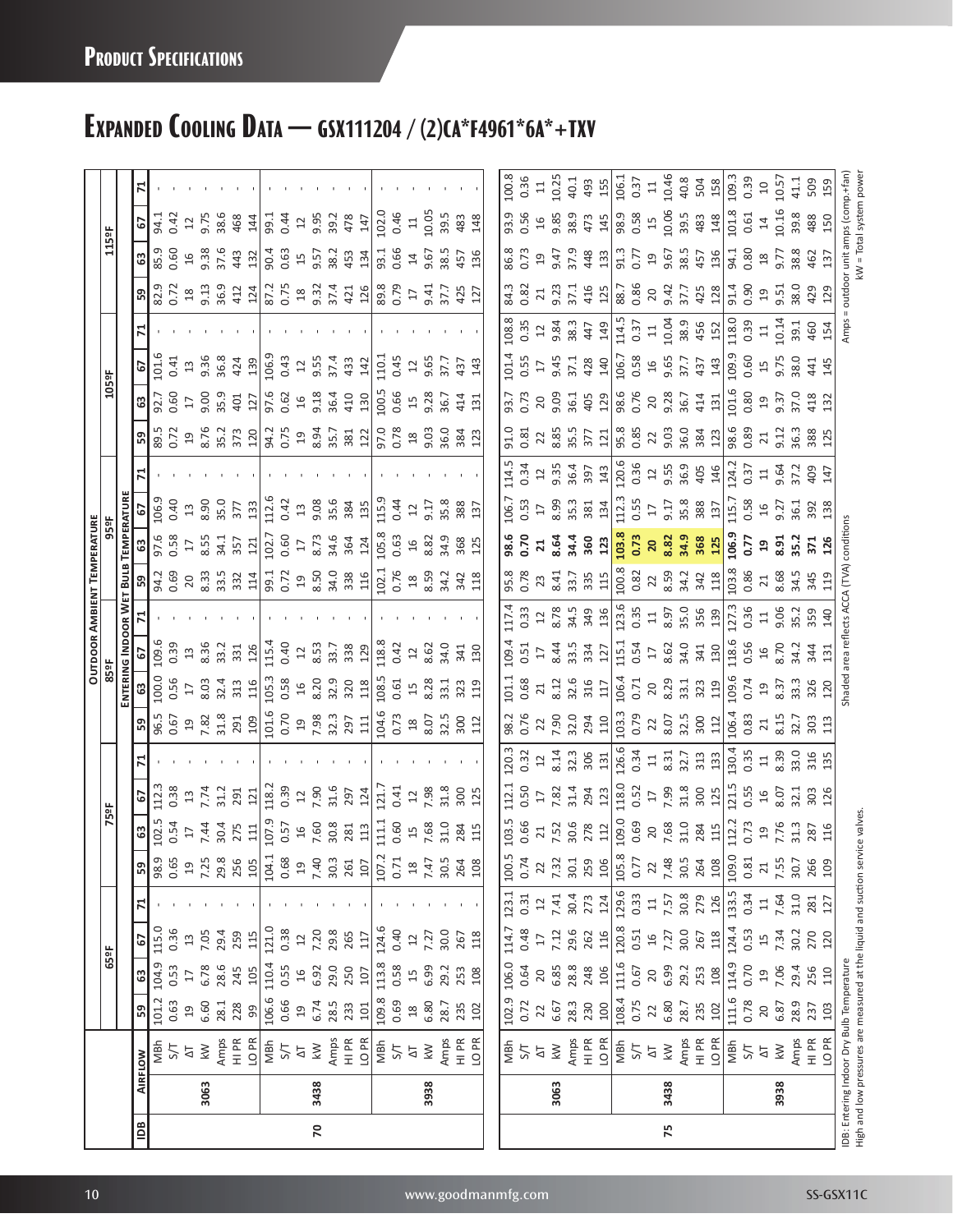|     |      |                                                                                                                           |       |                 |                |              |                  |                                                                       |                                |                      |                                                                                                             |                      |                    |                           | <b>OUTDOOR AMBIENT TEMPERATURE</b> |                                              |                    |                         |                                   |                 |                |                           |                              |                         |                                                                                                                                                                                        |                                                       |
|-----|------|---------------------------------------------------------------------------------------------------------------------------|-------|-----------------|----------------|--------------|------------------|-----------------------------------------------------------------------|--------------------------------|----------------------|-------------------------------------------------------------------------------------------------------------|----------------------|--------------------|---------------------------|------------------------------------|----------------------------------------------|--------------------|-------------------------|-----------------------------------|-----------------|----------------|---------------------------|------------------------------|-------------------------|----------------------------------------------------------------------------------------------------------------------------------------------------------------------------------------|-------------------------------------------------------|
|     |      |                                                                                                                           |       |                 | 65°F           |              |                  | 75°F                                                                  |                                |                      |                                                                                                             |                      |                    |                           |                                    | 95°F                                         |                    |                         |                                   | 105°F           |                |                           |                              | 115°F                   |                                                                                                                                                                                        |                                                       |
|     |      |                                                                                                                           |       |                 |                |              |                  |                                                                       |                                |                      |                                                                                                             | ENTERING             |                    | <b>INDOOR WET</b>         | BulB                               | TEMPERATURE                                  |                    |                         |                                   |                 |                |                           |                              |                         |                                                                                                                                                                                        |                                                       |
| Вqı |      | AIRFLOW                                                                                                                   | 59    | 63              | 5              | $\mathbf{z}$ | SS               | 63                                                                    | 67                             |                      | ဌ                                                                                                           |                      |                    |                           |                                    | යි                                           | 5                  |                         |                                   | $63\,$          | 67             |                           |                              |                         | 5                                                                                                                                                                                      | $\mathbf{z}$                                          |
|     |      | MBh                                                                                                                       | 104.8 | 107.1           | 114.4          | 122.3        | 102.             | 104.6                                                                 | 11.7                           | 119.4                | 99.9                                                                                                        | 102.                 | 109.               | 116.6                     | 97.5                               | 99.6                                         | 106.4              | 113.7                   | 92.6                              | 94.6<br>0.84    | 101.1          | 108.1                     | 85.8<br>0.90                 |                         | 93.6                                                                                                                                                                                   | 100.1                                                 |
|     |      | S/Τ                                                                                                                       | 0.78  | 0.74            | 0.60           | 0.45         | $0.\overline{8}$ | 0.76                                                                  | 0.62                           | 0.46                 | 0.83                                                                                                        | 0.78                 | 0.64               | 0.48                      | 0.86                               | 0.81                                         | 0.66               | 0.49                    | 0.89                              |                 | 0.68           | 0.51                      |                              | 0.84                    | 0.69                                                                                                                                                                                   | 0.51                                                  |
|     |      | $\overline{\Delta}$                                                                                                       | 25    | 24              | 21             | $16$         | 25               | 24                                                                    | $7.\overline{31}.\overline{6}$ | $\overline{17}$      | 25<br>7.98<br>32.3<br>297                                                                                   | $rac{24}{8.20}$      | 21                 | $\Gamma$                  | 25<br>8.50                         | $24$<br>8.73                                 | 21                 | $\overline{\mathbb{L}}$ | $75$<br>$8.94$<br>$35.7$<br>$381$ |                 | $21\,$         | $\overline{\mathbb{L}}$   | 23                           | 22                      | $\overline{c}$                                                                                                                                                                         | $15$<br>$10.36$                                       |
|     | 3063 | $\leq$                                                                                                                    | 6.74  | 6.92            | 7.20           | 7.49         | 7.4C             |                                                                       |                                | 8.22                 |                                                                                                             |                      | 8.53               | 8.87<br>34.7              |                                    |                                              | 9.08<br>35.6       | 9.45                    |                                   | 9.18<br>36.4    | 9.55           | 9.94<br>38.6              | 9.32<br>37.4                 | 9.57                    | 9.95                                                                                                                                                                                   |                                                       |
|     |      | Amps                                                                                                                      | 28.5  | 29.0            | 29.8           | 30.6         | 30.3             | $7.60$<br>$30.8$<br>$281$                                             |                                | 32.5                 |                                                                                                             | 32.9                 | 33.7<br>338<br>129 |                           | 34.0                               | 34.6                                         |                    | 36.6                    |                                   |                 | 37.4           |                           |                              | 38.2                    | 39.2                                                                                                                                                                                   | 40.4                                                  |
|     |      | $\frac{R}{T}$                                                                                                             | 233   | 250             | 265            | 276          | 261              |                                                                       | 297                            |                      |                                                                                                             | 320                  |                    | 352                       | 338                                | 364<br>124                                   | 384                | 401                     |                                   | 410             | 433            | 451<br>151                | 421                          | 453                     | 478                                                                                                                                                                                    | 498<br>156                                            |
|     |      | LO PR                                                                                                                     | 101   | 107             | 117            | 125          | 107              |                                                                       | $\frac{124}{117.6}$            | 132                  | 11                                                                                                          | 118                  |                    | 137                       | 116                                |                                              | 135                | 144                     | 122                               | 130             | 142            |                           | 126                          | 134                     | 147                                                                                                                                                                                    |                                                       |
|     |      | MBh                                                                                                                       | 110.3 | 112.7           | 120.4          | 128.7        | 107.             | $\begin{array}{c} 113 \\ 110.1 \\ 0.80 \\ 7.76 \\ 8.3 \\ \end{array}$ |                                | $\frac{125.7}{ }$    | $\begin{array}{l} 105.2 \\ 0.87 \\ 0.81 \\ 8.15 \\ 3.27 \\ 3.03 \\ 10 \\ 10 \\ 0.91 \\ 0.91 \\ \end{array}$ | 107.5                | 114.8              | $\frac{1}{22.7}$          | $\frac{102.6}{0.90}$               | 104.8                                        | 112.0              | $\frac{119.7}{ }$       | 97.5                              | 99.6<br>0.87    | 106.4          | $\sqrt{13.7}$             | 90.3                         | 92.3                    | 98.6                                                                                                                                                                                   | $\begin{array}{c} 105.4 \\ 0.54 \\ 10.57 \end{array}$ |
|     |      | 5/7                                                                                                                       | 0.82  | 0.77            | 0.63           | 0.47         | 0.85             |                                                                       | 0.65                           | 0.48                 |                                                                                                             | 0.82                 | 0.66               | $0.50$<br>16              |                                    |                                              | 0.69               | 0.51                    | 0.93                              |                 | 0.71           | $0.53$<br>16              | 0.94                         | 0.88                    | 0.72                                                                                                                                                                                   |                                                       |
|     |      | $\overline{\Delta}$                                                                                                       | 24    | 23              | 20             | $16$         | 24               |                                                                       | 20                             |                      |                                                                                                             | 23                   | 20                 |                           |                                    |                                              | $\overline{21}$    | 16                      | 24                                | 23              | 20             |                           | 23                           | $\overline{2}$          | $\mathfrak{g}% _{0}^{0}(\mathbf{z})=\mathfrak{g}_{0}^{0}(\mathbf{z})\qquad\mathfrak{g}% _{0}^{0}(\mathbf{z})=\mathfrak{g}_{0}^{0}(\mathbf{z})\qquad\mathfrak{g}% _{0}^{0}(\mathbf{z})$ |                                                       |
| 80  | 3438 | $\overline{\mathsf{k}}$ W                                                                                                 | 6.87  | 7.06            | 7.34           | 7.64         | 7.55             |                                                                       | 8.07                           | $16$<br>8.39         |                                                                                                             |                      | 8.71               |                           |                                    |                                              |                    | 9.64                    | 9.13                              |                 | 9.75           | 10.14                     |                              | 9.77                    |                                                                                                                                                                                        |                                                       |
|     |      | Amps                                                                                                                      | 28.9  | 29.4            | 30.2           | 31.0         | $-30.7$          |                                                                       | 32.1                           | 33.0                 |                                                                                                             | 8.37<br>33.4         | 34.2               | 9.06<br>35.2              | 25<br>8.68<br>34.5                 | 0.84<br>24<br>8.91<br>35.2<br>372            | 9.27<br>36.1       | 37.2                    | 36.3                              | 9.37<br>37.0    | 38.0           | 39.2                      | 9.51<br>38.0                 | 38.8                    | $\begin{array}{c} 10.16 \\ 39.8 \\ 488 \\ 150 \end{array}$                                                                                                                             |                                                       |
|     |      | HI PR                                                                                                                     | 238   | 256             | 270            | 282          | 267              | 287                                                                   |                                |                      |                                                                                                             |                      | 344                | 359                       | 345                                |                                              |                    | 409                     |                                   | 418             | 441            |                           |                              | 462                     |                                                                                                                                                                                        | 41.1<br>509                                           |
|     |      | LO PR                                                                                                                     | 103   | 110             | 120            | 127          | 109              | 116                                                                   | $303$<br>$126$                 | $\frac{315}{135}$    |                                                                                                             | $\frac{326}{120}$    | 131                | 140                       | 119                                | 126                                          | 392<br>138         | 147                     | 388<br>125                        | $\frac{132}{2}$ | 145            | 460<br>154                | 429<br>129                   | 137                     |                                                                                                                                                                                        | 159                                                   |
|     |      | MBh                                                                                                                       | 113.6 | 116.1           | 124.0          | 132.6        | 111.             |                                                                       |                                |                      |                                                                                                             | 110.7                | 118.2              | 126.4                     | 105.7                              |                                              | 115.4              | 123.3                   | 100.4                             | 102.6           | 109.6          | 117.2                     |                              | 95.0                    |                                                                                                                                                                                        |                                                       |
|     |      | 5/7                                                                                                                       | 0.86  | 0.81            | 0.66           | 0.49         | 0.85             | 113.4<br>0.83                                                         | $121.1$<br>$0.68$              | $\frac{129.5}{0.51}$ |                                                                                                             | 0.86                 | 0.70               | 0.52                      | 0.94                               | $\begin{array}{c} 108.0 \\ 0.88 \end{array}$ | 0.72               | 0.54                    | $1.00$                            | 0.92            | 0.75           | 0.56                      | 93.0<br>1.00                 | 0.92                    | 101.5<br>0.75                                                                                                                                                                          | 108.5<br>0.56                                         |
|     |      | $\overline{\Delta}$                                                                                                       | 23    | 22              | $\overline{c}$ | 15           | 23               | 22                                                                    | $\Xi$                          |                      | 23                                                                                                          | $\overline{2}$       | $\overline{c}$     | 15                        | 23                                 | 22                                           | $\overline{c}$     | 15                      | 23                                | 22              | $\overline{a}$ | 15                        | 22                           | 21                      | $\frac{8}{18}$                                                                                                                                                                         | $\overline{14}$                                       |
|     | 3938 | $\leq$                                                                                                                    | 6.94  | 7.13            | 7.42           | 7.72         | 7.63             | 7.83                                                                  | 8.15                           | 8.48                 | 8.23                                                                                                        | 8.45                 | 8.79               |                           | 8.76                               | 9.00                                         | 9.36               | 9.74                    | 9.22                              | 9.47            | 9.85           | 10.24                     | 9.61                         | 9.87                    | 10.26                                                                                                                                                                                  | 10.68                                                 |
|     |      |                                                                                                                           | 29.1  | 29.6            | 30.4           | 31.3         | 30.5             | 31.5                                                                  | 32.3                           | 33.2                 | 33.0                                                                                                        | 33.6                 | 34.5               | 9.15<br>35.5              | 34.7                               | 35.4                                         | 36.4               | 37.5                    | 36.5                              | 37.2            | 38.3           | 39.5                      | 38.3                         | 39.1                    | 40.1                                                                                                                                                                                   | 41.4                                                  |
|     |      | Amps                                                                                                                      |       |                 |                |              |                  |                                                                       |                                |                      |                                                                                                             |                      |                    |                           |                                    |                                              |                    |                         |                                   |                 |                |                           |                              |                         |                                                                                                                                                                                        |                                                       |
|     |      | HI PR                                                                                                                     | 240   | 258             | 273            | 284          | 269              | 290                                                                   | 306                            | 319                  | 306                                                                                                         | 329                  | 348                | 363                       | 349                                | 375                                          | 396                | 413                     | 392                               | 422             | 446            | 465                       | 433                          | 466                     | 493                                                                                                                                                                                    | 514                                                   |
|     |      | LO PR                                                                                                                     | 104   | $\Xi$           | 121            | 129          | $\frac{10}{2}$   | 11                                                                    | 128                            | 136                  | 114                                                                                                         | 122                  | 133                | 141                       | 120                                | 128                                          | 139                | 148                     | 126                               | 134             | 146            | 156                       | 130                          | 138                     | 151                                                                                                                                                                                    | 161                                                   |
|     |      |                                                                                                                           |       |                 |                |              |                  |                                                                       |                                |                      |                                                                                                             |                      |                    |                           |                                    |                                              |                    |                         |                                   |                 |                |                           |                              |                         |                                                                                                                                                                                        |                                                       |
|     |      | MBh                                                                                                                       | 106.6 | 108.7           | 113.8          | 121.4        | 104.             | 106.1                                                                 | 111.2                          | 118.6                | 101.6                                                                                                       | 103.6                | 108.5              |                           | 99.2                               | 101.1                                        | 105.9              | 112.9                   | 94.2                              | 96.0            | 100.6          | 107.3                     |                              | 89.0                    | 93.2                                                                                                                                                                                   | 99.4                                                  |
|     |      | 5/7                                                                                                                       | 0.82  | 0.79            | 0.72           | 0.58         | 0.85             | 0.82                                                                  | 0.74                           | 0.60                 | 0.87                                                                                                        | 0.84                 | 0.76               |                           | 0.90                               | 0.87                                         |                    |                         |                                   |                 | 0.82           | 0.66                      |                              | 0.91                    | 0.82                                                                                                                                                                                   | 0.67                                                  |
|     |      | $\overline{\Delta}$                                                                                                       | 26    | 26              | 24             | 21           | 27               | 26                                                                    | 25                             | 21                   | 27                                                                                                          | 26                   | 25                 | $115.8$<br>$0.62$<br>$21$ | 27                                 | 26                                           | 25                 | 22                      |                                   | 26              | 25             | $21\,$                    | 25                           | 24                      | 23                                                                                                                                                                                     | 20                                                    |
|     | 3063 | $\leq$                                                                                                                    | 6.80  | 6.99            | 7.27           | 7.56         | 7.47             | 7.68                                                                  | 7.98                           | 8.31                 |                                                                                                             | 8.28                 | 8.62               |                           | 8.59                               | 8.82                                         | 9:17               | 9.54                    | 9.03                              | 9.28            | 9.65           |                           |                              | 9.67                    | 10.05                                                                                                                                                                                  | 10.46                                                 |
|     |      | Amps                                                                                                                      | 28.7  | 29.2            | 30.0           | 30.8         | 30.5             | 31.0                                                                  | 31.8                           |                      |                                                                                                             | 33.1                 |                    | 8.96<br>35.0              | 34.2                               | 34.9                                         |                    | 36.9                    | 36.0                              | 36.7            | 37.7           |                           | 9.41<br>37.7                 | 38.5                    |                                                                                                                                                                                        |                                                       |
|     |      | $\frac{P}{T}$                                                                                                             | 235   | 253             | 267            | 279          | 264              | 284                                                                   | 300                            | 32.7<br>313          |                                                                                                             | 323                  | 34.0<br>341        | 356                       | 342                                | 368                                          |                    | 405                     |                                   | 414             | 437            |                           | 425                          | 457                     |                                                                                                                                                                                        |                                                       |
|     |      | LO <sub>PR</sub>                                                                                                          | 102   | 108             | 118            | 126          | 108              | 115                                                                   | 125                            | 133                  | $\frac{8.07}{32.5}$                                                                                         | 119                  | 130                | 138                       | 118                                | 125                                          | 35.8<br>388<br>137 | 145                     | 384<br>123                        | 131             | 143            | $10.04$<br>$456$<br>$452$ | 127                          | 136                     | $39.5$<br>$483$<br>$148$                                                                                                                                                               | $40.8$<br>503<br>158                                  |
|     |      | MBh                                                                                                                       | 112.2 | 114.4           | 119.8          | 127.8        | 109.             | 111.7                                                                 | 117.0                          | $\frac{124.8}{0.63}$ | $\frac{107.0}{0.91}$                                                                                        |                      | 114.2<br>0.79      | $121.9$<br>$0.64$         | 104.4<br>0.94                      | $106.4$<br>$0.91$                            | 111.4              | 118.9<br>0.67           | 99.2<br>0.98                      | 101.1           | 105.9<br>0.85  | $\frac{12.9}{0.69}$       | 91.9<br>0.99                 | 93.6                    | 98.1<br>0.86                                                                                                                                                                           | $\frac{104.6}{0.70}$                                  |
|     |      | 5/7                                                                                                                       | 0.86  | 0.83            | 0.75           | 0.61         | 0.85             | 0.86                                                                  | 0.78                           |                      |                                                                                                             | $\frac{109.1}{0.88}$ |                    |                           |                                    |                                              | 0.82               |                         |                                   | 0.94            |                |                           |                              | 0.95                    |                                                                                                                                                                                        |                                                       |
|     |      | $\overline{\omega}$                                                                                                       | 26    | 25              | 24             | 21           | 26               | 26                                                                    | 24                             | $\overline{21}$      | 26                                                                                                          |                      | 24<br>8.79         | $\mathbf{21}$             | 26                                 | 26                                           | 24                 | 21                      | 26                                | 26              | 24             | $\frac{21}{10.24}$        | 24                           | $\overline{24}$         | 23<br>10.26                                                                                                                                                                            | $\begin{array}{c} 19 \\ 10.68 \end{array}$            |
| 85  | 3438 | $\leq$                                                                                                                    | 6.94  | 7.13            | 7.42           | 7.72         | 7.63             | 7.83                                                                  | 8.15                           | 8.48                 | 8.23                                                                                                        | 8.45                 |                    | 9.15<br>35.5              | 8.76                               | 9.00                                         | 9.36               | 9.74                    | 9.22                              | 9.47            | 9.85           |                           | 9.61                         | 9.87                    |                                                                                                                                                                                        |                                                       |
|     |      | Amps                                                                                                                      | 29.1  | 29.6            | 30.4           | 31.3         | 30.              | 31.5                                                                  | 32.3                           | 33.2                 |                                                                                                             | 33.6                 | 34.5               |                           | 34.7                               | 35.4                                         | 36.4               | 37.5                    | 36.5                              | 37.2            | 38.3           | 39.5                      | 38.3                         | 39.1                    | 40.1                                                                                                                                                                                   | 41.4                                                  |
|     |      | HI PR                                                                                                                     | 240   | 258             | 273            | 284          | 269              | 290                                                                   | 306                            | 319                  | 33.0<br>306                                                                                                 | 329                  | 348                | 363                       | 349                                | 375                                          | 396                | 413                     | 392                               | 422             | 446            | 465                       | 433                          | 466                     | 493                                                                                                                                                                                    | 514                                                   |
|     |      | LO <sub>PR</sub>                                                                                                          | 104   | $\overline{11}$ | 121            | 129          | 110              | $\frac{117}{115.1}$                                                   | $\frac{128}{120.5}$            | 136                  | 114                                                                                                         | 122                  | 133                | $\frac{141}{125.5}$       | 120                                | 128                                          | 139                | 148                     | 126                               | 134             | 146            | 156                       | 130                          | 138                     | 151                                                                                                                                                                                    | 161                                                   |
|     |      | MBh                                                                                                                       | 115.6 | 117.8           | 123.4          | 131.6        | 112.             |                                                                       |                                | 128.6<br>0.66        | 110.2                                                                                                       | 112.3                | 117.7              |                           | 107.5                              | 109.6                                        | 114.8              | 122.                    | 102.                              | 104.            | 109.0          | 116.3                     | 94.6                         | 96.4                    | 101.0                                                                                                                                                                                  | 107.8                                                 |
|     |      | <b>S/T</b>                                                                                                                | 0.90  | 0.87            | 0.78           | 0.64         | $0.\overline{9}$ | 0.90                                                                  | 0.81                           |                      | 0.96                                                                                                        | 0.92                 | 0.83               | 0.68                      | 0.99                               | 0.95                                         | 0.86               | 0.70                    | 1.00                              | 0.99            | 0.89           | 0.72                      | 1.00                         | 1.00                    | 0.90                                                                                                                                                                                   | 0.73                                                  |
|     |      | $\overline{\mathcal{L}}$                                                                                                  | 24    | 24              | 23             | 20           | 25               | 24                                                                    | 23                             | 20                   |                                                                                                             | 24                   | 23                 | $\overline{20}$           | 25                                 | 24                                           | 23                 | 20                      | 24                                | 24              | 23             | $20$                      | 22                           | 22                      | 21                                                                                                                                                                                     | $^{28}$                                               |
|     | 3938 | $\leq$                                                                                                                    | 7.02  | 7.21            | 7.49           | 7.80         | 7.71             | 7.91                                                                  | 8.23                           | 8.57                 | 8.32                                                                                                        | 8.54                 | 8.88               | 9.24                      | 8.85                               | 9.09                                         | 9.46               | 9.84                    | 9.31                              | 9.56            | 9.94           | 10.35                     | 9.71                         | 9.97                    | 10.37                                                                                                                                                                                  | 10.78                                                 |
|     |      | Amps                                                                                                                      | 29.3  | 29.9            | 30.6           | 31.5         | 31.              | 31.7                                                                  | 32.5                           | 33.5                 | 33.2                                                                                                        | 33.8                 | 34.7               | 35.8                      | 35.0                               | 35.7                                         | 36.6               | 37.8                    | 36.8                              | 37.5            | 38.6           | 39.8                      | 38.6                         | 39.3                    | 40.4                                                                                                                                                                                   | 41.7                                                  |
|     |      | HI PR                                                                                                                     | 242   | 261             | 275            | 287          | 272              | 293                                                                   | 309                            | 322                  | 309                                                                                                         | 333                  | 351                | 366                       | 352                                | 379                                          | 400                | 417                     | 396                               | 426             | 450            | 470                       | 438                          | 471                     | 497<br>153                                                                                                                                                                             | 519                                                   |
|     |      | LO PR                                                                                                                     | 105   | 112             | 122            | 130          | 111              | 118                                                                   | 129                            | 137                  | 115                                                                                                         |                      |                    |                           |                                    |                                              |                    | SQ                      |                                   |                 |                | 157                       |                              |                         |                                                                                                                                                                                        | 163                                                   |
|     |      | High and low pressures are measured at the liquid and suction service valves<br>IDB: Entering Indoor Dry Bulb Temperature |       |                 |                |              |                  |                                                                       |                                |                      |                                                                                                             | haded                |                    | ects AHRI (TVA)           |                                    | condition                                    |                    |                         |                                   |                 |                |                           | putdoor unit amps (comp.+fan | kW = Total system power |                                                                                                                                                                                        |                                                       |

**Expanded Cooling Data — GSX111204 / (2)CA\*F4961\*6A\*+TXV (cont.)**

SS-GSX11C **SS-GSX11C** www.goodmanmfg.com 11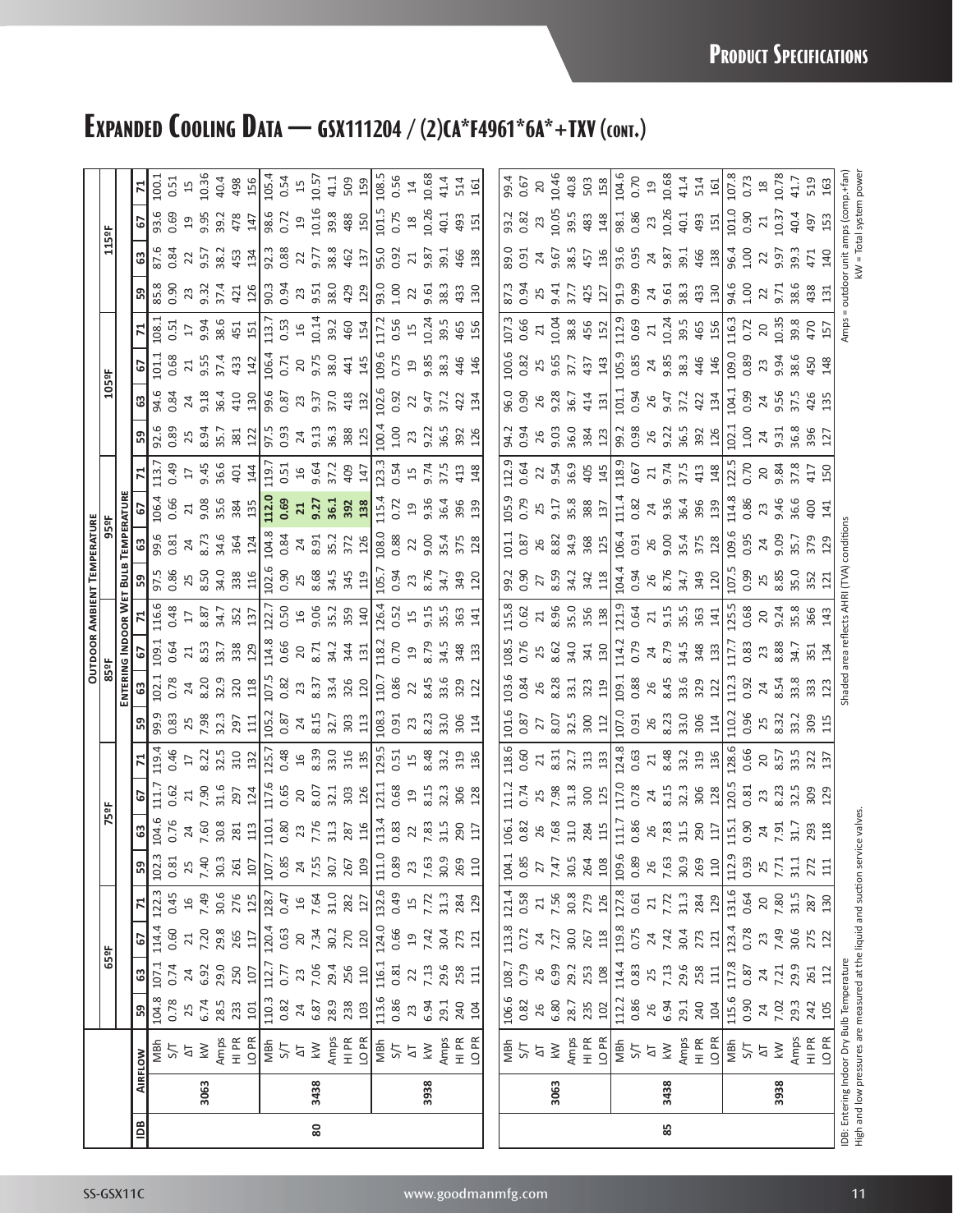### **AHRI Performance Ratings**

| <b>OUTDOOR</b> | <b>INDOOR</b>       |         | COOLING CAPACITY <sup>1</sup> |                         |         |
|----------------|---------------------|---------|-------------------------------|-------------------------|---------|
| <b>UNIT</b>    | <b>UNIT</b>         | TOTAL   | <b>SENSIBLE</b>               | EER / IEER <sup>2</sup> | AHRI#   |
| GSX110903A*    | AR0904A*            | 88,000  | 63,000                        | 11.2 / 11.5             | 4238286 |
|                | (2)CA*F4961*6D*+TXV | 88,000  | 62,000                        | 11.2 / 11.5             | 5175435 |
|                | AR0904A*            | 88,000  | 63,000                        | 11.2 / 11.5             | 4238278 |
| GSX110904A*    | (2)CA*F4961*6D*+TXV | 88,000  | 62,000                        | 11.2 / 11.5             | 5175436 |
|                | AR1204A*            | 114.000 | 82,000                        | 11.2 / 11.5             | 4238290 |
| GSX111203A*    | (2)CA*F4961*6D*+TXV | 110.000 | 76,000                        | 11.2 / 11.5             | 5175437 |
|                | AR1204A*            | 112.000 | 80,000                        | 11.2 / 11.5             | 4238282 |
| GSX111204A*    | (2)CA*F4961*6D*+TXV | 110,000 | 76,000                        | 11.2 / 11.5             | 5175438 |

 $1$  BTU/h

² EER = Energy Efficiency Ratio; IEER = Integrated Energy Efficiency Ratio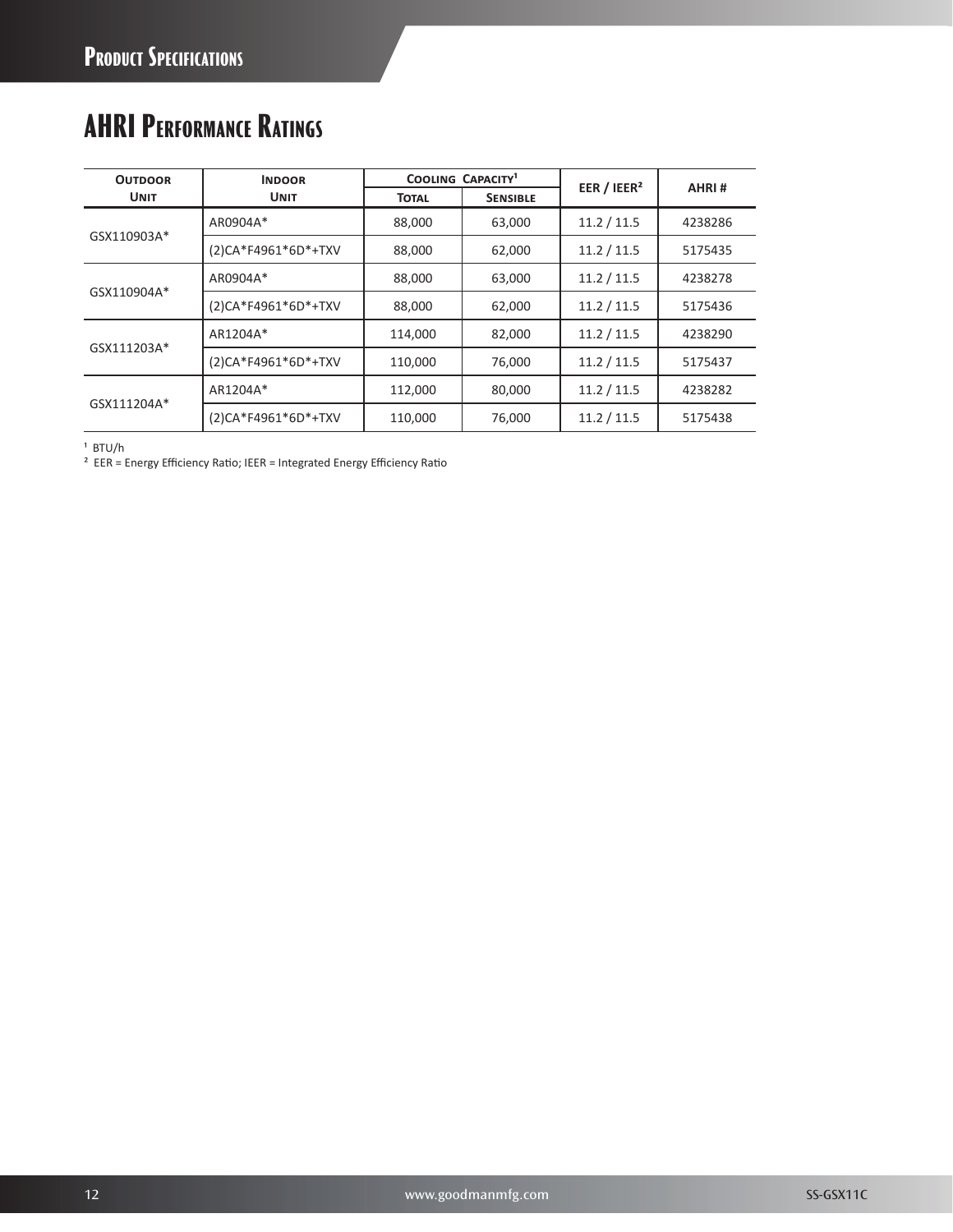#### **Dimensions**



|              |                 | <b>DIMENSIONS</b> |                 |
|--------------|-----------------|-------------------|-----------------|
| <b>MODEL</b> | w"              | D"                | н"              |
| GSX110903A   | $35\frac{1}{2}$ | $35\frac{1}{2}$   | 41%             |
| GSX110904A   | $35\frac{1}{2}$ | $35\frac{1}{2}$   | $41\%$          |
| GSX111203A   | $35\frac{1}{2}$ | $35\%$            | $41\frac{1}{2}$ |
| GSX111204A   | $35\frac{1}{2}$ | $35\%$            | 41%             |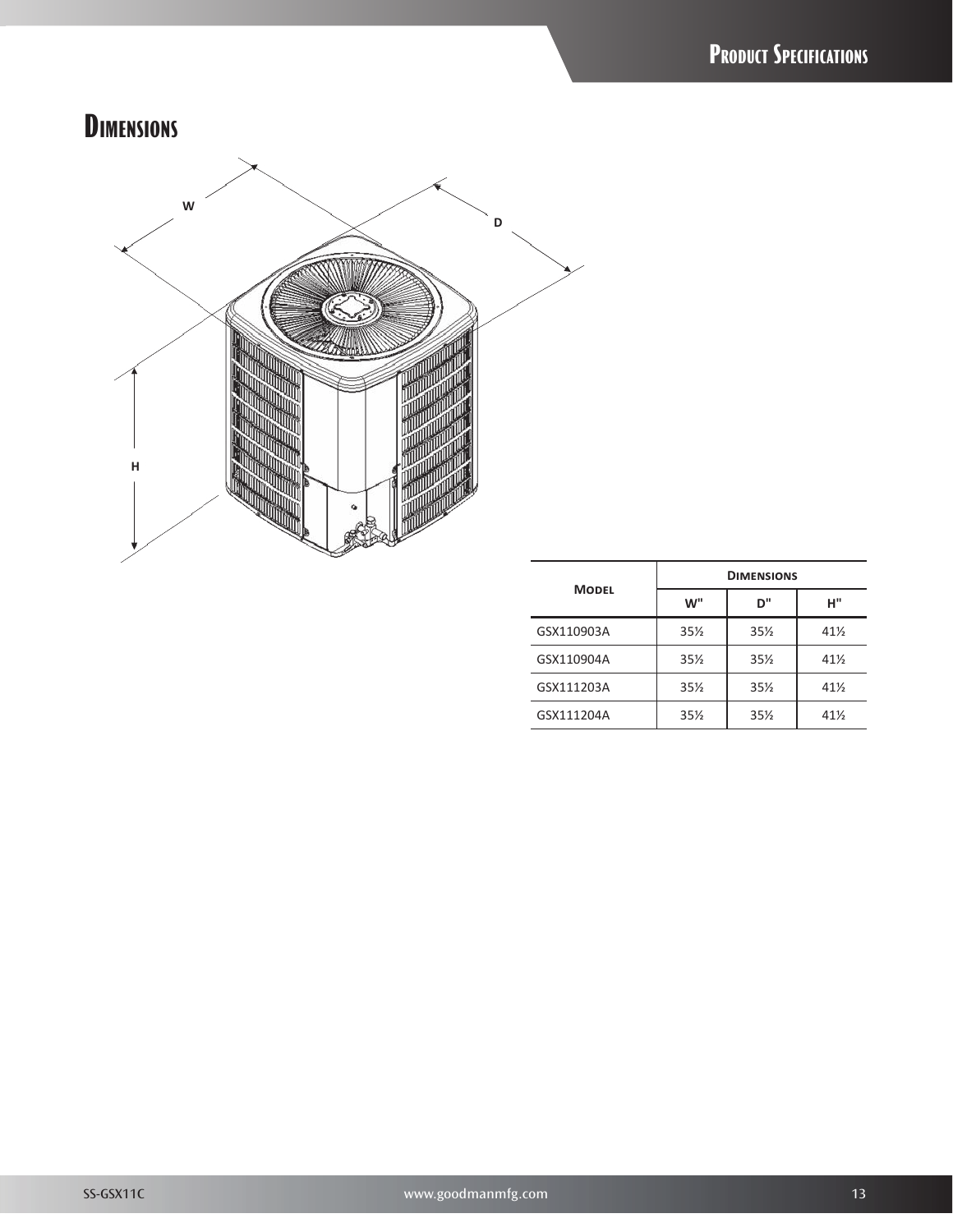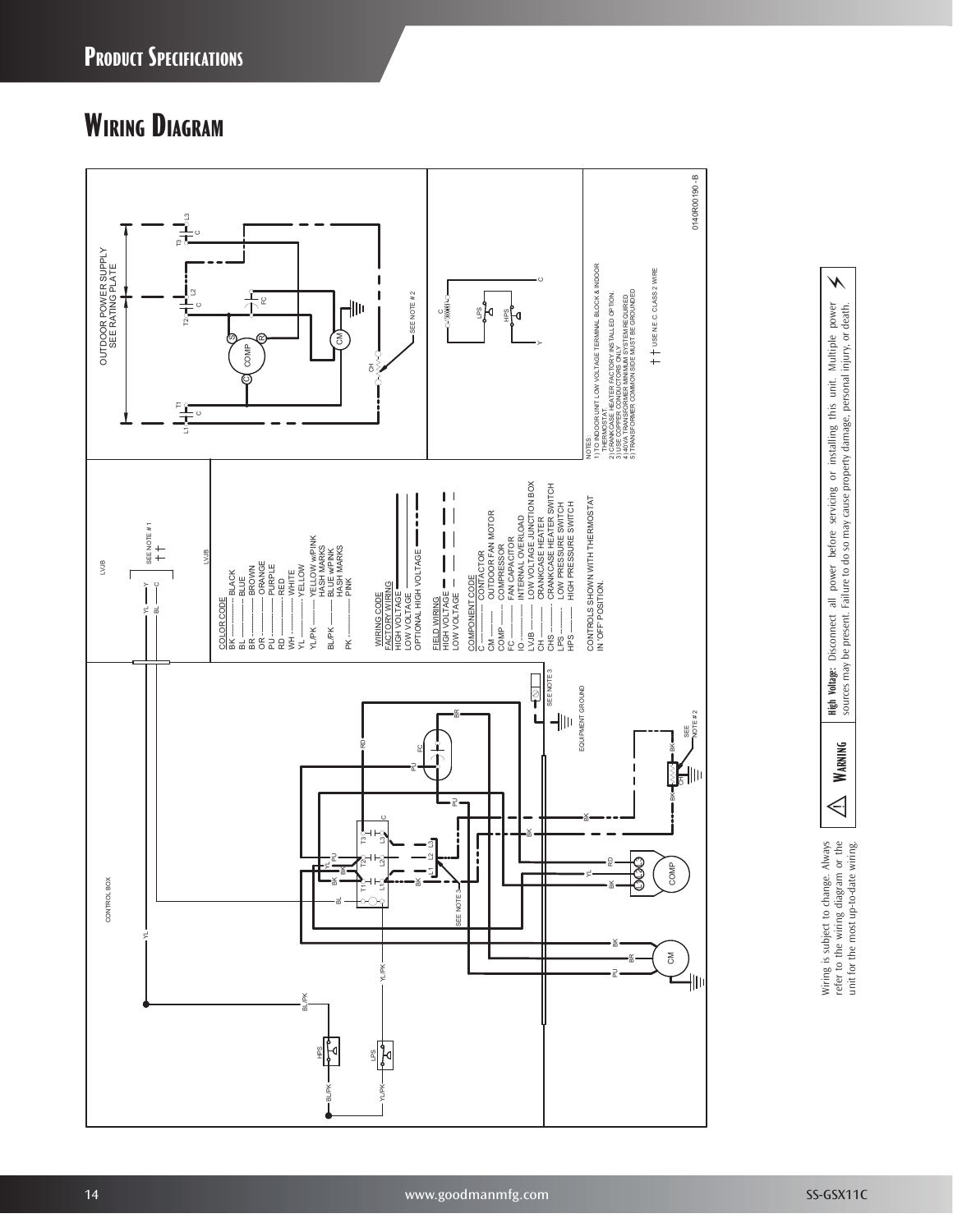#### **Accessories**

| <b>MODEL</b>  | <b>DESCRIPTION</b>                                      |
|---------------|---------------------------------------------------------|
| <b>ABK-20</b> | Anchor Bracket Kit <sup>®</sup>                         |
| CHTD18-60     | Digital room thermostat with 1-stage cool/1-stage heat  |
| CHT18-60      | Standard room thermostat with 1-stage cool/1-stage heat |
| FSK01A        | Freeze Protection Kit <sup>1</sup>                      |
| LAKT01        | Low Ambient Kit                                         |
| LSK01A        | Liquid Line Solenoid Kit                                |

◊ Contains 20 brackets; four brackets needed to anchor unit to pad

<sup>1</sup> Installed on indoor coil